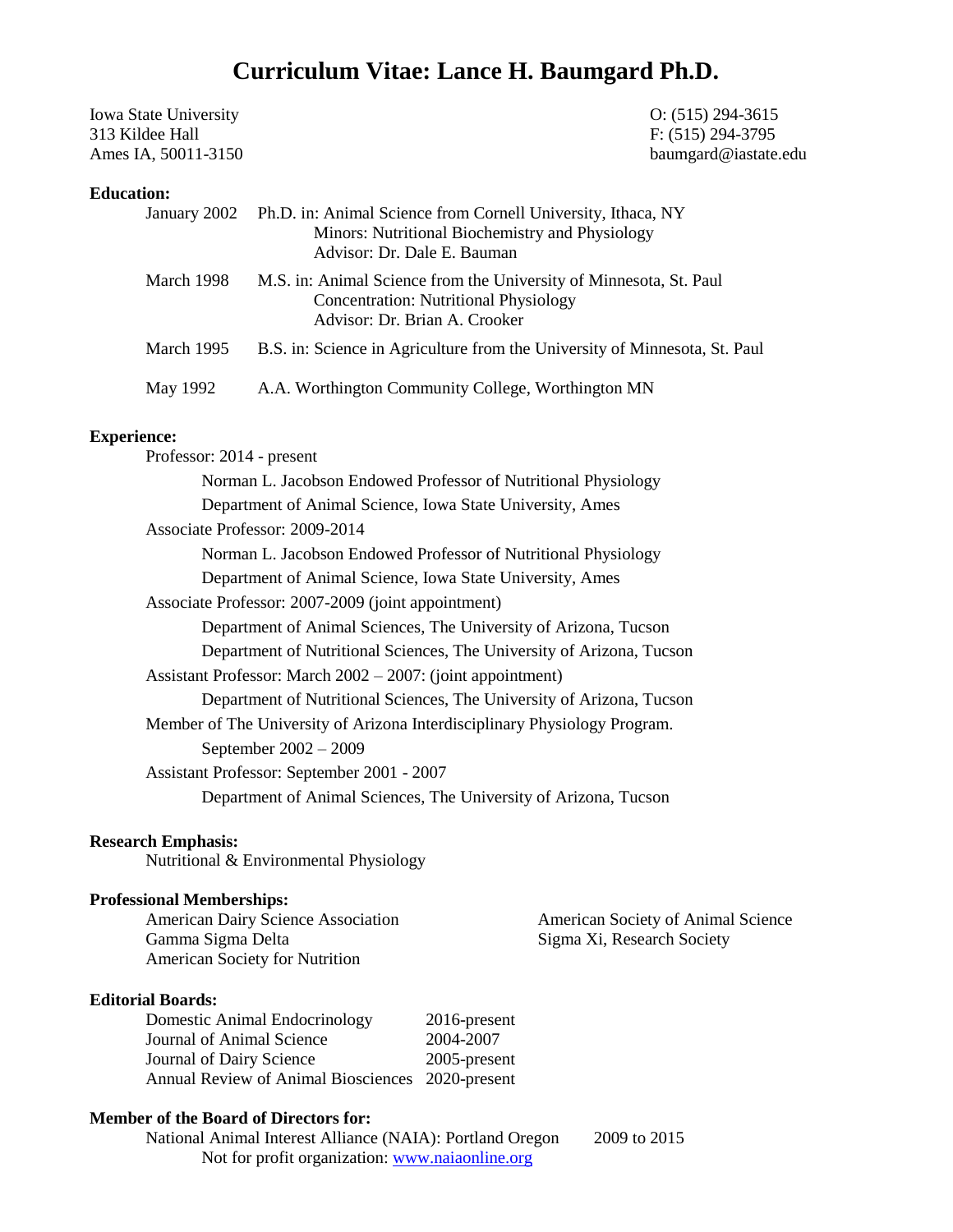### **PUBLICATIONS**

#### REFEREED JOURNAL ARTICLES

- 172. Goetz, B.M., J. Lefler, M.A. Abeyta, E.A. Horst, E.J. Mayorga, M. Al-Qaisi, S. Rodriguez-Jimenez, C. Martino, A. Izzo, R. La, H.B. Green, C.E. Moore, M. Embree and **L.H. Baumgard**. 2021. Effects of dietary microbial feed supplement on production efficacy in lactating dairy cows. J. Dairy Sci. Comm. (in press)
- 171. Pate, R.T., D. Luchini, J.P. Cant, **L.H. Baumgard** and F.C. Cardoso. 2021. Rumen-protected methionine aided in mammary cell preservation and immunoactivation during a heat stress challenge. J. Dairy Sci. (submitted).
- 170. Fausnacht, D.W., K.A. Kroscher, R.P. McMillan, L.S. Martello, K.P. Davy, **L.H. Baumgard**, J.T. Selsby, M.W. Hulver, and R.P. Rhoads. 2021. Heat stress reduces metabolic rate while increasing respiratory exchange ratio in growing pigs. Animals: 11:215.<https://doi.org/10.3390/ani11010215>
- 169. Opgenorth, J., M. Abuajamieh, E. A. Horst, S. K. Kvidera, J. S. Johnson, E. J. Mayorga, M. V. Sanz-Fernandez, M. A. Al-Qaisi, J. M. DeFrain, D.H. Kleinschmit, P. J. Gorden, and **L. H. Baumgard**. 2021. The effects of zinc amino acid complex on biomarkers of gut integrity, inflammation, and metabolism in heat-stressed ruminants. J. Dairy Sci. 104:2410-2421.
- 168. Hale, B.J., Y. Li, M.K. Adur, A.F. Keating, **L.H. Baumgard**, and J.W. Ross. 2020. Characterization of the effects of heat stress on autophagy induction in the oocyte. J. Anim. Sci. Biotech. (submitted)
- 167. Romoser, M.R., T. Gall, **L.H. Baumgard**, A.F. Keating, K.J. Stalder, and J.W. Ross. 2020. Evaluating the efficacy of visual assessment of gilt vulva size prior to puberty on subsequent reproductive performance. Applied Anim. Sci. 36:694-700.
- 166. Horst, E.A., E.J. Mayorga, M. Al-Qaisi, S. Rodriguez-Jimenez, B.M. Goetz, M.A. Abeyta, P.J. Gorden, S.K. Kvidera, and **L.H. Baumgard**. 2020. Evaluating effects of zinc hydroxychloride on biomarkers of inflammation and intestinal integrity during feed restriction. J. Dairy Sci. J. Dairy Sci. 103:11911-11929.
- 165. Al-Qaisi, M., E.A. Horst, E.J. Mayorga, B.M. Goetz, M.A. Abeyta, I. Yoon, L.L. Timms, J.A. Appuhamy and **L.H. Baumgard**. 2020. Effects of saccharomyces cerevisiae fermentation product on heat-stressed dairy cows. J. Dairy Sci. 103:9634-9645.
- 164. Al-Qaisi, M., E.A. Horst, S.K. Kvidera, C.S. McCarthy, E.J. Mayorga, M.A. Abeyta, B. Goetz, N.C. Upah, D.M. McKilligan, B.W. Kolstad, L.L. Timms and **L.H. Baumgard**. 2020. Effects of dietary electrolytes, osmolytes, and energetic compounds on body temperature indices in heat-stressed lactating dairy cows. Res. Vet. Sci. 132:42-48.
- 163. Horst, E.A., L.M. van den Brink, E.J. Mayorga, M. Al-Qaisi, S. Rodriguez-Jimenez, B.M. Goetz, M.A. Abeyta, S.K. Kvidera, L.S. Caixeta, R.P. Rhoads, and **L.H. Baumgard**. 2020. Evaluating acute inflammation's effects on hepatic triglyceride content in hyperlipidemic lactating dairy cows. J. Dairy Sci. 103:9620-9633
- 162. Mayorga, E.J., J.W. Ross, A.F. Keating, R.P. Rhoads, and **L.H. Baumgard**. 2020. Biology of heat stress; the nexus between intestinal hyperpermeability and swine reproduction. Theriogenology. 154:73-83.
- 161. Johnson, J.S., K.R. Stewart, T.J. Safranski, J.W. Ross, and **L.H. Baumgard**. 2020. In utero heat stress alters postnatal phenotypes in swine. Theriogenology: 154:110-119.
- 160. Horst, E.A., E.J. Mayorga, M. Al-Qaisi, M.A. Abeyta, S.L. Portner, C.S. McCarthy, B.M. Goetz, S.K. Kvidera, and **L.H. Baumgard**. 2020. Effects of maintaining eucalcemia following immunoactivation in lactating Holstein dairy cows. J. Dairy Sci. 103:7472-7486.
- 159. McCarthy, C.S., B.C. Dooley, E.H. Branstad, A.J. Kramer, E.A. Horst, E.J. Mayorga, M. Al-Qaisi, M.A. Abeyta, G. Perez-Hernandez, B.M. Goetz, A.R. Castillo, M.R. Knobbe, C.A. Macgregor, J.P. Russi, J.A.D.R.N. Appuhamy, H.A. Ramirez-Ramirez and **L.H. Baumgard**. 2020. Energetic metabolism, milk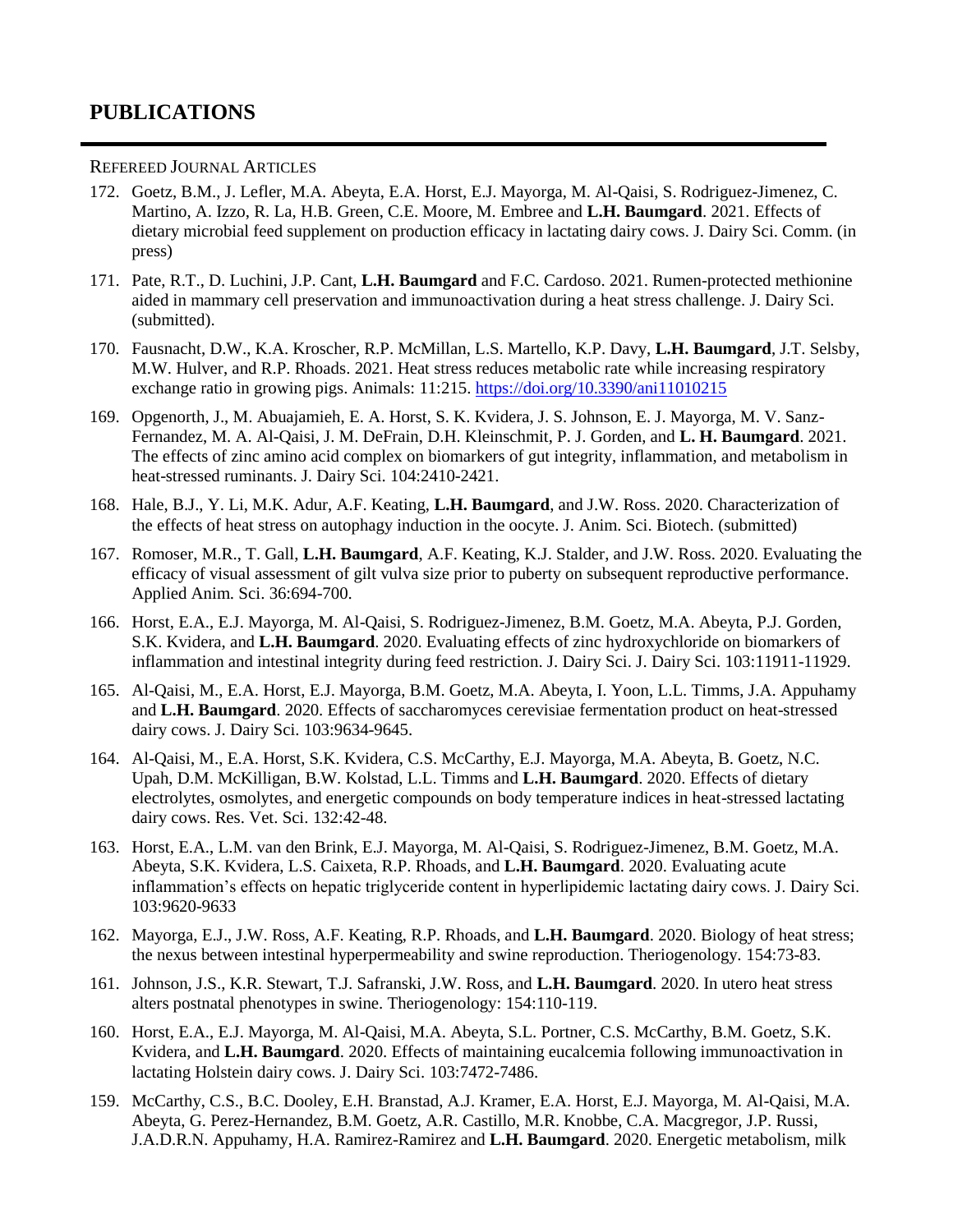production and inflammatory response of transition dairy cows fed rumen-protected glucose. J. Dairy Sci. 103:7451-7461.

- 158. McGuckin, M.M., S.L. Giesy, A.N. Davis, M.A. Abeyta, E.A. Horst, S.S. Samii, Y. Zang, W.R. Butler, **L.H. Baumgard**, J.W. McFadden, and Y.R. Boisclair. 2020. The acute phase protein orosomucoid 1 is upregulated in early lactation but does not trigger appetite-suppressing STAT3 signaling via the leptin receptor. J. Dairy Sci. 103:4765-4776.
- 157. Al-Qaisi, M., E.J. Mayorga, E.A. Horst, S.K. Kvidera, C.S. McCarthy, M.A. Abeyta, B.M. Goetz, H.A. Ramirez-Ramirez, L.L. Timms, and **L.H. Baumgard**. 2020. Validating a heat stress model: The effects of an electric heat blanket (EHB) and nutritional plane on lactating dairy cows. J. Dairy Sci 103:5550-5560.
- 156. Al-Qaisi, M., S.K. Kvidera, E.A. Horst, C.S. McCarthy, E.J. Mayorga, M.A. Abeyta, B.M. Goetz, N.C. Upah, D.M. McKilligan, H.A. Ramirez- Ramirez, L.L. Timms, and **L.H. Baumgard**. 2020. Effects of an oral supplement containing calcium and live yeast on post-absorptive metabolism, inflammation and production following intravenous lipopolysaccharide infusion in dairy cows. Res. Vet. Sci. 129:74-81.
- 155. Romoser, M.R., B.J. Hale, J.T. Seibert, T. Gall, C.R. Rademacher, K.J. Stalder, **L.H. Baumgard**, A.F. Keating and J.W. Ross. 2019. Methods for reproductive tract scoring as a tool for improving sow productivity. Transl. Anim. Sci. 4:275-284.
- 154. Horst, E.A., S.K. Kvidera, M. Abuajamieh, E.J. Mayorga, M. Al-Qaisi, and **L.H. Baumgard**. 2019. Short Communication: Ketosis, feed restriction, and an endotoxin challenge do not affect circulating serotonin (5-HT) in lactating dairy cows. J. Dairy Sci. 102:11736-11743
- 153. Horst, E.A., E.J. Mayorga, M. Al-Qaisi, M.A. Abeyta, B.M. Goetz, H.A. Ramirez Ramirez, D.H. Kleinschmit, and **L.H. Baumgard**. 2019. Effects of dietary zinc source on the metabolic and immunological response to lipopolysaccharide in lactating Holstein dairy cows. J. Dairy Sci. 102:11681- 11700.
- 152. Seibert, J.T., M.K. Adur, R.B. Schultz, P.Q. Thomas, Z.E. Kiefer, A.F. Keating, **L.H. Baumgard**, and J.W. Ross. 2019. Differentiating between the effects of heat stress and lipopolysaccharide on porcine ovarian heat shock protein expression. J. Anim. Sci. 97:4965-4973
- 151. Gao, S., L. Ma, Z. Zhou, Z. Zhou, **L.H. Baumgard**, D. Jiang, M. Bionaz, and D. Bu. 2019. Heat stress negatively affects the transcriptome related to overall metabolism and milk protein synthesis in mammary tissue of mid-lactating dairy cows. Physiological Genomics 51:400-409.
- 150. Bidne, K.L., M.R. Romoser, J.W. Ross, **L.H. Baumgard** and A.F. Keating. 2019. Heat stress during the luteal phase decreases luteal size but does not impact circulating progesterone in gilts. J. Anim. Sci. 97: 3626-3635.
- 149. Hines, E.A., M.R. Romoser, Z.E. Kiefer, A.F. Keating, **L.H. Baumgard**, J. Niemi, B. Haberl, N.H. Williams, B.J. Kerr, K.J. Touchette and J.W. Ross. 2019. The impact of dietary supplementation of arginine during gestation in a commercial swine herd: II. Offspring performance. J. Anim. Sci. 97:3626- 3635.
- 148. Hines, E.A., M.R. Romoser, Z.E. Kiefer, A.F. Keating, **L.H. Baumgard**, J. Niemi, N.K. Gabler, J.F. Patience, B. Haberl, N.H. Williams, B.J. Kerr, K.J. Touchette, and J.W. Ross. 2019. The impact of dietary supplementation of arginine during gestation in a commercial swine herd I. Gilt reproductive performance. J. Anim. Sci. 97: 3617-3625.
- 147. Sucu, E., C.E. Moore, M.J. VanBaale, H. Jensen, M.V. Sanz Fernandez, and **L.H. Baumgard**. 2019. Effects of feeding aspergillus oryzae fermentation product to transition Holstein cows on performance and health. Can. J. Anim. Sci. 99:237-243.
- 146. Johnson, J.S., and **L.H. Baumgard**. 2019. Postnatal consequences of in utero heat stress in pigs. J. Anim. Sci. 97:962-971.
- 145. Dickson, M.J., S.K. Kvidera, E.A. Horst, C.E. Wiley, E.J. Mayorga, J. Ydstie, G.A. Perry, **L.H. Baumgard** and A.F. Keating. 2019. Impact of chronic and increasing lipopolysaccharide exposure on production and reproductive parameters in lactating Holstein cows. J. Dairy Sci. 102:3569-3583.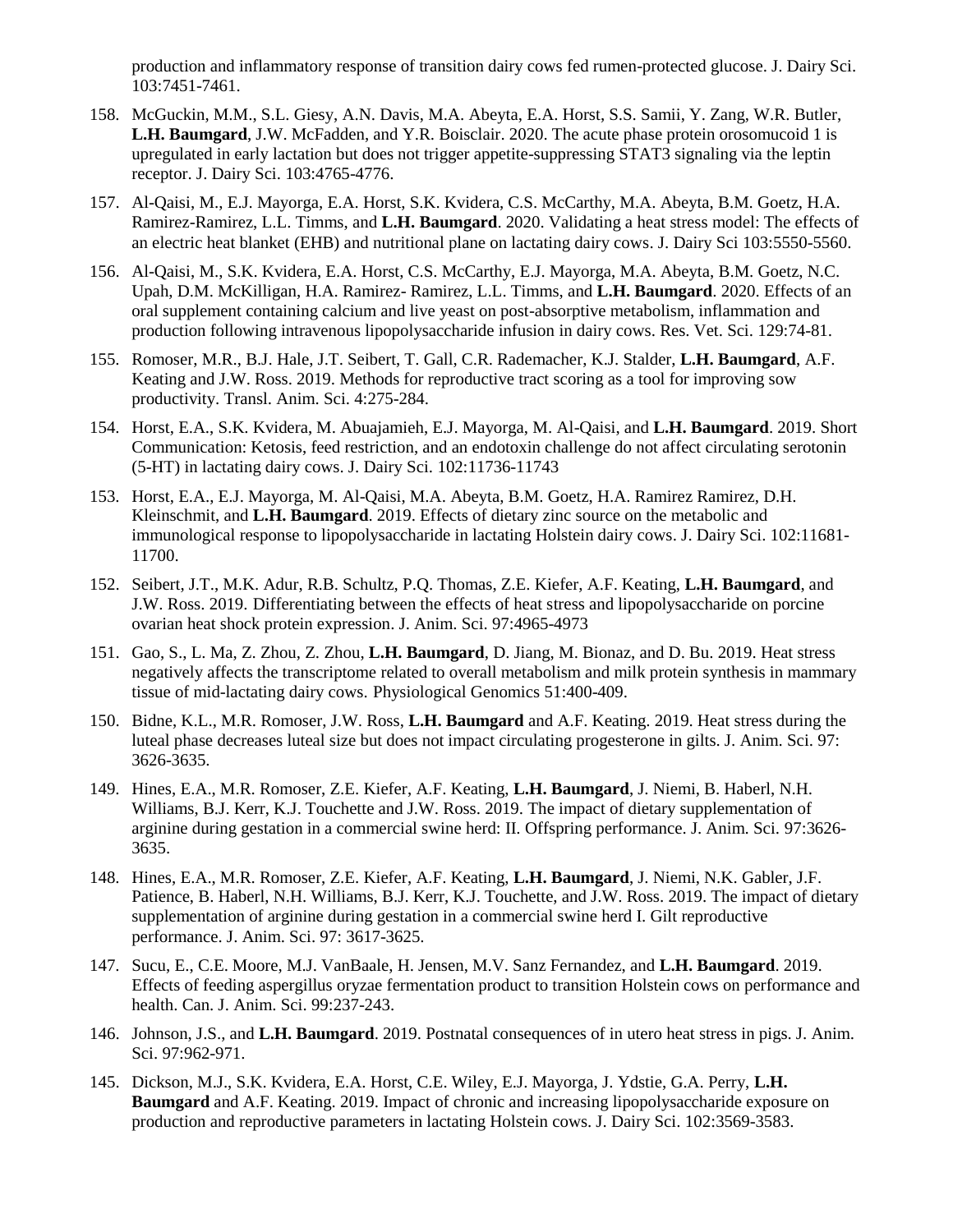- 144. Horst, E.A., S.K. Kvidera, M.J. Dickson, C.S. McCarthy, E.J. Mayorga, M. Al-Qaisi, H.A. Ramirez, A.F. Keating, and **L.H. Baumgard**. 2019. Effects of continuous and increasing lipopolysaccharide infusion on basal and stimulated metabolism in lactating Holstein cows. J. Dairy Sci. 102:3584-3597.
- 143. Mayorga, E.J., S.K. Kvidera, J.T. Seibert, E.A. Horst, M. Abuajamieh, M. Al-Qaisi, J.W. Ross, C.D. Johnson, B. Kremer, L. Ochoa, R.P. Rhoads, and **L.H. Baumgard**. 2019. Effects of dietary chromium propionate on growth performance, metabolism, and immune biomarkers in heat-stressed finishing pigs. J. Anim. Sci. 97:1185-1197.
- 142. Collier, R.J., **L.H. Baumgard**, R.B. Zimbelman, and Y. Xiao. 2019. Heat stress: physiology of acclimation and adaptation. Anim. Frontiers 9:12-19.
- 141. Mayorga, E.J., D. Renaudeau, B.C. Ramirez, J.W. Ross and **L.H. Baumgard**. 2019. Heat stress adaptations in pigs. Anim. Frontiers. 9:54-61.
- 140. Al-Qaisi, M., E.A. Horst, S.K. Kvidera, E.J. Mayorga, L.L. Timms and **L.H. Baumgard**. 2019. Technical note: Developing a heat stress model in dairy cows using an electric heat blanket. J. Dairy Sci. 102:684- 689.
- 139. Sun, L.L., S.T. Gao, K. Wang, J.C. Xu, M.V. Sanz Fernandez, **L.H. Baumgard** and D.P. Bu. 2019. Effects of source on selenium's bioavailability, antioxidant status and performance in lactating dairy cows during oxidative stress-inducing conditions. J. Dairy Sci. 102:311-319.
- 138. Zhao, L., R. McMillan, G. Xie, S. Giridhar, **L.H. Baumgard**, S. El-Kadi, J.T. Selsby, N.K. Gabler, M. Hulver, and R.P. Rhoads. 2018. Heat stress decreases metabolic flexibility in skeletal muscle of growing pigs. Am. J. Phys. Reg. Integ. Comp. Phys. 315:R1096-R1106.
- 137. Abujamieh, M., S.K Kvidera, E.J. Mayorga, A. Kaiser-Vry, S.M. Lein, J. T. Seibert, E.A. Horst, M.V. Sanz Fernandez, J.W. Ross, J.T. Selsby, A.F. Keating, R.P. Rhoads and **L.H. Baumgard**. 2018. The effect of recovery from heat stress on circulating bioenergetics and inflammatory biomarkers. J. Anim Sci. 96:4599-4610.
- 136. Mayorga, E.J., S.K. Kvidera, E.A. Horst, M. Al-Qaisi, M.J. Dickson, J.T. Seibert, S. Lei, A.F. Keating, J.W. Ross, R.P. Rhoads, Z.J. Rambo, M.E. Wilson and **L. H. Baumgard**. 2018. Effects of zinc amino acid complex on biomarkers of gut integrity and metabolism during and following heat stress or feed restriction in pigs. J. Anim. Sci. 96:4173-4185.
- 135. Dickson, M.J., C.L. Hager, A. Al-Shaibi, P.Q. Thomas, **L.H. Baumgard**, J.W. Ross and A.F. Keating. 2018. Impact of heat stress during the follicular phase on porcine ovarian steroidogenic and phosphatidylinositol-3 signaling. J. Anim. Sci. 96:2162-2174.
- 134. Bidne, K.L., S.S. Kvidera, J.W. Ross, **L.H. Baumgard**, and A.F. Keating. 2018. Impact of repeated lipopolysaccharide administration on ovarian signaling during the follicular phase of the estrous cycle in post-pubertal pigs. J. Anim. Sci. 96: 3622-3634.
- 133. Ganesan, S., A.J. Brownstein, S.C. Pearce, M.B. Hudson, N.K. Gabler, **L.H. Baumgard**, R.P. Rhoads and J.T. Selsby. 2018. Prolonged environment-induced hyperthermia alters autophagy in oxidative skeletal muscle in Sus scrofa. J. Therm. Biol. 74: 160-169.
- 132. Ganesan, S., S.C. Pearce, N.K. Gabler, **L.H. Baumgard**, R.P. Rhoads and J.T Selsby. 2018. Short-term heat stress results in increased apoptotic signaling and autophagy in oxidative skeletal muscle in Sus scofa. J. Therm. Bio. 72:73-80.
- 131. Seelenbinder, K.M., L.D. Zhao, M.D. Hanigan, M.W. Hulver, R.P. McMillan, **L.H. Baumgard**, J.T. Selsby, J.W. Ross, N.K. Gabler, and R.P. Rhoads. 2018. Effects of heat stress during porcine reproductive and respiratory syndrome virus infection on metabolic responses in growing pigs. J. Anim. Sci. 96: 1375- 1387.
- 130. Ganesan, S., C.M. Summers, S.C. Pearce, N.K. Gabler, R.J. Valentine, **L.H. Baumgard**, R.P. Rhoads, J.T. Selsby. 2018. Short term heat stress altered metabolism and insulin signaling in skeletal muscle. J. Anim. Sci. 96:154-167.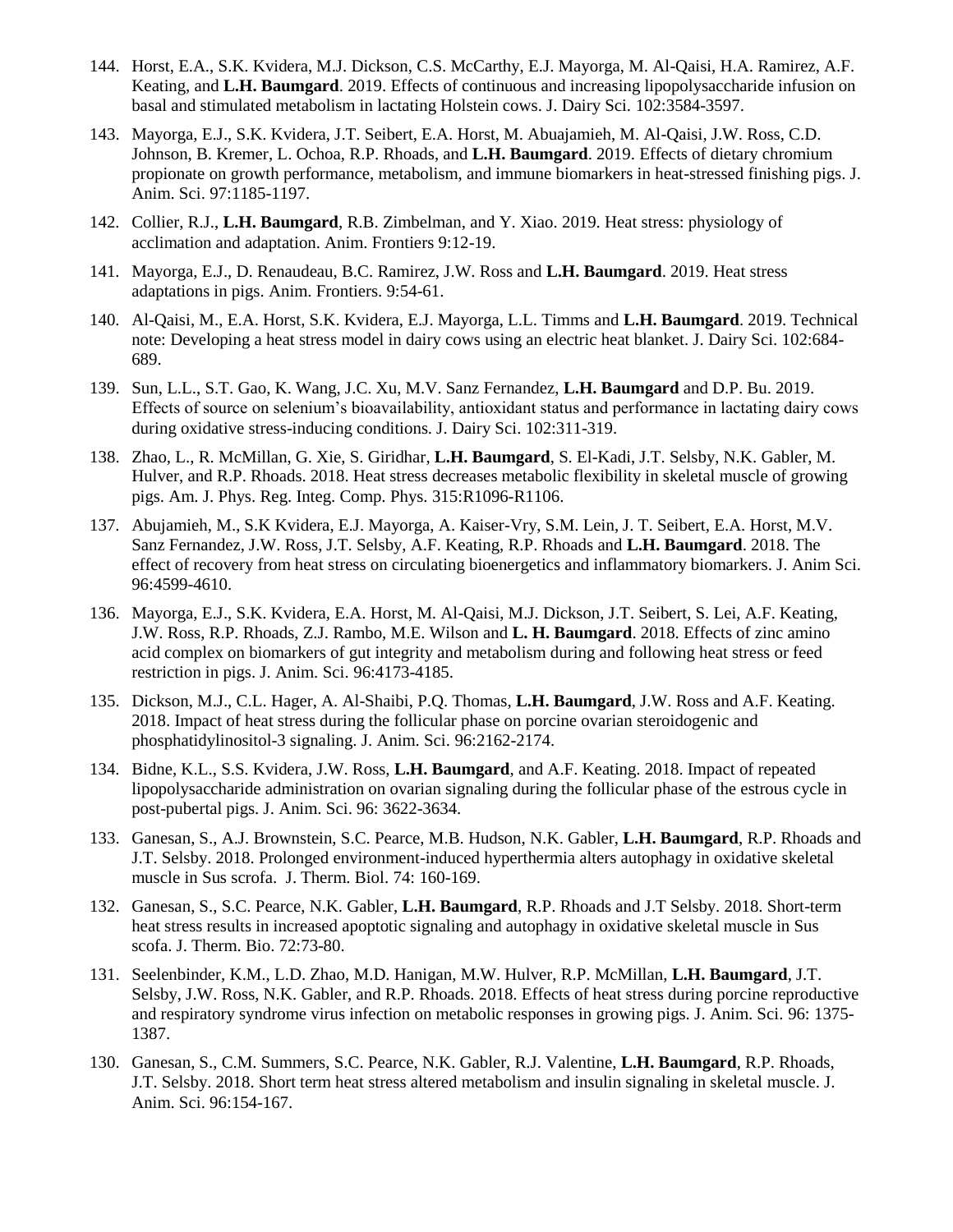- 129. Horst, E.A., S.K. Kvidera, E.J. Mayorga, C.S. Shouse, M. Al-Qaisi, M.J. Dickson, J. Ydstie, H.A. Ramirez Ramirez, K.E. Griswold, and **L.H. Baumgard**. 2018. Effect of chromium on bioenergetics and leukocyte dynamics following immunoactivation in lactating Holstein cows. J. Dairy Sci. 101:5515-5530.
- 128. Kim, K.S, J.T. Seibert, Z. Edea , K.L. Graves, E.S. Kim, A.F. Keating, **L.H. Baumgard**, J.W. Ross, and M.F. Rothschild. 2018. Characterizing the acute heat stress response in gilts: III. Identification of underlying genomic control. J. Anim. Sci. 96: 2074-2085.
- 127. Bidne, K.L., M.J. Dickson, J.W. Ross, **L.H. Baumgard** and A.F. Keating. 2018. Disruption of female reproductive function by endotoxins. Reprod. 155:R169-R181.
- 126. Graves, K.L., J.T Seibert, A.F. Keating, **L.H. Baumgard**, and J.W. Ross. 2018. Characterizing the acute heat stress response in gilts: II. Assessing repeatability and association with fertility. J. Anim. Sci. 96: 2419-2426.
- 125. Seibert, J.T., K.L. Graves, B.J. Hale, A.F. Keating, **L.H. Baumgard**, and J.W. Ross. 2018. Characterizing the acute heat stress response in gilts: I. Thermoregulatory and production variables. J. Anim. Sci. 96: 941-949.
- 124. Seibert, J.T., M. Abuajamieh, M.V. Sanz Fernandez, J.S. Johnson, S.K. Kvidera, E.A. Horst, E.J. Mayorga, S. Lei, J.F. Patience, J.W. Ross, R.P. Rhoads, R.C. Johnson, S.M. Lonergan, J.W. Perfield II, and **L.H. Baumgard**. 2018. Effects of heat stress and insulin sensitizers on pig adipose tissue. J. Anim. Sci. 96:510-520.
- 123. Kvidera, S.K., E.A. Horst, E.J. Mayorga, M.V. Sanz-Fernandez, M. Abuajamieh and **L.H. Baumgard**. 2017. Estimating glucose requirements of an activated immune system in growing pigs. J. Anim. Sci. 95:5020-5029.
- 122. **Baumgard, L.H**., R.J. Collier and D.E. Bauman. 2017. Invited Review: Regulation of nutrient partitioning to support lactation. J. Dairy Sci. 100:10353-10366.
- 121. Rauw, W.M., E.J. Mayorga-Lozano, M.S. Lei, J.C.M. Dekkers, J.F. Patience, N.K. Gabler, S.M. Lonergan, and **L.H. Baumgard**. 2017. Effects of diet and genetics on growth performance of pigs in response to repeated exposure to heat stress. Frontiers in Genetics. 8: doi: 10.3389/fgene.2017.00155
- 120. Kvidera, S.K., E.A. Horst, M.V. Sanz-Fernandez, M. Abuajamieh, S. Ganesan, P.J. Gorden, H.B. Green. K.M. Schoenberg, W.E. Trout, A.F. Keating, and **L.H. Baumgard.** 2017. Characterizing effects of feed restriction and glucagon-like peptide 2 administration on biomarkers of inflammation and intestinal morphology. J. Dairy Sci. 100: 9402-9417.
- 119. Hale, B.J., C.L. Hager, J.T. Seibert, J.T. Selsby, **L.H. Baumgard**, A.F. Keating and J.W. Ross. 2017. Heat stress induces autophagy in pig ovaries during follicular development. 2017. Biol. Repro. doi: 10.1093/biolre/iox097
- 118. Cruzen, S.M., **L.H. Baumgard**, N.K. Gabler, S.C. Pearce and S.M. Lonergan. 2017. Temporal proteomic response to acute heat stress in the porcine muscle sarcoplasm. J. Anim. Sci. 95:3961-3971
- 117. Chapel, N.M., C.J. Byrd, D.W. Lugar, G.M. Morello, **L.H. Baumgard**, J.W. Ross, T.J. Safranski, M.C. Lucy and J.S. Johnson. 2017. Determining the effects of early gestation in utero heat stress on postnatal fasting heat production and circulating biomarkers associated with metabolism in growing pigs. J. Anim. Sci. 95:3914-3921
- 116. Ganesan, S., O. Volodina, S.C. Pearce, N.K. Gabler, **L.H. Baumgard**, R.P. Rhoads, and J.T. Selsby. 2017. Acute heat stress activated inflammatory signaling in porcine oxidative skeletal muscle. Physiol. Rep. doi: 10.14814/phy2.13397
- 115. Hristov, A.N., A.T. Degaetano, C.A. Rotz, E. Hoberg, R.H. Skinner, T. Felix, H. Li, P.H. Patterson, G. Roth, M. Hall, T.L. Ott, **L.H. Baumgard**, W. Staniar, R.M. Hulet, C. Dell, A.F. Brito, and D.Y. Hollinger. 2017. Climate change effects on livestock in the Northeast U.S. and strategies for adaptation. Climatic Change. 143: doi:10.1007/s10584-017-2023-z
- 114. Ross, J.W., J.T. Seibert, M.K. Adur, M.R. Romoser, **L.H. Baumgard**, and A.F. Keating. 2017. Reproductive consequences of heat stress in pigs. 2017. Mol. Reprod. Dev. 84:934-945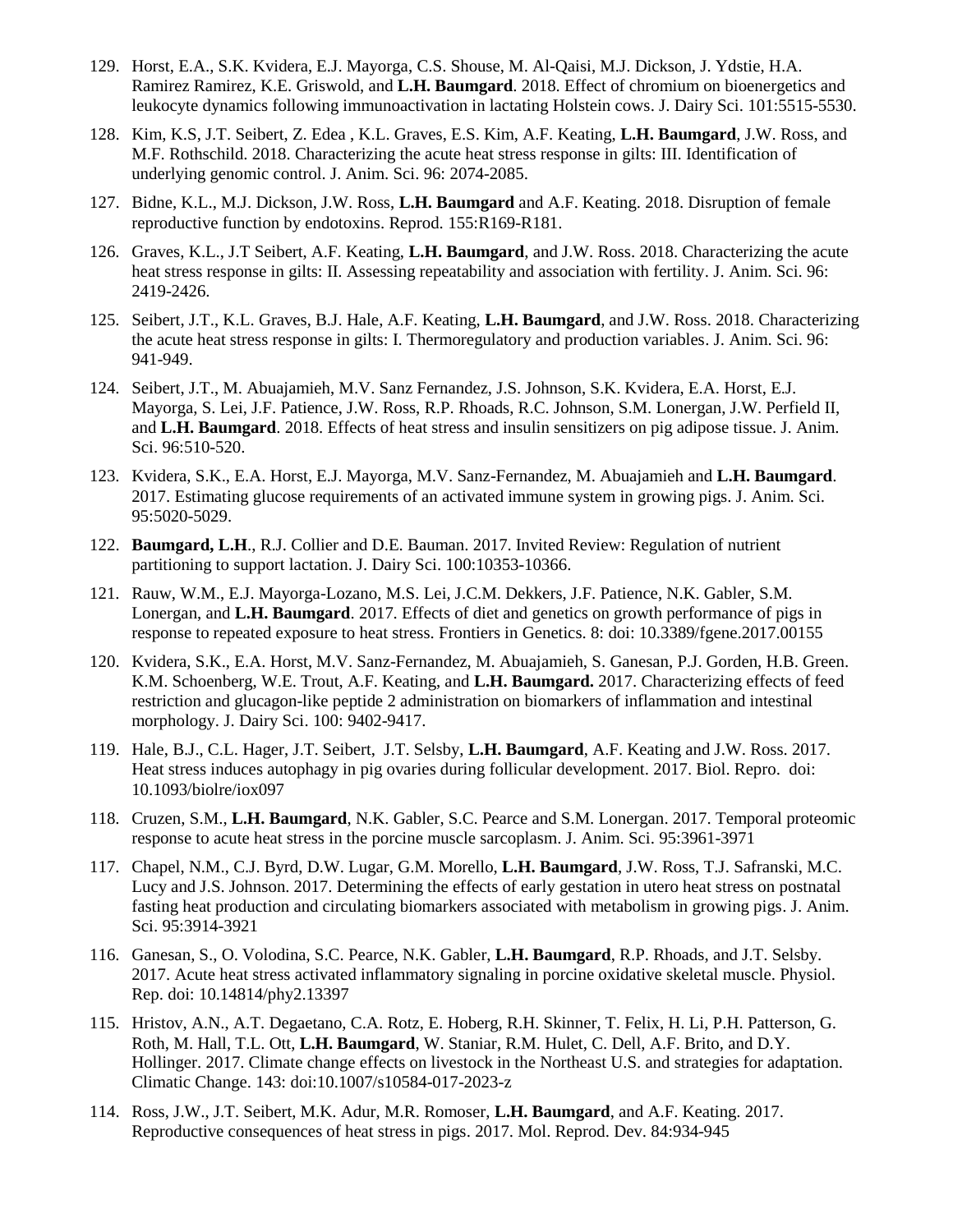- 113. Brownstein, A., S. Ganesan, C. Summers, S.C. Pearce, B. Hale, J.W. Ross, N.K. Gabler, J.T. Seibert, R.P. Rhoads, **L.H. Baumgard**, and J.T. Selsby. 2017. Heat stress causes dysfunctional autophagy in oxidative skeletal muscle. Physiol. Rep. 5: pii: e13317. doi: 10.14814/phy2.13317
- 112. Ganesan, S., C.M. Summers, S.C. Pearce, N.K. Gabler, R.J. Valentine, **L.H. Baumgard**, R.P. Rhoads, and J.T. Selsby. 2017. Short-term heat stress causes altered intracellular signaling in oxidative skeletal muscle. J. Anim. Sci. 95:2438-2451.
- 111. Volodina, O., S. Ganesan, S.C. Pearce, N.K. Gabler, **L.H. Baumgard**, R.P. Rhoads and J.T. Selsby. 2017. Short-term heat stress alters redox balance in porcine skeletal muscle. Physiol. Rep. 5: pii: e13267. doi: 10.14814/phy2.13267
- 110. Gao, S.T., J. Guo, S.Y. Quan, X.M., Nan, M.V. Sanz Fernandez, **L.H. Baumgard**, and D. Bu. 2017. The effects of heat stress on protein metabolism in lactating Holstein cows. J. Dairy Sci. 100: 5040-5049.
- 109. Kvidera, S.K., M. J. Dickson, M. Abuajamieh, D. B. Snider, M. V. Sanz Fernandez, J. S. Johnson, A.F. Keating, P. J. Gorden, H. B. Green, K. M. Schoenberg, and **L. H. Baumgard**. 2017. Intentionally reduced intestinal barrier integrity causes inflammation, affects metabolism, and reduces productivity in lactating Holstein cows. J. Dairy Sci. 100: 4113–4127.
- 108. Kvidera, S.K., E.A. Horst, M. Abuajamieh, E.J. Mayorga, M.V. Sanz Fernandez and **L.H. Baumgard**. 2017. Glucose requirements of an activated immune system in lactating Holstein cows. J. Dairy Sci. 100:2360-2374. (selected as "Editor's Choice": [http://www.journalofdairyscience.org/content/edchoice\)](http://www.journalofdairyscience.org/content/edchoice)
- 107. Kellner, T.A., **L.H. Baumgard**, K.J. Prusa, N.K. Gabler, and J.F. Patience. 2016. Does heat stress alter the pig's response to dietary fat? J. Anim. Sci. 94:4688-4703.
- 106. Kvidera, S.K., E.A. Horst, M. Abuajamieh, E.J. Mayorga, M.V. Sanz Fernandez, and **L.H. Baumgard**. 2016. Technical note: A procedure to estimate glucose requirements of an activated immune system in steers. J. Anim. Sci. 94:4591-4599.
- 105. Abuajamieh, M., S.K. Stoakes, M.V. Sanz Fernandez, A. Nayeri, N.C. Upah, E.A. Nolan, S.M. Lei, J.M. DeFrain, H.B. Green, K.M. Schoenberg, W.E. Trout and **L.H. Baumgard**. 2016. Inflammatory biomarkers are closely associated with ketosis in periparturient Holstein cows. Res. Vet. Sci. 109:81-85.
- 104. Gangloff, E.J., K.G. Holden, R.S. Telemeco, **L.H. Baumgard** and A.M. Bronikowski. 2016. Hormonal and metabolic responses to upper temperature extremes in divergent life-history ecotype of a garter snake. J. Exp. Biol. 219:2944-2954.
- 103. Morales, A., M. Perez, P. Castro, N. Ibarra, H. Bernal, **L.H. Baumgard**, and M. Cervantes. 2016. Effect of heat stress on the apparent and standardized ileal digestibilities of amino acids in growing pigs. J. Anim. Sci. 94:3362-3369.
- 102. Boddicker, R.L., J.E. Koltes, E.R. Fritz-Waters, L. Koesterke, N. Weeks, T. Yin, V. Mani, D. Nettleton, J.M. Reecy, **L.H. Baumgard**, J.D. Spencer, N.K. Gabler, and J.W. Ross. 2016. Genome-wide methylation profile following prenatal and postnatal dietary n-3 fatty acid supplementation in pigs. Animal Genetics 47:658-671.
- 101. Mahjoubi, E., H. Amanlou, M. Hossein Yazdi, N. Aghaziarati, G.R. Noori, C.I. Vahl, B.J. Bradford, and **L.H. Baumgard**. 2016. A supplement containing multiple types of gluconeogenic substrates alteres intake but not productivity of heat-stressed Afshari lambs. J. Anim. Sci. 94:2497-2505.
- 100. **Baumgard, L.H**. 2016. Physiology and Endocrinology Symposium: Insulin revisited. J. Anim. Sci. 94: 1789-1790.
- 99. Rhoads, R.P., **L.H. Baumgard**, S.W. El-Kadi, and L.D. Zhao. 2016. Review: Roles for insulin supported skeletal muscle growth. J. Anim. Sci. 94: 1791-1802.
- 98. Ganesan, S., C. Reynolds, K. Hollinger, S.C. Pearce, N.K. Gabler, **L.H. Baumgard**, R.P. Rhoads, and J.T. Selsby. 2016. Twelve hours of heat stress induces inflammatory signaling in porcine skeletal muscle Am. J. Phsiol. Regul. Integr. Comp. Physiol. 310:R1288-1296.
- 97. Xie, G., L.C. Cole, L.D. Zhao, M.V. Skrzypek, S.R. Sanders, M.L. Rhoads, **L.H. Baumgard** and R.P. Rhoads. 2016. Skeletal muscle and hepatic insulin responsiveness is maintained in heat-stressed lactating Holstein cows. J. Dairy Sci. 99:4032-4042.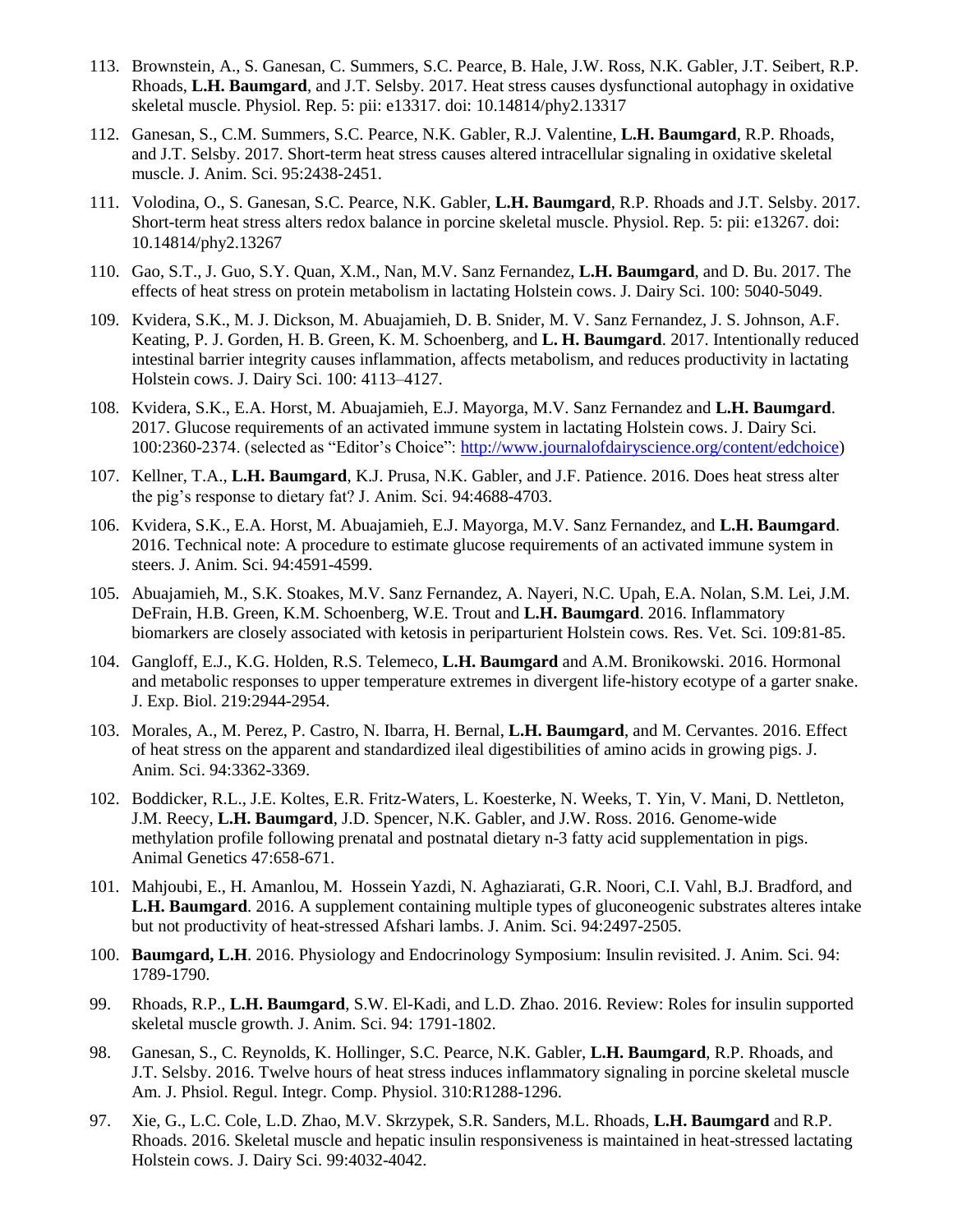- 96. Morales, A., L. Hernandez, L. Buenabad, E. Avelar, H. Bernal, **L.H. Baumgard** and M. Cervantes. 2016. Effects of heat stress on the endogenous intestinal loss of amino acids in growing pigs. J. Anim. Sci. 94:165-172.
- 95. Hossein Yazdi, M., H.R. Mirzaei-Alamouti, H. Amanlou, E. Mahjoubi, A. Nabipour, N. Aghaziarati, and **L.H. Baumgard**. 2016. Effects of a heat stress on metabolism, digestibility and rumen epithelial characteristics in growing Holstein calves. J. Anim. Sci. 94:77-89.
- 94. **Baumgard, L.H.,** G.J. Hausman, and M.V. Sanz Fernandez. 2016. Review: Insulin: pancreatic secretion and adipocyte regulation. Dom. Anim. Endocrin. 54:76-84.
- 93. Pearce, S.C., S.M. Lonergan, E.H. Lonergan, **L.H. Baumgard**, and N.K. Gabler. 2015. Acute heat stress and reduced nutrient intake alter intestinal proteomic profile and gene expression in pigs. PLOS One. DOI: 10.1371/journal.pone.0143099
- 92. Ross J.W., B.J. Hale B.J., N.K. Gabler, R.P. Rhoads, A.F. Keating, and **L.H. Baumgard**. 2015. Physiological consequences of heat stress in pigs. Animal Production Science 55: 1381-1390
- 91. Faylon, M.P., **L.H. Baumgard**, R.P. Rhoads and D.M. Spurlock. 2015. Effects of heat stress on lipid metabolism of bovine primary adipocytes. J. Dairy Sci. 98:8732-8740.
- 90. Johnson, J.S., M. Abuajamieh, M.V. Sanz Fernandez, J.T. Seibert, S.K. Stoakes, A.F. Keating, J.W. Ross, J.T. Selsby, R.P. Rhoads, and **L.H. Baumgard**. 2015. The impact of in utero heat stress and nutrient restriction on progeny body composition. J. Therm. Biol. 53:143-150.
- 89. Pearce, S.C., M.V. Sanz-Fernandez, J. Torrison, M.E. Wilson, **L.H. Baumgard** and N.K. Gabler. 2015. Dietary zinc attenuates heat-stress induced changes in pig intestinal integrity and metabolism. J. Anim. Sci. 93:4702-4713.
- 88. **Baumgard, L.H**., A.F. Keating, J.W. Ross, and R.P. Rhoads. 2015. Effects of heat stress on the immune system, metabolism and nutrient partitioning: implications on reproductive success. Rev. Brazil. Reprod. Anim. 39: 173-183.
- 87. Johnson, J.S., M.V. Sanz Fernandez, J.T. Seibert, J.W. Ross, M.C. Lucy, T.J. Safranski, T.H. Elsasser, S. Kahl, R.P. Rhoads, and **L.H. Baumgard**. 2015. In utero heat stress increases postnatal core body temperature in pigs. J. Anim. Sci. 93:4312-4322.
- 86. Cruzen, S., S.C. Pearce, L.H. Baumgard, N.K. Gabler, E. Huff-Lonergan, S.M. Lonergan. 2015. Proteomic changes to the sarcoplasmic fraction of predominantly red or white muscle following acute heat stress. J. Proteomics. 128:141-153.
- 85. Sanz Fernandez, M.V., J.S. Johnson, M. Abuajamieh, S.K. Stoakes, J.T. Seibert, E.A. Horst, R.P. Rhoads, and **L.H. Baumgard**. 2015. Effects of heat stress on insulin sensitivity in pigs. Physiol. Rep. 3(8): e12478, DOI - 10.14814/phy2.12478
- 84. Yazdi, M.H., H. Amanlou, H.R. Mirzaei-Alamouti, M.T. Harkinezhad, A. Nabipour, E. Mahjoubi, N. Aghaziarati, G.R. Noori, and **L.H. Baumgard.** 2015. Effects of a supplement containing multiple types of gluconeogenic precursors on production and metabolism in Holstein bull calves during heat stress. Livestock Sci. 178:61-70.
- 83. Nteeba, J., M.V. Sanz-Fernandez, R.P. Rhoads, **L.H. Baumgard**, J.W. Ross, A.F. Keating. 2015. Heat stress alters ovarian insulin mediated phosphatidylinositol-3 kinase and steroidogenic signaling in gilt ovaries. Biol. Reprod. 92(6):148, 1-8: DOI 10.1095/biolreprod.114.126714
- 82. McCracken, V.L., G. Xie, S.E. Deaver, **L.H. Baumgard**, R.P. Rhoads, and M.L. Rhoads. 2015. Hepatic progesterone metabolizing enzymes cytochrome P450 2C and 3A in lactating cows during thermoneutral and heat stress conditions. J. Dairy Sci. 98: 3152-3157.
- 81. Kahl, S., T.H. Elsasser, R.P. Rhoads, R.J. Collier, and **L.H. Baumgard**. 2015. Environmental heat stress modulates thyroid status and its response to repeated endotoxin challenge in steers. Dom. Anim. Endocrin. 52: 43-50.
- 80. Cruzen, S.M., R.L. Boddicker, K. Graves, T.P. Johnson, E.K. Arkfeld, **L.H. Baumgard**, J.W. Ross, T.J. Safranski, M.C. Lucy and S.M. Lonergan. 2015. Carcass composition of market weight pigs subjected to heat stress in utero and during finishing. J. Anim. Sci. 93:2587-2596.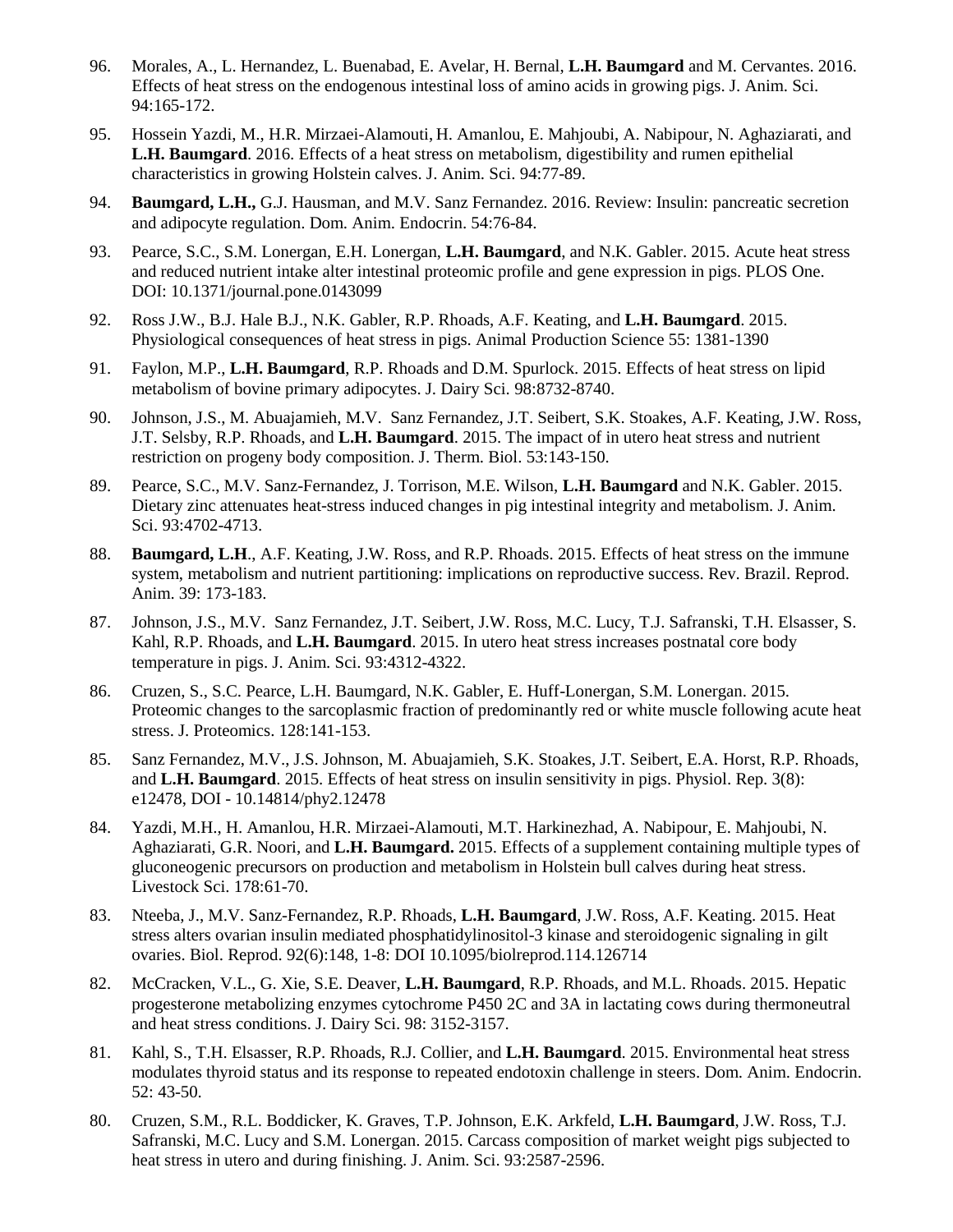- 79. Mahjoubi, E., N. Aghaziarati, M. Hossein Yazdi, G.R. Noori, O. Afsarian, and **L.H. Baumgard**. 2015. The effect of cyclical and severe heat stress on growth performance and metabolism in Afshari lambs. J. Anim. Sci. 93:1632-1640.
- 78. Sanz Fernandez, M.V., J.S. Johnson, M. Abuajamieh, S.K. Stoakes, J.T. Seibert, L. Cox, S. Kahl, T.H. Elsasser, J.W. Ross, S.C. Isom R.P. Rhoads, and **L.H. Baumgard**. 2015. Effects of heat stress on carbohydrate and lipid metabolism in growing pigs. Physiological Reports. Vol. 3 no. e12315 DOI: 10.14814/phy2.12315
- 77. Johnson, J.S., M.V. Sanz-Fernandez, N.A. Gutierrez, J.F. Patience, J.W. Ross, N.K. Gabler, M.C. Lucy, T.J. Safranski, R.P. Rhoads, and **L.H. Baumgard**. 2015. Effects of in utero heat stress on postnatal composition in pigs: I. Growing phase. J. Anim. Sci. 93:71-81.
- 76. Johnson, J.S., M.V. Sanz-Fernandez, J.F. Patience, J.W. Ross, N.K. Gabler, M.C. Lucy T.J. Safranski, R.P. Rhoads, and **L.H. Baumgard**. 2015. Effects of in utero heat stress on postnatal body composition in pigs: II. Finishing phase. J. Anim. Sci. 93: 82-92.
- 75. Pearce, S.C., M.V. Sanz-Fernandez, J.H. Hollis, **L.H. Baumgard** and N.K. Gabler. 2014. Short-term exposure to heat stress attenuates appetite and intestinal in pigs. J. Anim. Sci. 92: 5444-5454.
- 74. Boddicker, R.L., J.T. Seibert, J.S. Johnson, S.C. Pearce, J.T. Selsby, N.K. Gabler, M.C. Lucy, T.J. Safranski, R.P. Rhoads, **L.H. Baumgard** and J.W. Ross. 2014. Gestational heat stress alters postnatal offspring body composition indices and metabolic parameters in pigs. . PLOS-ONE. PLoS ONE 9(11): e110859
- 73. Sanz-Fernandez, M.V., S.C. Pearce, V. Mani, N.K. Gabler, L. Metzger, J.F. Patience, R.P. Rhoads, and **L.H. Baumgard**. 2014. Effects of dairy products on intestinal integrity in heat-stressed pigs. Temperature 1:128 - 134;<http://dx.doi.org/10.4161/temp.29561>
- 72. Nayeri, A., N.C. Upah, E. Sucu, M.V. Sanz-Fernandez, J.M. DeFrain, P.J. Gorden, and **L.H. Baumgard**. 2014. Impact of zinc amino acid complex to zinc sulfate ratio on the performance of Holstein cows. J. Dairy Sci. 87: 4392-4404.
- 71. Rungruang, S., J.L. Collier, R.P. Rhoads, **L.H. Baumgard**, M.J. de Veth, and R.J. Collier. 2014. A dose response evaluation of rumen-protected niacin in heat-stressed lactating Holstein cows. J. Dairy Sci. 97: 5023-5034.
- 70. Rosado Montilla, S.I., T.P. Johnson, S.C. Pearce, D. Gardan-Salmon, N.K. Gabler, J.W. Ross, R.P. Rhoads, **L.H. Baumgard**, S.M. Lonergan and J.T. Selsby. 2014. Heat stress causes oxidative stress but not inflammatory signaling in porcine skeletal muscle. Temperature. 1:42 - 50; <http://dx.doi.org/10.4161/temp.28844>
- 69. Sucu, E., A. Nayeri, M.V. Sanz-Fernandez, N.C. Upah, and **L.H. Baumgard**. 2014. The effects of supplemental protease enzymes on production variables in lactating Holstein cows. Ital. J. Anim. Sci. 13: 348-351.
- 68. Mahjoubi, E., H. Amanlou, H.R. Mirzaie-Alamouti, N. Aghaziarati, M. Hossein Yazdi, G.R. Noori, K. Yuan and **L.H. Baumgard**. 2014. The effect of cyclical and mild heat stress on productivity and metabolism in Afshari lambs. J. Anim. Sci. 92:1007-1014.
- 67. Sanz-Fernandez, M.V., S.C. Pearce, N.K. Gabler, J.F. Patience, M.E. Wilson, M.T. Socha, J.L. Torrison, R.P. Rhoads and **L.H. Baumgard**. 2014. Effects of supplemental zinc amino acid complex on gut integrity in heat-stressed growing pigs. Animal. 8:43-50.
- 66. Pearce, S.C., V. Mani, T.E. Weber, J.W. Ross, R.P. Rhoads, J.F. Patience, **L.H. Baumgard**, and N.K. Gabler. 2013. The effects of heat stress and plane of nutrition on intestinal integrity and function in growing pigs. J. Anim. Sci. 91:5183-5193
- 65. Johnson, J.S., R. Boddicker, M.V. Sanz-Fernandez, J.W. Ross, J. Selsby, M.C. Lucy, T. Safranski, R.P. Rhoads, and **L.H. Baumgard**. 2013. Effects of in-utero heat stress on mammalian postnatal thermoregulation. Int. J. Hypertherm. 29: 696-702.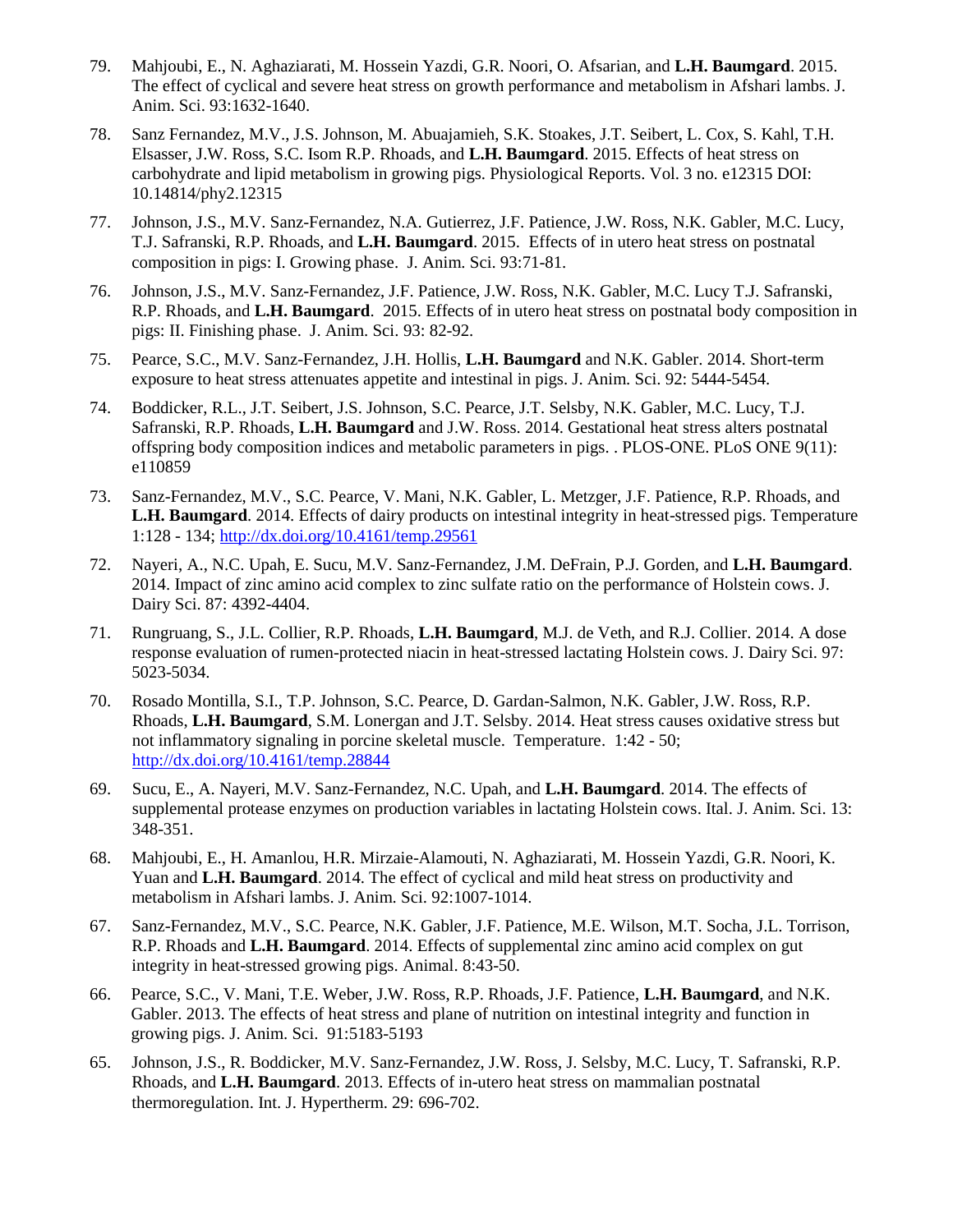- 64. Pearce, S.C., V. Mani, R.L. Boddicker, R.P. Rhoads, T.E. Weber, J.W. Ross, **L.H. Baumgard** and N.K. Gabler. 2013. Heat stress reduces intestinal barrier integrity and favors intestinal glucose transport in growing pigs. PLOS-ONE.: 1;8(8):e70215.
- 63. Rhoads, R.P., **L.H. Baumgard** and J.K. Saugee. 2013. Metabolic priorities during heat stress with an emphasis on skeletal muscle. J. Anim Sci. 91: 2492-2503.
- 62. Rhoads, R.P., **L.H. Baumgard**, J.K. Suagee and S.R. Sanders. 2013. Nutritional interventions to alleviate the negative consequences of heat stress. Adv. Nutr. 4: 267-276.
- 61. Dunshea, F.R., B.J. Leury, F. Fahri, K. DiGiacomo, A. Hung, S. Chauhan, I. J. Clark, R.J. Collier, S. Little, **L.H. Baumgard**, J.B. Gaughan. 2013. Amelioration of thermal stress impacts in dairy cows. Anim. Prod. Sci. 53: 965-975.
- 60. Pearce, S.C, V. Mani, R.L. Boddicker, J.S. Johnson, T.E. Weber, J.W. Ross, **L.H. Baumgard** and N.K. Gabler. 2012. Heat stress reduces barrier function and alters intestinal metabolism in growing pigs. J. Anim. Sci. 90: 257-259. Supplement 4.
- 59. **Baumgard, L.H.**, and R.P. Rhoads. 2013. *Review*: Effects of heat stress on post-absorptive metabolism and energetics. Ann. Rev. Anim. Biosci. 1: 311-337.
- 58. Pearce, S.C, N.K. Gabler, J.W. Ross, J. Escobar, J.F. Patience, R.P. Rhoads, and **L.H. Baumgard**. 2013. The effects of heat stress and plane of nutrition on metabolism in growing pigs. J. Anim. Sci. 91:12108- 2118.
- 57. Walthall, C.L., J. Hatfield, P. Backlund, L. Lengnick, E. Marshall, M. Walsh, S. Adkins, M. Aillery, E.A. Ainsworth, C. Amman, C.J. Anderson, I. Bartomeus, **L.H. Baumgard**, F. Booker, B. Bradley, D.M. Blumenthal, J. Bunce, K. Burkey, S.M. Dabney, J.A. Delgado, J. Dukes, A. Funk, K. Garrett, M. Glenn, D.A. Grantz, D. Goodrich, S. Hu, R.C. Izaurralde, R.A.C. Jones, S-H. Kim, A.D.B. Leaky, K. Lewers, T.L. Mader, A. McClung, J. Morgan, D.J. Muth, M. Nearing, D.M. Oosterhuis, D. Ort, C. Parmesan, W.T. Pettigrew, W. Polley, R. Rader, C. Rice, M. 22 Rivington, E. Rosskopf, W.A. Salas, L.E. Sollenberger, R. Srygley, C. Stöckle, E.S. Takle, D. Timlin, J.W. White, R. Winfree, L. Wright-Morton, and L.H. Ziska, 2012: Climate Change and Agriculture in the United States: Effects and Adaptation. USDA Technical Bulletin 1935, 185 pp
- 56. **Baumgard, L.H.**, and R.P. Rhoads. 2012. RUMINANT NUTRITION SYMPOSIUM: Ruminant production and metabolic responses to heat stress. J. Anim. Sci. 90:1855–1865.
- 55. Mani, V., T.E. Weber, **L.H. Baumgard**, and N.K. Gabler. 2012. GROWTH AND DEVELOPMENT SYMPOSIUM: Endotoxin, inflammation and intestinal function. J. Anim. Sci. 90:1452-1465.
- 54. Garrick, D.J., **L.H. Baumgard**, and H.L. Neibergs. 2012. *Invited Review*: Genomic analysis of data from physiological studies. J. Dairy Sci. 95:499-507.
- 53. **Baumgard, L.H.**, J.B. Wheelock, S.R. Sanders, C.E. Moore, H.B. Green, M.R. Waldron, and R.P. Rhoads. 2011. Postabsorptive carbohydrate adaptations to heat stress and monensin supplementation in lactating Holstein cows. J. Dairy Sci. 94:5620-5633.
- 52. Rhoads, R.P., A.J. La Noce, J.B. Wheelock, and **L.H. Baumgard**. 2011. Short Communication: Alterations in expression of gluconeogenic genes during heat stress and exogenous bovine somatotropin administration. J. Dairy Sci. 94:1917-1921.
- 51. Bernabucci, U., N. Lacetera, **L.H. Baumgard**, R.P. Rhoads, B. Ronchi, and A. Nardone. 2010. Metabolic and hormonal adaptations to heat stress in ruminants. Animal 4:1167-1183.
- 50. Wang, J.P., D.P. Bu, J.Q. Wang, X.K. Huo, T.J. Guo, H.Y. Wei, L.Y. Zhou, R.R. Rastani, **L.H. Baumgard**, and F.D. Li. 2010. Effect of saturated fatty acids supplementation on production and metabolism indices in heat-stressed mid-lactation dairy cows. J. Dairy Sci. 93:4121-4127.
- 49. Zimbelman, R., **L.H. Baumgard**, and R.J. Collier. 2010. Effects of encapsulated niacin on evaporative heat loss and body temperature in moderately heat-stressed lactating Holstein cows. J. Dairy Sci. 93:2387- 2394.
- 48. Wheelock, J.B., R.P. Rhoads, M.J. VanBaale, S.R. Sanders, and **L.H. Baumgard**. 2010. Effects of heat stress on energetic metabolism in lactating Holstein cows. J. Dairy Sci. 93:644-655.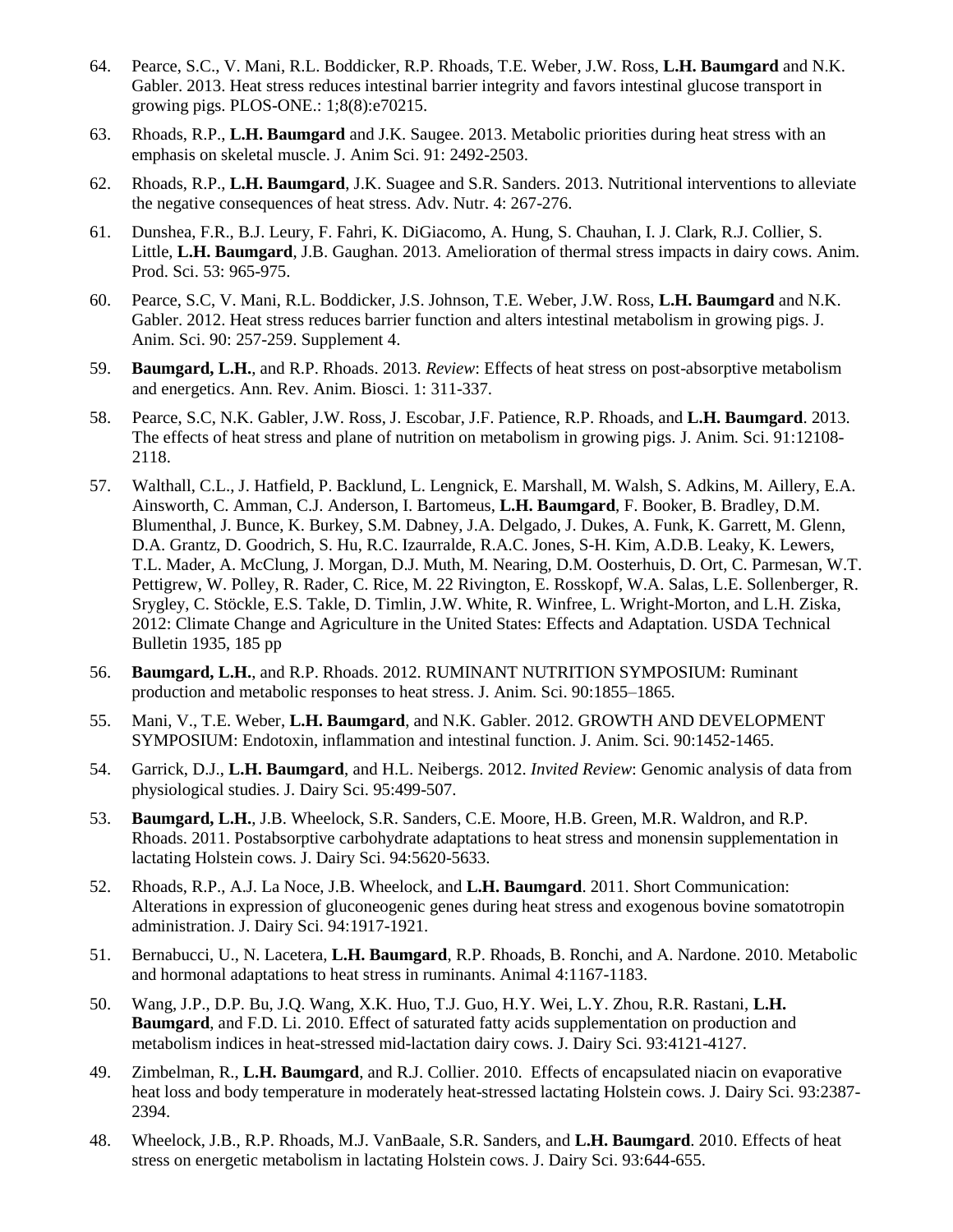- 47. Rhoads, M.L., J.W. Kim, R.J. Collier, B.A. Crooker, Y.R. Boisclair, **L.H. Baumgard**, and R.P. Rhoads. 2010. Effects of heat stress and nutrition on lactating Holstein cows: II. Aspects of hepatic growth hormone responsiveness. J. Dairy Sci. 93:170-179.
- 46. O'Brien, M.D., R.P. Rhoads, S.R. Sanders, G.C. Duff, and **L.H. Baumgard**. 2010. Metabolic adaptations to heat stress in growing cattle. Dom. Anim. Endocrinol. 38:86-94*.*
- 45. Carriquiry, M., W.J. Weber, C.R. Dahlen, G.C. Lamb, **L.H. Baumgard**, J.L. Vicini, and B.A. Crooker. 2009. Production response of multiparous Holstein cows treated with bovine somatotropin and fed n-3 fatty acids in early lactation. J. Dairy Sci. 92:4852-4864.
- 44. Carriquiry, M., W.J. Weber, C.R. Dahlen, G.C. Lamb, **L.H. Baumgard**, and B. A. Crooker. 2009. Fatty acid composition of milk from multiparous Holstein cows treated with bovine somatotropin and fed n-3 fatty acids in early lactation. J. Dairy Sci. 92:4865-4875.
- 43. Rhoads, M.L., R.P. Rhoads, M.J. VanBaale, R.J. Collier, S.R. Sanders, W.J. Weber, B.A. Crooker, and **L.H. Baumgard**. 2009. Effects of heat stress and plane of nutrition on lactating Holstein cows: I. production, metabolism and aspects of circulating somatotropin. J. Dairy Sci. 92:1986-1997.
- 42. Shwartz, G., K.L. Hill, M.J. VanBaale, and **L.H. Baumgard**. 2009 Effects of Flunixin Meglumine on pyrexia and bioenergetic variables in postparturient dairy cows. J. Dairy Sci. 92:1963-1970.
- 41. Shwartz, G., M.L. Rhoads, M.J. VanBaale, R.P. Rhoads, and **L.H Baumgard**. 2009. Effects of a supplemental yeast culture on heat-stressed lactating Holstein cows. J. Dairy Sci. 92:935-942.
- 40. Norgaard, J.V., **L.H. Baumgard**, T.S. Nielson, P.K. Theil, M.T. Sorensen, and K. Sejrsen. 2008. Mammary cell turnover and expression of lipogenic genes in response to silage induced CLA and diet energy density in lactating cows. Acta Agriculturae Scandinavica, Section A. 58:113-120.
- 39. Hernandez, L.L., C.M. Stiening, J.B. Wheelock, **L.H. Baumgard**, A.M. Parkhurst, and R.J. Collier. 2008. Evaluation of serotonin as a feedback inhibitor of lactation in the bovine. J. Dairy Sci. 91:1834-1844.
- 38. Bailey, C.R., G.C. Duff, S.R. Sanders, J.L. Treichel, **L.H. Baumgard**, J.A. Marchello, D.W. Schafer, and C.P. McMurphy. 2008. Effects of increasing crude protein concentrations on performance and carcass characteristics of growing and finishing steers and heifers. Anim. Feed Sci. Tech. 142:111-120.
- 37. Cheatham, R.C., G.C. Duff, C.R. Baily, S.R. Sanders, R.J. Collier, J.A. Marchello, and **L.H. Baumgard**. 2008. Effects of implant programs on performance, carcass characteristics, and lipogenic gene expression in Holstein steers. South African J. Anim. Sci. 38:238-246.
- 36. Carriquiry, W.J. Weber, **L.H. Baumgard**, and B.A. Crooker. 2008. In vitro biohydrogenation of four sources of protected dietary fats. Anim. Feed Sci. Tech. 141:339-355.
- 35. Collier, R.J. T.R. Bilby, M.L. Rhoads, **L.H. Baumgard**, and R.P. Rhoads. 2008. Effects of climate change on dairy cattle production. Annals of Arid Zone 47:1-12.
- 34. Bauman, D.E., J.M. Perfield II, K.J. Harvatine, and **L.H. Baumgard**. 2008. Regulation of fat synthesis by CLA: Lactation and the ruminant model. J. Nutr. 38:403-409.
- 33. Collier, R.J., J.L. Collier, R.P. Rhoads, and **L.H. Baumgard**. 2008. Genes involved in the bovine heat stress response. J. Dairy Sci. 91:445-454.
- 32. Fitzgerald, A.C., E.L. Annen-Dawson, **L.H. Baumgard**, and R.J. Collier. 2007. Evaluation of continuous lactation, and increased milking frequency on milk production and mammary cell turnover in primiparous Holstein cows. J. Dairy Sci. 90:5483-5489.
- 31. Burgos, R., L.J. Odens, R.J. Collier, **L.H. Baumgard** and M.J. VanBaale. 2007. Evaluation of different cooling systems in lactating heat stressed dairy cows in a semi-arid environment. Prof. Anim. Sci. 23:546- 555.
- 30. Kay, J.K., T.R. Mackle, D.E. Bauman, N.A. Thomson, and **L.H. Baumgard**. 2007. Effects of a supplement containing *trans*-10, *cis*-12 conjugated linoleic acid on bioenergetic and production parameters in grazing dairy cows offered ad libitum or restricted pasture. J. Dairy Sci. 90:721-730.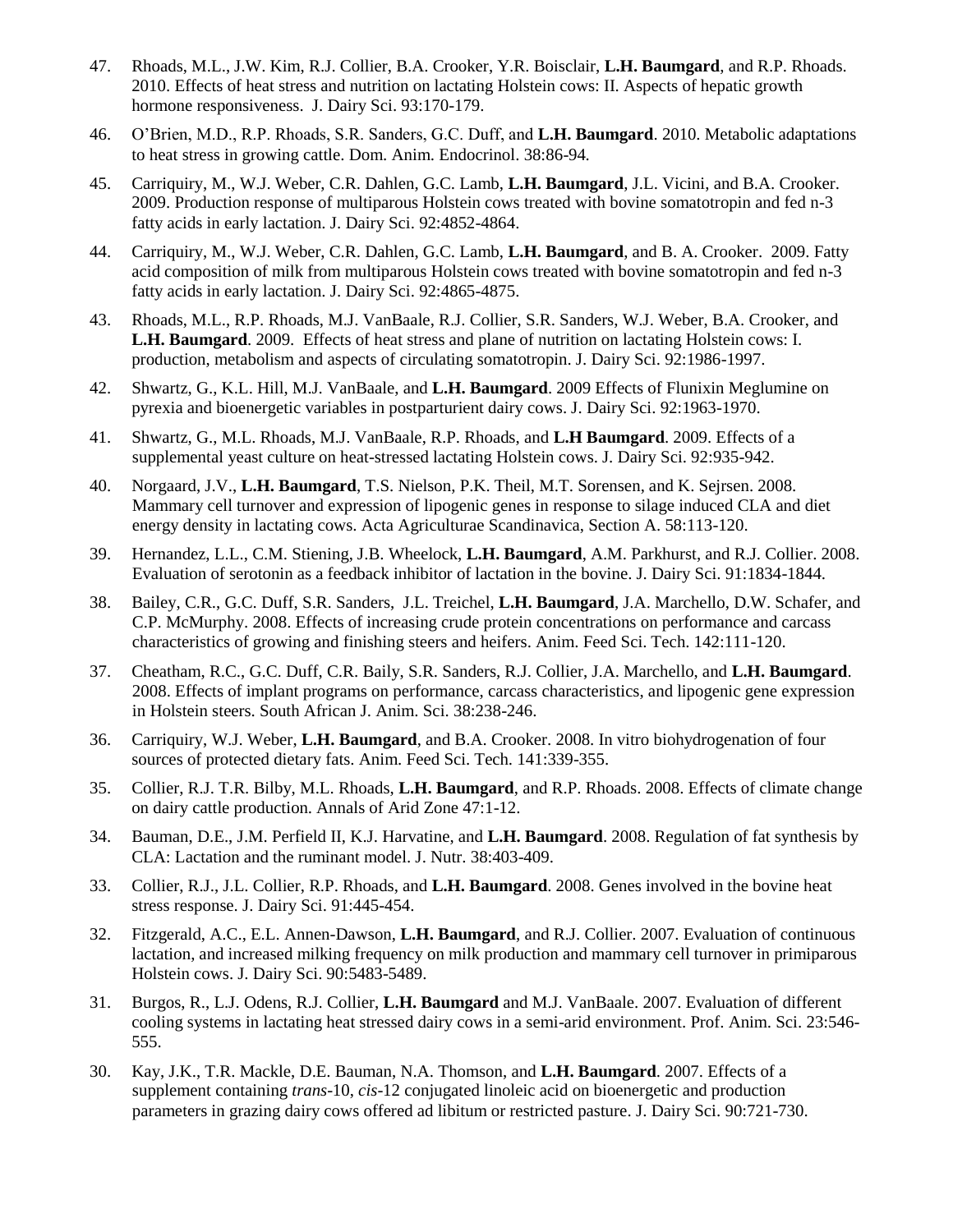- 29. Odens, L.J., R. Burgos, M. Innocente, M.J. VanBaale, and **L.H. Baumgard**. 2007. Effects of varying doses of supplemental CLA on production parameters and energetic variables during the transition period. J. Dairy Sci. 90:293-305.
- 28. Annen, E.L., A.C. Fitzgerald, P.C. Gentry, M.A. McGuire, A.V. Capuco, **L.H. Baumgard** and R.J. Collier. 2007. Effect of continuous milking and bST supplementation on mammary epithelial cell turnover. J. Dairy Sci. 90:165-183.
- 27. Bargo, F., J.E. Delahoy, G.F. Schroeder, **L.H. Baumgard**, and L.D. Muller. 2006. Supplementing total mixed rations with pasture increases the content of conjugated linoleic acid in milk. Anim. Feed Sci. Tech. 131:226-240.
- 26. Kay, J.K., J.R. Roche, C.E. Moore, and **L.H. Baumgard**. 2006. Effects of dietary CLA on production parameters in grazing transition dairy cows. J. Dairy Res. 73:367-377.
- 25. Collier, R.J., C.M. Stiening, B.C. Pollard, M.J. VanBaale, **L.H. Baumgard**, P.C. Gentry, and P.M. Coussens. 2006. Use of gene expression microarrays for evaluating environmental stress tolerance at the cellular level in cattle. J. Anim. Sci. 84 (E. Suppl.):E1-E13.
- 24. **Baumgard, L.H**. J.K. Kay, C.E. Moore, M.J. VanBaale, and R.P. Rhoads. 2005. Mechanisms regulating milk fat synthesis: potential on-farm applications of basic science. New Zealand Society of Animal Production. 65:33-39.
- 23. Harris, M.A., **L.H. Baumgard**, M.J. Arns, and S.K. Webel. 2005. Stallion spermatozoa membrane phospholipid dynamics following dietary n-3 supplementation. Anim. Reprod. Sci. 89:234-237.
- 22. VanBaale, M.J., D.R. Ledwith, J.M. Thompson, R.J. Collier, and **L.H. Baumgard**. 2005. Impact of increased milking frequency in early lactation and its effect on lactation persistency with or without recombinant bovine somatotropin. J. Dairy Sci. 88:3905-3912.
- 21. Kay, J.K., W.J. Weber, C.E. Moore, D.E. Bauman, L. Hansen, H. Chester-Jones, B.A. Crooker, and **L.H. Baumgard**. 2005. Effects of week of lactation and genetic selection for milk yield on milk fatty acid composition. J. Dairy Sci. 88:3886-3893.
- 20. Callaway, T.R., J.E. Keen, T.S. Edrington, **L.H. Baumgard**, E.S. Fonda, K.E. Griswold, T.R. Overton, M.E. VanAmburgh, R.C. Anderson, K.J. Genovese, T.L. Poole, R.B. Harvey, and D.J. Nisbet. 2005. Fecal prevalence and diversity of *Salmonella* spp. In lactating dairy cattle across the U.S. J. Dairy Sci. 88:3603- 3608
- 19. Kay, J.K., J.R. Roche, E.S. Kolver, N.A. Thomson, and **L.H. Baumgard**. 2005. A comparison between feeding systems (pasture and TMR) and the effect of vitamin E supplementation on plasma and milk fatty acid profiles in dairy cows. J. Dairy Res. 72:322-332.
- 18. Moore, C.E., J.K. Kay, M.J. VanBaale, R.J. Collier, and **L.H. Baumgard**. 2005. Effect of conjugated linoleic acid on heat stressed Brown Swiss and Holstein cattle. J. Dairy Sci. 88:1732-1740.
- 17. Weber, W.J., **L.H. Baumgard**, G.W. Kazmer, S.A. Zinn, L.B. Hansen, H. Chester-Jones, and B.A. Crooker. 2005. Effects of selection for milk yield on growth hormone response to dose of growth hormone releasing factor in Holstein calves. J. Dairy Sci. 88:1723-1731.
- 16. Sanders, S.R., M.K. Teachey, A. Ptock, K. Kraemer, O. Hasselwander, E.J. Henriksen, and **L.H. Baumgard**. 2004. Effects of specific conjugated linoleic acid (CLA) isomers on growth characteristics in obese Zucker rats. Lipids 39:537-543.
- 15. Roche, J.R., P.G. Dillon, C.R. Stockdale, **L.H. Baumgard**, and M.J. VanBaale 2004. Technical Note: Relationship between international body condition scoring systems. J. Dairy Sci. 87:3076-3079.
- 14. Rhoads, R.P., J.W. Kim, B.J. Leury, **L.H. Baumgard**, N. Segoale, S.J. Frank, D.E. Bauman, and Y.R. Boisclair. 2004. Insulin increases the abundance of the growth hormone receptor in liver and adipose tissue of periparturient cows. J. Nutr. 134:1020-1027.
- 13. Moore, C.E., H.C. Hafliger III, O.B. Mendivil, S.R. Sanders, D.E. Bauman, and **L.H. Baumgard**. 2004. Increasing amounts of conjugated linoleic acid (CLA) progressively reduce milk fat synthesis immediately postpartum. J. Dairy Sci. 87:1886-1895.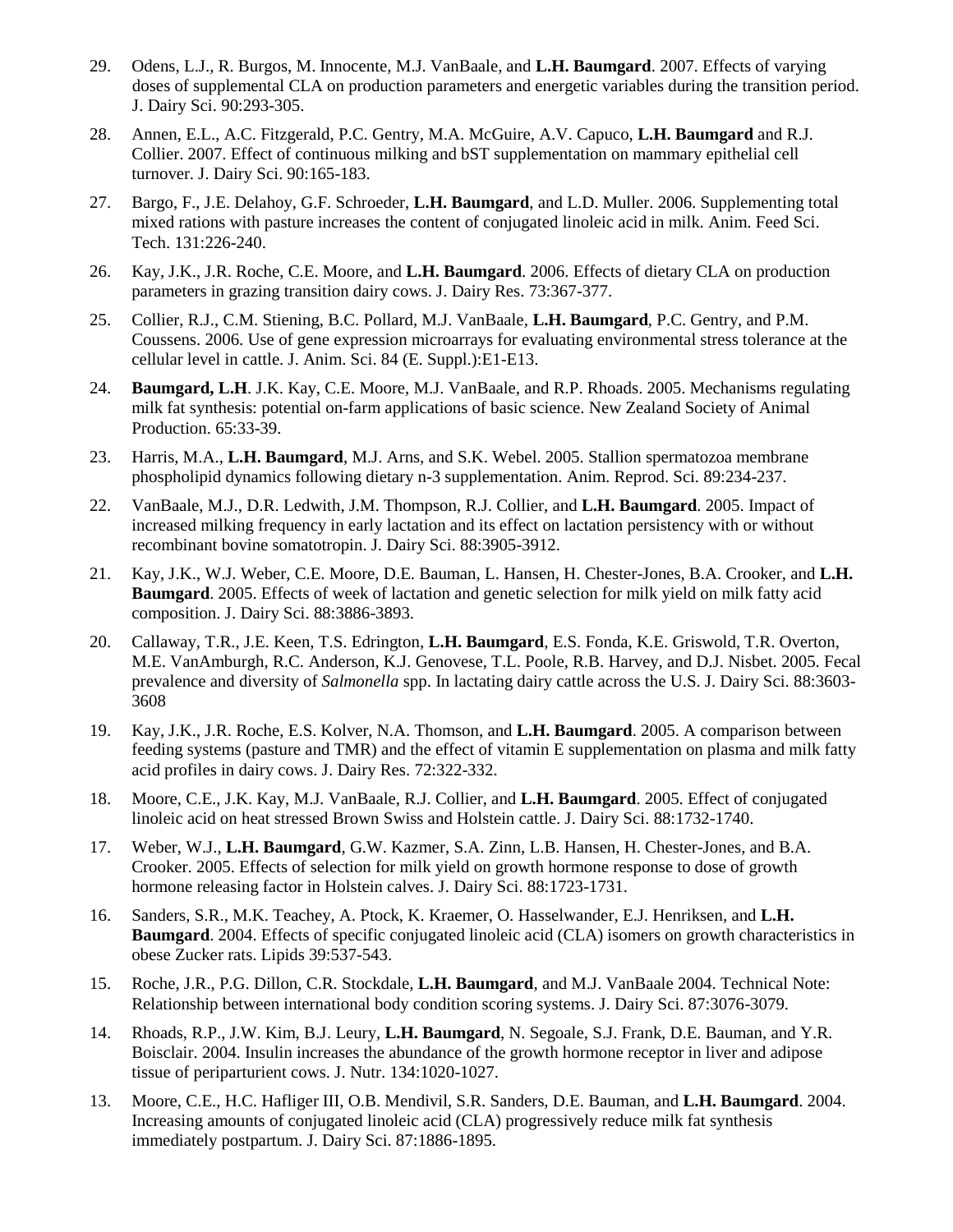- 12. Leury, B.J., **L.H. Baumgard**, S.S. Block, N. Segoale, R.A. Ehrhardt, R.P. Rhoads, D.E. Bauman, A.W. Bell, and Y.R. Boisclair. 2003. Effect of insulin and growth hormone on plasma leptin in the periparturient dairy cow. Am. J. Phys. 285:R1107-R1115.
- 11. Mackle, T.R., J.K. Kay, M.J. Auldist, A.K.H. MacGibbon, B. Philpott, **L.H. Baumgard**, and D.E. Bauman. 2003. Effects of abomasal infusion of conjugated linoleic acid on milk fat concentration and yield form pasture-fed dairy cows. J. Dairy Sci. 86:644-652.
- 10. **Baumgard**, **L.H.**, W.J. Weber, H. Chester-Jones, L.B. Hansen, G.W. Kazmer, S.A. Zinn, and B.A. Crooker. 2002. Effects of selection for milk yield on growth hormone response to growth hormone releasing factor in growing Holstein calves. J. Dairy Sci. 85:2529-2540.
- 9. **Baumgard, L.H.**, E. Matitashvili, B.A. Corl, D.A. Dwyer, and D.E. Bauman. 2002. *trans*-10, *cis*-12 CLA decreases mRNA expression of key mammary lipogenic enzymes in lactating dairy cattle. J. Dairy Sci. 85:2155-2163.
- 8. Corl, B.A., **L.H. Baumgard**, J.M. Griinari, P. Delmonte, K.M. Morehouse, M.P. Yurawecz, and D.E. Bauman. 2002. *trans*-7, *cis*-9 conjugated linoleic acid is endogenously synthesized by  $\Delta^9$ -desaturase in dairy cows. Lipids 37:681-688.
- 7. Peterson, D.G., **L.H. Baumgard**, and D.E. Bauman. 2002. Short Communication: Milk fat response to low doses of *trans-*10, *cis-*12 conjugated linoleic acid (CLA). J. Dairy Sci. 85:1764-1766.
- 6. **Baumgard, L.H**., B.A. Corl, D.A. Dwyer, and D.E. Bauman. 2002. Effects of conjugated linoleic acid (CLA) on lipid metabolism of lactating dairy cows. J. Anim. Sci. 80:1285-1293.
- 5. Madron, M.S., D.G. Peterson, D.A. Dwyer, B.A. Corl, **L.H. Baumgard**, D.H. Beermann, and D.E. Bauman. 2002. Effect of extruded full-fat soybeans on conjugated linoleic acid content of muscle fat in beef steers. J. Anim. Sci. 80:1135-1143.
- 4. Corl, B.A., **L.H. Baumgard**, D.A. Dwyer, J.M. Griinari, B.S. Phillips, and D.E. Bauman. 2001. The role of 9 -desaturase in the production of *cis*-9, *trans*-11 CLA. J. Nutr. Biochem. 12:622-630.
- 3. **Baumgard, L.H**., J.K. Sangster, and D.E. Bauman. 2001. Milk fat synthesis in dairy cows is progressively reduced by increasing supplemental amounts of *trans*-10, *cis*-12 conjugated linoleic acid (CLA). J. Nutr. 131:1764-1769.
- 2. **Baumgard, L.H.,** B.A. Corl, D.A. Dwyer, A. Saebo, and D.E. Bauman. 2000. Identification of the conjugated linoleic acid isomer that inhibits milk fat synthesis. Am. J. Physiol. 278:R179-R184.
- 1. Bauman, D.E., **L.H. Baumgard**, B.A. Corl, and J.M. Griinari. 2000. Biosynthesis of conjugated linoleic acid in ruminants. Proc. Am. Soc. Anim. Sci., 1999. Available at: [http://www.asas.org/jas/symposia/proceedings/0937.pdf.](http://www.asas.org/jas/symposia/proceedings/0937.pdf)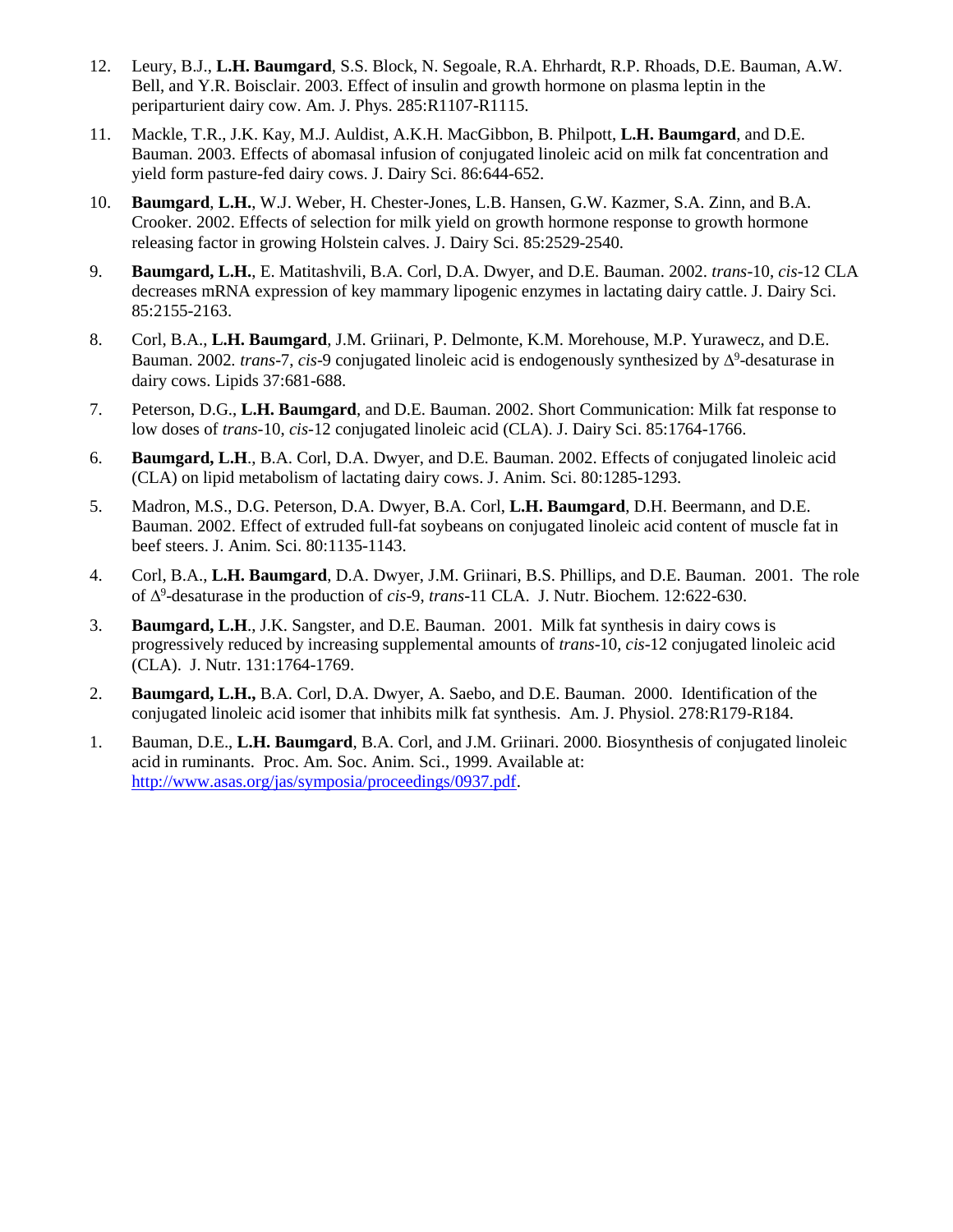### **PEER-REVIEWED INVITED BOOK CHAPTERS**

- 11. Collier, R.J., D. Romagnolo, A.R. Macko, and **L.H. Baumgard.** 2016. Galactopoiesis, Seasonal Effects. Reference Module in Food Sciences. Elsevier, pp. 1–7. doi: http://dx.doi.org/10.1016/B978-0-08-100596- 5.00844-1
- 10. Seijian, V. R. Bhatta, J. Gaughan. **L.H. Baumgard**. C.S. Prasad, and R. Lal. 2015. Conclusions and Researchable Priorities. Pages 491-509. Chapter 27. In *Climate Change Impact on Livestock: Adaptation and Mitigation* (Eds. S. Veerasamy, J. Gaughan, **L. Baumgard** and C. Prasad). Springer Verlag Berlin Heidelberg
- 9. Johnson, J.S., M. Abuajamieh, M.V. Sanz-Fernandez, J.T. Seibert, S.K. Stoakes, J. Nteeba, A.F. Keating J.W. Ross, R.P. Rhoads and **L.H. Baumgard**. 2015 Thermal stress alters post-absorptive metabolism during pre- and postnatal development. Pages 61-79. Chapter 5. In *Climate Change Impact on Livestock: Adaptation and Mitigation* (Eds. S. Veerasamy, J. Gaughan, **L. Baumgard** and C. Prasad). Springer Verlag Berlin Heidelberg
- 8**.** Pearce, S.C., D.M. van Sambeek, M.V. Sanz-Fernandez, **L.H. Baumgard**, and N.K. Gabler. 2013 Heat stress and feed restriction attenuates intestinal integrity in growing pigs. In *Manipulating Pig Production XIV,* (Ed. J. Pluske) Australasian Pig Science Association: Werribee, Australia. Pg. 86-
- 7. **Baumgard, L.H.,** R.P. Rhoads, M.L. Rhoads, N.K. Gabler, J.W. Ross, A.F. Keating, R.L. Boddicker, S. Lenka, and V. Sejian. 2012. Impact of climate change on livestock production. Pages 413-468. Chapter 15. Environmental Stress and Amelioration in Livestock Production. Eds. V. Sejian, et al., Springer-Verlag Berlin Heidelberg
- 6. **Baumgard, L.H**., and R.P. Rhoads. 2011. Effects of environment on metabolism. Pages 81-100, Chapter 6 in Environmental Physiology of Livestock. R.J. Collier with J.L. Collier, ed. John Wiley & Sons, Inc., Ames, IA.
- 5. Collier, R.J., D. Romagnolo, and **L.H. Baumgard**. 2011. Galactopoiesis, Seasonal Effects. Encyclopedia of Dairy Sciences 2nd Edition. Vol. 3, pages 38-44. Eds. J.W. Fuquay, P.F. Fox and P.L.H. McSweeney (eds.). San Diego: Academic Press.
- 4. **Baumgard, L.H.,** A.F. Keating, and J.W. Perfield II. 2009. Effects of fatty acids containing a *trans* double bond on body composition. Chapter 12. In: *Fatty Acids in Health Promotion and Disease Causation.* R. Watson (ed.). The American Oil Chemists Society. Urbana, IL. pages 303-329.
- 3. Collier, R.J., S.W. Limesand, M.L. Rhoads, R.P. Rhoads, and **L.H. Baumgard**. 2008. Homeorhesis during heat stress. In: Resource Allocation Theory Applied to Farm Animal Production. W.M. Rauw (ed.). CABI, Cambridge, MA. pages 72-88.
- 2. Collier, R.J., L.H. Baumgard, A.L. Lock, and D.E. Bauman. 2005. Physiological Limitations, Nutrient Partitioning. In: *Yields of farmed Species: constraints and opportunities in the 21st Century.* Proceedings: 61st Easter School. Nottingham, England. J. Wiseman and R. Bradley, eds. Nottingham University Press, Nottingham, U.K. pages 351-377.
- 1. Bauman, D.E., B.A. Corl, **L.H. Baumgard**, and J.M. Griinari. 2001. Conjugated linoleic acid (CLA) and the dairy cow. In: *Recent Advances in Animal Nutrition*, P.C. Garnsworthy and J. Wiseman (ed). Nottingham University Press, Nottingham, U.K. pp 221-250.

### **PUBLISHED CONFERENCE PROCEEDINGS**

- 115. Horst, E.A., M. Al-Qasi, E.J. Mayorga, B.M. Goetz, S. Rodriguez-Jimenez, S. Carta, S.K. Kvidera and **L.H. Baumgard**. 2020. Re-evaluating transition cow hypophagia, subclinical hypocalcemia, and hyperketonemia. Proc. of Southwest Nutrition Conference. 147-166.
- 114. Abeyta, M.A., E.A. Horst, E.J. Mayorga, S. Rodriguez-Jimenez, B.M. Goetz, S.K. Kvidera, S. Carta and **L.H. Baumgard**. 2020. Occurrence and consequences of gut barrier dysfunction in dairy cows. Proc. of Leipzig Veterinary Conference. Pp 260-264.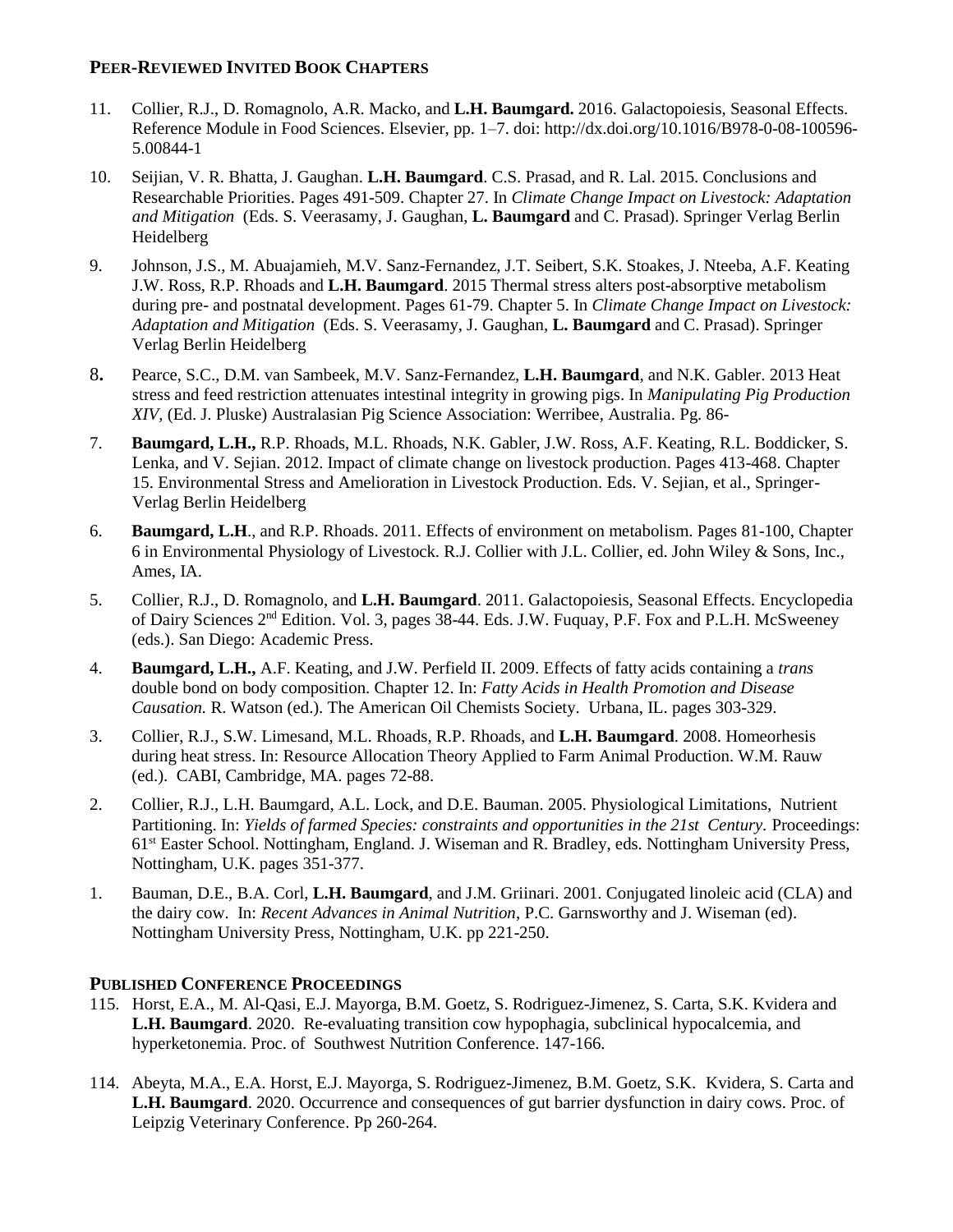- 113. Rodriguez-Jimenez, S., E.A. Horst, E.J. Mayorga, S.K. Kvidera, M.A. Abeyta, B.M. Goetz, S. Carta and **L.H. Baumgard**. 2019. The what, why and physiological cost of leaky gut syndrome. Proceedings of the 52nd American Association of Bovine Practitioners. 165-171.
- 112. Mayorga, E.J., E. A. Horst, M. Al-Qaisi, M. A. Abeyta, B. M. Goetz, S. Rodríguez Jiménez, and **L. H. Baumgard**. 2019. Heat stress, inflammation, and gut integrity in swine. In: XIX Congresso Nacional e I Congresso Internacional ABRAVES. Rev. Acad. Ciênc. Anim. 17 (Supl 1):48-52.
- 111. Horst, E.A., M. Al-Qaisi, E.J. Mayorga, M.A. Abeyta, B.M. Goetz, S. Rodrigquez-Jimenes, S. Carta, S.K. Kvidera and **L.H. Baumgard**. 2019. Inflammation and calcium homeostasis: Potential implications for the transition period. Proceedings of the Cornell Nutrition Conference. Pp. 83-98.
- 110. Horst, E.A., E.J. Mayorga, S. Rodrigquez-Jimenes, M.A. Abeyta, B.M. Goetz, S. Carta, M. Al-Qaisi, S.K. Kvidera and **L.H. Baumgard**. 2019. Causes and consequences of leaky gut. Proceedings of the Cornell Nutrition Conference. Pp. 39-52.
- 109. Collier, R.J. L.W. Hall, R.B. Zimbleman, **L.H. Baumgard**, and Y. Xiao. 2019. Feed and Water Intake of Heat Stressed Cattle. Proceedings of the 14<sup>th</sup> Western Dairy Management Conference. Reno NV. pp. 56-62.
- 108. Collier, R.J. L.W. Hall, R.B. Zimbleman, **L.H. Baumgard**, and Y. Xiao. 2019. The breakpoint of heat stress on feed intake and water consumption. 34<sup>th</sup> Annual Southwest Nutrition Conference. Chandler AZ Pp. 180-194.
- 107. Horst, E.A., E.J. Mayorga, S.K. Kvidera, M. Al-Qaisi, M.A. Abeyta, B.M. Goetz, S. Rodriguez, L.M. Van Den brink, and **L.H. Baumgard**. 2019. Metabolic consequences of leaky gut. 54<sup>th</sup> Proceedings of the Pacific Northwest Animal Nutrition Conference. Pg. 17-31. Boise ID.
- 106. Mayorga, E.J., E.H. Horst, S.K. Kvidera, M. Al-Qaisi, M.A. Abeyta, S. Rodriguez-Jimenez, B.M. Goetz and **L.H. Baumgard**. 2019. Impact of chronic inflammation on the health of dairy cattle, swine and beef cattle. 54th Proceedings of the Pacific Northwest Animal Nutrition Conference. Pg. 121-136. Boise ID
- 105. Mayroga, E.J., E.A. Horst, M.A. Abeyta, L.M. Van Den Brink, S.K. Kvidera, M. Al-Qaisi, B. Goetz, R.P. Rhoads, and **L.H. Baumgard**. 2019. Leaky gut and the glucose costs of immune activation. Proceedings of Biomin's World Nutrition Forum. Cape Town, South Africa. Pp 195-212.
- 104. **Baumgard, L.H**., E.A. Horst, E.J. Mayorga, M. Al-Qaisi, S.K. Kvidera, and R.P. Rhoads. 2018. Reevaluating dogmas of the metabolic health in transition cows. Proc. Of the Mid-South Ruminant Nutrition Conference. Grapevine TX pp. 44-57.
- 103. Horst, E.A., S.K. Kvidera, M. Al-Qaisi, M.A. Abeyta, E.J. Mayorga, R.P. Rhoads and **L.H. Baumgard**. Energy cost of inflammation in dairy cows. 2018. Proc. Tri-State Dairy Nutrition Conference. Ft. Wayne IN. pp. 65-79.
- 102. Ramirez, Ramirez, H and **L.H. Baumgard**. 2018. Gut integrity during periods of stress and its implications on performance. Proc. Florida Ruminant Nutrition Symposium. pp. 13-18
- 101. Mayorga E.J., E.A. Horst, S.K. Kvidera, M. Al-Qaisi, C.S. Shouse, H.R. Ramirez, R.P. Rhoads, and **L.H. Baumgard**. 2018. Feed the Beast – Metabolic Demands of the Immune System. 33rd Annual Southwest Nutrition Conference. Chandler AZ Pp. 27-41.
- 100. **Baumgard, L.H.,** S.K Kvidera, and E. Horst. 2017. Challenging the paradigm of metabolic diseases in the fresh period. International Dairy Nutrition Symposium. Wageningen University. The Netherlands.
- 99. Mayorga, E.J., E.A. Horst, S.K. Kvidera, J. Ydstie, M. Al-Qaisi, M.J. Dickson, C.S. Chouse, H.R. Ramirez, R.P. Rhoads, A.F. Keating, R. Appuhamy and **L.H. Baumgard**. 2017. Leaky gut's contribution to inefficient nutrient utilization. Proc. Four-State Dairy Nutrition and Management Conference. Pp. 15- 20.
- 98. Rhoads, R.P., and **L.H. Baumgard**. 2017. The physiology of heat stress: a shift in metabolic priorities at the systemic and cellular levels. Vetagro International Forum. Translating Scientific Discoveries into on-Farm Solutions. Pp 63-87.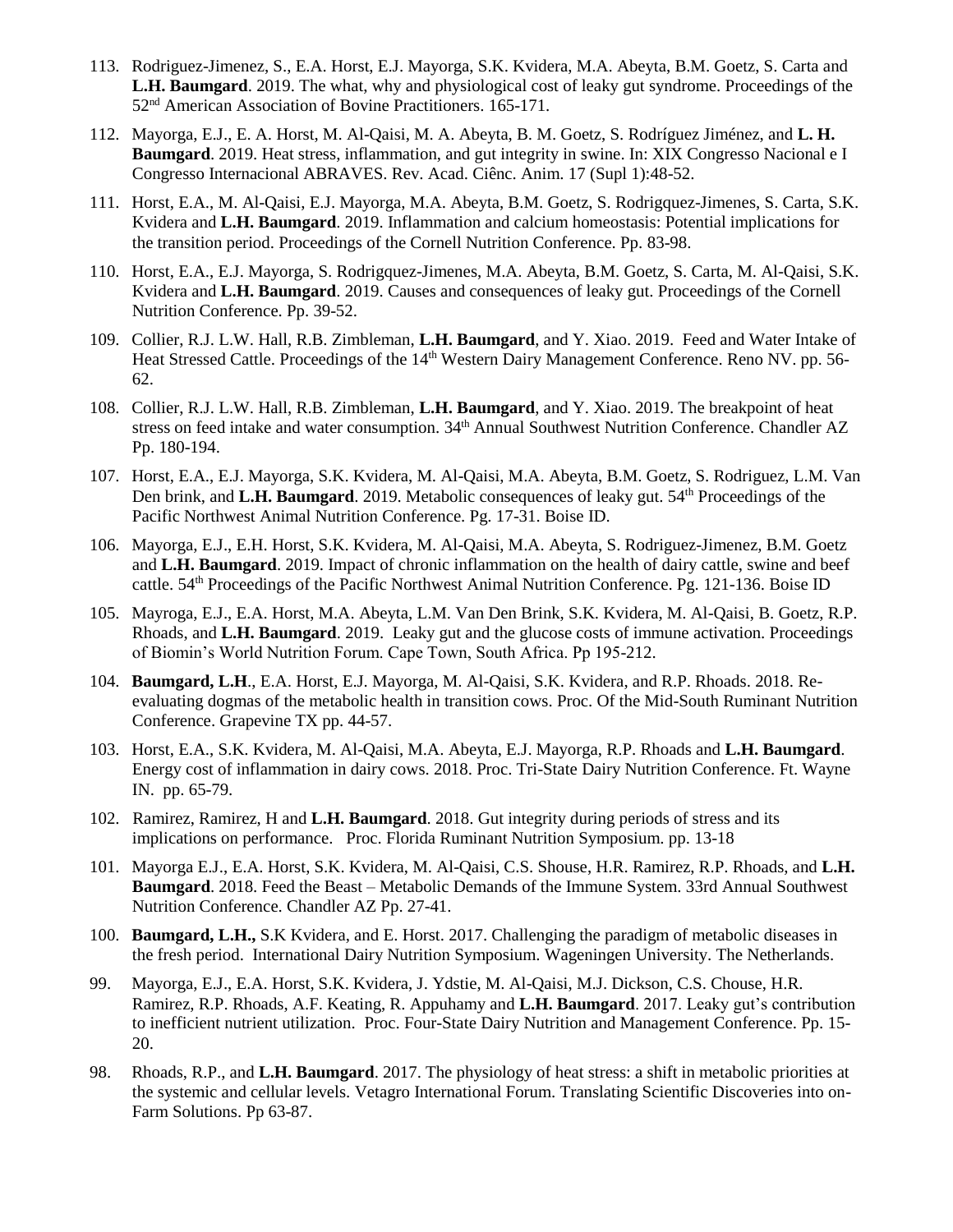- 97. Kvidera, S.K., E.A. Horst, M. Al-Qaisi, M.J. Dickson, R.P. Rhoads, A.F. Keating and **L.H. Baumgard**. 2017. Nutritional requirement of the immune system of livestock species. Vetagro International Forum. Translating Scientific Discoveries into on-Farm Solutions. Pp 45-61.
- 96. **Baumgard, L.H.,** S.K. Kvidera, E. Horst, M. Dickson, J. Ydstie and M. Al-Qaisi. 2017. Reevaluation of the causes of ketosis. Proceedings of Minnesota Dairy Health Conference. Slides
- 95. Kvidera, S.K., E.A. Horst, M. Al-Qaisi, M.J. Dickson, R.P. Rhoads, A.F. Keating, and **L.H. Baumgard**. 2017. Leaky Gut's Contribution to Inefficient Nutrient Utilization? Proc. Advances in Dairy Technology. Western Canadian Dairy Seminar, pp. 137-146
- 94. **Baumgard, L.H**., and R.P. Rhoads. 2017. Effects of heat stress on dairy productivity. Proc. Vermont Dairy Producers conference. Burlington VT. Pp. 1-13
- 93. **Baumgard, L.H.**, M. Al-Qaisi, and R.P. Rhoads. 2017. Low summer milk fat: Is it the same as dietinduced milk fat depression. 32nd Annual Southwest Nutrition Conference. Tempe AZ Pp. 144-151
- 92. Kvidera, S.K., E.A. Horst, M. Al-Qaisi, M.J. Dickson, R.P. Rhoads, A.F. Keating, and **L.H. Baumgard**. 2017. Leaky gut's contribution to inefficient nutrient utilization. Proc. Pacific Northwest Animal Nutrition Conference. Richland, WA. pp. 28-34.
- 91. Rhoads, R.P., **L.H. Baumgard** and L. Zhao. 2016. La Fisiología del Estrés: Un Cambio de Prioridades Metabólicas a Nivel Sistémico y Celular. Revista Ceiba, 54:50-58.
- 90. Kvidera, S.K., E.A. Horst, M. Al-Qaisi, M.J. Dickson, R.P. Rhoads and **L.H. Baumgard.** 2016. Leaky Gut's Contribution to Inefficient Nutrient Utilization. Proc. Arkansas Nutr. Conf. The Poultry Federation. <http://www.thepoultryfederation.com/events/nutrition-conference>
- 89. Kvidera, S.K., E.A. Horst, M. Al-Qaisi, M.J. Dickson, and **L.H. Baumgard.** 2016. Review of Nutrient Partitioning. Proc. Four-State Dairy Nutrition and Management Conference. Pp. 34-38.
- 88. Kvidera, S.K., E.A. Horst, M. Al-Qaisi, M.J. Dickson, R.P. Rhoads and **L.H. Baumgard.** 2016. Leaky Gut's Contribution to Inefficient Nutrient Utilization. Proc. Four-State Dairy Nutrition and Management Conference. Pp. 20-26.
- 87. **Baumgard, L.H**. 2016. Update on dietary fat in humans. Proc. California Anim. Nutr. Conf. pp. 66-74.
- 86. Kvidera, S.K., M. Abuajamieh, E.A. Horst, M. Al-Qaisi, M.J. Dickson, R.P. Rhoads, A.F. Keating and **L.H. Baumgard**. 2016. Leaky gut's contribution to heat stress and poor transition into lactation. Proc. California Anim. Nutr. Conf. pp. 106-128.
- 85. Kvidera, S.K., M. Abuajamieh, E.A. Horst, R.P. Rhoads and **L.H. Baumgard**. 2016. Gut integrity: Implications for health and performance. Animal Feed Manufacturers Association. Sun City, South Africa. Matrix 25:2 45-47.
- 84. Abuajamieh, M., S.K. Kvidera, E.A. Horst, M.Al-Qaisi, M.J. Dickson, R.P. Rhoads, A.F. Keating and **L.H. Baumgard**. 2016. Leaky gut's contribution to heat stress and maladaptation to lactation. 31<sup>st</sup> Annual Southwest Nutrition Conference. Tempe AZ Pp. 69-80.
- 83. Sucu, E., **L.H. Baumgard** and I. Filya. 2015. Nutritional Adjustments to Minimize the Effects of Heat Stress in Dairy Cows. 25th Scienific-Experts Congress on Agriculture and Food Industry, Izmir-Turkey 2015. Pp 77-80.
- 82. **Baumgard, L.H.** and R.P. Rhoads. 2015. Heat stress: intestinal integrity, the immune system, metabolism and production. Proceedings of 4<sup>th</sup> International Symposium on Dairy Cow Nutrition and Milk Quality. Beijing China. 154-167.
- 81. Rhoads, R.P., **L.H. Baumgard**, and G. Xie. 2015. The physiology of heat stress: A shift in metabolic priorities at the systemic and cellular levels. Proceedings of 4<sup>th</sup> International Symposium on Dairy Cow Nutrition and Milk Quality. Beijing China. 86-96.
- 80. Sanz-Fernandez, M.V., S.K. Stoakes, J.S. Johnson, M. Abuajamieh, J.T. Seibert, S.C. Pearce, N.K. Gabler, R.P. Rhoads, and **L.H. Baumgard.** 2015. Heat stress: What's the gut go to do with it? 2015 Herd Health and Nutrition Conferences. Pp. 41-58. Liverpool NY.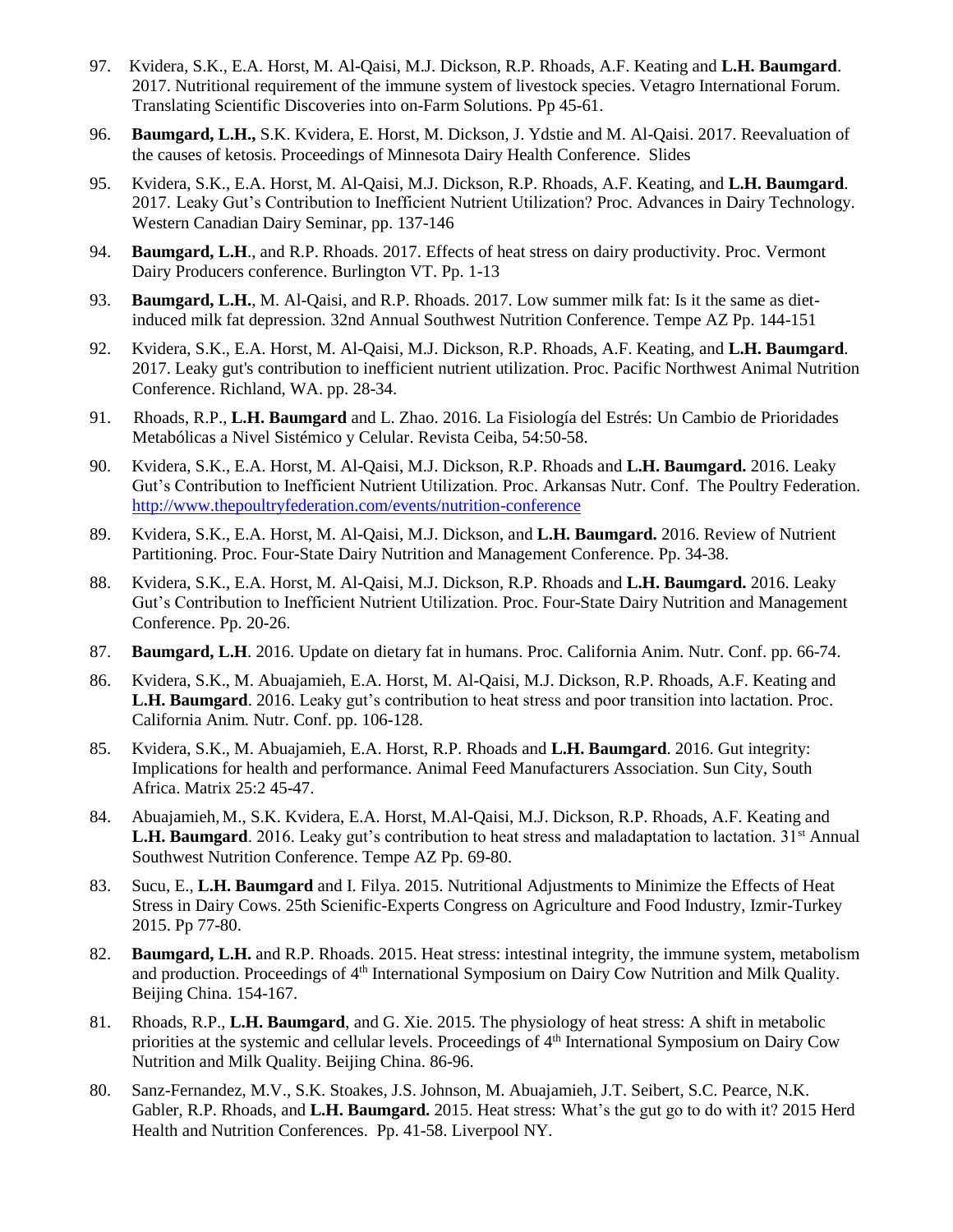- 79. **Baumgard, L.H.,** 2015. Update on dietary fat in humans. 30<sup>th</sup> Annual Southwest Nutrition Conference. Tempe AZ Pp. 64-70.
- 78. **Baumgard, L.H**., M.K. Abuajamieh, S.K. Stoakes, E. Nolan and R.P. Rhoads. 2014. Production and metabolic consequences of heat stress: Potential nutritional strategies. Proceedings of the 37<sup>th</sup> annual Association of Argentina Production Animals (AAPA). Pg. 12-24.
- 77. Keating, A.F., **L.H. Baumgard**, and J.W. Ross. 2014. Infertility in production animals: Causes and potential mitigation strategies. In Proceedings of Advancing Modern Animal Production. Ensminger School pg. 130-141. Lima Peru.
- 76. **Baumgard, L.H.,** M.K. Abuajamieh, S.K. Stoakes, and R.P. Rhoads. 2014. Reduction of heat stress to improve production in cattle. In Proceedings of Advancing Modern Animal Production. Ensminger School pg. 10-25. Lima Peru.
- 75. Stoakes, S.K., M. Abuajamieh, M.V. Sanz-Fernandez, J.S. Johnson, J.T. Seibert, R.P. Rhoads, and **L.H. Baumgard**. 2014. Novel and traditional feed additives and their role in supporting systemic health during stress. In the Proceedings of the 35<sup>th</sup> annual Western Nutrition Conference. Edmonton Canada. Pp. 33-49.
- 74. Stoakes, S.K., M. Abuajamieh, M.V. Sanz-Fernandez, J.T. Seibert, E. Nolan, R.P. Rhoads, and **L.H. Baumgard**. 2014. Evaluating compounds with influence in the gut. In Proceedings of the 75<sup>th</sup> annual Minnesota Nutrition Conference. Pp. 33-48.
- 73. Sucu E**., L.H. Baumgard** and I. Filya. 2014. Nutritional adjustments to minimize the effects of heat stress in dairy cows. 25<sup>th</sup> International Scientific-Expert Congress on Agriculture and Food Industry, 25-27 September. Cesme-Izmir/Turkey.
- 72. **Baumgard, L.H**., M.K. Abuajamieh, S.K. Stoakes, M.V. Sanz-Fernandez, J.S. Johnson and R.P. Rhoads. 2014. Feeding and Managing Cows to minimize heat stress. Tri-State Dairy Nutrition Conference. Fort Wayne IN. Pp. 61-74.
- 71. Sanz-Fernandez, M.V., S.K. Stoakes, J.S. Johnson, M. Abuajamieh, J.T. Seibert, S.C. Pearce, N.K. Gabler, R.P. Rhoads and L.H. Baumgard. 2014. Heat Stress; What's the Gut Got To Do With It? 29<sup>th</sup> Annual Southwest Nutrition Conference. Tempe AZ Pp. 42-57.
- 70. Sanz-Fernandez, M.V., S.K. Stoakes, J.S. Johnson, M. Abuajamieh, J.T. Seibert, S.C. Pearce, N.K. Gabler, R.P. Rhoads and **L.H. Baumgard**. 2013. Effects of Heat Stress on Production and Metabolism in Swine. 29<sup>th</sup> Annual North Carolina Swine Nutrition Conference. Pp. 2-16.
- 69. Johnson, J.S., M. Abuajamieh, M.V. Sanz-Fernandez, J.T. Seibert, S.K. Stoakes, J.W. Ross, J.T. Selsby, N.K. Gabler, H. Xin, M.C. Lucy, T.J. Safranski, R.P. Rhoads, and **L.H. Baumgard**. 2013. Heat stress alters energy metabolism during pre- and postnatal development. XXIII International Reunion on Production of Meat and Milk in Hot Climates. Mexicali, Mexico. Pp. 38-50.
- 68. Stoakes, S.K., M.V. Sanz-Fernandez, J.S. Johnson, M. Abuajamieh, J.T. Seibert, S.C. Pearce, N.K. Gabler, R.P. Rhoads and **L.H. Baumgard**. 2013. Environmental heat stress and gut integrity. Proceedings. In 74<sup>th</sup> annual Minnesota Nutrition Conference. Pp. 117-133.
- 67. Abuajamieh, M.K., S.K. Stoakes, D.S. Kohls, B.J. Groen, D.A. Lahr, C.R. Kuehn and **L.H. Baumgard.**  2013.Heat Stress: Practical Lessons Learned in 2011. Proc. Four-State Dairy Nutrition and Management Conference. Pp. 64-75.
- 66. **Baumgard, L.H.**, M.K. Abuajamieh, S.K. Stoakes, M.V. Sanz-Fernandez, J.S. Johnson, D.B. Snider, and R.P. Rhoads. 2013. Heat stress management. Proceedings of 3<sup>rd</sup> International Symposium on Dairy Cow Nutrition and Milk Quality. Beijing China. 170-180.
- 65. **Baumgard, L.H.**, and C.E. Moore. 2013. Summer induced-low milk fat: Is it the same as diet induced milk fat depression? Proceedings of the Ontario Association of Bovine Practitioners. Pp.103-118.
- 64. **Baumgard, L.H**., M.K. Abuajamieh, S.K. Stoakes, M.V. Sanz-Fernandez, J.S. Johnson, D.B. Snider and R.P. Rhoads. 2013. The biology of heat stress and potential mitigation strategies to minimize its impact. Proceedings of the Ontario Association of Bovine Practitioners. Pp.13-25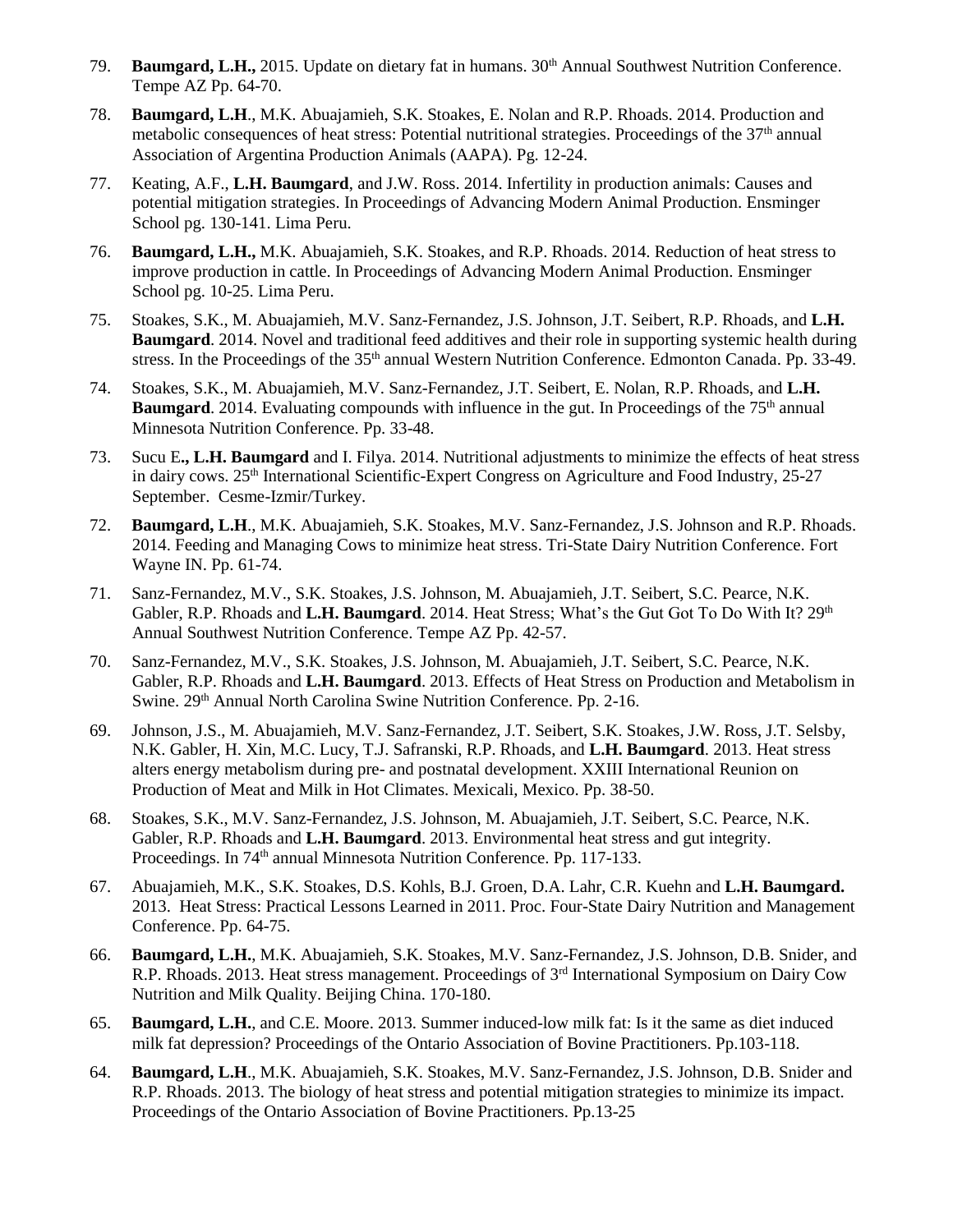- 63. M.V. Sanz-Fernandez, S.C.Pearce, N.K. Gabler, J.F. Patience, M. Wilson, J. Torrison, and **L.H. Baumgard**. 2013. Effects of supplemental zinc amino acid complex on intestinal integrity in acutely heatstressed pigs. Proceedings of American Association of Swine Veterinarians. Pp.163-165.
- 62. **Baumgard, L.H**. and R.P. Rhoads. 2012. The effects of heat stress on metabolism and production and potential mitigating strategies. Presented at XVI Curso Novos Enfoques na Produção e Reprodução de Bovinos in Uberlândia-MG, Brazil. Available at [http://www.fca.unesp.br/conapecjr.](http://www.fca.unesp.br/conapecjr)
- 61. **Baumgard, L.H**, E. Sucu, N.C. Upah, A. Nayeri, M.V. Sanz-Fernandez, J.S. Johnson, and R.P. Rhoads. 2012. A review of nutrient partitioning: Why is there large inter-animal variability in milk yield? Presented at XVI Curso Novos Enfoques na Produção e Reprodução de Bovinos in Uberlândia-MG, Brazil. Available at<http://www.fca.unesp.br/conapecjr>
- 60. **Baumgard, L.H.** and R.P. Rhoads. 2011. Effects of heat stress on metabolism and production in lactating cattle. In. Proc. Digal. University of Delicias. Mexico. Pages 29-37.
- 59. Rhoads, R.P., **L.H. Baumgard**, S.R. Sanders and M.L. Rhoads. 2011. Metabolic adaptations to heat stress with special emphasis on skeletal muscle. In. Proc. Digal. University of Delicias. Mexico. Pages 19-28.
- 58. Nayeri, A., N.C. Upah, E. Sucu, S.C. Pearce, M.V. Fernandez, R.P. Rhoads and **L.H. Baumgard**. 2011. Potential nutritional strategies to mitigate the negative effects of heat stress. Proc. Four-State Dairy Nutrition and Management Conference. Pages. 128-133.
- 57. **Baumgard, L.H**., E. Sucu, S.C. Pearce, N.C. Upah, N. Nayeri, M.V. Sanz-Fernandez, and R.P. Rhoads. 2011. Review of nutrient partitioning in dairy cattle. Proc. 2<sup>nd</sup> International Symposium on Dairy Cow Nutrition and Milk Quality. May 7-9, 2011. Beijing China. pp 48-53
- 56. Rhoads, R.P., S.R. Sanders, **L.H. Baumgard** and M.L. Rhoads. 2011. Metabolic adaptations to heat stress with an emphasis on skeletal muscle. Proc. Southwest Nutr. Conf. 61-69.
- 55. **Baumgard, L.H**., E. Sucu, S.C. Pearce, N.C. Upah, A. Nayeri, M.V Fernandez and R.P. Rhoads. 2010. Review of nutrient partitioning. Proc. Pacific Northwest Anim. Nutr. Conf. Vancouver, BC Canada. 73- 83.
- 54. Rhoads, M.L., M.E. Field, S.E. Cossel, Z. Li, T.R. Bilby, R.J. Collier, **L.H. Baumgard** and R.P. Rhoads. 2010. Reproduction and hormones that regulate energy balance. Proc. Southwest Nutr. Conf. pp 123-141.
- 53. **Baumgard, L.H.,** M.V. Skrzypek, R.J. Collier and R.P. Rhoads. 2009. New concepts on heat stress. Proc. 4-State Nutrition Conference pp. 111-115.
- 52. **Baumgard, L.H.,** and R.P. Rhoads. 2009. The effects of heat stress on metabolism, energetics and production in growing and lactating cattle. Proc. 1<sup>st</sup> International Symposium on Dairy Cow Nutrition and Milk Quality. May 4-7, 2009. Beijing China. pp 102-107.
- 51. Bilby, T.R., **L.H. Baumgard**, and R.J. Collier. 2009. Impact of heat stress and milking management routine on reproduction in lactating dairy cows. Proc. El Simposium Lechero Internacional, pp. 40 – 49. Aquascalientes, Mexico. April 21st – 23rd.
- 50. **Baumgard, L.H.** and R.P. Rhoads 2009. The Effects of Heat Stress on Nutritional and Management Decisions. Proc. of Western Dairy Herd Mang. Conf pp. 191-202.
- 49. Bilby, T.R., **L.H. Baumgard**, M.L. Rhoads, and R.J. Collier. 2009. Pharmacological, nutritional and managerial strategies to improve fertility during heat stress in lactating dairy cows. Proceeding of XIII Curso Novos Enfoques na Producao e Reproducao de Bovinos. pg. 59 – 71. Uberlandia, Brazil. March 12  $-13th.$
- 48. Zimbelman, R.B, R.P. Rhoads, M.L. Rhoads, G.C. Duff, **L.H. Baumgard** and R.J. Collier. 2009. A reevaluation of the impact of temperature humidity index (THI) and black globe humidity index (BGHI) on milk production in high producing dairy cows. Proc. Southwest Nutr. Conf. 158-168
- 47. Rhoads, M.L, M.E. Field, S.E. Cossel, J.B. Wheelock, R.J. Collier, R.P. Rhoads and **L.H. Baumgard**. 2009 Metabolic adaptations to heat stress and related effects on fertility. Proc. Southwest Nutr. Conf. 147- 157.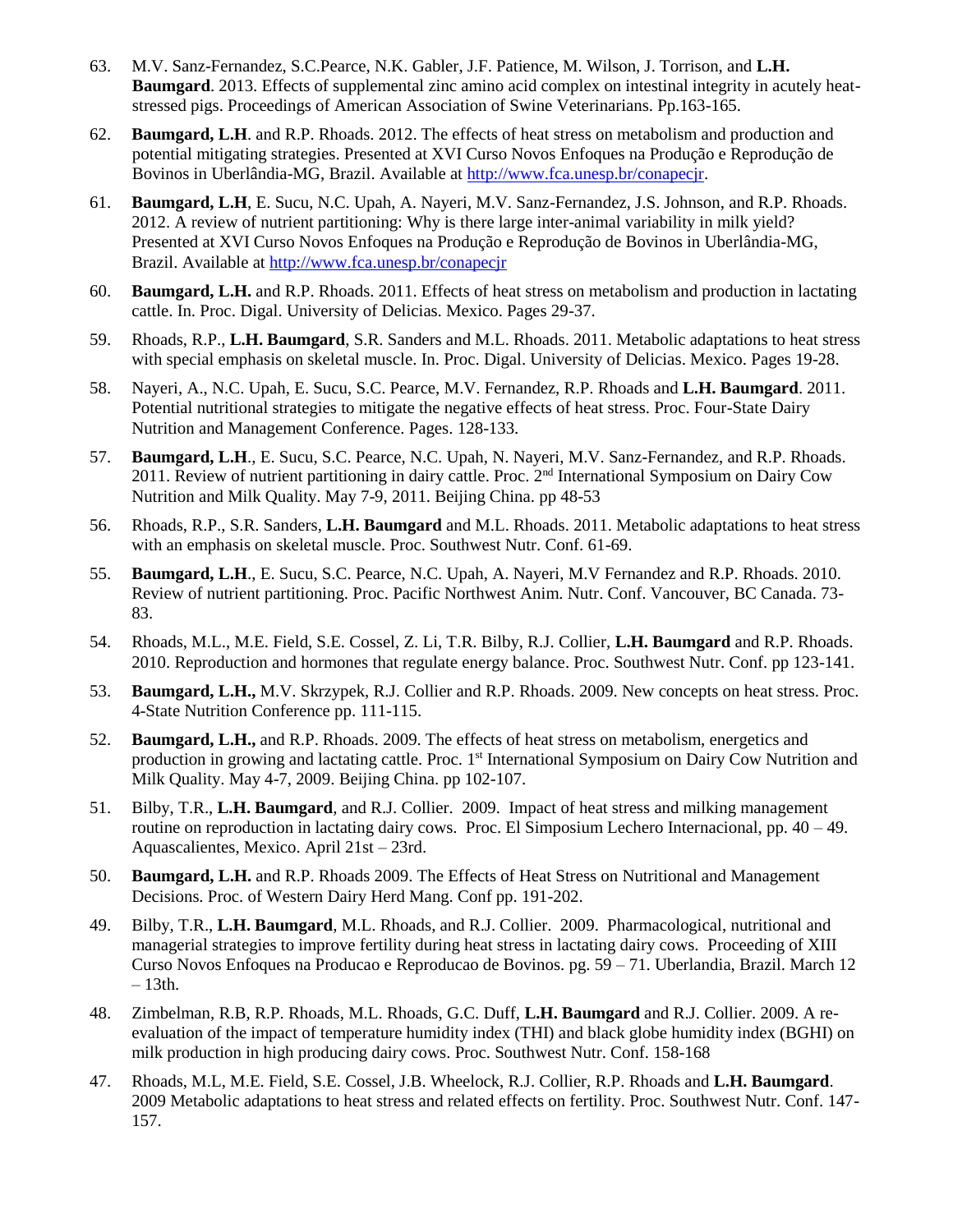- 46. **Baumgard, L.H.** and S.R. Sanders. 2009. A rational evaluation of dietary fat and human disease. Proc. Southwest Nutr. Conf. 71-78.
- 45. **Baumgard, L.H**. 2008. Is there really a connection between dietary fat and human disease? Proc. California Nutr. Conf. pp. 86-94.
- 44. **Baumgard, L.H.**, G.C. Duff and R.P. Rhoads. 2008. The effects of heat stress on metabolism, energetics and production in growing and lactating cattle. Proc. California Nutr. Conf. pp. 50-61.
- 43. **Baumgard, L.H.** and R.P. Rhoads. 2008. The effects of heat stress on metabolism and nutrition decisions. Proc. High Plains Dairy Conf. 113-122.
- 42. **Baumgard, L.H.,** and R.P. Rhoads. 2008. Turning up production by icing heat stress. Proc. Professional Dairy Producers of Wisconsin. 275-284.
- 41. T.R. Bilby, **L.H. Baumgard**, R.J. Collier, R.B. Zimbelman and M.L. Rhoads. 2008. Heat stress effects on fertility: Consequences and possible solutions. Proc. Southwest Nutr. Conf. 177193-124.
- 40. Rhoads, M.L., T.R. Bilby, R.P. Rhoads and **L.H. Baumgard**. 2008. Effects of nutrient metabolism and excess protein catabolism on dairy cow fertility. Proc. Southwest Nutr. Conf. 165-176.
- 39. Burgos-Zimbelman, R., J. Collier, M.B. Abdallah, **L.H. Baumgard**, T.R. Bilby and R.J. Collier. 2008. Improving resistance to thermal stress in dairy cows with protected niacin. Proc. Southwest Nutr. Conf. 114-126.
- 38. O'Brien, M.D., J.B. Wheelock, **L.H. Baumgard**, M.L. Rhoads, G.C. Duff, T.R. Bilby, R.J. Collier and R.P. Rhoads. 2008 The effects of heat stress on production, metabolism and energetics of lactating and growing cattle. Proc. Florida Ruminant Nutrition Symposium. pp. 18-28
- 37. Bilby, T.R., **L.H. Baumgard** and R.J. Collier. 2007. The impact of heat stress on pre- and postpartum periods that impact reproductive performance: Causes, consequences and solutions. Dairy Cattle Repro. Council Proc. pg.  $133 - 143$ . Nov.  $2 - 3$ . Denver CO
- 36. **Baumgard, L.H.** and R.P. Rhoads. 2007. The effects of hyperthermia on nutrient partitioning. Proc. Cornell Nutr. Conf. pp 93-104.
- 35. **Baumgard, L.H.** and R.P. Rhoads. 2007. The effects of heat stress on dairy nutrition decisions. In Proc. Pacific Northwest Anim. Nutr. Conf. 1-12.
- 34. **Baumgard, L.H.** 2007. Conjugated linoleic acid and milk fat synthesis. In. Proc. Digal. University of Delicias. Mexico. Pp. 165-176.
- 33. **Baumgard, L.H.** 2007. Transition period energetics. In. Proc. Digal. University of Delicias. Mexico. Pp. 109-121.
- 32. **Baumgard, L.H.,** and R.P. Rhoads. 2007. The effects of heat stress on metabolism and immune function. 27th Annual Nutrition Conference. Prince Agri Products. Pp 46-58.
- 31. **Baumgard, L.H.** and A.F. Keating. 2007. Facts and myths about the effects of milk fatty acids on human health. *in* Proc. Four-State Dairy Nutr. & Mgmt. pp.59-63.
- 30. **Baumgard, L.H**., M.L. Rhoads, M.J. VanBaale, R.J. Collier and R.P. Rhoads. 2007 The effects of heat stress on energy balance and metabolism*. in:* Proc. Four-State Dairy Nutr. & Mgmt. pp 14-18.
- 29. Burgos Zimbleman, R., **L.H. Baumgard** and R.J. Collier. 2007. Nutritional and management strategies for alleviating heat stress in dairy cattle. Nutritional Biotechnology in the Feed and Food Industries. Proceedings of Alltech's 23rd Annual Symposium. 213-220
- 28. **Baumgard, L.H.**, G. Shwartz, J.K. Kay and M.L. Rhoads. 2007. Does negative energy balance (NEBAL) limit milk synthesis in early lactation? Western Canadian Dairy Seminar (WCDS) Advances in Dairy Technology. 19:77-86
- 27. **Baumgard, L.H.,** J.B. Wheelock, M. O'Brien, G. Shwartz, R.B. Zimbelman, M.J. VanBaale, R.J. Collier, M.L. Rhoads and R.P. Rhoads. 2007. The differential effects of heat stress vs. underfeeding on production and post-absorptive nutrient partitioning. Proc. Southwest Nutr. Conf. 116-124.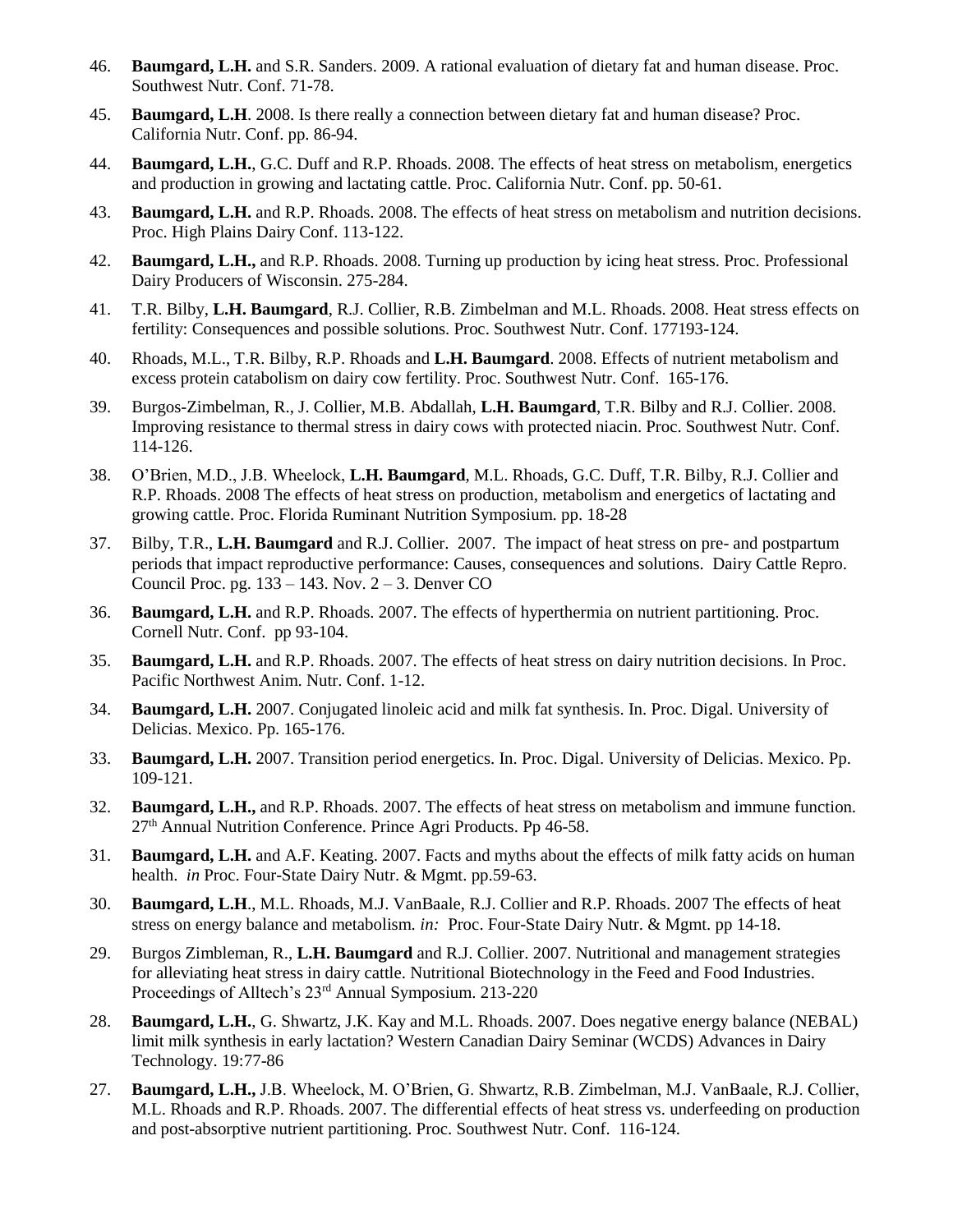- 26. **Baumgard, L.H.**, J.B. Wheelock, M.O'Brien, M.J. VanBaale, R.J. Collier, M.L. Rhoads and R.P. Rhoads. 2007 Comfortable cows during hot weather will enhance farm profit. Proc. Intermountain Nutr. Conf. 223-231.
- 25. **Baumgard, L.H.**, J.B Wheelock, M.J. VanBaale, R.J. Collier, M.L. Rhoads and R.P. Rhoads. 2006. Environmental influence on metabolism of ruminants. Proc. Minn. Nutr. Conf. 80-89.
- 24. **Baumgard, L.H.**, L.L. Hernandez, S.H. Baker, J.K. Kay, and A.F. Keating. 2006. Dietary manipulation of the nutritional value of milk. Proc. Minn. Nutr. Conf. 95-1006.
- 23. **Baumgard, L.H.**, J.B. Wheelock, G. Schwartz, M. O'Brien, M.J. VanBaale, R.J. Collier, M.L. Rhoads and R.P. Rhoads. 2006. Effects of heat stress on nutritional requirements of lactating dairy cattle. Arizona Production Conf. pp. 8-17.
- 22. Kay, J.K., T.R. Mackle, D.E. Bauman, N.A. Thomson and **L.H. Baumgard**. 2006. Effects of conjugated linoleic acid on bioenergetic and production parameters in grazing dairy cows offered ad libitum or restricted pasture. New Zealand Society of Animal Production. 66:423-428.
- 21. **Baumgard, L.H.**, L.J. Odens, J.K. Kay, R.P. Rhoads, M.J. VanBaale and R.J Collier. 2006. Does negative energy balance (NEBAL) limit milk synthesis in early lactation? Proc. Southwest Nutr. Conf. 181-187.
- 20. VanBaale, M., J. Smith, C. Jamison, R. Rodriguez, and **L. Baumgard**. 2006. Evaluate the efficacy "heat stress audits" of your cooling system through core body temperature. Proc. Southwest Nutr. Conf. 174- 180.
- 19. **Baumgard, L.H.**, R. Burgos, L.J. Odens and M.J. VanBaale 2006. Impact of increased milking frequency during early postpartum. Proc. Intermountain Nutr. Conf. 183-199.
- 18. Odens, LJ., J.K. Kay, M.J. VanBaale and **L.H. Baumgard**. 2005. Managing and improving energy balance through the transition period. Reunioin Internacional Sobre Produccion De Carne Y Leche En Climas Calidos. Mexicali, Baja California pp. 66-86.
- 17. **Baumgard, L.H**. M.J. VanBaale, R.P. Rhoads, M.L. Rhoads and R.J. Collier. 2005. Strategies to reduce heat stress in semi-arid climates. Reunioin Internacional Sobre Produccion De Carne Y Leche En Climas Calidos. Mexicali, Baja California pp. 3-15.
- 16. VanBaale, M.J., D. Ledwith, J.M. Thompson, R.J. Collier, and **L.H. Baumgard**. 2005. Impact of increased milking frequency during early lactation and its effect on lactation persistency with and without rbST. Proc. U. of Ariz. Prod. Conf. 49-66.
- 15. VanBaale, M.J**.**, D. Ledwith, J.M. Thompson, R.J. Collier, and **L.H. Baumgard**. 2005. Impact of increased milking frequency during early lactation and its effect on lactation persistency with and without rbST. Eastern Regioinal Science Symposium, Hershey, PA.
- 14. VanBaale, M.J., **L.H. Baumgard**, R.J. Collier, D. Ledwith and J. Thompson. 2005. Impact of increased milking frequency in early lactation and its effect on lactation persistency with and without rbST. Proc. of Western Dairy Herd Mang. Conf. pp. 167-180.
- 13. Moore, C.E., J.K. Kay, M.J. VanBaale and **L.H. Baumgard**. 2005. Calculating and improving energy balance during times of nutrient limitation. Proc. Southwest Nutr. Conf: 173-185.
- 12. VanBaale, M.J., **L.H. Baumgard**, R.J. Collier, D. Ledwith and J. Thompson. 2005. Impact of increased milking frequency in early lactation and its effect on lactation persistency with and without rbST. Proc. Southwest Nutr. Conf: 229-236.
- 11. VanBaale, M.J., D. Ledwith, R. Burgos, R.J. Collier, D.V. Armstrong, J.F. Smith, M.J. Brouke, and **L.H. Baumgard**. 2004. Evaluation of Advanced Dairy Systems Shade Tracker Fans and Korral Kool Coolers on a Commercial Dairy in Arizona. Ariz. Prod. Conf. pp 1-18.
- 10. Bauman, D.E., A.L. Lock, **L.H. Baumgard**, and R.J. Collier. 2004. Nutrient Partitioning and milk yield: Constraints and opportunities in the 21<sup>st</sup> century. Proc. Cornell Nutr. Conf. pp. 107-122.
- 9. **Baumgard, L.H.**, C.E. Moore and J.K. Kay. 2003. Managing energy balance during the transition period. Proc. U. of Ariz. Prod. Conf. pp 49-55.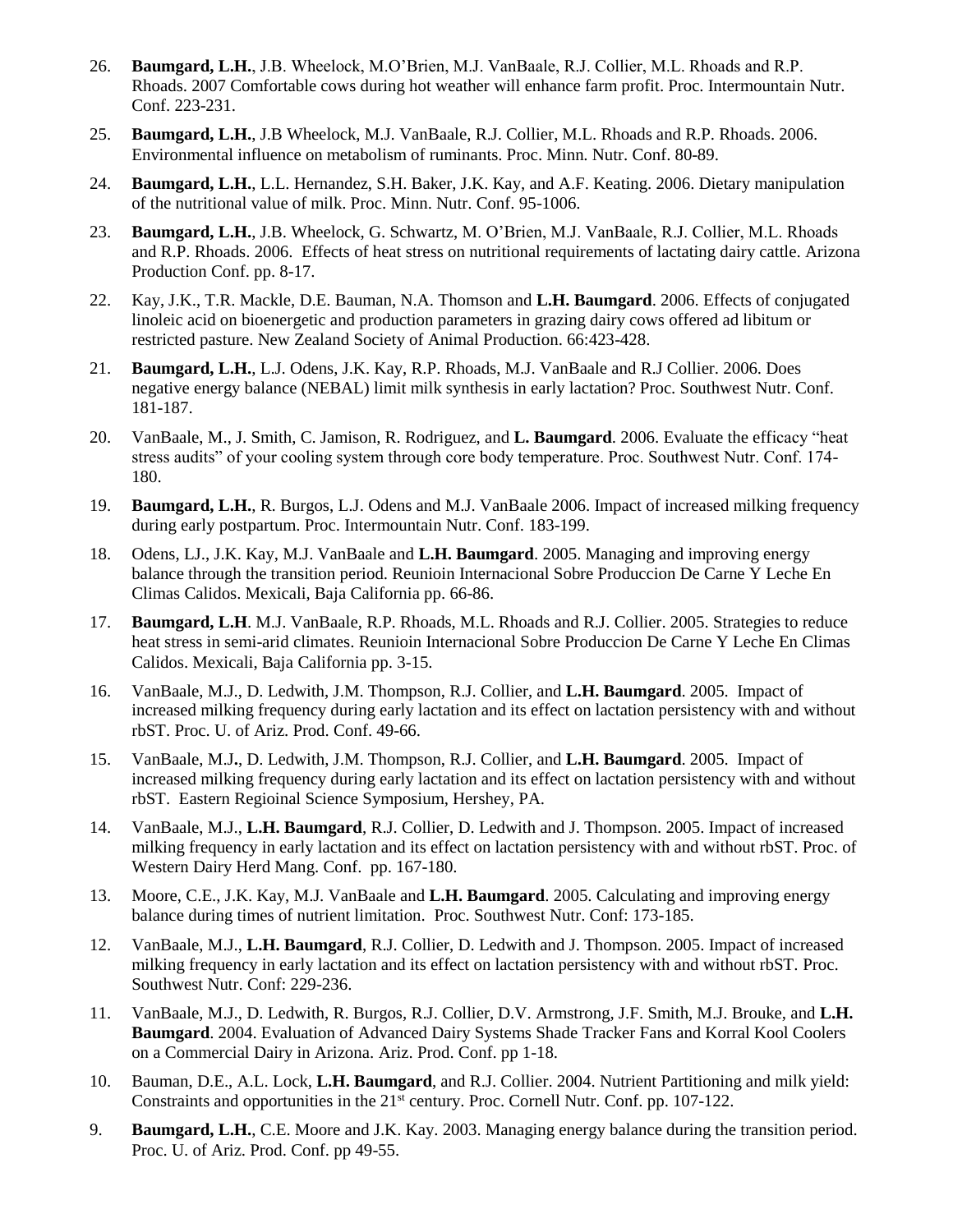- 8. **Baumgard, L.H.** 2002. Managed Milk Fat Depression. Proc. U. of Ariz. Prod. Conf. pp 41-46. http://animal.cals.arizona.edu/azdp/papers/baumgard.pdf
- 7. **Baumgard, L.H**., C.E. Moore and D.E. Bauman. 2002. Potential application of conjugated linoleic acids in nutrient partitioning. Proc. Southwest Nutr. Conf. pp 127-141. http://animal.cals.arizona.edu/SWNMC/2002/Baumgard\_Moore\_Bauman2002.pdf
- 6. Bauman, D.E., D.G. Peterson, B.A. Corl, **L.H. Baumgard** and J. W. Perfield II. 2001. Update on conjugated linoleic acids (CLA). Proc. Cornell Nutr. Conf. pp 170-178.
- 5. **Baumgard**, **L.H**., B.A. Corl and D.E. Bauman. 2000. Effect of CLA isomers on fat synthesis during growth and lactation. Proc. Cornell Nutr. Conf. pp 180-190.
- 4. Corl, B.A., **L.H. Baumgard** and D.E. Bauman. 2000. Biosynthesis of CLA in milk fat. Proc. Cornell Nutr. Conf. pp 203-212.
- 3. Chouinard, P.Y., D.E. Bauman, B.A. Corl, **L.H. Baumgard**, M.A. McGuire and J.G. Giesy. 1999. An update on conjugated linoleic acid. Proc. Cornell Nutr. Conf. pp 93-101.
- 2. Bauman, D.E., B.A. Corl, **L.H. Baumgard** and J.M. Griinari. 1998. *Trans* fatty acids, conjugated linoleic acid and milk fat synthesis. Proc. Cornell Nutr. Conf. pp 95-103.
- 1. **Baumgard, L**. and B. Crooker. 1995. Altering serum IGF-I concentration and its relationship to reproductive performance to lactating Holstein cows. Ninth National Conference on Undergraduate Research. 3:933-937.

#### **Published Abstracts.**

- 290. Jantzi, A.E., C.J. Siberski, B.M. Goetz, M. Healey, K. Hayman, P.J. Gorden, **L.H. Baumgard** and J.E. Koltes. 2020. Milking collar activity data is associated with health events and feed intake in lactating Holstein cattle. J. Anim. Sci. (Suppl. 3). 392-393.
- 289. Siberski, C.J., M.S. Mayers, P.J. Gorden, A. Copeland, M. Healey, B.M. Goetz, H. Beiki, L.M. Kramer, **L.H. Baumgard**, P. Dixon and J.E. Koltes. 2020. Inclusion of automated sensor data as a predictor of feed intake increases the variance explained by a random forest model. J. Anim. Sci. (Suppl. 3). 394-395.
- 288. Roach, C.M., E.J. Mayorga, J.W. Ross, **L.H. Baumgard** and A.F. Keating. 2020. Heat stress alters reproductive phenotypic impacts of Zearalenone in prepubertal gilts. J. Anim. Sci. (Suppl. 3). 214.
- 287. Mayorga, E.J. and **L.H. Baumgard**. 2020. Young Scholar Presentation: Heat stress and its effects on energetics, gut integrity and inflammation in pigs. J. Anim. Sci. (Suppl. 3). 118.
- 286. Roths, M.S., M.A. Abeyta, T. Rudolph, B. Wilson, M.B. Hudson, R.P. Rhoads, **L.H. Baumgard** and J.T. Selsby. 2020. Effects of heat stress on proteolysis in dairy cattle skeletal muscle. J. Anim. Sci. (Suppl. 3): 168.
- 285. Horst, E.A., and **L.H. Baumgard**. Young Scholar Presentation: Immune activation and its effects on energetics and calcium homeostasis. J. Anim. Sci. (Suppl. 3). 140-141.
- 284. Studer, J.M., Z. Kiefer, A.F. Keating, **L.H. Baumgard**, K.M. Olson, Z. Rambo, M.E. Wilson, C. Rapp, and J.W. Ross. 2020. Influence of dietary manganese source on the corpus luteum proteome in pigs. J. Anim. Sci. (Supple. 3). 113-114
- 283. Mayorga, E.J., E.A. Horst, B.M. Goetz, S. Rodriguez-Jimenez, M.A. Abeyta, M. Al-Qaisi, S. Lei, R.P. Rhoads, J.T. Selsby and **L.H. Baumgard**. 2020. Effects of rapamycin during an acute heat stress exposure in growing pigs. J. Anim. Sci. (Suppl. 3). 117
- 282. Rodriguez-Jimenez, S., E. A. Horst, E. J. Mayorga, M. A. Abeyta, B. M. Goetz, S. Carta, and **L. H. Baumgard**. Effects of LPS administration and subsequent nutrient restriction on metabolism in lactating dairy cows. J. Dairy Sci. (Suppl. 1): 155.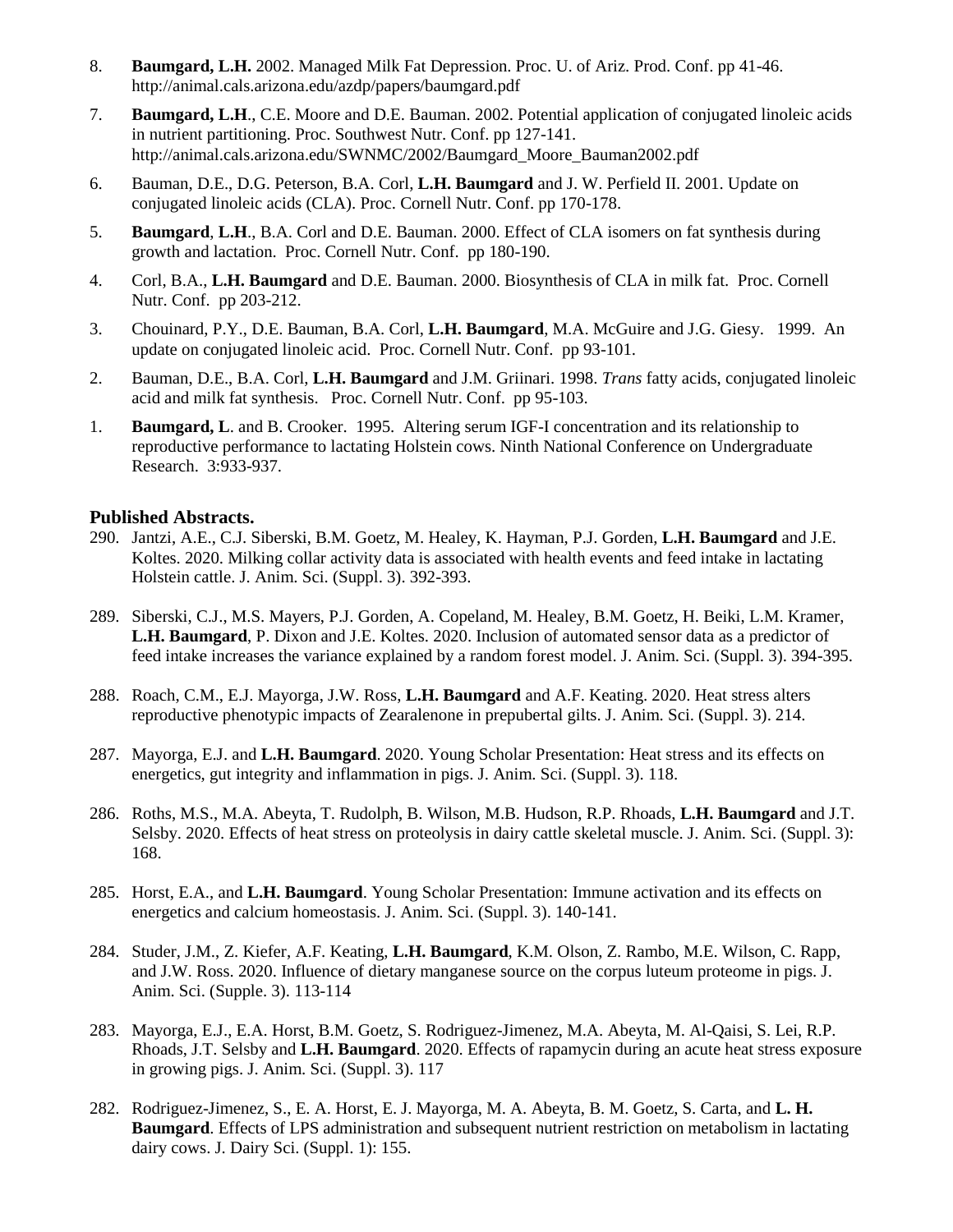- 281. Goetz, B. M., E. A. Horst, E. J. Mayorga, M. A. Abeyta, S. Rodriguez-Jimenez, S. Carta, C. Hikita, T. Watanabe, and **L. H. Baumgard**. 2020. Effects of cashew nut shell extract on energetic metabolism and inflammatory biomarkers in transition dairy cows. J. Dairy Sci. (Suppl. 1): 261.
- 280. Goetz, B. M., E. A. Horst, E. J. Mayorga, M. A. Abeyta, S. Rodriguez-Jimenez, S. Carta, C. Hikita, T. Watanabe, and **L. H. Baumgard**. 2020. Effects of cashew nut shell extract on production and rumen dynamics in transition dairy cows. J. Dairy Sci. (Suppl. 1): 71.
- 279. Horst, E. A., S. Rodriguez-Jimenez, E. J. Mayorga, M. A. Abeyta, B. M. Goetz, S. Carta, and **L. H. Baumgard**. 2020. Effects of LPS administration and subsequent nutrient restriction on systemic inflammation and hepatic steatosis in lactating dairy cows. J. Dairy Sci. (Suppl. 1): 231.
- 278. Abeyta, M.A., M. Al-Qaisi, E. A. Horst, E. J. Mayorga, S. J. Rodriguez-Jimenez, B. M. Goetz, S. Carta, H. Tucker, and **L. H. Baumgard**. 2020. Effects of antioxidant supplementation on metabolism and inflammatory biomarkers in heat-stressed dairy cows. J. Dairy Sci. (Suppl. 1): 67.
- 277. Abeyta, M. A., E. A. Horst, E. J. Mayorga, B. M. Goetz, S. J. Rodriguez-Jimenez, M. F. Caratzu, and **L. H. Baumgard**. 2020. Effects of hindgut acidosis in lactating dairy cows already experiencing systemic inflammation. J. Dairy Sci. (Suppl. 1): 66.
- 276. Abeyta, M. A., E. A. Horst, E. J. Mayorga, B. M. Goetz, S. J. Rodriguez-Jimenez, M. F. Caratzu, and **L.H. Baumgard**. 2020. Effects of hindgut acidosis in feed-restricted dairy cows. J. Dairy Sci. (Suppl. 1): 66.
- 275. Rudolph, T.E., J.M. Mayorga, **L.H. Baumgard**, R.P. Rhoads and J.T. Selsby. 2020. Sex complicates the effect and treatment of heat stress. The FASEB J. 34:S1
- 274. Fausnacht, D., K.A. Kroscher, J.T. Selsby, **L.H. Baumgard**, and R.P Rhoads. 2020. Heat stress increases respiratory exchange ratio while reducing daily energy expenditure in growing pigs. The FASEB J. 34:S1
- 273. Yan, Y., L. Greiner, D. Nelson, **L. Baumgard**, J. Ross, and S. Becker. 2020. Predef® (isoflupredone acetate) post-partum in sows may reduce inflammation. AASV.
- 272. Horst, E.A., E. J. Mayorga, M. Al-Qaisi, S. Rodriguez-Jimenez, B. M. Goetz, M. A. Abeyta, R. S. Fry, S. K. Kvidera, and **L. H. Baumgard.** 2019. Effects of zinc hydroxychloride on inflammation and intestinal integrity during feed restriction. In: Symposium on Gut Health in Production of Food Animals. 133.
- 271. Selsby J.T., S. Ganesan, R.P. Rhoads, and **L.H. Baumgard**. 2019. The heat is on: heat stress induces radical change in skeletal muscle. J. Anim. Sci. 97. 58.
- 270. Siberski, C.J., B.M. Goetz, and **L.H. Baumgard**. 2019. Preliminary exploration of relationship of automated sensor data with feed intake and efficiency in lactating dairy cattle. J. Anim. Sci. 97: (Suppl. 2.): 167.
- 269. **Baumgard, L.H**, R.P. Rhoads, J.W. Ross, A.F. Keating, N.K. Gabler and J.T. Selsby. 2019. The intestinal, metabolic, inflammatory and production responses to heat stress.  $70<sup>th</sup>$  Annual Meeting of the European Federation of Animal Science (EAAP), Gent Belgium. Pp. 259.
- 268. Al-Qaisi, M., E.A. Horst, S. Kvidera, E.J. Mayorga, M.A. Abeyta, B.M. Goetz, L. Timms, **L.H. Baumgard.** 2019. Young Scholar Presentation: Developing and validating a heat stress model in dairy cows. J. Anim. Sci. 97 (Suppl. 2):121.
- 267. Ross, J.W., B.J. Hale, J.T. Seibert, M.R. Romoser, M.K. Adur, A.F. Keating and **L.H. Baumgard**. 2019. Molecular mechanisms through which heat stress compromises reproduction in pigs. J. Anim. Sci. 97 (Suppl. 2):120.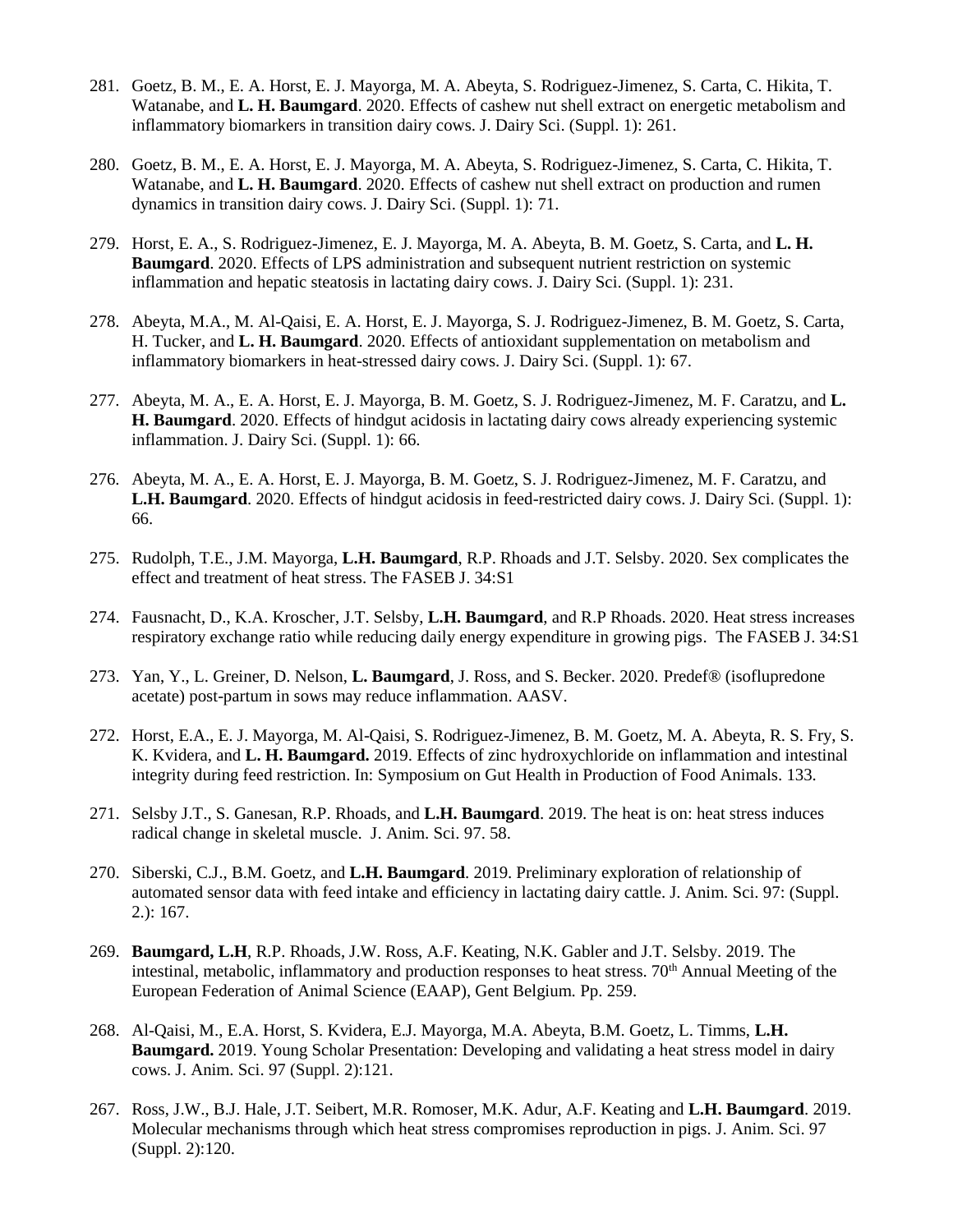- 266. Mayorga, E. J., E. A. Horst, M. Al-Qaisi, C. S. McCarthy, B. M. Goetz, M. A. Abeyta, S. Lei, J. A. Acosta, J. F. Patience, and **L. H. Baumgard**. 2019. Effects of continuously infusing glucose or casein at the terminal ileum on biomarkers of metabolism and intestinal morphology in growing pigs. J. Anim. Sci. 97 (Suppl. 2):111. doi:10.1093/jas/skz122.196
- 265. McFadden, J.W., J.E. Rico, E.A. Horst, L.M. van den Brink and **L.H. Baumgard**. 2019. Intravenous lipopolysaccharide infusion modifies the bovine metabolome and lipidome. J. Dairy Sci. (Suppl. 1): 214.
- 264. Branstad, E., C. McCarthy, B. Dooley, M. O'Neil, L. King, C. Domenech, J. Pie, G. Rottinghaus, E. Bowers. **L.H. Baumgard**, and H. Ramirez-Ramirez. 2019. Silicoglycidol clay for the reduction of aflatoxin  $M_1$  in urine and its effects on inflammatory biomarkers in dairy cows. J. Dairy Sci. (Suppl. 1): 123.
- 263. Siberski, C., M. S. Mayes, P. Gorden, A. Copeland, B. M. Goetz, **L. H. Baumgard**, and J. E. Koltes. 2019. Utilizing data collected via automated sensors as proxies for feed intake in dairy cattle and the impact of health status. J. Dairy Sci. (Suppl. 1): 160
- 262. Goetz, B.M., E. A. Horst, E. J. Mayorga, M. Al-Qaisi, M. A. Abeyta, L. M. van den Brink, S. Rodriquez-Jimenez, C. S. McCarthy, M. Embree, R. La, H. B. Green, C. E. Moore, H. A. Ramirez-Ramirez, **and L. H. Baumgard.** 2019. Effects of feeding native rumen microorganisms on production efficiency in lactating dairy cows. J. Dairy Sci. (Suppl. 1): 311
- 261. Horst, E.A., L. M. van den Brink, E. J. Mayorga, M. Al-Qaisi, S. Rodriguez-Jimenez, B. M. Goetz, M. A. Abeyta, and **L. H. Baumgard**. 2019. Effects of intralipid infusion on metabolism and inflammation in immune-challenged lactating cows. J. Dairy Sci. (Suppl. 1): 401.
- 260. Horst, E.A., E. J. Mayorga, M. Al-Qaisi, S. Rodriguez-Jimenez, B. M. Goetz, M. A. Abeyta, R. S. Fry, S. K. Kvidera, and **L. H. Baumgard**. 2019. Effects of zinc hydroxychloride on production and metabolism during 5 d of feed restriction. J. Dairy Sci. (Suppl. 1): 278.
- 259. Rodriguez-Jimenez, S., C. S. McCarthy, E. A. Horst, E. J. Mayorga, M. Al-Qaisi, M. A. Abeyta, B. M. Goetz, H. A. Ramirez-Ramirez, and **L. H. Baumgard**. 2019. Relationships between fecal pH and milk production, metabolism, and acute phase protein response in periparturient dairy cows. J. Dairy Sci. 102 (Suppl. 1): 402
- 258. Abeyta, M.A., E. A. Horst, S. J. Rodriguez-Jimenez, E. J. Mayorga, B. M. Goetz, M. Al-Qaisi, P. Piantoni, G. F. Schroeder, H. A. Ramirez-Ramirez, and **L. H. Baumgard**. 2019. Effects of hindgut acidosis on metabolism, inflammation, and production in dairy cows acclimated to a low-starch diet. (Suppl. 1): 402.
- 257. Abeyta, M.A., E.A. Horst, E.J. Mayorga, B.M. Goetz, M. Al-Qaisi, C.S. McCarthy, M.R. O'Neil, B.C. Dooley, P. Piantoni, G.F. Schroeder, H.A. Ramirez-Ramirez, and **L.H. Baumgard**. 2019. Effects of hindgut acidosis on metabolism, inflammation and production in dairy cows consuming a standard lactation diet. J. Dairy Sci. (Suppl. 1): 270.
- 256. Mayorga, E., E. Horst, M. Al-Qaisi, C. McCarthy, M. Abeyta, B. Goetz, A. Kramer, S. Lei, J. Acosta, J. Patience, and **L.H. Baumgard**. 2018. Effects of continuously infusing glucose or casein at the terminal ileum on systemic inflammation. Adv. Anim. Biosci. 9 (Suppl. 2): S111.
- 255. Al-Qaisi, M., E. A. Horst, E. J. Mayorga, B. M Goetz, M. A. Abeyta, C. S. McCarthy, M. R. O'Neil, I. Yoon, H. A. Ramirez-Ramirez, L. L. Timms, and **L. H. Baumgard**. 2019. Effects of a Saccharomyces cerevisiae fermentation product on heat-stressed dairy cows. J. Dairy Sci. (Suppl.1) 102:355.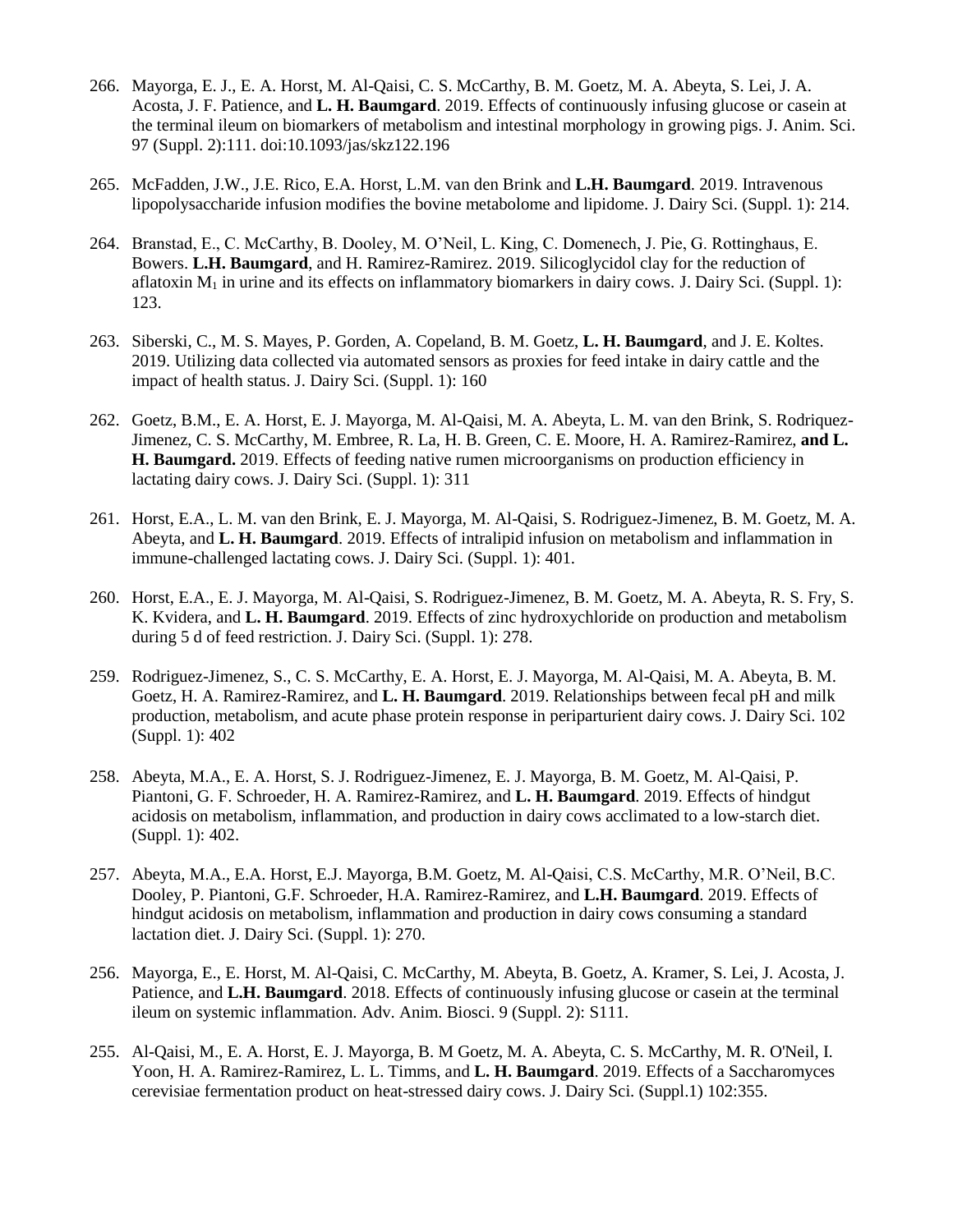- 254. Ma, L., Y. Yang, X. Zhao, F. Wang, S. Gao, Z. Tan, **L.H. Baumgard**, and D. Bu. 2018. Heat stress induces proteomic changes in the liver and mammary tissue of dairy cows independent of feed intake: an iTRAQ study. J. Anim Sci. 96: (Suppl. 3):419-420.
- 253. Rauw, W.M., J Mayorga Lozano, J.C.M. Dekkers, J.F. Patience, N. Gabler, S. Lonergan, and **L.H. Baumgard**, 2018. Does selection for feed efficiency in pigs improve robustness to heat stress? 69th Annual Meeting of the European Federation of Animal Science pp. 575
- 252. Adur, M.K., M.R. Romoser, K.L. Bidne, J.T. Seibert**,** E.A. Hines, A.F. Keating, **L.H. Baumgard**, and J.W. Ross. 2018. Effect of increased ambient temperature on porcine endometrial heat stress response during the peri-implantation phase. 51st Annual Meeting of the Society for the Study of Reproduction. New Orleans, LA, USA.
- 251. Schultz, R.B., K.L. Bidne, M.R. Romoser, M.K. Adur, J.T. Seibert, **L.H. Baumgard**, A.F. Keating, and J.W. Ross. 2018. Effect of heat stress on corpus luteum function and expression of microRNA during early pregnancy in pigs. 51st Annual Meeting of the Society for the Study of Reproduction. New Orleans, LA, USA.
- 250. Seibert, J.T., M.K. Adur, P.Q. Thomas, A.F. Keating, **L.H. Baumgard**, and J.W. Ross. 2018. The effects of heat stress or lipopolysaccharide exposure on ovarian heat shock protein expression in pigs. 51st Annual Meeting of the Society for the Study of Reproduction. New Orleans, LA, USA
- 249. McCarthy, C.S., B.C. Dooley, E.H. Branstad, A.J. Kramer, E.A. Horst, E.J. Mayorga, M. Al-Qaisi, M.A. Abeyta, G. Perez-Hernandez, B.M. Goetz, A.R. Castillo, M.R. Knobbe, C.A. Macgregor, J.P. Russi, J.A.D.R.N. Appuhamy, **L.H. Baumgard** and H.A. Ramirez-Ramirez. 2018. Lactation performance and energetic metabolism of transition cows fed rumen protected glucose. J. Dairy Sci. (Suppl. 2): 414.
- 248. Bu, D., L. Ma, S. Gao, Z. Zhou, **L.H. Baumgard**, J. Duo, and M. Bionaz. 2018. Heat stress negatively affects the transcriptome related to overall metabolism and milk synthesis in mammary tissue of midlactating dairy cows. J. Dairy Sci. (Suppl. 2): 381.
- 247. Selsby, J.T., S. Ganesan, A.J. Brownstein, O. Volodina, S. Pearce, N. Gabler, R.P. Rhoads, and **L.H. Baumgard**. 2018. The effects of progressive heat stress on muscle dysfunction. J. Dairy Sci. (Suppl. 2): 358.
- 246. Piantoni, P., M.A. Abeyta, G.F. Schroeder, H.A. Ramirez-Ramirez, H.A. Tucker and **L.H. Baumgard**. 2018. Induction of leaky gut through feed restriction or abomasal infusion of resistant starch in healthy post-peak lactating cows. J. Dairy Sci. (Suppl. 2): 228.
- 245. Appuhamy, J.A.D. R.N., E.A. Horst, S.K. Kvidera, H.J.P. Wickramasinghe, and **L.H. Baumgard**. 2018. Immunoactivation is related to low plasma arginine and branched-chain amino acid concentrations in lactating dairy cows. J. Dairy Sci. (Suppl. 2): 112.
- 244. Sun, L., S. Gao, K. Wang, M.V. Sanz-Fernandez, **L.H. Baumgard** and D. Bu. 2018. Effects of selenium source on performance and antioxidant status in lactating dairy cows during oxidative stress-induced conditions. J. Dairy Sci. (Suppl. 2): 108
- 243. Branstad, E.H., C.S. McCarthy, B.C. Dooley, S.M. Rous, C. Domenech, J. Pie, G.E. Rottinghaus, E. Bowers, **L.H. Baumgard**, and H.A. Ramirez-Ramirez. 2018. Supplementing aluminosilicate clay on the reduction of aflatoxin  $M_1$  in milk and biomarkers of liver function in dairy cows. J. Dairy Sci. (Suppl. 2): 93-94.
- 242. Sauls, J.A., S. Banuelos, B. Atanasov, **L.H. Baumgard**, B.J. Bradford, and J.S. Stevenson. 2018. Physiologic responses to feeding rumen-protected glucose to lactating dairy cows. J. Dairy Sci. (Suppl. 2): 71.
- 241. Perez-Hernandez, G., A. Ruiz-Flores, J.G. Garcia-Muniz, C.S. McCarthy, **L.H. Baumgard**, L.L. Timms, and H.A. Ramirez-Ramirez. 2018. Comparison of β-hydroxybutric acid concentration determined via an electronic meter and a laboratory method to diagnose ketosis in dairy cows in a commercial herd in Northern Mexico. J. Dairy Sci. (Suppl. 2): 35.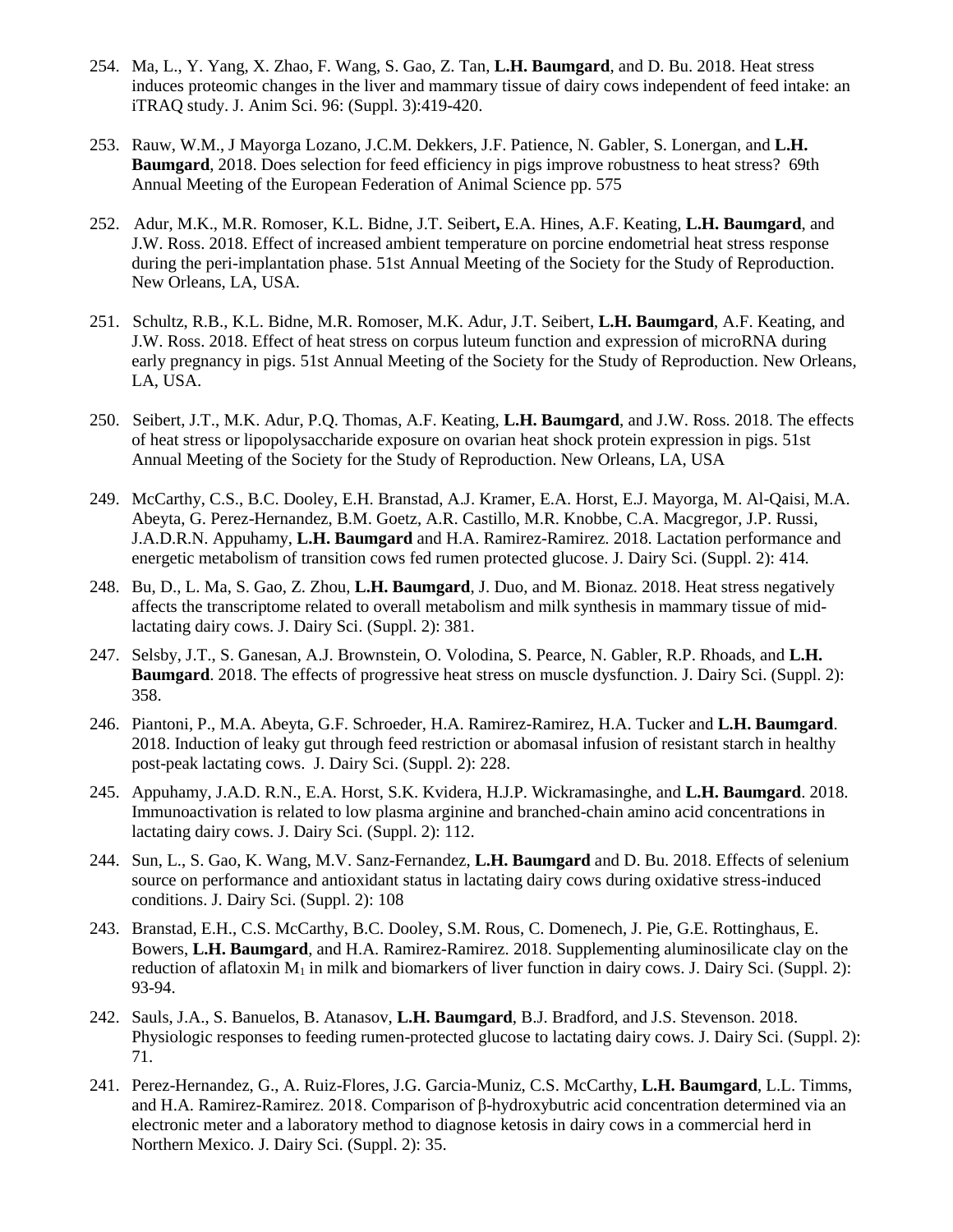- 240. Al-Qaisi, M., E. A. Horst, S. K Kvidera, A. J. Kramer, C. S. McCarthy, E. J. Mayorga, M. A. Abeyta, N. C. Upah, D. M. McKilligan, H. A. Ramirez-Ramirez, J. A. D. R. N. Appuhamy, L. L. Timms, and **L.H. Baumgard**. 2018. Effects of re-hydration therapy on body temperature indices in heat-stressed lactating cows. J. Dairy Sci. (Suppl. 2): 281.
- 239. Al-Qaisi, M., E. J. Mayorga, E. A. Horst, S. K. Kvidera, A. J. Kramer, C. S. McCarthy, M. A. Abeyta, S. L. Portner, B. M. Goetz, H. A. Ramirez-Ramirez, J. A. D. R. N. Appuhamy, L. L. Timms, and **L. H. Baumgard**. 2018. Validating a "heat stress" model: The effects of an electric heat blanket and nutritional plane on lactating dairy cows. J. Dairy Sci. (Suppl. 2): 151.
- 238. Horst, E. A., E. J. Mayorga, S. L. Portner, M. Al-Qaisi, C. S. McCarthy, M. A. Abeyta, B. M. Goetz, H. A. Ramirez-Ramirez, D. H. Kleinschmit, and **L. H. Baumgard**. 2018. Effects of dietary zinc source on inflammatory biomarkers and PMN function following lipopolysaccharide challenge in lactating cows. J. Dairy Sci. (Suppl. 2): 383.
- 237. Horst, E. A., E. J. Mayorga, S. L. Portner, M. Al-Qaisi, C. S. McCarthy, M. A. Abeyta, B. M. Goetz, H. A. Ramirez-Ramirez, D. H. Kleinschmit, and **L.H. Baumgard**. 2018. Effects of dietary zinc on energetic requirements of an activated immune system following lipopolysaccharide challenge in lactating cows. J. Dairy Sci. J. Dairy Sci. 101 (Suppl. 2): 271.
- 236. Horst, E. A., M. Al-Qaisi, E. J. Mayorga, S. K. Kvidera, M. A. Abeyta, and **L.H. Baumgard**. 2018. Effects of heat stress and nutritional plan on neutrophil function. J. Dairy Sci. 101 (Suppl. 2): 271.
- 235. Horst, E.A., E. J. Mayorga, M. Al-Qaisi, M. A. Abeyta, S. L. Portner, C. S. McCarthy, B. M. Goetz, H. A. Ramirez-Ramirez, and **L.H. Baumgard**. 2018. Effects of maintaining eucalcemia following immunoactivation in lactating cows. J. Dairy Sci. (Suppl. 2):383.
- 234. **Baumgard, L.H.,** E.A. Horst, E.J. Mayorga, M.A. Al-Qaisi, C.S. Shouse, S.K. Kvidera, S. Lei, J.T. Seibert, H.A. Ramirez, A.F. Keating, J.W. Ross, J.T. Selsby, R. Appuhamy, and R.P. Rhoads. 2018. Heat stress, consequence of gut barrier dysfunction. J. Anim. Sci. 96 (Suppl. 2). 217-218.
- 233. Johnson, J.S., and **L.H. Baumgard.** 2018. Prenatal heat stress and the impact on swine performance during postnatal life. J. Anim. Sci. 96 (suppl. 2): 198-199.
- 232. Mayorga E.J., S.K. Kvidera, E.A. Horst, M.A. Al-Qaisi, C.S. Shouse, M.A. Abeyta, S. Lei, J.R. Corley, T.G. Kiros, T.H. Elsasser, S. Kahl, H.A. Ramirez, and **L.H. Baumgard**. 2018. Effects of Live Yeast Supplementation on Growth Performance and Biomarkers of Metabolism and Inflammation in Finishing Pigs during Heat Stress. J. Anim. Sci. 96 (Suppl. 2):400. doi:10.1093/jas/sky073.397
- 231. Dickson, M.J., S.K. Kvidera, E.A. Horst, J.A. Ydstie, C.E. Wiley, K.L. Bidne, P.F. Gunn, **L.H. Baumgard**, and A.F. Keating. 2017. Chronic lipopolysaccharide infusion has no impact on dominant follicular size but affects 17-B estradiol in lactating dairy cows. Dairy Cattle Reproduction Council. Reno, NV.
- 230. Al-Qaisi, M., J.A. Ydstie, S.K. Kvidera, E.A. Horst, C.S. Shouse1, N.C. Upah, D. M. McKilligan and, **L.H. Baumgard**. 2017. The effects of an oral supplement containing calcium and live yeast on circulating calcium and production following IV lipopolysaccharide infusion in dairy cows. American Association of Bovine Practitioners. [http://www.aabp.org/meeting/display\\_research.asp?recnum=161](http://www.aabp.org/meeting/display_research.asp?recnum=161)
- 229. DeVoe, K.D., S.J. Hoff, B.C. Ramirez, and **L.H. Baumgard**. 2017. Climate dependent heat stress mitigation modeling for dairy cattle housing. Presented at ASABE Annual International Meeting 2017, Spokane, WA. Paper No. 1700981
- 228. Bu, D.P., S. C. Li, L. Wang, L. Ma, **L.H. Baumgard**, and Z. T. Yu. 2017. Heat stress influences the rumen microbiome of mid-lactation dairy cows. J. Dairy Sci. 100 (Suppl. 2):
- 227. Dickson, M.J., S. K. Kvidera, E. A. Horst, J. A. Ydstie, K. L. Bidne, C. E. Wiley, P. J. Gunn, A. F. Keating, and **L.H. Baumgard.** 2017. Chronic lipopolysaccharide infusion has no impact on dominant follicular size but affects 17β-estradiol in lactating dairy cows. J. Dairy Sci. 100 (Suppl. 2): 351
- 226. Bu, D.P., L. Ma, S. T. Gao, **L H. Baumgard**, and M. Bionaz. 2017. Heat stress decreases transcription of protein metabolism-related genes in mammary tissue of middle lactating cows. J. Dairy Sci. 100 (Suppl. 2):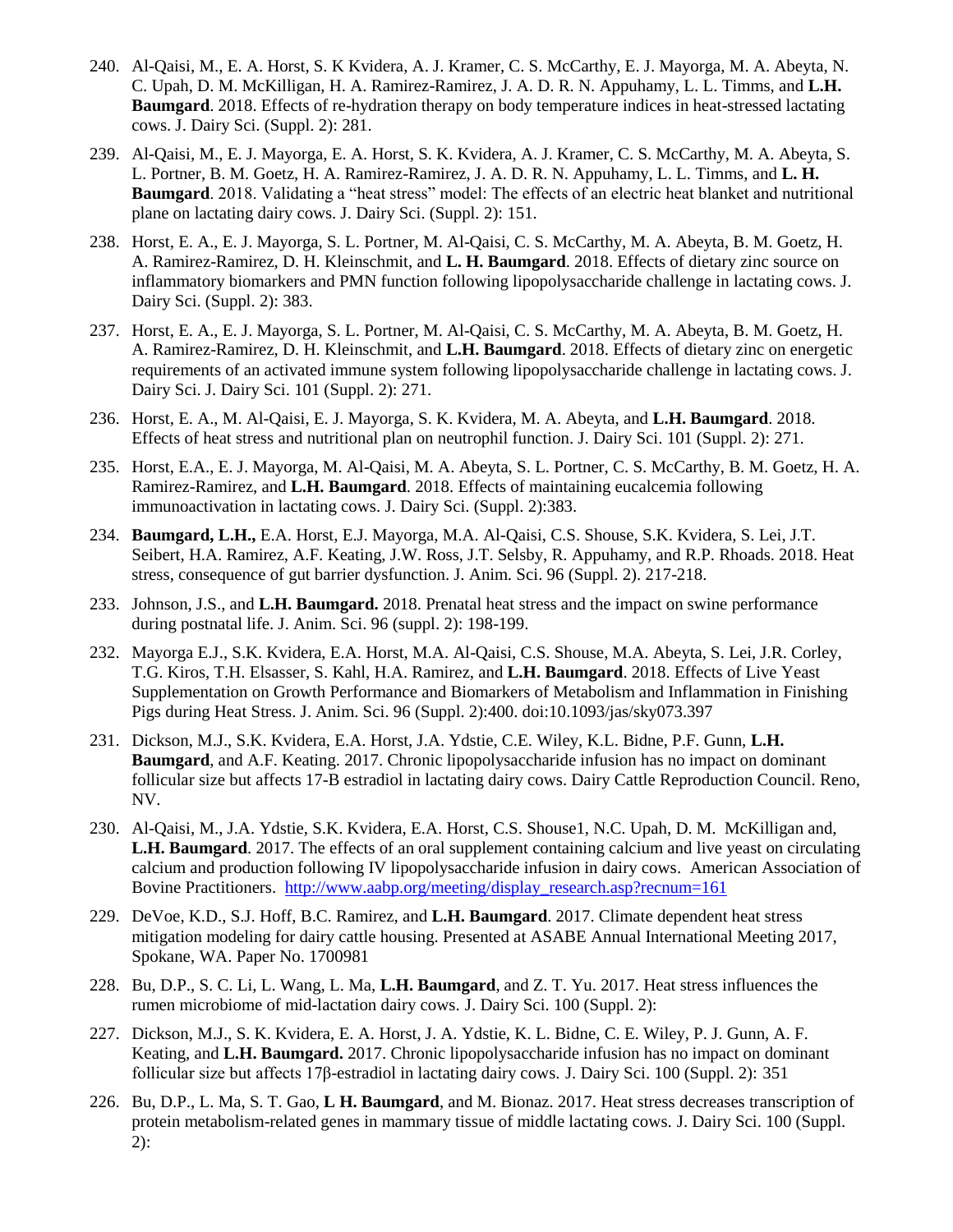- 225. Al-Qaisi, M., L. Timms, and **L.H. Baumgard**. 2017. Evaluation of an ear tag based behavior and temperature monitor (Cow Manager) during a heat stress induction trial using electric heat blankets (EHB). J. Dairy Sci. 100 (Suppl. 2):
- 224. Branstad, E.H C. S. Shouse, B. C. Dooley, A. D. Thomas, **L.H. Baumgard**, and H. A. Ramirez-Ramirez. 2017. Evaluation of sample preparation methods for the determination of fecal pH in dairy cows. J. Dairy Sci. 100 (Suppl. 2): 99.
- 223. Ma, L., Y. X. Yang, S. T. Gao, L. S. Zhao, **L.H. Baumgard**, Z. T. Yu, and D. P. Bu. 2017. Metabolic changes in rumen fluid from dairy cows in response to heat stress. J. Dairy Sci. 100 (Suppl. 2):
- 222. Dickson, M.J., S. K. Kvidera, E. A. Horst, J. A. Ydstie, C. S. Shouse, E. J. Mayorga, M. Al-Qaisi, K. L. Bidne, H. A. Ramirez, A. F. Keating, and **L.H. Baumgard**. 2017. Chronic lipopolysaccharide infusion reduces productivity in lactating dairy cows. J. Dairy Sci. 100 (Suppl. 2): 77-78.
- 221. **Baumgard. L.H**. 2017. Dr. Dale Bauman: Training Graduate Students and Solving the Riddle of Milk Fat Depression (MFD). J. Dairy Sci. 100 (Suppl. 2):
- 220. **Baumgard. L.H**. 2017. A rational evaluation of the dairy fat debate. J. Dairy Sci. 100 (Suppl. 2):
- 219. **Baumgard, L.H**., S.K. Kvidera, E.A. Horst, M.J. Dickson, J.A. Ydstie, C.S. Shouse, E.J. Mayorga, M. Al-Qaisi, S. Lei, K.L. Bidne, J.T. Seibert, B.J. Hall, A. F. Keating, J.W. Ross, J.T. Selsby and R.P. Rhoads. 2017. Consequences of leaky gut on the immune system, metabolism, physiology and animal performance. J. Dairy Sci. 100 (Suppl. 2):
- 218. Al-Qaisi, M., E. A. Horst, S. K. Kvidera, E. J. Mayorga, C. S. Shouse, J. A. Ydstie, S. Lei, L. L. Timms, and **L. H. Baumgard**. 2017. Developing a heat stress model in dairy cows using an electric blanket. J. Dairy Sci. 100 (Suppl. 2): 155.
- 217. Horst, E.A., S. K. Kvidera, E. J. Mayorga, C. S. Shouse, M. Al-Qaisi, M. J. Dickson, J. A. Ydstie, H. A. Ramirez, K. E. Griswold, and **L. H. Baumgard**. 2017. Effects of dietary chromium on energetic requirements of an activated immune system following a lipopolysaccharide challenge in lactating cows. J. Dairy Sci. 100 (Suppl. 2): 361.
- 216. Horst, E.A., S. K. Kvidera, E. J. Mayorga, C. S. Shouse, M. Al-Qaisi, M. J. Dickson, J. A. Ydstie, H. A. Ramirez, K. E. Griswold, and **L. H. Baumgard.** 2017. Effects of dietary chromium on circulating energetic metabolites and leukocyte patterns following a lipopolysaccharide challenge in lactating cows. J. Dairy Sci. 100 (Suppl. 2): 361.
- 215. Horst, E.A., M. J. Dickson, S. K. Kvidera, J. A. Ydstie, C. S. Shouse, E. J. Mayorga, M. Al-Qaisi, K. L. Bidne, H. A. Ramirez, A. F. Keating, and **L. H. Baumgard**. 2017. Effects of chronic lipopolysaccharide infusion on immune cell dynamics and the acute phase response in lactating cows. J. Dairy Sci. 100 (Suppl. 2): 75.
- 214. Kvidera, S.K., M.J. Dickson, E.A. Horst, J.A. Ydstie, C.S. Shouse, K.L. Bidne, E.J. Mayorga, M. Al-Qaisi, H.A. Ramirez Ramirez, A.F. Keating, and **L.H. Baumgard**. 2017. Metabolic responses to a glucose tolerance test and epinephrine challenge during continuous lipopolysaccharide infusion in lactating cows. J. Dairy Sci. 100 (Suppl. 2):79.
- 213. Kvidera, S.K., M.J. Dickson, E.A. Horst, J.A. Ydstie, C.S. Shouse, K.L. Bidne, E.J. Mayorga, M. Al-Qaisi, H.A. Ramirez Ramirez, A.F. Keating, and **L.H. Baumgard**. 2017. Effects of continuous and increasing lipopolysaccharide infusion on basal metabolism in lactating cows. J. Dairy Sci. 100 (Suppl. 2):153.
- 212. S.K. Kvidera, E.A. Horst, M.V. Sanz Fernandez, S. Ganesan, P.J. Gorden, H.B. Green, K.M. Schoenberg, W.E. Trout, A.F. Keating, and **L.H. Baumgard**. 2017. Glucagon-like peptide 2 administration improves biomarkers of inflammation and intestinal morphology in feed restricted lactating Holstein cows. J. Dairy Sci. 100 (Suppl. 2):372.
- 211. Chapel, N.M., C.J. Byrd, D.W. Lugar, K.R. Stewart, M.C. Lucy, T.J. Safranski, **L.H. Baumgard** and J.S. Johnson. 2017. The effects of in utero heat stress on fasting heat production in growing pigs. J. Anim. Sci. 95(E-Suppl.5):131.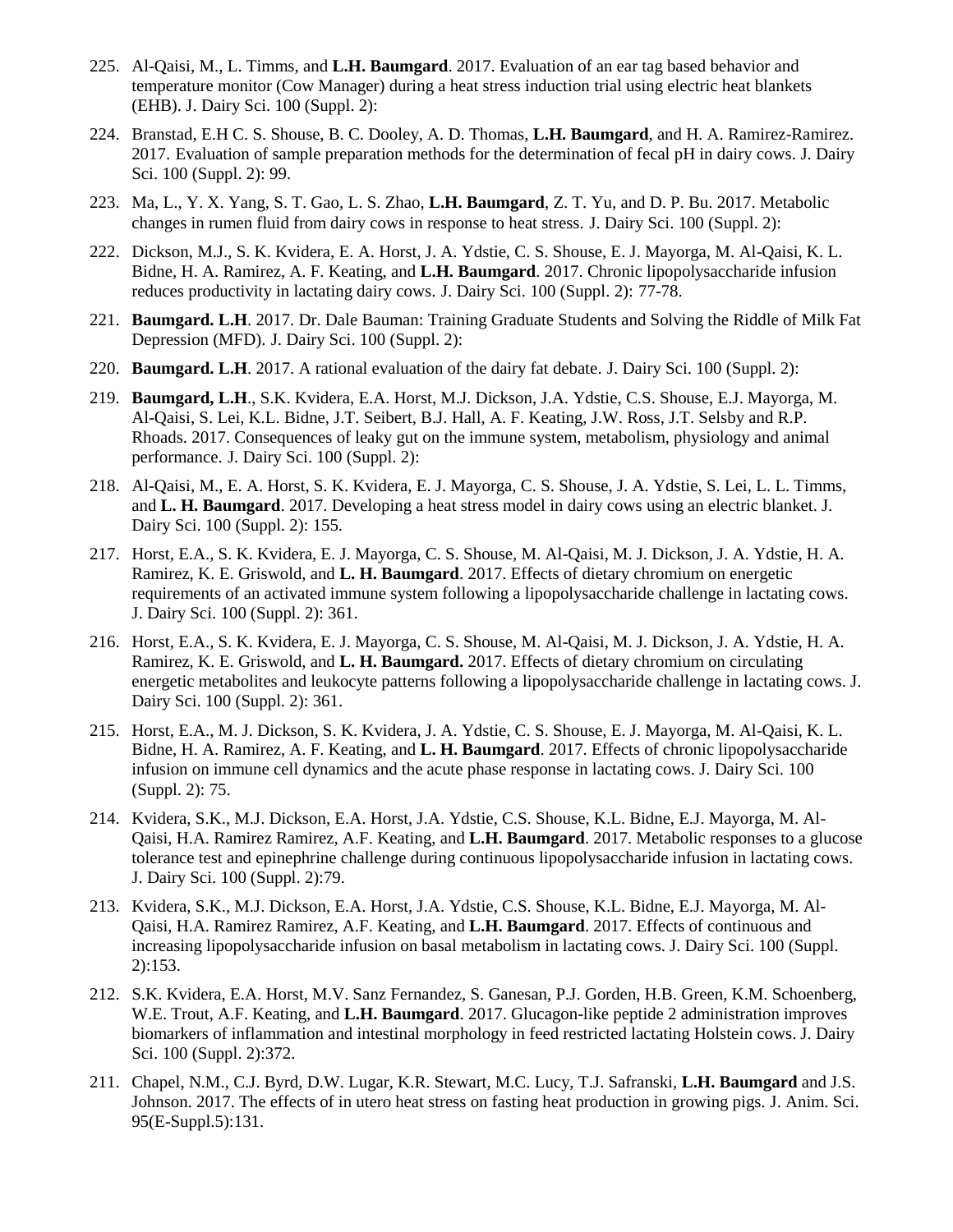- 210. Romoser, M.R., B.J. Hale, J.T. Seibert, K.L. Bidne, T.J. Gall, **L.H. Baumgard**, A.F. Keating and J.W. Ross. 2017. Assessment of methods for accurate reproductive tract scoring by vulva width as a tool for gilt selection. J. Anim. Sci. 95(E-Suppl.5):18
- 209. Selsby, J.T, S. Ganesan, A.J. Brownstein, N.K. Gabler, S.C. Pearce, **L.H. Baumgard**, and R.P. Rhoads. 2017. Prolonged heat stress altered autophagy signaling in oxidative skeletal muscle. FASEB J. Supplement 1. 1023.4
- 208. Kvidera, S.K., M. Abuajamieh, E.A. Horst, R.P. Rhoads, and **L.H. Baumgard**. 2017. Leaky gut's contribution to inefficient nutrient partitioning. Proc. Animal Nutrition Conference of Canada. p 55.
- 207. Kvidera, S.K., E.A. Horst, M. Al-Qaisi, M.J. Dickson, R.P. Rhoads, A.F. Keating, and **L.H. Baumgard**. 2017. Nutritional requirement of immune function of livestock species. Proc. Animal Nutrition Conference of Canada. p 17.
- 206. Dickson, M.J., J. Nteeba, K.L. Bidne, B.J. Hale, C.L. Hager, S.K. Kvidera, J.T. Seibert, **L.H. Baumgard**, J.W. Ross, A.F. Keating. 2017. Characterizing the effects of acute and chronic heat stress on porcine ovarian function. J. Anim. Sci. 95(E-Suppl.5):329.
- 205. Rauw, W.M., E. J. Mayorga, S. Lei, J. C. M. Deckers, J. F. Patience, N. K. Gabler, S. M. Lonergan and **L. H. Baumgard.** 2017. Effects of genetics on growth and feed intake in response to repeated exposure to heat stress. J. Anim. Sci. 95(Suppl.5):029. (Abstr.). doi: 10.2527/asamw.2017.029
- 204. Rauw, W.M., E. J. Mayorga, S. Lei, J. C. M. Deckers, J. F. Patience, N. K. Gabler, S. M. Lonergan and **L. H. Baumgard.** 2017. Effects of genetics on thermal regulatory responses to repeated heat stress exposures in pigs. J. Anim. Sci. 95 (Suppl.5):029 (Abstr.). doi: 10.2527/asasmw.2017.009
- 203. Mayorga, E.J., S. K. Kvidera, E. A. Horst, M. A. Al-Qaisi, M. J. Dickson, J. T. Seibert, S. Lei, Z. J. Rambo, M. E. Wilson and **L. H. Baumgard**. 2017. Effects of zinc amino acid complex on biomarkers of gut integrity and metabolism during heat stress and a following recovery period in growing pigs. J. Anim. Sci. (Suppl.5):325. (Abstr.). doi: 10.2527/asasmw.2017325
- 202. Kvidera, S. K., E. A. Horst, E. J. Mayorga, J. T. Seibert, M. Al-Qaisi, J. W. Ross, R. P. Rhoads, and **L. H. Baumgard.** 2017. Effects of supplemental citrulline on intestinal neutrophil infiltration during heat stress and nutrient restriction in growing pigs. J. Anim. Sci. 95(E-Suppl. 5):323.
- 201. Kvidera, S. K. and **L. H. Baumgard**. 2017. Young Scholar Presentation: Intestinal Barrier Function Involvement in Inefficient Nutrient Partitioning. J. Dairy Sci. 100(E-Suppl. 1):372.
- 200. Quan, S., D. Bu, Y. Zhang, J. Guo, S. Gao and **L.H. Baumgard**. 2016. Heat stress alters glucose homeostasis, hepatic heat shock proteins, and the immune system in lactating dairy cows. J. Dairy Sci. 99(E-Suppl. 1):1588.
- 199. Gao, S., J. Guo, S. Quan, X. Nan, **L.H. Baumgard** and D. Bu. 2016. The effects of heat stress on protein metabolism in lactating Holstein cows. J. Dairy Sci. 99(E-Suppl. 1):1507.
- 198. Zhao, L.D., Z. Zhang, G. Xie, J.T. Selsby, **L.H. Baumgard** and R.P. Rhoads. 2016. Activation of ubiquitin-proteasome system components in heat-stressed pig skeletal muscle. FASEB J. 30:915.34
- 197. Brownstein, A., C. Summers, S. Ganesan, B. Hale, S. Pearce, N. Gabler, J.W. Ross, R.P. Rhoads, **L.H. Baumgard** and J.T. Selsby. 2016. Heat stress causes autophagic stalling in oxidative skeletal muscle. FASEB J. 30:1290.15
- 196. Volodina, O., S. Ganesan, S. Pearce, N. Gabler, **L. Baumgard**, R. Rhoads, and J. Selsby. 2016. Chronology of early heat stress mediated changes in oxidative skeletal muscle. FASEB J. 30:1010.1
- 195. Ganesan, G., C. Summers, S. Pearce, N.Gabler, R. Valentine, **L. Baumgard**, R. Rhoads, and J. Selsby. 2016. Impaired mitochondrial clearance contributes to heat stress-mediated muscle dysfunction. FASEB J. 30:1290.6
- 194. Dickson, M.J., J. Nteeba, S.K. Kvidera, **L.H. Baumgard**, J.W. Ross, A.F. Keating. 2016. Alterations in porcine ovarian signaling induced by metabolic endotoxemia. 49<sup>th</sup> annual meeting of the Society for the Study of Reproduction. San Diego, CA.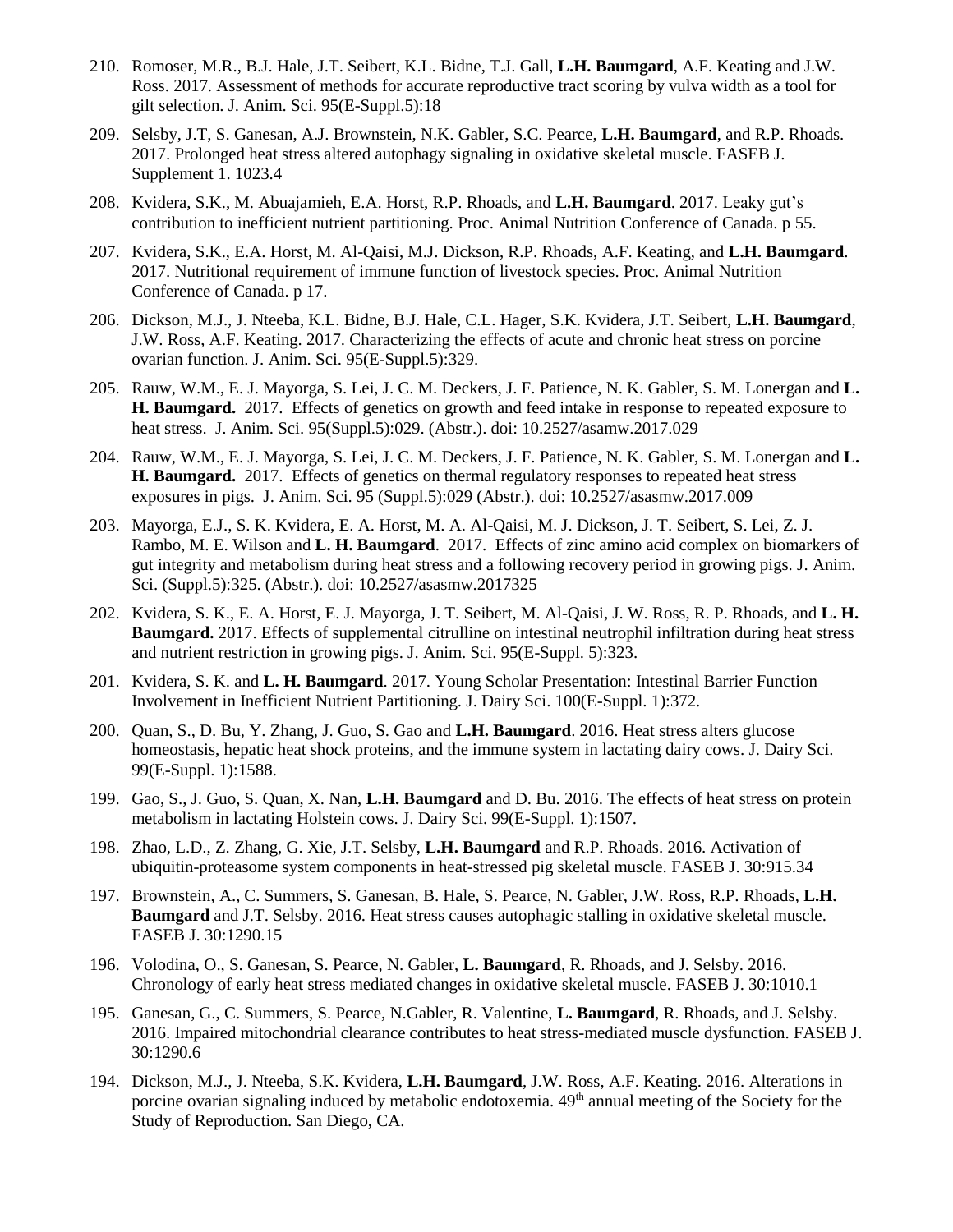- 193. Dickson, M.J., K.L. Bidne, B.J. Hale, C.L. Hager, J.T. Seibert, **L.H. Baumgard**, J.W. Ross, A.F. Keating. 2016. Impact of heat stress and metabolic endotoxemia on porcine ovarian function. J. Anim. Sci. 94(E-Suppl. 5):1043
- 192. Kvidera, S.K., E.A. Horst, E.J. Mayorga, J.T. Seibert, M.A. Al-Qaisi, J.W. Ross, R.P. Rhoads, and **L.H. Baumgard**. 2016. Effect of supplemental citrulline on thermal and production parameters during heat stress in growing pigs. J. Anim. Sci. 94(E-Suppl. 5):995.
- 191. Abuajamieh, M., S.K. Kvidera, E.A. Horst, E.J. Mayorga, J.T. Seibert, J.S. Johnson, J.W. Ross, M.A. Al-Qaisi, P.J. Gorden, J. DeFrain, R.P. Rhoads, and **L.H. Baumgard**. 2016. The effects of zinc amino acid complex on biomarkers of gut integrity and metabolism in heat-stressed steers. J. Dairy Sci. 99(E-Suppl. 1):1175.
- 190. Horst, E.A., S.K. Kvidera, M. Abuajamieh, E.J. Mayorga, M.A. Al-Qaisi, H.B. Green, K.M. Schoenberg, W.E. Trout, and **L.H. Baumgard**. 2016. The effects of ketosis, feed restriction, and an endotoxin challenge on circulating serotonin (5-HT) in lactating dairy cows. J. Dairy Sci. 99(E-Suppl. 1):1103.
- 189. Bidne, K.L., M.J. Dickson, S.K. Kvidera, **L.H. Baumgard**, J.W. Ross, and A.F. Keating. 2016. Lipopolysaccharide exposure in swine alters ovarian toll-like receptor 4 expression. J. Anim. Sci. 94(E-Suppl. 5):1090.
- 188. **Baumgard, L.H**., J.T. Seibert, S.K. Kvidera, A.F. Keating, J.W. Ross, and R.P. Rhoads. 2016. Production, biological, and genetic responses to heat stress in ruminants and pigs. J. Anim. Sci. 94 (E-Suppl. 5):401.
- 187. Kvidera, S.K., E.A. Horst, E.J. Laughlin, E.J. Mayorga, J.T. Seibert, M. Abuajamieh, M. Al-Qaisi, S. Lei, A.F. Keating, J.W. Ross, and **L.H. Baumgard.** 2016. Effects of Repeated Lipopolysaccharide Infusion on Hematologic, Metabolic, and Intestinal Histology Parameters. FASEB J. 30:925.14.
- 186. Al-Shaibi, A.A., B.J. Hale, C.L. Hager, J.W. Ross, **L.H. Baumgard** and A.F. Keating. 2016. Impact of cyclical heat stress during follicular development on ovarian TLR4, PI3K and steroidogenic proteins in synchronized post-pubertal gilts. J. Anim. Sci. 94(E-Suppl. 2):318
- 185. Hines, E.A., J.T. Seibert, S.K. Stoakes, K.L. Graves, B.J. Hale, M. Abuajamieh, C.L. Hager, C. Rademacher, **L.H. Baumgard**, A.F. Keating, and J.W. Ross. 2016. Evaluation of physiological indicators of heat stress and their association with seasonal infertility in first parity sows. J. Anim. Sci. 94(E-Suppl. 2):334
- 184. Seibert, J.T., K.L. Graves, T. Johnson, A.F. Keating, **L.H. Baumgard**, and J.W. Ross. 2016. Reproducibility of heat stress susceptibility and future reproductive success during heat stress in pigs. J. Anim. Sci. 94(E-Suppl. 2):331.
- 183. Hale, B.J., C.L. Hager, A.A. Al-Shaibi, J.T. Seibert, **L.H. Baumgard**, A.F. Keating and J.W. Ross. 2016. Autophagy induction in the pig follicular stage ovary during heat stress. J. Anim. Sci. 94(E-Suppl. 2):136
- 182. Mayorga, E.J., S.K. Stoakes, J.T. Seibert, E.A. Horst, M. Abuajamieh, S. Lei, L. Ochoa, B. Kremer and **L.H. Baumgard**. 2016. Effects of dietary chromium propionate during heat stress on finishing pigs. J. Anim. Sci. 94(E-Suppl. 2):306
- 181. Kellner, T., **L.H. Baumgard**, and J.F. Patience. 2016. Does heat stress alter the pig's response to dietary fat source, as it relates to apparent or true total tract digestibility of dietary lipids. J. Anim. Sci. 94(E-Suppl. 2):305
- 180. Carlson, K.B., S.C. Pearce, **L.H. Baumgard**, N.K. Gabler, S.M. Lonergan, and S.M. Cruzen. 2016. Heat shock protein 27 response to acute heat stress in the porcine semitendinosus. Meat Science 112: 117. doi:10.1016/j.meatsci.2015.08.160
- 179. Seibert, J.T., M. Abuajamieh, M.V. Sans-Fernandez, J.S. Johnson, S.M. Lei, S.K. Stoakes, J.F. Patience, J.W. Ross, R.P. Rhoads, S.M. Lonergan, R.C. Johnson, **L.H. Baumgard**. 2015. Effects of heat stress on adipose tissue fatty acid composition and moisture content in pigs. J. Anim. Sci. 93(Suppl 2): 175.
- 178. Wiegert, J.G., R.H., Preisser, M.C. Lucy, T.J. Safranski, R.P. Rhoads, J.W. Ross, L.H. Baumgard, M.J. Estienne, and M.L. Rhoads. 2015. Effects of in utero heat stress on subsequent lactational performance of gilts and transgenerational effects on offspring. J. Anim. Sci.; 93(Suppl 2):166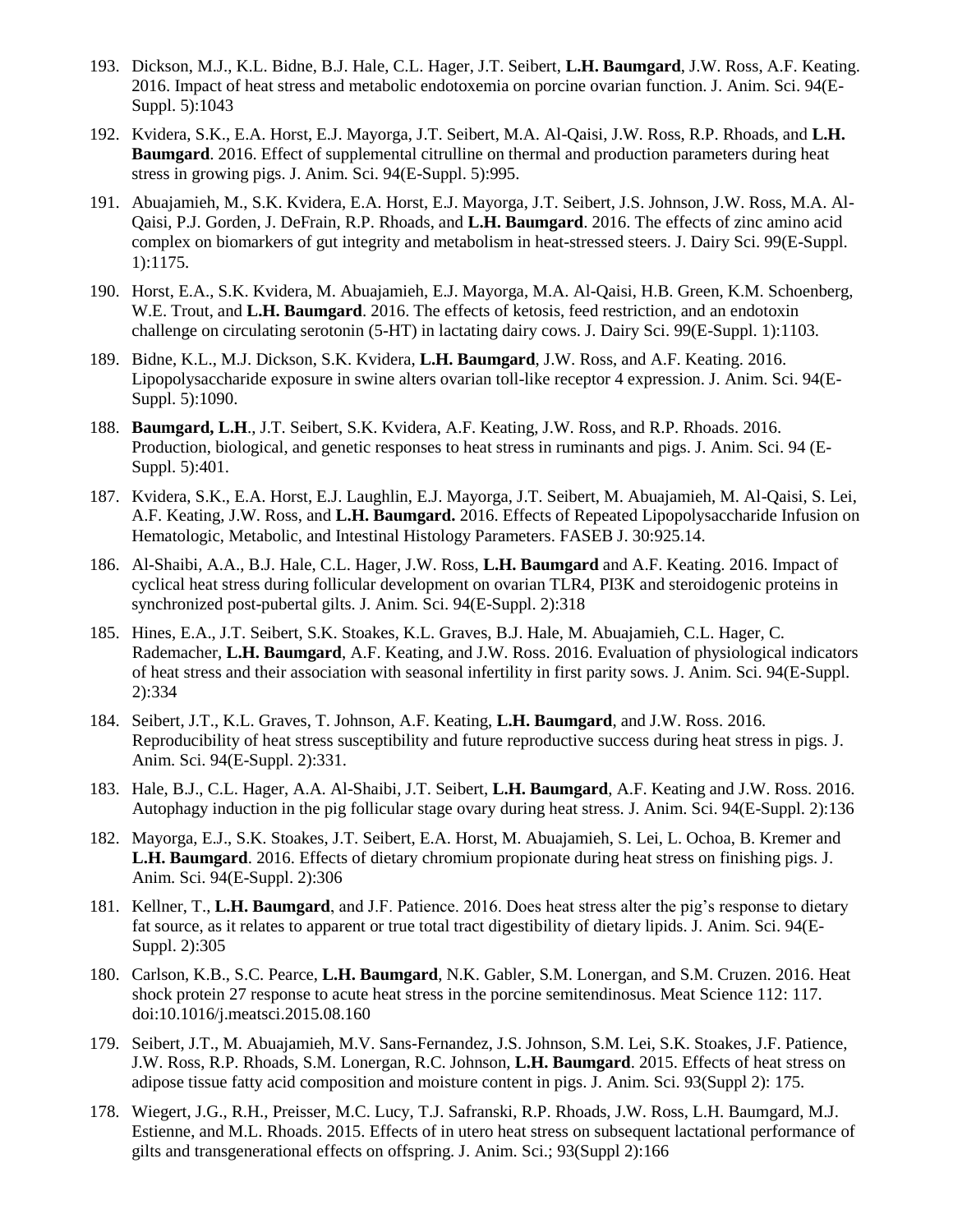- 177. Zhao, L., R. McMillan, Z. Zhang, G. Xie, **L.Baumgard**, S. El-Kadi, J. Selsby, J. Ross, N. Gabler, M. Hulver, and R.Rhoads. 2015. Effect of heat stress on pig skeletal muscle metabolism. FASEB J. 29:755.7
- 176. Hale, B., C. Hager, **L.H. Baumgard,** A.F. Keating, and J.W. Ross. 2015 Heat Stress Induces Autophagy in Pig Ovaries during Follicular Development.  $47<sup>th</sup>$  Annual Meeting Society for the Study of Reproduction, San Juan, Puerto Rico. June 18-22.
- 175. Carlson, K.B., S.C Pearce, **L.H. Baumgard**, N.K. Gabler, S.M. Lonergan and S.M. Cruzen. 2015. Heat shock protein response to acute heat stress in the porcine semitendinosus muscle. Meat Sci. (abstr.) 10.1016/j.meatsci.2014.09.133
- 174. Cruzen, S., R. Boddiker, K. Graves, T. Johnson, E. Arkfeld, **L.H. Baumgard**, J. Ross, T. Safranski, M. Lucy and S. Lonergan. 2015. Effects of long term heat stress in utero or during finishing on pork carcass composition. Meat Sci. (abstr.) 10.1016/j.meatsci.2014.09.026
- 173. Rhoads, R.P., and **L.H. Baumgard**. 2015. Roles for insulin-supported skeletal muscle growth. J. Dairy Sci. 98(E-Suppl. 2): 859 (Abstr.)
- 172. Morales, A., L. Buenabad, L. Hernandez, M. Perez, P. Castro. G. Castillo, **L.H. Baumgard** and M. Cervantes. 2015. Effect of heat stress on endogenous intestinal loss of amino acids in growing pigs. J. Dairy Sci. 98(E-Suppl. 2): 658 (Abstr.)
- 171. Kim, K., E. Kim, J.T. Seibert, A.F. Keating, S. Kim, J.W. Ross, **L.H. Baumgard**, M.F. Rothschild. 2015. Genome-Wide Association Analyses of Biological Responses to Heat Stress in Pigs. Plant & Animal Genome Conference XXIII. San Diego, California.
- 170. Abuajamieh, M., S. K. Stoakes, M. V. Sanz Fernandez, J. S. Johnson, J. T. Seibert, E. A. Nolan, S. M. Lei, H. B. Green, K. M. Schoenberg, W. E. Trout, and **L. H. Baumgard**. 2015. Characterizing the temporal pattern of leaky gut biomarkers in healthy and ketotic cows during the transition period. J. Dairy Sci. 98 (E-Suppl. 2):876 (Abstr.)
- 169. **Baumgard, L. H.,** S. K. Stoakes, M. Abuajamieh, and R. P. Rhoads. 2015. The contribution of the lower gut to altered nutrient partitioning during stress. J. Dairy Sci. 98(E-Suppl. 2):560 (Abstr.)
- 168. Stoakes, S. K., E. A. Nolan, D. J. Valko, M. Abuajamieh, E. J. Mayorga, J. T. Seibert, M. V. Sanz Fernandez, P. J. Gorden, and **L. H. Baumgard**. 2015. Estimating glucose requirements of an activated immune system in lactating Holstein cows. J. Dairy Sci. 98(E-Suppl. 2):509 (Abstr.)
- 167. Stoakes, S. K., E. A. Nolan, D. J. Valko, M. Abuajamieh, J. T. Seibert, M. V. Sanz Fernandez, P. J. Gorden, H. B. Green, K. M. Schoenberg, W. E. Trout, and **L. H. Baumgard**. 2015. Characterizing the effect of feed restriction on biomarkers of leaky gut. J. Dairy Sci. 98(E-Suppl. 2):274 (Abstr.)
- 166. Stoakes, S. K., E. A. Nolan, M. Abuajamieh, M. V. Sanz Fernandez, and **L. H. Baumgard**. 2015. Estimating glucose requirements of an activated immune system in growing pigs. J. Animal Sci. 93(E-Suppl. S3):634 (Abstr.)
- 165. Stoakes, S. K., E. A. Nolan, D. J. Valko, M. Abuajamieh, M. V. Sanz Fernandez, and **L. H. Baumgard**. 2015. Estimating glucose requirements of an activated immune system in Holstein steers. J. Dairy Sci. 98(E-Suppl. 2):21 (Abstr.)
- 164. Abuajamieh, M, E. Laughlin, S. M. Lei, E. J. Mayorga, J. T. Seibert, E. A. Nolan, M. V. Sanz-Fernandez, J. Ross. J. Selsby, R., Rhoads, and **L. H. Baumgard**. 2015. The effects of recovery time from heat stress on circulating bioenergetic variables and biomarkers of leaky gut. FASEB J. 29: E-Suppl. 1): LB365 (Abstr.)
- 163. Seibert, J.T., R.L. Boddicker, J.E. Koltes, J. Reecy, D. Nettleton, M.C. Lucy, T.J. Safranski, R.P. Rhoads, N.K. Gabler, **L.H. Baumgard**, and J.W. Ross. 2014. Alterations in transcriptional profile as the result of prenatal HS exposure in pigs. Plant and Animal Genome XXII Conference. San Diego, CA, January 11- 15.
- 162. Huff-Lonergan, E., S.M. Lonergan, S. Cruzen, K. Grubbs, J. Dekkers, N. Gabler, J. Selsby, and **L. Baumgard.** 2014. Use of proteomics for livestock improvement. J. Anim. Sci. Vol 92. E-Suppl. 2: 190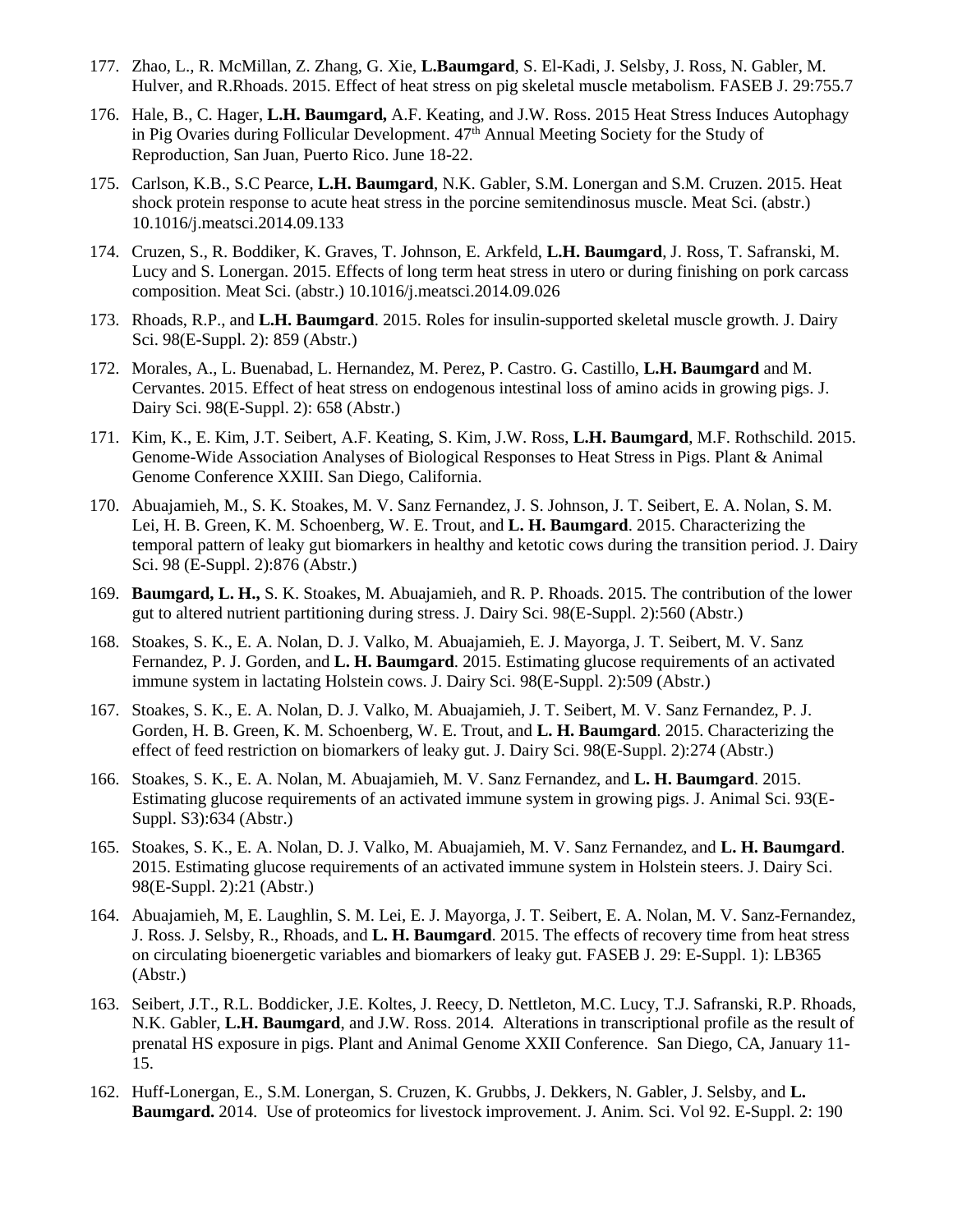- 161. Abuajamieh, M., S.K. Stoakes, M.V. Sans-Fernandez, J.S. Johnson, P.J. Gorden, D.M. McKilligan, and **L.H. Baumgard.** 2014. A comparison between propylene glycol and a multiple component drench on energetic variables in early lactating Holstein cows. J. Dairy Sci. Vol. 97, E-Suppl. 1. 357
- 160. Xie, G., L.W. Hall, M. Nearing, L.C. Cole, D.M. Spurlock, **L.H. Baumgard**, and R.P. Rhoads. 2014. Heat stress alters adipose adrenergic signaling in lactating dairy cows. J. Dairy Sci. Vol. 97, E-Suppl. 1. 712.
- 159. Sanz Fernandez, M., J.S. Johnson, M. Abuajamieh, S.K. Stoakes, S.M. Lei, R.P. Rhoads, and **L.H. Baumgard**. 2014. Effects of heat stress on pancreatic insulin content and β-cell distribution in growing pigs J. Anim. Sci. Vol 92. E-Suppl. 2: 257.
- 158. **Baumgard, L.H**. and M. G. Hogberg. 2014. Current problems with funding PhD programs. J. Dairy Sci. Vol. 97, E-Suppl. 1. 1.
- 157. Stoakes, S.K., M. Abuajamieh1, D.B. Snider, M.V. Sanz Fernandez, J.S. Johnson, P.J. Gorden, N.K. Gabler, H.B.Green, K.M. Schoenberg, and **L.H. Baumgard**. 2014. The effects of intentionally-induced leaky gut on metabolism and production in lactating Holstein dairy cows. J. Dairy Sci. Vol. 97, E-Suppl. 1. 101.
- 156. Johnson, J.S., M. Abuajamieh, M. Sanz Fernandez, J.T. Seibert, S.K. Stoakes, A.F. Keating, J.W. Ross, J.T. Selsby, R.P. Rhoads, and **L.H. Baumgard**. 2014. The impact of in utero heat stress and nutrient restriction on progeny body composition. J. Anim. Sci. Vol 92. E-Suppl. 2: 583.
- 155. Cruzen, S.M., K.B. Carlson, S.C. Pearce, **L.H. Baumgard**, N.K. Gabler, and S.M. Lonergan. 2014. Changes to the muscle proteome during acute heat stress are dependent on predominant fiber type. J. Anim. Sci. Vol 92. E-Suppl. 2: 210
- 154. **Baumgard, L.H**., J.W. Ross, N.K. Gabler, S.M. Lonergan, A.F. Keating, J.T. Selsby, and R.P. Rhoads. 2014. Metabolic and health consequences of heat stress: Knowledge gaps and opportunities. J. Anim. Sci. Vol 92. E-Suppl. 2: 31.
- 153. Faylon, P.P., **L.H. Baumgard**, R.P. Rhoads, and D.M. Spurlock. 2014 Heat stress affects insulin sensitivity in primary bovine adipocytes. J. Dairy Sci. Vol. 97, E-Suppl. 1. 689.
- 152. Sanz Fernandez, M., J.S. Johnson, J.T. Seibert, R.L. Boddicker, S.C. Isom, L. Cox, J.W. Ross, R.P. Rhoads, and **L.H. Baumgard**. 2014. Effects of heat stress on the metabolic transcriptional profile of peripheral tissues in growing pigs. J. Anim. Sci. Vol 92. E-Suppl. 2: 688.
- 151. Johnson, J.S., M.V. Sanz Fernadez, J.F. Patience, J.W. Ross, N.K. Gabler, M.C. Lucy, T.J. Sanfranski, R.P. Rhoads and **L.H. Baumgard**. 2014. In utero heat stress alters body composition during the early finishing phase (60 to 80 kg) in pigs. J. Anim. Sci. Vol 92: Suppl. 2: 54
- 150. Sanz Fernandez, M.V., J.S. Johnson, R.P. Rhoads, and **L.H. Baumgard**. 2014. Effects of heat stress on postabsorptive metabolism. J. Anim. Sci. Vol 92: Suppl. 2: 46
- 149. Rhoads, R.P., and **L.H. Baumgard**. 2014. Mechanisms underlying insulin supported skeletal muscle growth. J. Anim. Sci. Vol 92: Suppl. 2: 46
- 148. Sanz Fernandez, M.V. and **L.H. Baumgard**. 2014. Insulin: Secretagogues and nutrient partitioning. J. Anim. Sci. Vol 92: Suppl. 2: 45
- 147. Johnson, J.S., M.V. Sanz Fernadez, J.F. Patience, J.W. Ross, N.K. Gabler, M.C. Lucy, T.J. Sanfranski, R.P. Rhoads and **L.H. Baumgard**. 2014. Effects of in utero heat stress and core body temperature on tissue accretion during the growing phase (30 to 60 kg) in pigs. J. Anim. Sci. Vol 92: Suppl. 2: 42
- 146. Yang, C.X., Z.Q. Du, R.L. Boddicker, E.C. Wright, **L.H. Baumgard**, M.F. Rothschild, and J.W. Ross. 2013 Utilization of RIP-seq to identify pig cumulus-oocyte-complex RNA bound by dead end homolog 1. 46th Annual Meeting Society for the Study of Reproduction, Montreal, Quebec July 22-25.
- 145. Safranski, T.J., J.N. Rhoades, D.H. Keisler, J.W. Ross, N.K. Gabler, R.P. Rhoads, **L.H. Baumgard**, and M.C. Lucy. 2013 Metabolic and hormonal profile of first parity sows exposed to controlled heat stress during gestation. 9<sup>th</sup> International Conference on Pig Reproduction. Olsztyn, Poland, June 9-12<sup>th</sup>.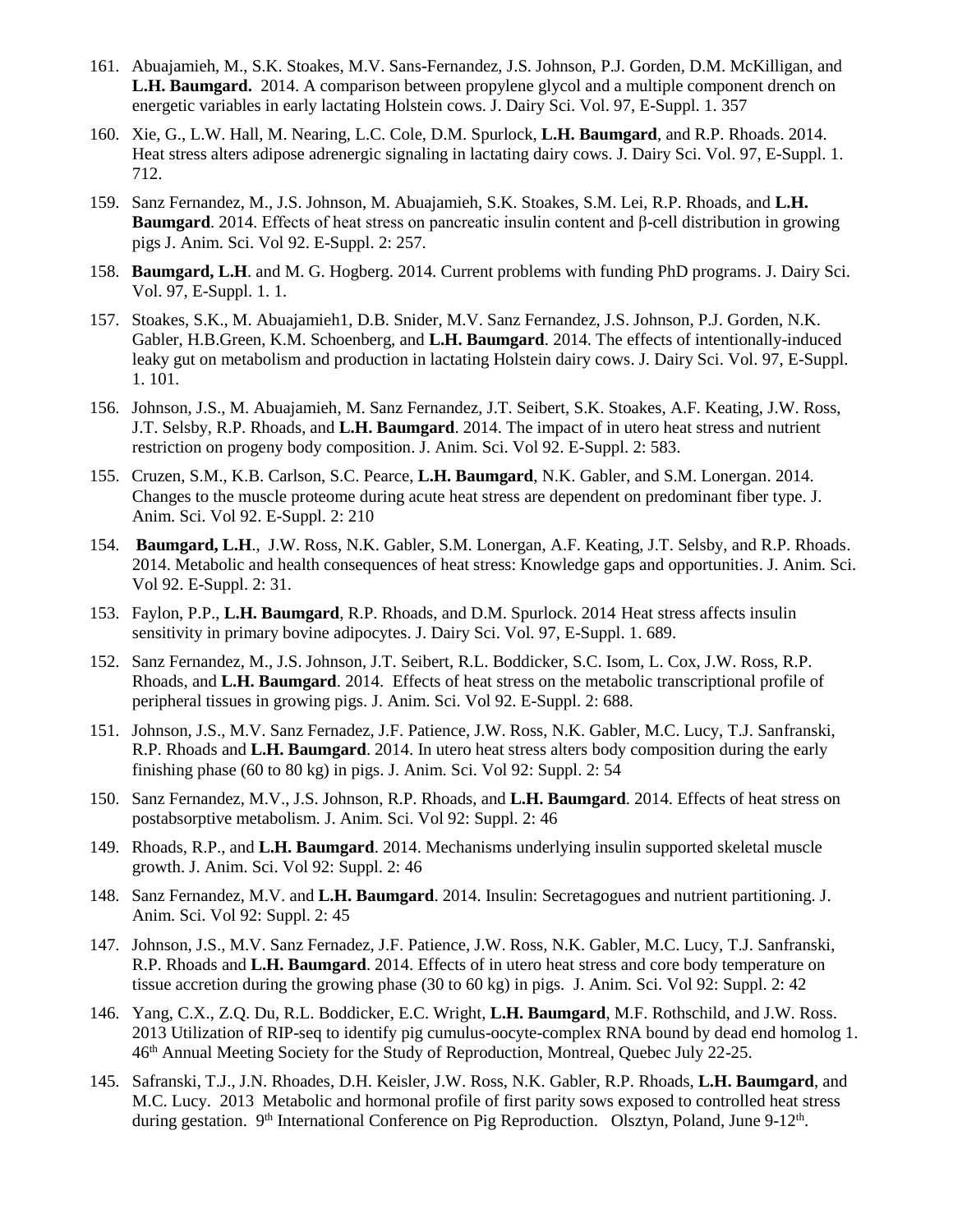- 144. Johnson, J.S., J.W. Ross, J.T. Selsby, R.L. Boddicker, M.C. Lucy, T.J. Safranski, R.P. Rhoads and **L.H. Baumgard**. 2013. Effects of *in-utero* heat stress on post-natal thermoregulation. FASEB J. 27:
- 143. Johnson, J.S., M.V. Sanz-Fernandez, S.K. Stoakes, M. Abuajamieh, J.W. Ross, M.C. Lucy, T.J. Safranski, R.P. Rhoads, and **L.H. Baumgard**. 2013. Gestational heat stress alters postnatal thermoregulation. J. Anim. Sci. 91: Suppl 2. 168.
- 142. Pearce, S.C., M.V. Sanz-Fernandez, N.K. Gabler, J.F. Patience, M.E. Wilson, J. Torrison, M.T. Socha, and **L.H. Baumgard**. 2013. Effects of a supplemental zinc amino acid complex on intestinal integrity in acutely heat-stressed pigs. American Association of Swine Veterinarians Annual Meeting, San Diego, California.
- 141. Sanz-Fernandez, M.V., S.C. Pearce, V. Mani, N.K. Gabler, D.C. Beitz, L. Metzger, J.F. Patience, R.P. Rhoads, and **L.H. Baumgard**. 2013. Effects of whey protein on intestinal integrity and performance in heat-stressed growing pigs. J. Anim. Sci. Vol. 91, E-Suppl. 2:343
- 140. Sanz-Fernandez, M.V., J.S. Johnson, M. Abuajamieh, S.K. Stoakes, A.L. Gabler, S.M. Lei, M. Zucato-Toledo, R.P. Rhoads, and **L.H. Baumgard**. 2013. Effects of heat stress on the response to metabolic challenges in growing pigs. FASEB J. 27:356.8
- 139. Pearce, S.C**.,** M.V. Sanz-Fernandez, J.F. Patience, M.T. Socha, M.E. Wilson, J. Torrison, N.K. Gabler, and **L.H. Baumgard**. 2013. The effects of zinc amino acid complex on gut integrity and metabolism in acutely heat-stressed pigs. J. Anim. Sci. Vol 91: Suppl. 2: 48
- 138. Rosado Montilla S.I., S.C. Pearce, D. Gardan-Salmon, N.K. Gabler, J.W. Ross, R.P. Rhoads, **L.H. Baumgard**, S.M. Lonergan, and J.T. Selsby. 2013. Porcine skeletal muscle does not contribute to the general inflammatory response during heat stress. J. Anim. Sci. Vol 91: Suppl 2: 9
- 137. Pearce, S.C., M.V. Sanz-Fernandez, **L.H. Baumgard**, and N.K. Gabler. 2013. Temporal effects of a severe-heat load on intestinal integrity. FASEB J. 27:944.3.
- 136. Montilla, S.IR., T.P. Johnson, S.C. Pearce, D. Gardan-Salmon, N.K. Gabler, J.W. Ross, R.P. Rhoads, **L.H. Baumgard**, S.M. Lonergan and J.T. Selsby. 2013. Heat Stress triggers an antioxidant response in porcine skeletal muscle. FASEB J. Vol 27: 1201.2.
- 135. Hunt, K.M., S.L. Brooker, M. Sanz-Fernandez, N.K. Gabler, **L.H. Baumgard** and M.A. McGuire. 2013. The effects of heat stress and Zn intake on themicrobial communities in the stomach, ileum, colon and feces of pigs. FASEB J. Vol. 27:356.7
- 134. Stoakes, S.K., M. Abuajamieh, M.V. Sanz-Fernandez, J.S. Johnson, D.B. Snider, R.P.Rhaods and **L.H. Baumgard**. 2013. Predictors of the heat stress response in lactating Holstein cows. J. Dairy Sci. Vol. 96, E-Suppl. 1. 710.
- 133. Nayeri, A., N.C. Upah, E.Sucu, M.V. Sanz-Fernandez, J.M DeFrain, and **L.H. Baumgard**. 2013. Determining the optimal level of zinc amino acid complex in lactating dairy cows. J. Dairy Sci. Vol. 96, E-Suppl. 1. 696.
- 132. McCracken, V.L., G. Xie, S.E. Deaver, **L.H. Baumgard**, R.P. Rhoads and M.L. Rhoads. 2013. Effects of heat stress and insulin on hepatic progesterone catabolic enzymes cytochrome P450 2C and 3A in lactating cows. J. Dairy Sci. Vol. 96, E-Suppl. 1. 597.
- 131. Jiang, Y.H., J.Q. Wang, D.P. Bu, H.J Yang, **L.H. Baumgard**, E.W. Jin, H.T. Shi and W.H. Bao. 2013. Effect of C18 unsaturated fatty acid and rumen temperature on rumen fermentation and methane emission. J. Dairy Sci. Vol. 96, E-Suppl. 1. 491.
- 130. Kahl, S., T.H. Elsasser, R.P. Rhoads, R.J. Collier and **L.H. Baumgard**. 2013. Environmental heat stress modulates thyroid status and its response to repeated endotoxin (LPS) challenge in steers. J. Anim. Sci. 91, E-Suppl.2. 481-482.
- 129. Bu, D.P., X.L. Wang, **L.H. Baumgard**, J.Q. Wang and L.Y. Zhou. 2013. Ruminant methane emission during heat stress. J. Anim. Sci. 91, E-Suppl.2. 359
- 128. Bu, D.P., X.L. Wang, **L.H. Baumgard**, J.Q. Wang and L.Y. Zhou. 2013. Methane emission from dairy calves, heifers and dry cows. J. Dairy Sci. Vol. 96, E-Suppl. 1. 358.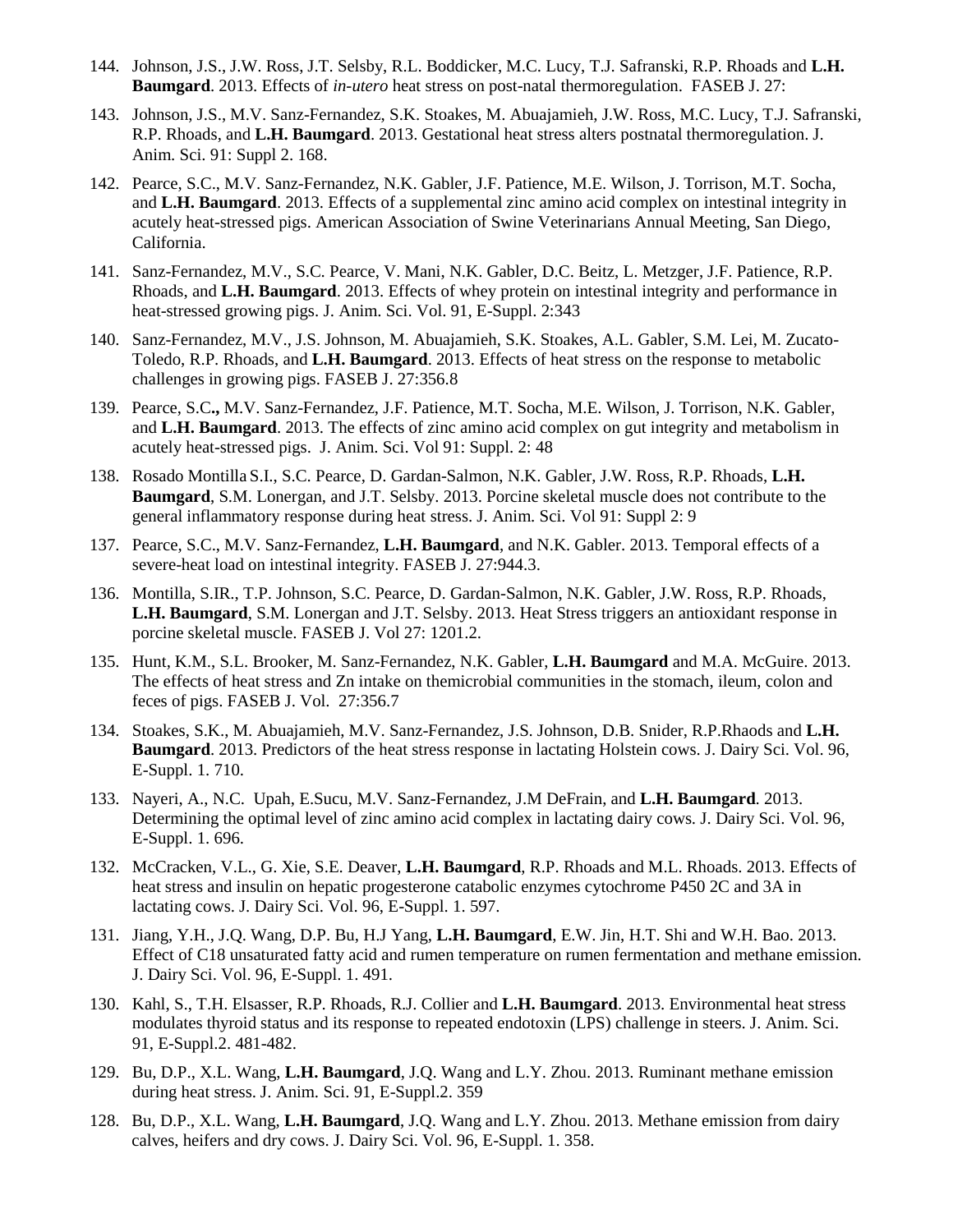- 127. Allen, J.D., L.W. Hall, G. Xie, R.J. Collier, **L.H. Baumgard** and R.P. Rhoads. 2013. Effects of heat stress and plane of nutrition on fecal composition of lactating dairy cows. J. Dairy Sci. Vol. 96, E-Suppl. 1. 261
- 126. Xie, G., M.V. Skrzypek, S.R. Sanders, **L.H. Baumgard** and R.P. Rhoads 2013. Effects of heat stress and plane of nutrition on liver insulin responsiveness in lactating cows. J. Dairy Sci. Vol. 96, E-Suppl. 1. 116
- 125. Boddicker, R.L., Koltes, J.E., Fritz, E.R., Yin, T., Mani, V., Reecy, J.M., Nettleton, D., **Baumgard, L.H**., Gabler, N.K, Ross, J.W. 2013. Genome-Wide Methylation Profile and Methylation-Associated SNP Analysis Following Prenatal and Postnatal Dietary n-3 Fatty Acid Supplementation in Pigs. Proc Plant and Animal Genome Conference XXI.
- 124. Wright, E.C., C.X. Yang, B.R. Mordhorst, R.L. Boddicker, **L.H. Baumgard**, A.F. Keating, and J.W. Ross. 2012. FOXO3a and AP-1 expression in pre-pubertal pig ovaries during follicle development. Society for the Study of Reproduction.
- 123. Pearce, S.C., R.L. Boddicker, V. Mani, J.S. Johnson, T.E. Weber, J.W. Ross, **L.H. Baumgard**, and N.K. Gabler, N.K. 2012. Heat stress reduces barrier function and alters intestinal metabolism in growing pigs. Digestive Physiology of Pigs Symposium.
- 122. **Baumgard, L.H.,** A. Nayeri, M.V. Sanz-Fernandez, J.S. Johnson, D.B. Snider, D.P. Bu and R.P. Rhoads. 2012. Use of fat and other feed additives in heat-stressed cattle. J. Dairy Sci. 95. Suppl. 2. 213.
- 121. Nayeri, A., N.C. Upah, M.V. Sanz-Fernandez, E. Sucu, A.L. Gabler, R.L. Boddicker, D.B. Snider, J.M. Defrain, and **L.H. Baumgard**. 2012. Characterizing the temporal and seasonal pattern of plasma lipopolysaccharide binding protein during the transition period. J. Dairy Sci. 95. Suppl. 2. 666.
- 120. Xie, G. L.W. Hall, M. Nearing, L.C. Cole, J. Allen, **L.H. Baumgard**, D.M. Spurlock, and R. P. Rhoads. 2012. Effects of heat stress and plane of nutrition on adipose tissue metabolism-related gene expression in lactating Holstein cows. J. Dairy Sci. 95. Suppl. 2:78.
- 119. **Baumgard, L.H**. and R.P. Rhoads. 2012. Heat stress and post-absorptive perturbations. J. Dairy. Sci. 95: Suppl. 2: 2.
- 118. Nteeba, J., E.E. Ullerich, S.C. Pearce, R. Boddicker, J.W. Ross, **L.H. Baumgard**, and A.F. Keating. 2012. Effect of heat stress on phosphatidylinositol-3 kinase signaling in gilt ovaries. J. Anim. Sci. 90: Suppl. 3:573.
- 117. Won, S.G.L., G. Xie, R.L. Boddicker, J.N. Rhoades, T.L. Scheffler, J.M. Scheffler, M.C. Lucy, T.J. Safranski, J.T. Selsby, S. Lonergan, **L.H. Baumgard**, J.W. Ross, and R.P. Rhoads. 2012. Acute duration heat stress alters expression of cellular bioenergetic-associated genes in skeletal muscle of growing pigs. J. Anim. Sci. 90: Suppl. 3: 572-573.
- 116. Lucy, M.C. T.J. Safranski, J.N. Rhoades, J.W. Ross, N.K. Gabler, R.P. Rhoads, and **L.H. Baumgard**. 2012. Effect of heat stress (HS) on thermal regulation during pregnancy in first parity sows. J. Anim. Sci. 90: Suppl. 3:574.
- 115. Lucy, M.C., T.J. Safranski, J.N. Rhoades, J.W. Ross, N.K. Gabler, R.P. Rhoads, and **L.H. Baumgard**. 2012 Litter characteristics and thermoregulatory behavior of first parity sows exposed to a controlled heat stress (HS) during gestation. J. Anim Sci. 90: Suppl 3:731-732.
- 114. Rhoads, R.P., and **L.H. Baumgard**. 2012. The physiology of heat stress: A shift in metabolic priorities at the systemic and cellular levels. J. Anim Sci. 90: Suppl 3:731.
- 113. Johnson, J.S., R. Boddicker, S. Pearce, V. Sanz-Fernandez, M. Lucy, T. Safranski, N. Gabler, R. Rhoads, J.W. Ross, J. Patience, S. Lonergan, **L. Baumgard**, J.T. and Selsby. 2012. Gestational thermal environment alters postnatal response to heat stress. Federation of American Societies of Experimental Biology annual meeting. San Diego, CA.
- 112. Boddicker, R.L., N.J. Boddicker, J.N. Rhoades, S. Pearce, J. Johnson, M.C. Lucy, T.J. Safranski, N.K. Gabler, J.T. Selsby, J. Patience, R P. Rhoads, **L.H. Baumgard**, and J.W. Ross. 2012. In utero heat stress alters postnatal body composition parameters in growing pigs. J. Anim Sci. 90: Suppl 3:640.
- 111. Boddicker, R.L, J. Koltes, E. Fritz, V. Mani, J.M. Reecy, **L.H. Baumgard**, N.K. Gabler and J.W Ross. 2012. Prenatal and postnatal dietary n-3 fatty acid supplementation alters buffy coat DNA methylation profile in pigs. Proc Plant and Animal Genome Conference.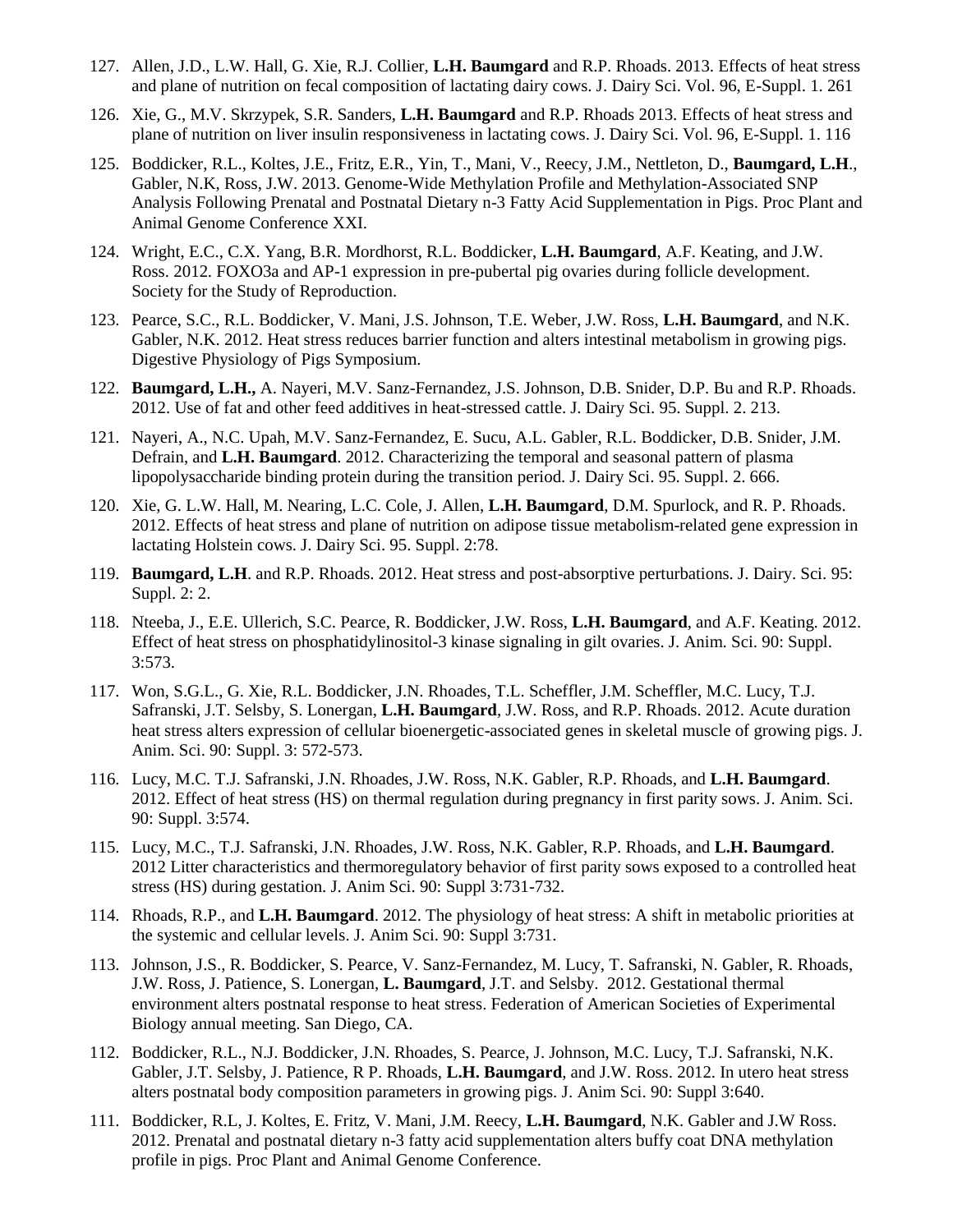- 110. Sanz-Fernandez, M.V., S.C. Pearce, N.C. Upah, L.R. Long, A. Nayeri, E. Sucu, N.K. Gabler, J.F. Patience, W.H. Hsu, R.P. Rhoads and **L.H. Baumgard**. 2012. Prolactin's role during acute and chronic heat stress in growing pigs. Federation of American Society's of Experimental Biology, San Diego, California.
- 109. Sucu, E. M.V. Sanz-Fernandez, S.C. Pearce, A. Nayeri, G.P. Murugesan, R.R. Rhoads, M.E. Persia, and **L.H. Baumgard**. 2012. Effects of mild heat stress on growth and carcass characteristics in broiler chickens. J. Anim. Sci. 90: Suppl. 3:316.
- 108. Hale, E.A., T.J. Safranski, M.C. Lucy, J.N. Rhoades, J.W. Ross, N.K. Gabler, R. P. Rhoads, and **L. H. Baumgard**. 2012. Umbilical vein blood-oxygen relationship with pre-weaning growth in piglets. J. Anim. Sci. 90: Suppl. 3:493-494.
- 107. Sanz-Fernandez, M.V., S.C. Pearce, N.C. Upah, L.R. Long, A. Nayeri, E. Sucu, N.K. Gabler, J.F. Patience, R.P. Rhoads and **L.H. Baumgard**. 2012. The effects of supplemental organic zinc on gut integrity in heat-stressed growing pigs. Digestive Physiology of Pigs, Keystone, Colorado.
- 106. Sanz-Fernandez, M.V., R.L. Boddicker, J.W. Ross, R.P. Rhoads and **L.H. Baumgard**. 2012. Effects of heat stress on viability and insulin production in β-TC-6 pancreatic cells. J. Anim. Sci. 90: E-Suppl. 3:567.
- 105. Sanz-Fernandez, M.V., S.C. Pearce, N.C. Upah, L.R. Long, A. Nayeri, E. Sucu, N.K. Gabler, J.F. Patience, R.P. Rhoads and **L.H. Baumgard**. 2012. The effects of supplemental organic zinc on physiology and performance in heat-stressed growing pigs. J. Anim. Sci. 90: E-Suppl. 3:596.
- 104. Pearce, S.C., A.J. Harris, N.K. Gabler, and **L. H. Baumgard.** 2011. Effects of heat stress on Na+/K+ ATPase activity in growing pigs. J. Anim. Sci. 89: E-Suppl. 1:596.
- 103. Pearce, S.C., V. Mani, **L.H. Baumgard**, and N.K. Gabler. 2011. Heat stress increases small intestinal permeability and circulating endotoxin in growing pigs. J. Anim. Sci. 89: E-Suppl. 1: 683.
- 102. Sucu, E., A. Nayeri, M.V. Sanz-Fernandez, N.C. Upah, S.C. Pearce, and **L.H. Baumgard**. 2011. Determining the effectiveness of proteases on production variables in lactating Holstein cows. J. Dairy Sci., 94: E-Suppl. 1:873.
- 101. Cole, L., M.V. Skrzypek, S.R. Sanders, **L.H. Baumgard**, and R.P. Rhoads. 2011. Effects of heat stress on skeletal muscle insulin responsiveness in lactating Holstein cows. J. Dairy Sci. 94. E-Suppl 1:95.
- 100. N.K. Gabler, **Baumgard, L.H.** and V. Mani. 2011. Endotoxin, inflammation, and intestinal function in swine. J. Anim Sci. 89: E-Suppl 1:487.
- 99. **Baumgard, L.H.** and R.P. Rhoads. 2011. Optimizing production during heat stress: Nutrition and Management. J. Anim Sci. 89: E-Suppl 1:692.
- 98. Selsby, J.T., K. Johnson, D. Gardan-Salmon, K. Hollinger, M. Nearing, R. Rhoads, S. Lonergan, N. Gabler, S. Pearce and **L. Baumard**. 2011. Expression of MnSOD, CuZnSOD and catalase in response to chronic environmental hyperthermia in pigs. FASEB J. 25:1052.6 (abst.)
- 97. Pearce, S.C., N.C. Upah, A. Harris, N.K. Gabler, J.W. Ross, R.P. Rhoads and **L.H. Baumgard**. 2011. Effects of heat stress on energetic metabolism in growing pigs. FASEB J. 25:1052.5 (abst.)
- 96. Pearce, S.C., N.C. Upah, N.K. Gabler and **L.H. Baumgard.** 2011. Effects of heat stress and nutrition on pig physiology and performance. J. Anim Sci. 89: E-Suppl 3:
- 95. Rungruang, S., R.P. Rhoads, **L.H. Baumgard**, M.J. DeVeth, J.L. Collier, and R.J. Collier. 2010. Effects of heat stress and Niashure® (NI) supplementation on winter acclimated lactating cattle. J. Dairy Sci. 93. E-Suppl. 1:409.
- 94. Cossel, S.E., M.E. Field, M.V. Skrzypek, S.R. Sanders, P.B. Hoyer, R.P. Rhoads, **L.H. Baumgard** and M.L. Rhoads. 2010. Effects of a hyperinsulemic euglycemic clamp administered during heat stress or pair feeding on plasma ghrelin concentrations of lactating dairy cattle. J. Dairy Sci. 93. E-Suppl. 1:868.
- 93. Skrzypek, M.V., R.P. Rhoads, S.R. Sanders, K. Flann, L. Cole, J.W. Perfield, M.R. Waldron, and **L.H. Baumgard.** 2010. Effects of heat stress on insulin action in lactating Holstein cows. J. Dairy Sci. 93. E-Suppl. 1:868.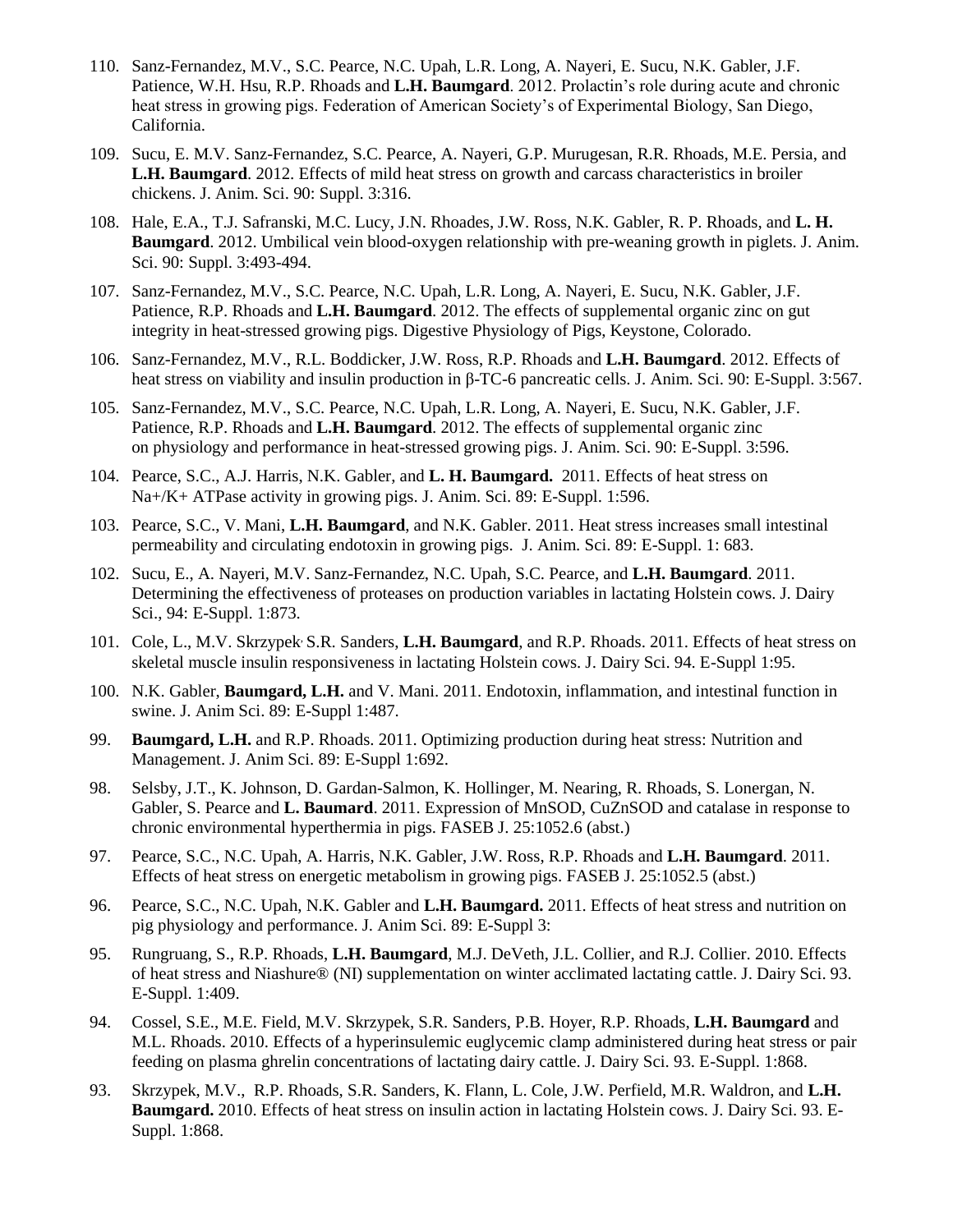- 92. Rhoads, R.P., M.V. Skrzypek, S.S. Block, and **L.H. Baumgard**. 2010. The effects of dietary ThermalCare-R (TCR) on body temperature indices, production and metabolism in heat-stressed lactating cows J. Dairy Sci. 93. E-Suppl. 1:413
- 91. Sanders, S.R., K.L. Flann, M. Yamasaki, **L.H. Baumgard** and R.P. Rhoads. 2010. Alteration in skeletal muscle antioxidant defense gene expression profile following multiple exposures to hyperthermia. FASEB J.
- 90. Sanders, S.R., L.C. Cole, K.L. Flann, **L.H. Baumgard** and R.P. Rhoads. 2009. Effects of acute heat stress on skeletal muscle gene expression associated with energy metabolism in rats. FASEB J.
- 89. DiGiacomo, K., F.R. Dunshea, B.J. Leury, **L.H. Baumgard** and R.P. Rhoads. 2009. Response of white blood cell stress-related gene expression to heat stress in lactating dairy cattle. XI<sup>th</sup> International Symposium on Ruminant Physiology.
- 88. Bernabucci, U., N. Lacetera, **L.H. Baumgard**, R.P. Rhoads, B. Ronchi and A. Nardone. 2009. Metabolic and hormonal adaptations to heat stress in ruminants. XIth International Symposium on Ruminant Physiology.
- 87. Zimbleman, R.B., R.P. Rhoads, **L.H. Baumgard** and R.J. Collier. 2009. Revised temperature humidity index (THI) for high producing dairy cows. J. Dairy Sci. 92. E-Suppl. 1:347.
- 86. Wheelock, J.B, S.R. Sanders, M.D. O'Brien, C.E. Moore, H.B. Green, M.R. Waldron, R.P. Rhoads and **L.H. Baumgard**. 2009. Effects of heat stress on monensin on production and metabolism in lactating Holstein cows. J. Dairy Sci. 92. E-Suppl. 1:333.
- 85. Rhoads, R.P., S.R. Sanders, L. Cole, M.V. Skrzypek, T.H. Elsasser, G.C. Duff, R.J. Collier and **L.H. Baumgard**. 2009. Effects of heat stress on glucose homeostasis and metabolic response to an endotoxin challenge in Holstein steers. J. Anim. Sci. 87: E-Suppl 2:78.
- 84. Cossel, S.E., M.E. Field, M.V. Skrzypek, S.R. Sanders, S.L. Marion, J.B. Wheelock, S.R. Hartman, Y. Yuxi, P.B. Hoyer, R.J. Collier, R.P. Rhoads, **L.H. Baumgard** and M.L. Rhoads. 2009. Effects of heat stress on ghrelin secretion in lactating dairy cattle. J. Dairy Sci. 92. E-Suppl. 1:72
- 83. Elsasser, T., R. Rhoads, S. Kahl, R. Collier, **L. Baumgard**, C. Li and T. Caperna. 2009. Heat stress augments plasma tyrosine-nitrated proteins and lactate-to-pyruvate ratio after repeated endotoxin (LPS) challenge in steers. J. Anim. Sci. 87: E-Suppl 2: 9.
- 82. **Baumgard, L.H**. and R.P. Rhoads. 2008. Effects of heat stress on endocrine regulation of metabolism. 6<sup>th</sup> International Congress on Farm Animal Endocrinology. pp. 23
- 81. O'Brien, M.D., J.B. Wheelock, S.R. Sanders, G.C. Duff, R.P. Rhoads and **L.H. Baumgard**. 2008. Differential effects of heat stress and reduced nutrient intake on production and metabolism in young growing beef cattle. J. Anim Sci. 86: E-Suppl 2: 349.
- 80. Wang, J.P., D.P. Bu, J.Q. Wang, X.K. Huo, T.J. Guo, H.Y. Wei, L.Y. Zhou, R.R. Rastani, **L.H. Baumgard** and F.D. Li. 2008. Effect of supplemental saturated fatty acids on production and body temperature in heat-stressed mid-lactation dairy cows. J. Dairy Sci. 91. E-Suppl. 1. 470.
- 79. Hernandez, L.L., J.L. Collier, **L.H. Baumgard**, N.D. Horseman, and R.J. Collier. 2008. Effects of serotonin receptor antagonists on milk protein gene expression in primary bovine mammary epithelial cells. J. Dairy Sci. 91. E-Suppl. 1. 377
- 78. Shwartz, G., J.B. Wheelock, L.L. Hernandez, M.D. O'Brien, K.A. Dawson, M.J. VanBaale, R.P. Rhoads and **L.H Baumgard**. 2008. The effects of supplementing a dietary novel yeast culture on body temperature indices, production and metabolism in heat-stressed lactating cows. J. Dairy Sci. 91. E-Suppl. 1. 134.
- 77. Zimbleman, R.B., J.B. Wheelock, M.D. O'Brien, J. Muumba, A. Alex, R.P. Rhoads, **L.H. Baumgard** and R.J. Collier. 2008. Addition of skin temperature to whole body temperature measures improves relationship to temperature humidity index under moderate climatic conditions. J. Dairy Sci. 91. E-Suppl. 1. 133.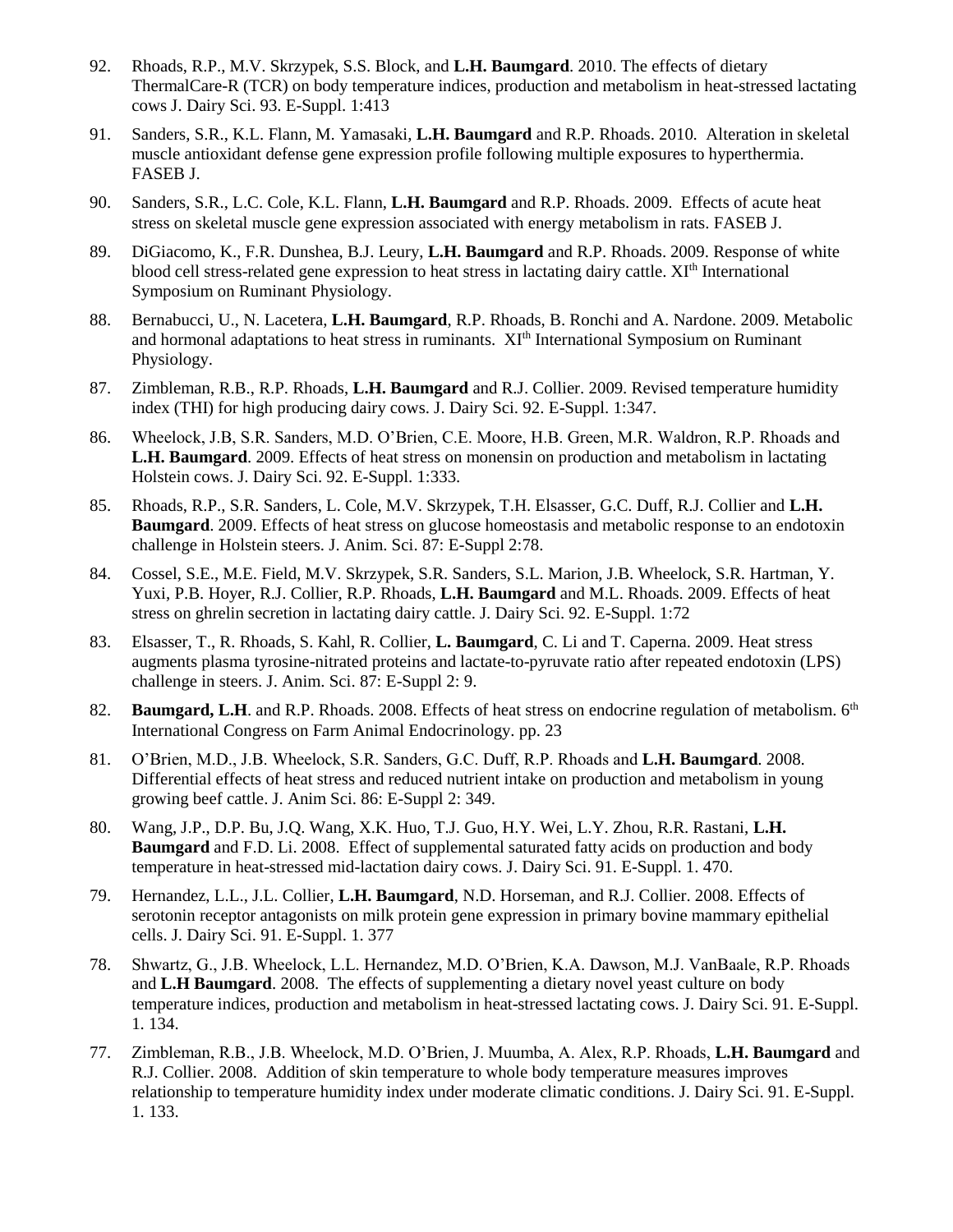- 76. Wheelock, J.B., A.J. La Noce, M.D. O'Brien, S.R. Sanders, R.J. Collier, **L.H. Baumgard** and R.P. Rhoads. 2008. The effect of heat stress and exogenous bovine somatotropin on expression of genes associated with hepatic gluconeogenesis in lactating dairy cows. J. Dairy Sci. 91. E-Suppl 1. 455.
- 75. O'Brien, M.D., L.C. Cole, J.B. Wheelock, S.R. Sanders, G.C. Duff, **L.H. Baumgard** and R.P. Rhoads. 2008 Thermal and nutritional regulation of hepatic gluconeogenic genes in growing beef cattle. J. Anim Sci. 86:E-Suppl 2: 455
- 74. Rhoads, R.P., M.D. O'Brien, K. Greer, L. Cole, S. Sanders, J.B. Wheelock and **L.H. Baumgard.** 2008. Consequences of heat stress on the profile of skeletal muscle gene expression in beef cattle. FASEB J. 22:1165.1
- 73. Hernandez, L.L., S.W. Limesand, **L.H. Baumgard**, N.D. Horseman and R.J. Collier. 2008. Characterization of the bovine mammary serotonergic system. FASEB J. 22:1080.1
- 72. Shwartz, G., S.R. Hartman, J.D. Earnest, A.L. Debold, K.L. Hill, M.J. VanBaale and **L.H. Baumgard**. 2007. Effects of flunixin meglumine on pyrexia, production, and bioenergetic variables in post-parturient dairy cows. J. Dairy Sci. 90. Suppl. (1):122 (abst.).
- 71. Zimbelman, R.B., J. Muumba, L.H. Hernandez, J.B. Wheelock, G. Shwartz, M.D. O'Brien, **L.H. Baumgard**, R.J. Collier. 2007. Effect of encapsulated niacin on resistance to acute thermal stress in lactating Holstein cows. . J. Dairy Sci. 90. Suppl. (1):231 (abst.).
- 70. Hernandez, L.L., J.B. Wheelock, G. Shwartz, **L.H. Baumgard**, A.M. Parkhurst and R.J. Collier. 2007. Effects of intramammary infusions of serotonin (5-HT) and methysergide (METH), a 5-HT antagonist, on milk production and composition in lactating dairy cows. J. Dairy Sci. 90. Suppl. (1):208 (abst.).
- 69. O'Brien, M.D., J.B. Wheelock, A.J. La Noce, M.L. Rhoads, R.P. Rhoads, M.J. VanBaale, R.J. Collier and **L.H. Baumgard**. 2007 Effects of heat stress vs. underfeeding on milk fatty acid composition. J. Dairy Sci. 90. Suppl. (1):58-59 (abst.).
- 68. Kay, J.K., C.E. Moore, D.E. Bauman, R.P. Rhoads, S.R. Sanders, A.F. Keating and **L.H. Baumgard**. 2007. Temporal effect of *trans*-10, *cis*-12 conjugated linoleic acid on mammary lipogenic gene expression. J. Dairy Sci. 90. Suppl. (1):58 (abst.).
- 67. Wheelock, J.B., L.L. Hernandez, S.R. Sanders, M.J. de Veth and **L.H. Baumgard.** 2007. Effects of feeding increasing amounts of a lipid-encapsulated conjugated linoleic acid (CLA) on periparturient cows. J. Dairy Sci. 90. Suppl. (1): 118. (abst.).
- 66. Rhoads,M.L, R.P. Rhoads, S.R. Sanders, S.H. Carroll, W.J. Weber, B.A. Crooker, R.J. Collier, M.J. VanBaale and **L.H. Baumgard**. 2007. Effects of Heat Stress on Production, Lipid Metabolism and Somatotropin Variables in Lactating Cows. J. Dairy Sci. 90. Suppl. (1):230 (abst.).
- 65. Carroll, S.H., S.R. Sanders, R.P. Rhoads, V.F. Thompson, D.E. Goll and **L.H. Baumgard**. 2007. The effects of conjugated linoleic acid (CLA) on specific adipose depots and muscles and on the calpain system in aged male mice. FASEB J. 21, A335.
- 64. Burgos, R., L.J. Odens, R.J. Collier, **L.H. Baumgard** and M.J. VanBaale. 2006. Evaluation of Advanced Dairy Systems shade tracker fans and Korral Kool coolers on lactating dairy cattle. J. Dairy Sci. 89. Suppl. (1):399-400
- 63. Wheelock, J.B., S.R. Sanders, G. Shwartz, L.L. Hernandez, S.H. Baker, J.W. McFadden, L.J. Odens, R. Burgos, S.R. Hartman, R.M. Johnson, B.E. Jones, R.J. Collier, R.P. Rhoads, M.J. VanBaale and **L.H. Baumgard**. 2006 Effects of heat stress and rbST on production parameters and glucose homeostasis. J. Dairy Sci. 89. Suppl. (1):290-291.
- 62. Kay, J.K., T.R. Mackle, D.E. Bauman, N.A. Thomson and **L.H. Baumgard**. 2006. Effects of CLA on bioenergetic and milk production parameters in grazing dairy cows offered ad libitum or restricted pasture. J. Dairy Sci. 89. Suppl. (1):146.
- 61. Odens, L.J., R. Burgos, B.C. Pollard, M.L. Innocenti, S.H. Baker, S.R. Sanders, J.K. Kay, M.L Rhoads, C.E. Moore, M.J. VanBaale and **L.H. Baumgard**. 2006. Effects of varying CLA doses on production and bioenergetic variables during the transition period. J. Dairy Sci. 89. Suppl. (1):112.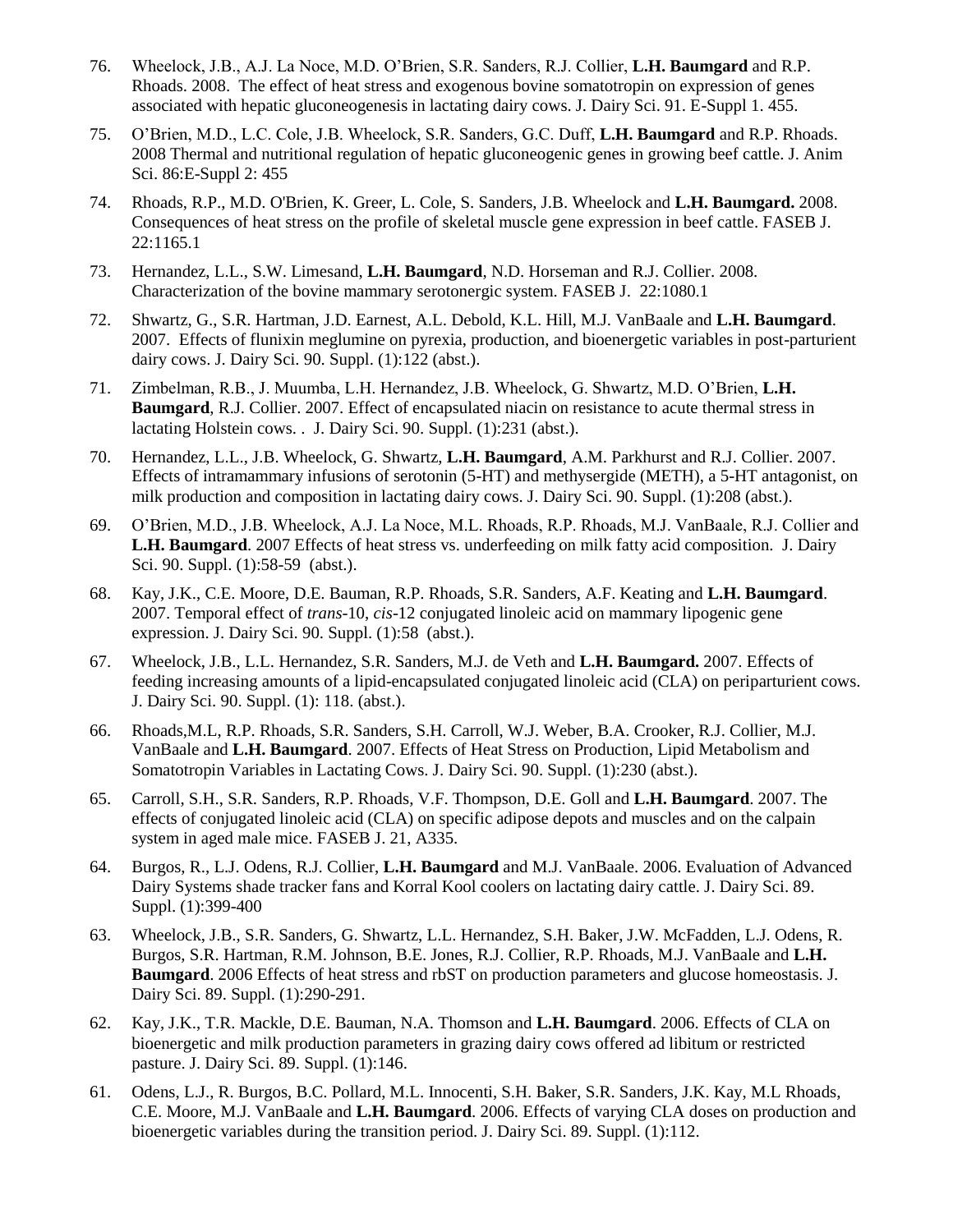- 60. Carriquiry, M., W.J. Weber, C.R.Dahlen, G.C. Lamb, S.R. Sanders, **L.H. Baumgard** and B.A. Crooker. 2006. Bovine somatotropin and dietary fat enriched with omega-3 fatty acids in dairy cows: II. Milk fatty acid composition. J. Dairy Sci. 89. Suppl. (1):63
- 59. Baker, S.H., S.R. Sanders, S. Zibadi, R.R. Watson and **L.H. Baumgard**. 2006 Effects of conjugated linoleic acid (CLA) on metabolic hormones and adipokines in geriatric mice. FASEB J. 20:LB 83-94.
- 58. Baker, S.H., S.R. Sanders, S. Zibadi, R.R. Watson and **L.H. Baumgard**. 2006 Effects of conjugated linoleic acid (CLA) on tissue composition parameters in a murine cachexia model. FASEB J. 20:A141.
- 57. Harris, M.A., C.R. Anderson, S.K. Webel, R. Godbee, S.R. Sanders, W.A. Schurg, **L.H. Baumgard** and M.J. Arns. 2005. Effects of feeding an omega-3 rich supplement on fatty acid composition and motion characteristics of stallion spermatozoa. ESS Proceedings 19:239.
- 56. Cheatham, R.C., G.C. Duff, P.C. Gentry, S.R. Sanders, and **L.H. Baumgard**. 2005. Effects of implant programs on subcutaneous adipose lipogenic gene expression and subcutaneous and abdominal fatty acid profiles in long-fed Holstein steers J. Anim. Sci. 83 (Suppl. 2):124.
- 55. Riley, L.G., B.K. Fox, H. Kaiya, S.R. Sanders, **L.H. Baumgard**, T. Hirano, E.G. Grau 2005 Ghrelin: It's Role in Growth and Fat Metabolism in the Tilapia.15<sup>th</sup> International Congress of Comparative Endocrinology, Boston, MA. Page 112.
- 54. Burgos, R., L. Odens, **L. Baumgard** and M. VanBaale. 2005. Effect of increased milking frequency (4X followed by 2x vs. 3x) in early lactation and its effects on future milk yield. J. Dairy Sci. 88. Suppl. (1):81.
- 53. Rhoads, M.L., R.P. Rhoads, L.J. Odens, R. Burgos, S.H. Baker, B.C. Pollard, C.E. Moore, J.K. Kay, M.J. VanBaale, R.J. Collier and **L.H. Baumgard**. 2005. Effects of dietary CLA on thermogenesis and body temperature indices in lactating dairy cows. J. Dairy Sci. 88. Suppl. (1):211.
- 52. Moore, C.E., J.K. Kay, R.P. Rhoads and **L.H. Baumgard**. 2005. A comparison of *trans*-10, *cis*-12 CLA effectiveness at reducing milk fat synthesis in early vs. established lactation. J. Dairy Sci. 88. Suppl. (1):210-211
- 51. Pollard, B.C., M.D. Estheimer, M.E. Dwyer, P.C. Gentry, W.J. Weber, E. Lemke, **L.H. Baumgard**, D.A. Henderson, B.A. Crooker and R.J. Collier. 2005. The influence of parity, acclimatization to season, and recombinant bovine somatotropin (rbST) on diurnal patterns of prolactin and growth hormone in Holsteins exposed to heat stress. J. Dairy Sci. 88. Suppl. (1): 121.
- 50. VanBaale, M., D. Ludwith, J. Thomspon, R. Collier and L. Baumgard. 2005. Impact of increased milking frequency during early lactation. J. Dairy Sci. 88. Suppl (1):382
- 49. VanBaale, M., D. Ledwith, R. Burgos, R. Collier, D. Armstrong, J. Smith, M. Brouk and **L. Baumgard**. 2005. Evaluation of advanced dairy systems shade tracker fans and korral kool coolers on a commercial dairy in Buckeye, Arizona. J. Dairy Sci. 88. Suppl. (1). 42-43
- 48. Baker, S.H., S.R. Sanders, S. Zibadi, R.R. Watson and **L.H. Baumgard**. 2005. Effects of conjugated linoleic acid (CLA) on whole animal body composition parameters in geriatric mice. FASEB J. 19:A45- 46.
- 47. Weber, W.J., **L.H. Baumgard**, H. Chester-Jones, L.B. Hansen and B.A.Crooker. 2004. Effect of selection for milk yield on prolactin profiles in multiparous Holstein cows during the periparturient period. BASE: Biotechnolgy, Agronomy, Society, and Environment. 8:51.
- 46. VanBaale, M.J, D. Ledwith, J. Thompson, R.J. Collier, and **L.H. Baumgard**. 2004. Impact of increased milking frequency in early lactation in multiparous dairy cows J. Dairy Sci. Supplement (1) 87: 424.
- 45. Kay, J.K., J.R. Roche and **L.H. Baumgard**. 2004 Effects of dietary CLA on production parameters in pasture-fed transition dairy cows. J. Dairy Sci. Supplement (1) 87: 95.
- 44. Crooker, B.A., W.J. Weber, C. Cheatham, **L.H. Baumgard**, and G.C. Duff. 2004. Effect of implant program on somatotropin (ST) response to growth hormone releasing factor (GRF) in finishing Holstein steers. J. Anim. Sci. Supplement (1). 82: 364-365.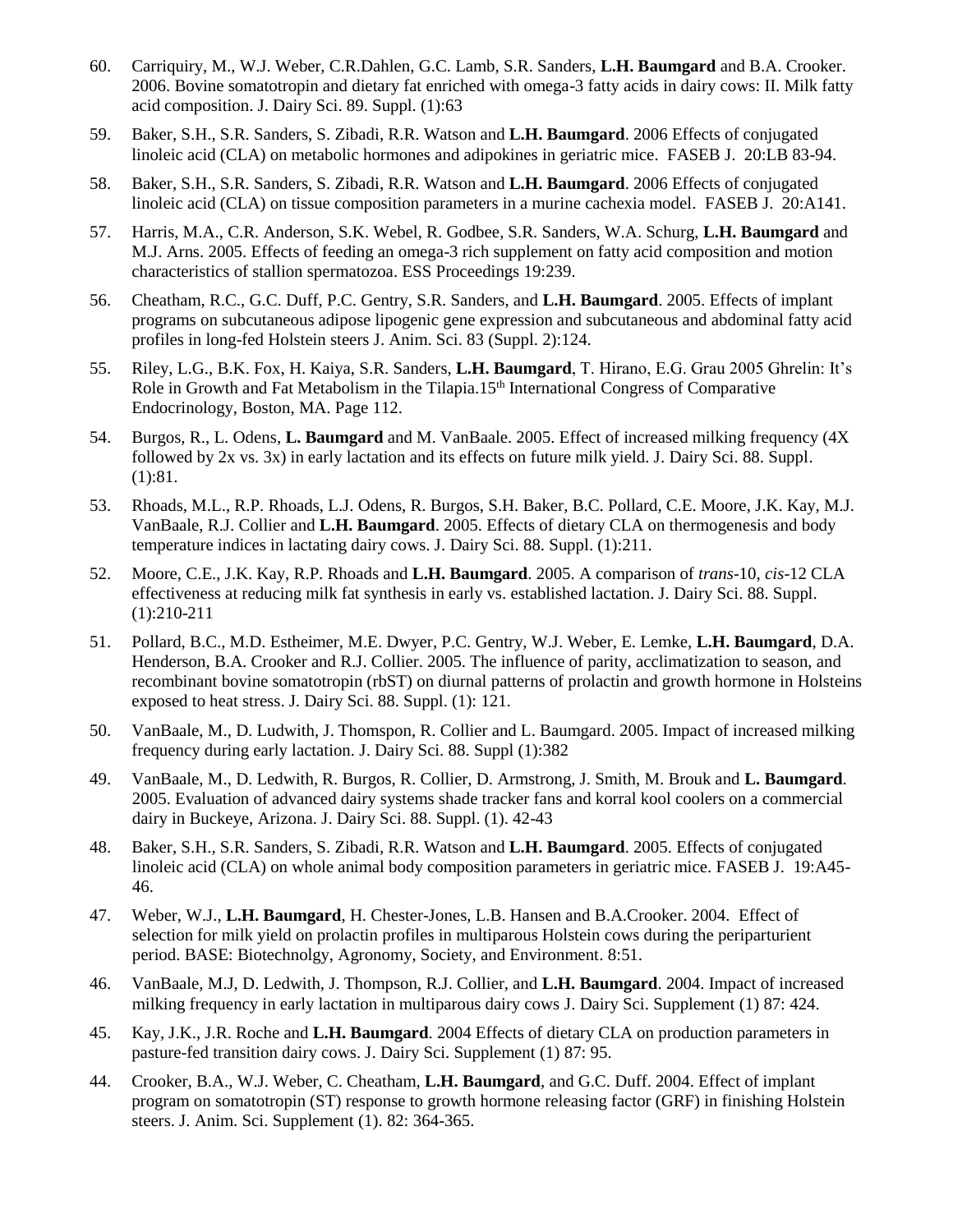- 43. Roche, J.R., P.G. Dillon, C.R. Stockdale, **L.H. Baumgard**, K. Macdonald and M.J. VanBaale 2004. Relationship between international body condition scoring systems. J. Dairy Sci. Supplement (1) 87: 57.
- 42. Pollard, B.C., E.A. Annen, **L.H. Baumgard,** R.C. Cheatham, M. D. Estheimer, M. E. Dwyer, A. C. Fitzgerald, H.C. Hafliger, C.E. Moore, J.K. Kay, O. Mendivil, P.C. Gentry, D.A. Henderson, C.M. Stiening and R.J. Collier. 2004. Heat dissipation in winter-acclimated lactating cows and non-lactating heifers subjected to increased ambient temperature and solar radiation in Arizona. J. Dairy Sci. Supplement (1) 87: 461.
- 41. Mendivil, O.B., C.E. Moore, H.C. Hafliger III, S.R. Sanders, G.C. Duff and **L.H. Baumgard**. 2004. Effects of CLA on tissue response to homeostatic signals and plasma lipid metabolism variables in growing beef steers. J. Anim. Sci. Supplement (1). 82: 333.
- 40. Hafliger III, H. C., C.E. Moore, S.R. Sanders, and **L.H. Baumgard** 2004. Effects of feeding increasing levels of vitamin E on milk production variables, plasma fatty acid composition, and milk fatty acid profiles in Holstein cows experiencing diet induced milk fat depression. J. Dairy Sci. Supplement (1) 87: 305.
- 39. Fitzgerald, A. C. E.L. Annen, P.C. Gentry, **L.H. Baumgard** and R.J. Collier. 2004 Effects of continuous milking, bST and early-lactation milking frequency on mammogenesis, milk yield and composition in primiparous cows. J. Dairy Sci. Supplement (1) 87: 425.
- 38. **Baumgard, L.H**., S.R. Sanders, O.B. Mendivil, J.K. Kay, J.A. Marchello, P. Delmonte, J.M. Griinari, and M.P. Yurawecz. 2004 Subcutaneous and abdominal fatty acid composition and CLA profiles in grain finished steers. J. Anim. Sci. Supplement (1). 82: 422.
- 37. **Baumgard, L.H**., M.E. Dwyer, C. Davis, C.E. Moore, H.C. Hafliger, O.B. Mendivil, H. Jensen, B. Christie and M.J. VanBaale 2004. Effects of *Aspergillus oryzae* (Amaferm) on production and metabolic parameters in Holstein cattle during the transition period. J. Dairy Sci. Supplement (1) 87: 303.
- 36. Moore, C.E., H.C. Hafliger III, O.B. Mendivil, R.J. Collier and **L.H. Baumgard**. 2004 Effects of dietary CLA on production parameters and milk fatty acid variables in Holstein and Brown Swiss cows during heat stress. J. Dairy Sci. Supplement (1) 87: 307.
- 35. Kay, J.K., W.J. Weber, H. Chester-Jones, L.B. Hansen, D.E. Bauman, B.A. Crooker and **L.H. Baumgard**. 2004. Effects of genetic selection for milk yield and stage of lactation on milk fatty acid profiles. FASEB J. 18:A682.
- 34. Hafliger III, H. C., P.C. Gentry, S.R. Sanders, **L.H. Baumgard** and R.J. Collier. 2003. Ontogenetic changes in fatty acid profiles from different tissues in growing Holstein bull calves. J. Anim. Sci. Supplement (1). 81:306.
- 33. Annen, E.L., A.V. Capuco, P.C. Gentry, **L.H. Baumgard** and R.J. Collier. 2003. Late gestation and advanced lactation at cessation of milking do not delay mammary epithelial apoptosis in dairy cattle. J. Dairy Sci. Supplement (1) 86:117.
- 32. Rhoads, R.P., **L.H. Baumgard**, M.E. Van Amburgh and Y.R. Boisclair. 2003. Nutritional modulation of hepatic growth hormone responsiveness in late-lactating dairy cows. J. Anim. Sci. Supplement (1). 81:297.
- 31. **Baumgard, L.H**., S.R. Sanders, C. Davis, B.A. Corl, J.W. Perfield II, D.E. Bauman and G.C. Duff. 2003. Effects of conjugated linoleic acid (CLA) and trans- $C_{18:1}$  fatty acids (TFA) on energetic metabolites and subcutaneous adipose tissue fatty acid composition. J. Anim. Sci. Supplement (1). 81:165.
- 30. Kay, J.K., **L.H. Baumgard**, E.S. Kolver and J.R. Roche. 2003. Effect of vitamin E supplementation in late lactation on milk production and milk fatty acid profile. J. Dairy Sci. Supplement (1) 86:274.
- 29. Moore, C.E., B. Sloan, D.A. Henderson and **L.H. Baumgard**. 2003. Techniques to measure the bioavailability of rumen protected methionine supplements. J. Dairy Sci. Supplement (1) 86:271.
- 28. Hafliger III, H.C., **L.H. Baumgard**, W.J. Weber, M. Chahine, G.C. Lamb, T.H. Klusmeyer, M.F. McGrath, J.L. Vicini and B.A. Crooker. 2003. Effects of induced lactation on milk fatty acid profiles in multiparous Holstein cows. J. Dairy Sci. Supplement (1) 86:189.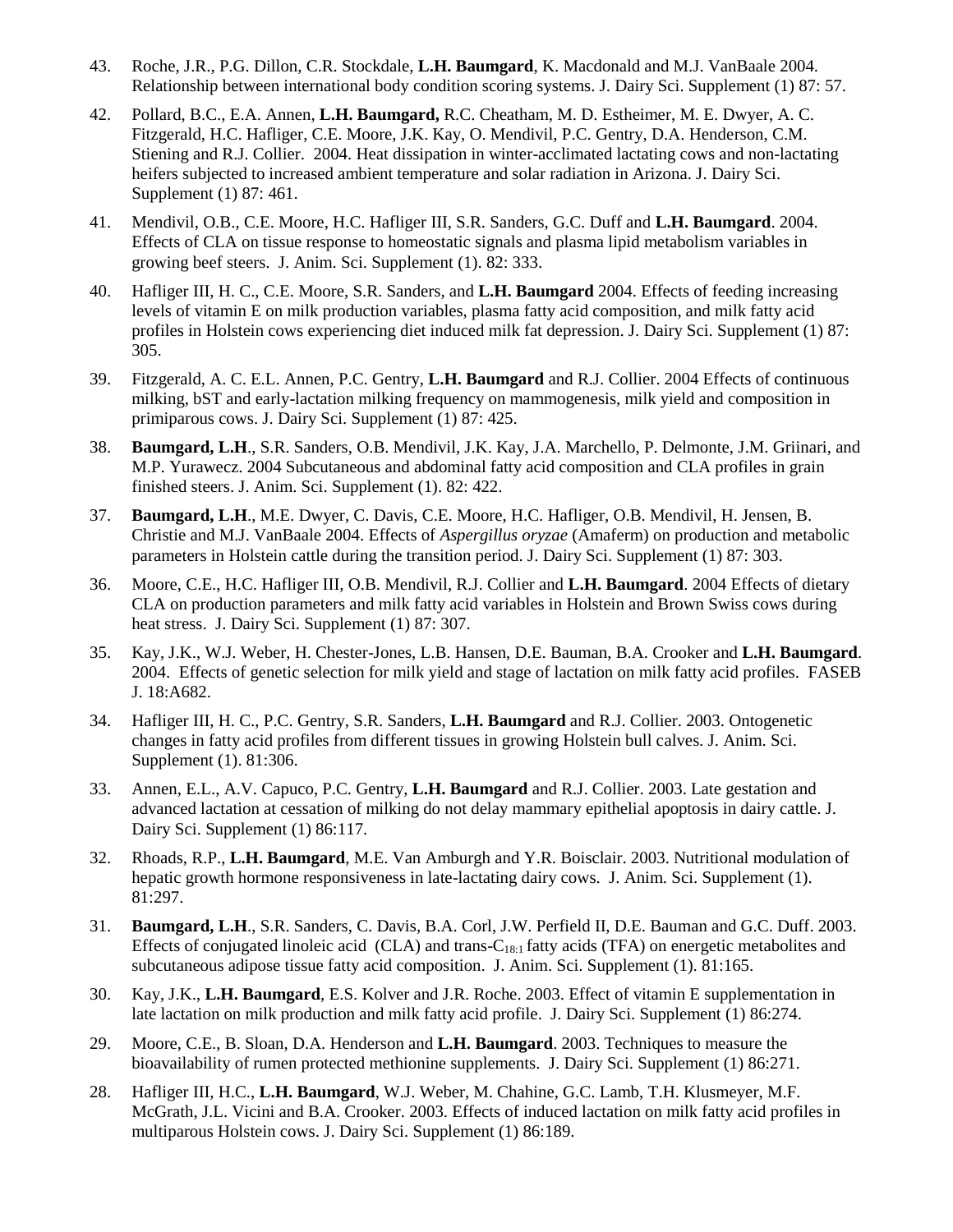- 27. Moore, C.E., H.C. Hafliger III, O.B. Mendivil, D. Luchini, D.E. Bauman and **L.H. Baumgard**. 2003. Feeding increasing amounts of conjugated linoleic acid (CLA) progressively reduces milk fat synthesis immediately postpartum. J. Dairy Sci. Supplement (1) 86:245-246.
- 26. **Baumgard, L.H**., C.E. Moore, C.R. Baily, M. BenAbdallah, P.S. Cuneo, S. Dial, D. Luchini and G.C. Duff. 2003. Effects of conjugated linoleic acid (CLA) and trans-C<sub>18:1</sub> fatty acids (TFA) on production variables and immune indices following castration in beef cattle. J. Anim. Sci. Supplement (1). 81:192.
- 25. Sanders, S.R., M.K. Tetchey, A. Ptock, K. Kraemer, O. Hasselwander, E.J. Henriksen and **L.H. Baumgard**. 2003. Effects of specific conjugated linoleic acid (CLA) isomers on growth characteristics in obese Zucker (fa/fa) rats. J. Anim. Sci. Supplement (1). 81:304.
- 24. Sanders, S.R., J.L. Collier, **L.H. Baumgard** and R.J. Collier. 2003. Body composition and carcass fatty acid profiles in hybrid striped bass treated with recombinant bovine somatotropin (rbST). J. Anim. Sci. Supplement (1). 81:304.
- 23. **Baumgard, L.H.** and D.E. Bauman. 2002. Conjugated linoleic acid isomers and mammary lipid metabolism. Perspectives on Conjugated Linoleic Acid Research, Current Status and Future Directions. National Institute of Health, CLA Workshop. Pg 12. http://ods.od.nih.gov/news/conferences/cla.pdf
- 22. Corl, B.A., **L.H. Baumgard**, J.M. Griinari, P. Delmonte, K.M. Morehouse, M.P. Yurawecz and D.E. Bauman. 2002. Lactating dairy cows endogenously synthesize *trans*-7, *cis*-9 CLA. J. Dairy Sci. Supplement (1) 85:57-58.
- 21. Rhoads, R.P., B.J. Leury, **L.H. Baumgard**, S.S. Block, D.A. Dwyer, A.W. Bell, D.E. Bauman and Y.R. Boisclair. 2002. Effect of insulin on the GH-IGF-I axis in the periparturient dairy cow. J. Anim. Sci. Supplement (1). 80:195.
- 20. Peterson, D.G., **L.H. Baumgard** and D.E. Bauman. 2002. Dose-Dependent Reduction in Milk Fat Secretion with Abomasal Infusion of *trans-*10, *cis-*12 Conjugated Linoleic Acid (CLA) and Comparison to Diet-Induced Milk Fat Depression. J. Dairy Sci. Supplement (1) 85:176.
- 19. Leury, B.J., **L.H. Baumgard**, S.S. Block, D.A. Dwyer, R.A. Ehrhardt, D.E. Bauman, A.W. Bell and Y.R. Boisclair. 2002. Effect of insulin on leptin production in the periparturient dairy cow. Endocrinology 143: P2-337.
- 18. Corl, B.A., **L.H. Baumgard**, J.M. Griinari, P. Delmonte, K.M. Morehouse, M.P. Yurawecz, and D.E. Bauman. 2002. *trans*-7, *cis*-9 CLA is endogenously synthesized by delta-9 desaturase in lactating dairy cows. Am. Oil Chem. Soc. Supplement 1:S5
- 17. Delmonte, P., M.P. Yurawecz, A. Kataoka, K.M. Morehouse, B. Corl, **L. Baumgard** and D.E. Bauman. 2002. Determination of Conjugated Octadecadienoic Fatty Acid (CLA) Methyl Esters by Silver Ion HPLC Using Relative Retention Volumes. Am. Oil Chem. Soc. Supplement 1. S6.
- 16. **Baumgard**, **L.H.,** J.K. Sangster and D.E. Bauman. 2001. Milk fat synthesis in dairy cows is progressively reduced by increasing amounts of *trans*-10, *cis*-12 conjugated linoleic acid (CLA). J. Dairy Sci. Supplement (1) 84:193.
- 15. Bauman, D.E., **L.H. Baumgard**, B.A. Corl, E. Matitashvili, D.G. Peterson, J.W. Perfield II and M.A. Madron. 2001. Conjugated linoleic acid (CLA) and lipid metabolism in the lactating dairy cow. J. Anim. Sci. Supplment (1) 79:193.
- 14. Matitashvili, E., **L.H. Baumgard** and D.E. Bauman. 2001. *trans*-10, *cis*-12 CLA decreases mRNA expression of key mammary lipogenic enzymes in lactating dairy cattle. J. Dairy. Sci. Supplement (1) 84:310.
- 13. **Baumgard**, **L.H.,** B.A. Corl, D.A. Dwyer, T.R. Mackle and D.E. Bauman. 2000. Effect of conjugated linoleic acids (CLA) on lipid metabolism in lactating dairy cows. J. Dairy Sci. Supplement (1) 83:163.
- 12. **Baumgard**, **L.H**., B.A. Corl, S.S. Block, D.A. Dwyer, Y.R. Boisclair and D.E. Bauman. 2000. Effect of conjugated linoleic acids (CLA) on parameters of adipose tissue metabolism in the lactating dairy cow. J. Anim. Sci. Supplement (1) 78:222.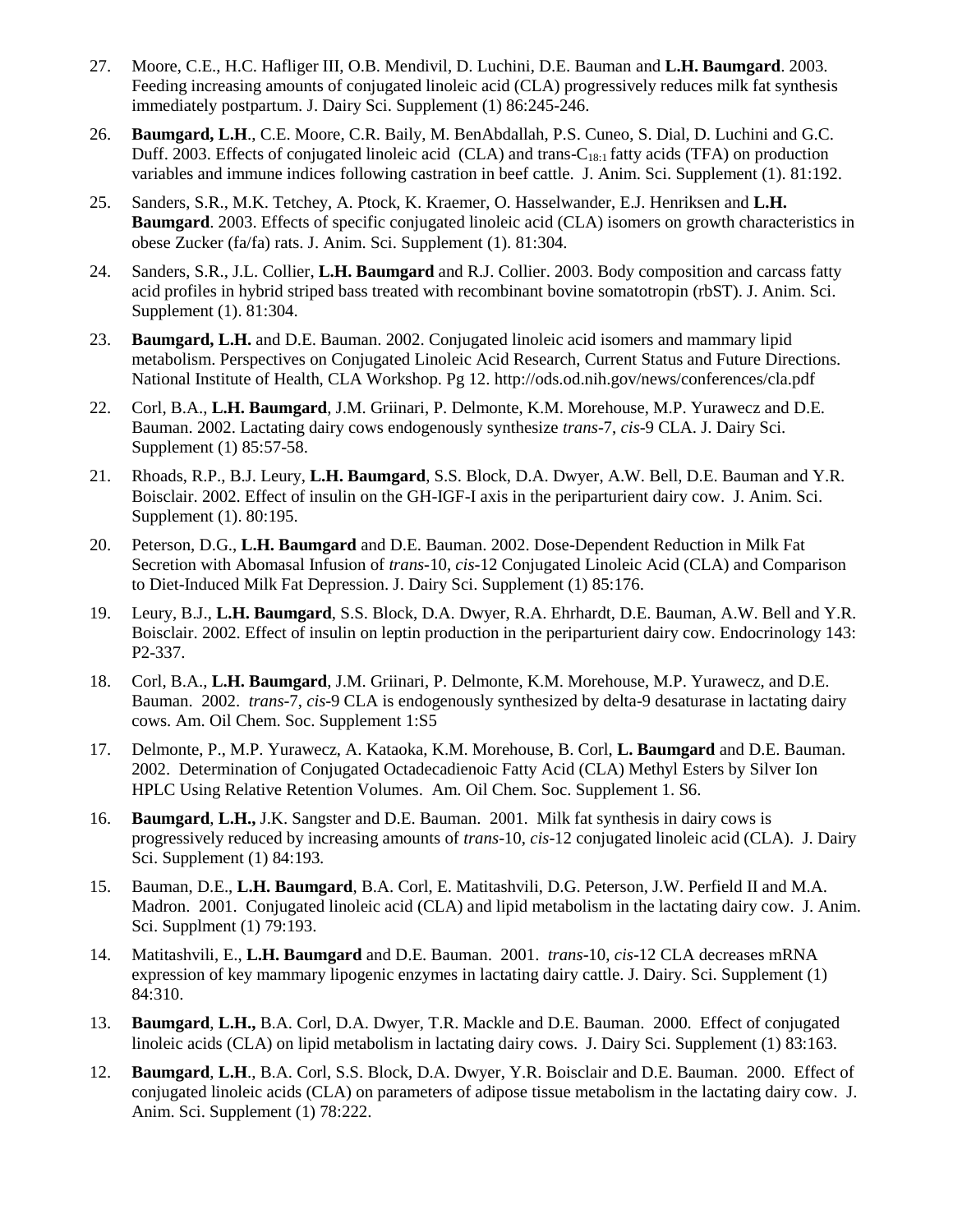- 11. Corl, B.A., **L.H. Baumgard**, D.A. Dwyer, J.M. Griinari, B.S. Phillips and D.E. Bauman. 2000. The role of  $\Delta^9$ -desaturase in the production of *cis*-9, *trans*-11 CLA and other  $\Delta^9$  desaturated fatty acids in milk fat. J. Dairy Sci. Supplement (1) 83:164.
- 10. Weber, W.J., **L.H. Baumgard**, Q. Shi, H. Chester-Jones, L.B. Hansen, S.A. Zinn and B.A. Crooker. 1999. Effect of selection for milk yield on somatotropin (ST) response to growth hormone releasing factor (GRF) in multiparous Holstein cows during the periparturient period. J. Dairy Sci. 82 Supplement (1):101.
- 9. **Baumgard, L**., B. Corl, D. Dwyer, A. Saebo and D.E. Bauman. 1999. Identification of the CLA isomer responsible for milk fat depression. J. Anim. Sci. 77 Supplement (1):117.
- 8. Corl, B.A., S.H. Lacy, **L.H. Baumgard**, D.A. Dwyer, J.M. Griinari, B. Phillips and D.E. Bauman. 1999. Examination of the importance of  $\Delta^9$ -desaturase and endogenous synthesis of CLA in lactating dairy cows. J. Anim. Sci. 77 Supplement (1):118.
- 7. Weber, W.J., **L.H. Baumgard** and B.A. Crooker. 1999. Comparison of area under the curve and a twotime point method to determine growth hormone (GH) response to growth hormone releasing factor (GRF). J. Anim. Sci. 77 Supplement (1):217.
- 6. **Baumgard, L.H**., W.J. Weber, H. Chester-Jones, L.B. Hansen, G.W. Kazmer, S.A. Zinn and B.A. Crooker. 1998. Growth hormone response to growth hormone releasing factor by Holstein calves from genetic lines selected for milk yield. J. Dairy Sci. 81 Supplement (1):123.
- 5. Lucy, M.C., W.J. Weber, **L.H. Baumgard**, B.S. Seguin, A.T. Koenigsfeld, L.B. Hansen, H. Chester-Jones and B.A. Crooker. 1998. Reproductive endocrinology of lactating dairy cows selected for increased milk production. J. Dairy Sci. 81 Supplement (1):246.
- 4. Weber, W.J., **L.H. Baumgard**, Q. Shi, H. Chester-Jones, L.B. Hansen and B.A. Crooker. 1998. Effect of selection for milk yield on growth hormone (GH) and insulin-like growth factor (IGF-I) profiles in multiparous Holstein cows during the periparturient period. Biotechnology, Agronomy, Society and Environment. 2:14.
- 3. Weber, W.J., B.A. Crooker, D.G. Johnson, M.T. Maslanka, **L.H. Baumgard**, D.E. Otterby and E. P. Stanisiewski. 1997. Milk yield response of multiparous Holstein cows to bST Somavubove) treatment initiated 14 days postpartum. J. Dairy Sci. 80. Supplemental (1): 177.
- 2. **Baumgard, L.**, W. Weber, B. Crooker, D. Johnson, D. Otterby and E.P. Stanisiewski. 1996. Effect of bovine somatotropin and dietary fat on serum progesterone and its relationship to reproductive performance of lactating Holstein cows. J. Dairy Sci. 79 Supplemental (1): 147.
- 1. Weber, W.J., **L.H. Baumgard**, B.A. Crooker, L.B. Hansen, H. Chester-Jones, G.W. Kazmer and S.A. Zinn. 1996. Somatotropin (ST) response to growth hormone-releasing factor (GRF) in Holstein calves from lines selected for milk yield. Livest. Prod. Sci. 50:177 3rd International Workshop on the Biology of Lactation in Farm Animals 50 (Supplement 1):177.

### **Articles in non-refereed Publications**

*Research and extension reports*

- 31. Al-Qaisi, S. Kvidera, E. Horst, J. Mayorga, N. Upah, D. MacKilligan, L. Timms and **L.H. Baumgard**. 2018. Effects of an oral supplement containing calcium and live yeast on circulating calcium and production parameters following IV lipopolysaccharide infusion in dairy cows. Available at: [https://lib.dr.iastate.edu/cgi/viewcontent.cgi?article=2345&context=ans\\_air](https://lib.dr.iastate.edu/cgi/viewcontent.cgi?article=2345&context=ans_air)
- 30. Rauw, W., J.M. Lozano, S. Lei, J. Patience, N. Gabler, S. Lonergan, J. Dekkers and **L.H. Baumgard**. 2017. Effects of diet and genetics on production traits in response to repeated exposure to heat stress in pigs. Available at: [http://lib.dr.iastate.edu/cgi/viewcontent.cgi?article=2307&context=ans\\_air](http://lib.dr.iastate.edu/cgi/viewcontent.cgi?article=2307&context=ans_air)
- 29. Al-Qaisi, M., E. Horst, S. Kvidera, J. Mayorga, C. Shouse, S. Lei, L. Timms, and **L.H. Baumgard**. 2017. Developing a heat stress model in dairy cows using an electronic heat blanket (EHB). Available at: [http://lib.dr.iastate.edu/cgi/viewcontent.cgi?article=2267&context=ans\\_air](http://lib.dr.iastate.edu/cgi/viewcontent.cgi?article=2267&context=ans_air)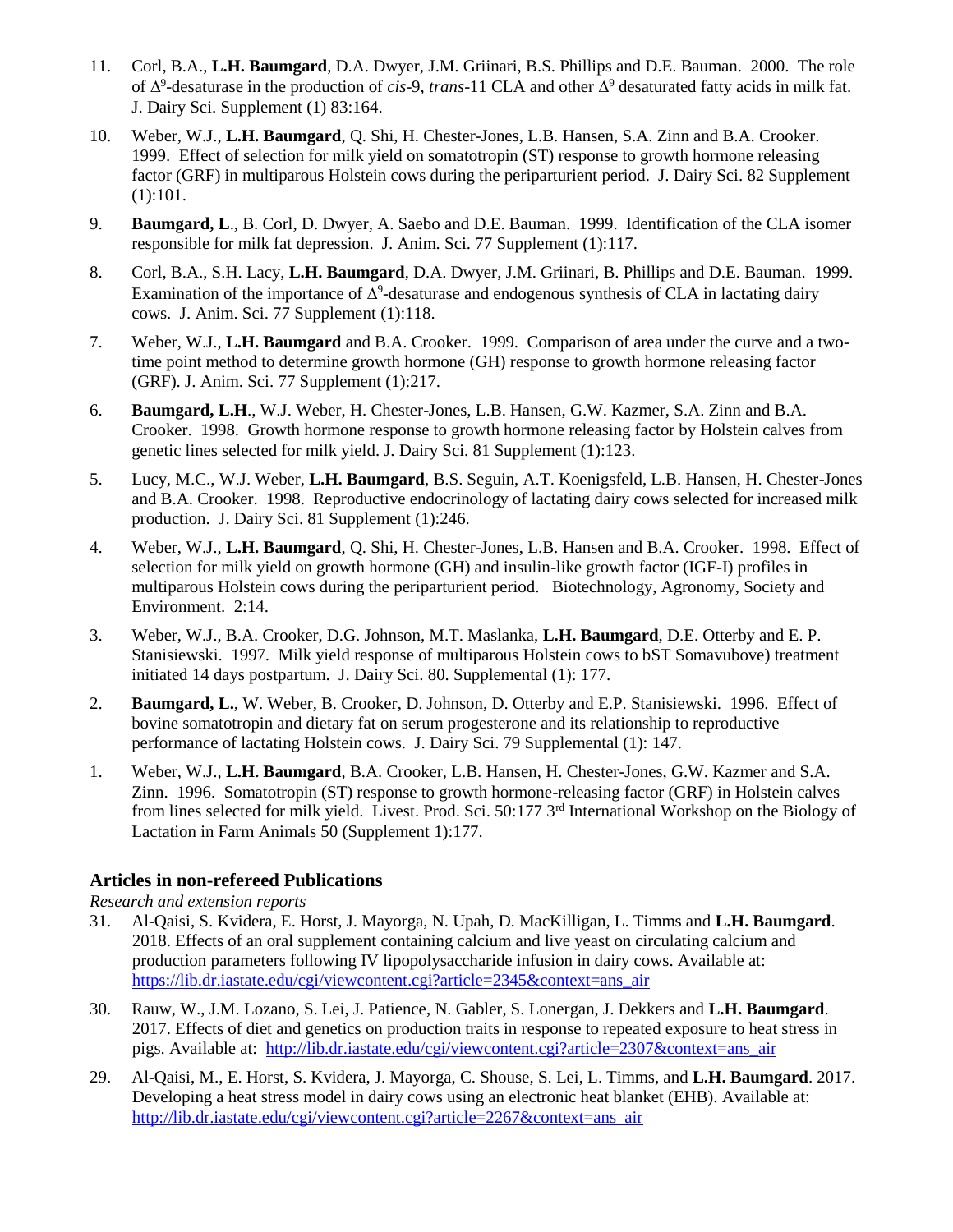- 28. Kellner, T.A., **L.H. Baumgard**, K.J. Prusa, and J.F. Patience. 2016. Does heat stress alter the pig's response to dietary fat source, as it relates to apparent or true total tract digestibility. Available at: [http://lib.dr.iastate.edu/cgi/viewcontent.cgi?article=2232&context=ans\\_air](http://lib.dr.iastate.edu/cgi/viewcontent.cgi?article=2232&context=ans_air)
- 27. Kim, K.S., E.S. Kim, J.T. Seibert, A.F. Keating, **L.H. Baumgard**, J.W. Ross and M.F. Rothschild. 2015. Genome-Wide association analyses of biological responses to heat stress in pigs. Available at: [http://lib.dr.iastate.edu/ans\\_air/vol661/iss1/92](http://lib.dr.iastate.edu/ans_air/vol661/iss1/92)
- 26. Nteeba, J., R.L. Boddicker, J.W. Ross, **L.H. Baumgard** and A.F. Keating. 2013. Effects of chronic heat stress onovarian steroidgenesis pathway members in gilts. <http://www.ans.iastate.edu/report/air/2013pdf/R2813.pdf>
- 25. Johnson, J., J. Ross, J. Selsby, R. Boddicker, V. Sanz-Fernandez, and **L.H. Baumgard**. 2013. Effecdts of in-utero heat stress on porcine post-natal thermoregulation. <http://www.ans.iastate.edu/report/air/2013pdf/R2826.pdf>
- 24. Nteeba, J., **L.H. Baumgard**, J.W. Ross and A.F. Keating. 2012. Effects of heat stress on ovarian physiology in growing pigs.<http://www.ans.iastate.edu/report/air/2012pdf/R2743.pdf>
- 23. Boddicker, R., J. Koltes, E. Fritz, V. Mani, J. Reecy, **L.H. Baumgard**, N. Gabler and J.W. Ross. Prenatal and postnatal dietary n-3 fatty acid supplementation alters buffy coat DNA methylation profile in pigs. <http://www.ans.iastate.edu/report/air/2012pdf/R2741.pdf>
- 22. Johnson, J.S., M.V. Sanz-Fernandez, J.W. Ross, **L.H. Baumgard** and J. Selsby. 2012. Gestational thermal environment alters postnatal response to heat stress. <http://www.ans.iastate.edu/report/air/2012pdf/R2738.pdf>
- 21. Sucu, E., A. Nayeri, M.V. Sanz-Fernandez, N. Upah, and **L.H. Baumgard**. 2012. Determining the effectiveness of microbial protease on production variables in lactating Holstein cows. <http://www.ans.iastate.edu/report/air/2012pdf/R2706.pdf>
- 20. Upah, N., P. Gorden and **L.H. Baumgard**. 2012. Dietary supplementation with conjugated linoleic acid (CLA) on production, health and culling parameters in transitioning Holstein cows. <http://www.ans.iastate.edu/report/air/2012pdf/R2707.pdf>
- 19. Upah, N., S. Pearce, and **L.H. Baumgard**. 2011. Effects of iodine source and dose in lactating dairy cows. <http://www.ans.iastate.edu/report/air/2011pdf/R2602.pdf>
- 18. Upah, N., S. Pearce, N. Gabler and **L.H. Baumgard**. 2011. Effects of heat stress and plane of nutrition on production and metabolism in growing pigs.<http://www.ans.iastate.edu/report/air/2011pdf/R2663.pdf>
- 17. Bilby, T.R., **L.H. Baumgard** and R.J. Collier. 2008. The impact of heat stress on pre- and postpartum periods that impact reproductive performance: Causes, consequences and solutions. Arizona & New Mexico Dairy Newsletter, February 2008.
- 16. Burgos, R., L.J. Odens, R.J. Collier, **L.H. Baumgard** and M.J. VanBaale. 2007. Evaluation of different cooling systems in lactating heat stressed dairy cows in a semi-arid environment. Arizona & New Mexico Dairy Newsletter, April 2007.
- 15. **Baumgard, L.H.,** L.J. Odens, J.K. Kay, R.P. Rhoads, M.J. VanBaale and R.J Collier. 2006. Does negative energy balance (NEBAL) limit milk synthesis in early lactation? Arizona & New Mexico Dairy Newsletter, July 2006.
- 14. VanBaale, M.J., J.F. Smith, M.J. Brouk and **L.H. Baumgard**. 2006. Evaluate the efficacy of your cooling system through core body temperature. Arizona Livestock Review. Spring, 2006.
- 13. VanBaale, M.J., J.F. Smith, M.J. Brouk and **L.H. Baumgard**. 2006. Evaluate the efficacy of your cooling system through core body temperature. Arizona & New Mexico Dairy Newsletter April, 2006.
- 12. VanBaale, M.J., R. Burgos, D. Ledwith, J. Thompson, R.J. Collier and **L.H. Baumgard.** 2005 Effect of increased milking frequency during early lactation on health and performance of lactating dairy cattle. Arizona & New Mexico Dairy Newsletter. October, 2005.
- 11. Moore, C.E., J.K. Kay, M.J. VanBaale, and **L.H. Baumgard**. 2005. Calculating and improving energy balance during times of nutrient limitations. Arizona & New Mexico Dairy Newsletter. February, 2005.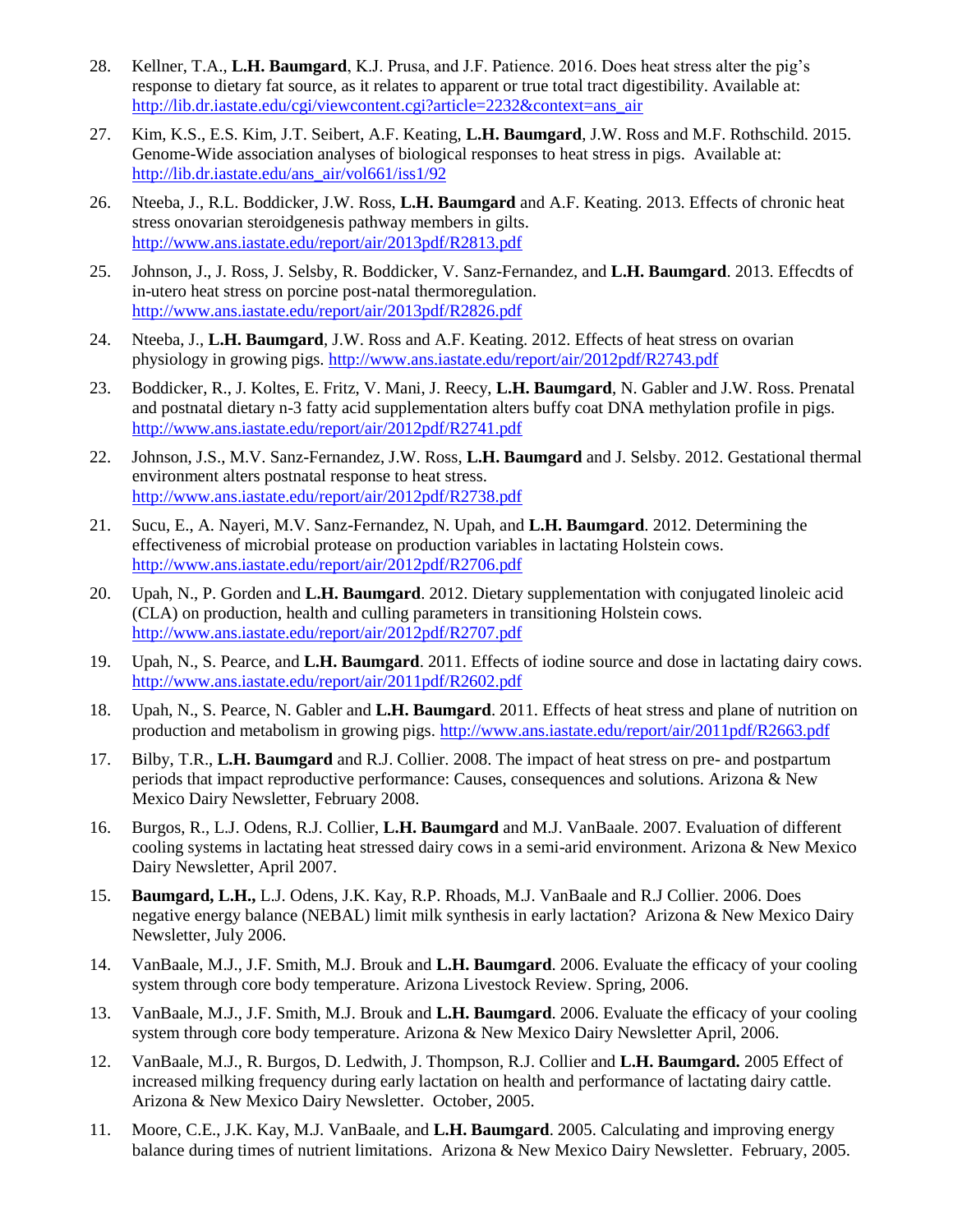- 10. VanBaale, M.J., D. Ledwith, R. Burgos, R.J. Collier, D.V. Armstrong, J.F. Smith, M.J. Brouke, and **L.H. Baumgard**. 2004. Evaluation of advanced dairy systems Shade Tracker (ADS-ST) Fans and Korral Kool (KK) Coolers on a commercial dairy in Arizona. Arizona & New Mexico Dairy Newsletter. November 2004.
- 9. Fitzgerald, A, E. Annen, **L**. **Baumgard** and M. VanBaale. Increased milking frequency. Arizona & New Mexico Dairy Newsletter. October 2003.
- 8. Moore, C.E. and **L.H. Baumgard**. Controlled milk fat depression as a management tool in the southwest dairy industry. Arizona Livestock Review. July 2003
- 7. Moore, C.E., H.C. Hafliger III, A.C. Fitzgerald, O.B. Mendivil and **L.H. Baumgard**. Increasing somatic cell counts progressively decreases milk production even at "acceptable levels" Arizona & New Mexico Dairy Newsletter. February 2003.
- 6. **Baumgard, L.H**. and J.E. English. Economics of delayed castration. Arizona Livestock Review. July 2002.
- 5. **Baumgard, L.H**. and E. Annen. Economics of intentional milk fat depression. Arizona Livestock Review. April 2002
- 4. **Baumgard, L.H.** and E. Annen. Economics of intentional milk fat depression. Arizona & New Mexico Dairy Newsletter. January 2002
- 3. **Baumgard, L.H.** Healthy Animal Fat? Arizona Livestock Review. January 2002.
- 2. **Baumgard, L.H.** Beneficial Milk Fat. Arizona & New Mexico Dairy Newsletter. October 2001.
- 1. **Baumgard, L.H.,** B.A. Corl and D.E. Bauman. Effect of CLA isomers on fat synthesis during growth and lactation. Arizona & New Mexico Dairy Newsletter. September 2001

#### **Articles in Trade Magazines**

- 7. Rudolph, T., R.P. Rhoads, **L.H. Baumgard** and J.T. Selsby. 2019 Why we should sweat heat stress. National Hog Farmer. December 4<sup>th</sup>. [https://www.nationalhogfarmer.com/animal-health/why-we-should](https://www.nationalhogfarmer.com/animal-health/why-we-should-sweat-heat-stress)[sweat-heat-stress](https://www.nationalhogfarmer.com/animal-health/why-we-should-sweat-heat-stress)
- 6. **Baumgard, L.H**., R.P. Rhoads and C.E. Moore. 2007. The effects of heat stress on production and its nutritional implications. Elanco and Monsanto Tech Talk.
- 5. VanBaale, M.J., J.F Smith, M.J. Brouk, and **L.H. Baumgard**. 2005 Evaluate the efficacy of your cooling system through core body temperature. Hoards Dairyman: Western Dairy News. Aug 5:W147-W148.
- 4. VanBaale, M.J., and **L.H. Baumgard**. 2005. Effect of Forage quality during the transition period. Western dairy news, February, vol 5, no. 2 pgs W45-W46.
- 3. VanBaale, M.J**.** and **L.H. Baumgard**. 2004. Effects of Forage quality through the transition period. Monsanto Dairy Transition Tool Box. Monsanto Dairy Business, St Louis, MO.
- 2. **Baumgard, L.H**. and E. Annen. 2002. Economics of intentional milk fat depression. The Progressive Dairyman. March 2002 pp 17-19.
- 1. **Baumgard, L.H**. Beneficial milk fat. The Progressive Dairyman. January 2002. pp 55-56.

#### **Invited Presentations**

- 242. **Baumgard, L.H**. 10-29-20. Ketosis is not a disease. 39th ADSA Discover Conference. Virtual.
- 241. **Baumgard, L.H.** 10-27-20. Inflammation and Immune Function. 39th ADSA Discover Conference. Virtual.
- 240. **Baumgard, L.H**. 10-14-20. Causes and Metabolic Consequences of Leaky Gut. Australian Association of Ruminant Nutrition. Virtual webinar.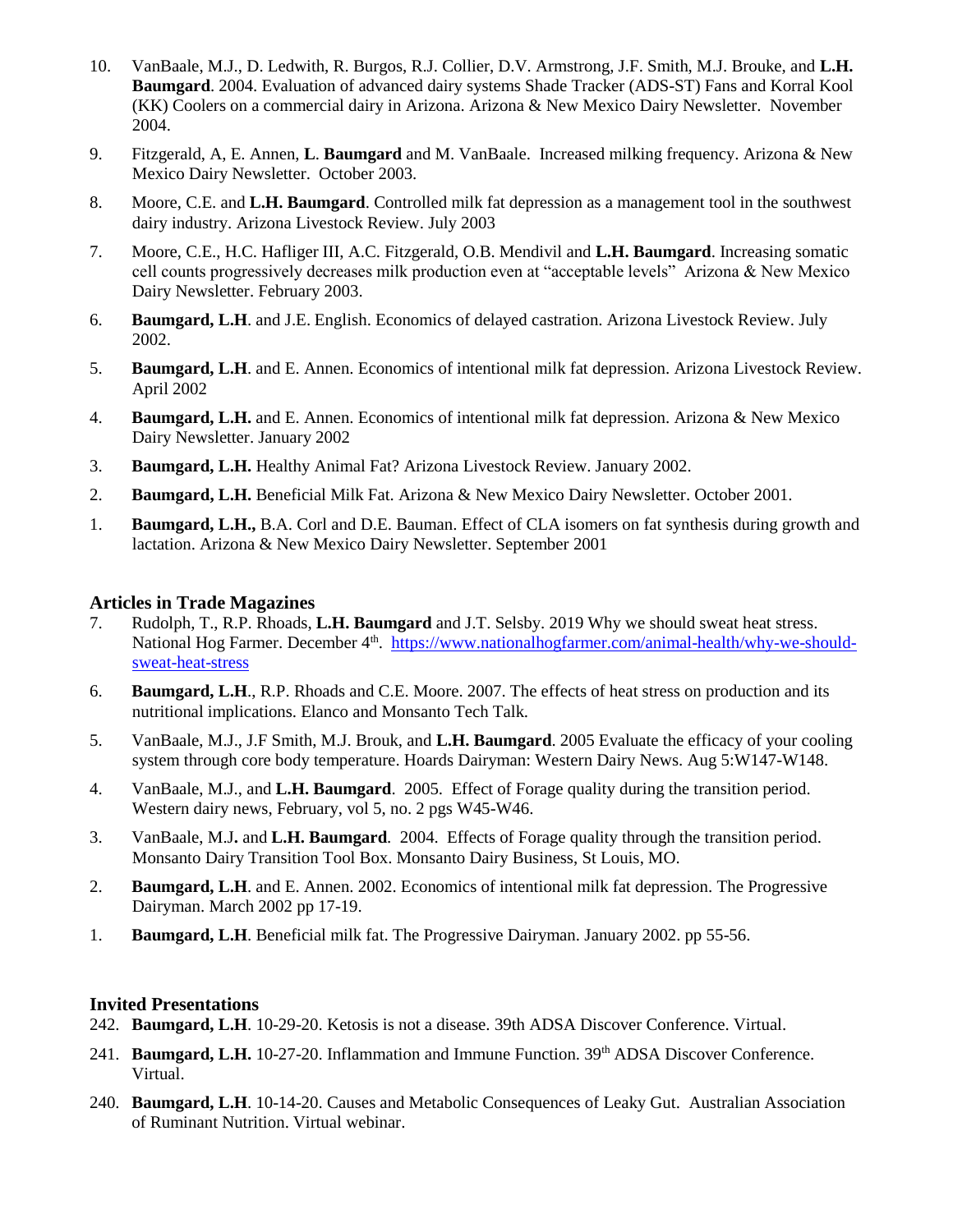- 239. **Baumgard, L.H.** 10-14-20. Inflammation and Calcium Homeostasis: Potential Implications for the Transition Period. Australian Association of Ruminant Nutrition. Virtual webinar.
- 238. **Baumgard, L.H**. 10-7-20. The What, Why and Physiologic Cost of Leaky Gut Syndrome. Swine Talks Web Conference 2020.
- 237. **Baumgard, L.H.** 2-7-20. Re-evaluating transition cow hypophagia, subclinical hypocalcemia, and hyperketonemia. Southwest Nutrition Conference. Chandler AZ.
- 236. **Baumgard, L.H.** 1-18-20. Causes and consequences of intestinal barrier dysfunction in dairy cows. Leipzig Veterinary Conference. Leipzig Germany.
- 235. **Baumgard. L.H**. 10-23-19. Inflammation and calcium homeostasis: Potential implications for the transition period. Cornell Nutrition Conference. Syracuse NY.
- 234. **Baumgard, L.H**. 10-22-19. Causes and consequences of leaky gut. Cornell Nutrition Conference. Syracuse NY
- 233. **Baumgard. L.H**. 9-20-19. Causes and consequences of leaky gut in dairy cattle. DIGAL Dairy Conference. Delicias Mexico.
- 232. **Baumgard, L.H.** 9-14-19. The What, Why and Physiologic Cost of Leaky Gut Syndrome. American Association of Bovine Practitioners. St. Louis MO
- 231. **Baumgard, L.H.,** 8-26-19. The intestinal, metabolic, inflammatory and production responses to heat stress. 70<sup>th</sup> Annual Meeting of the European Federation of Animal Science (EAAP), Gent Belgium.
- 230. **Baumgard, L.H.,** 7-24-19. Heat stress, consequences of gut barrier dysfunction. International Symposium on Biodiversity in the Global Food System. Hokkaido University, Sapporo Japan.
- 229. **Baumgard, L.H.,** 6-27-19. Causes of leaky gut and the metabolic and production consequences of it. Iowa Swine Day, Ames IA.
- 228. **Baumgard, L.H.** 5-28-19. Heat stress, consequences of gut barrier dysfunction. International Dairy Cattle Welfare and Nutrition Conference. Jerusalem Israel.
- 227. **Baumgard, L.H.,** 5-23-19. Causes and consequences of leaky gut. Congreso Internacional ANEMBE de Medicina Bovina. Seville Spain.
- 226. **Baumgard, L.H.,** 3-6-19. Leaky gut's contribution to heat stress and ketosis. Penn State Veterinary Extension Seminar Series. Harrisburg PA.
- 225. **Baumgard, L.H**., 1-15-19. Impact of chronic inflammation on the health of dairy cattle, swine and beef cattle. Pacific Northwest Animal Nutrition Conference. Boise ID
- 224. **Baumgard, L.H.** 1-14-19. Metabolic consequences of leaky gut. Pacific Northwest Animal Nutrition Conference. Boise ID
- 223. **Baumgard, L.H.** 10-31-18. Situations that create leaky gut and the energetic cost of immune activation. 35th ADSA Discover Conference. Effects of Stress on Production and Health of Dairy Cows. Itasca, IL.
- 222. **Baumgard, L.H**. 10-24-18. Food is not killing us. 2018 Swine Education In-Service. Raleigh, NC.
- 221. **Baumgard, L.H.** 10-9-18. Leaky gut and the glucose costs of immune activation. Biomin's World Nutrition Forum. Scientific Challenges and Opportunities in the Protein Economy. Cape Town, South Africa.
- 220. **Baumgard, L.H.** 8-16-18. Heat stress management. International Dairy New Technology Conference. Ningxia, China.
- 219. **Baumgard, L.H.** 8-14-18. The common etiology between heat stress and ketosis. Hebei Agricultural University. Bao Ding China.
- 218. **Baumgard, L.H.** 6-8-18. Re-evaluating dogmas of metabolic health in transition dairy cows. Mid-South Ruminant Nutrition Conference. Grapevine TX.
- 217 **Baumgard, L.H.** 4-17-18. Energy requirement of inflammation in dairy cows. 27<sup>th</sup> annual Tri-State Dairy Nutrition Conference. Ft. Wayne IN.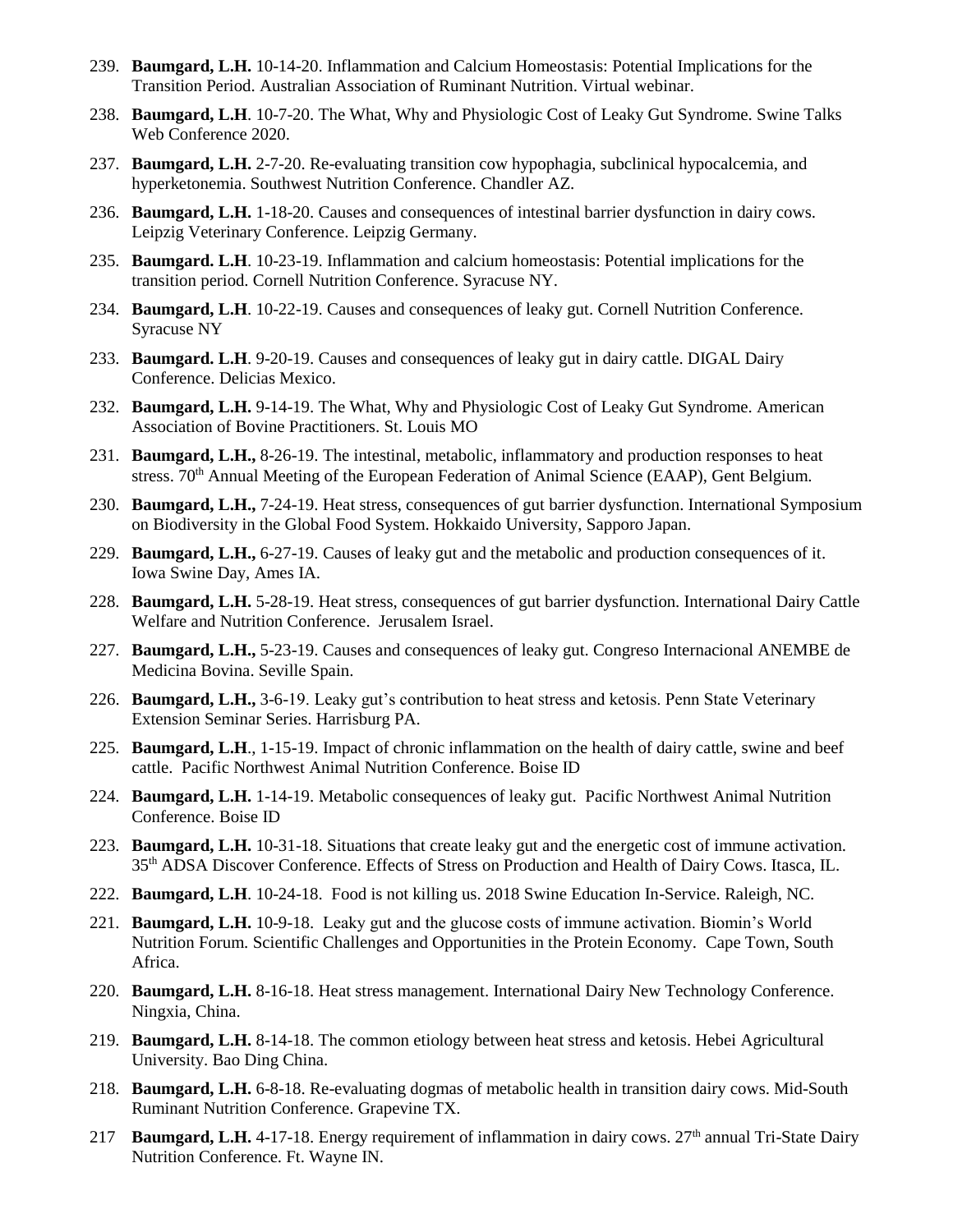- 216. **Baumgard, L.H.** 4-12-18. Contribution of leaky gut to inefficient nutrient partitioning. 7<sup>th</sup> Annual Bill Thatcher Lectureship. Gainesville FL.
- 215. **Baumgard, L.H.** 3-28 & 29 2018.Uncovering fresh cow needs: It's more than just calcium. Central Plains Dairy Expo. Sioux Falls SD
- 214. **Baumgard, L.H.** 3-23-18. The effects of leaky gut on immunometabolism of dairy cows. XXII Curso Novos Enfoques Na Producao E reproducao de bovinos. Uberlandia, Brazil.
- 213. **Baumgard, L.H**. 3-22-18. Effects of heat stress on metabolism and productivity. XXII Curso Novos Enfoques Na Producao E reproducao de bovinos. Uberlandia, Brazil.
- 212. **Baumgard, L.H.** 3-13-18. Heat stress: effects of gut barrier dysfunction. Midwest ASAS/ADSA Ruminant Nutrition Symposium. Omaha NB.
- 211. **Baumgard, L.H.** 2-8-18. Feed the beast: Energetic requirements of the immune system. 33<sup>rd</sup> Annual Southwest Nutrition Conference. Chandler, AZ
- 210. **Baumgard, L.H**. 1-19-18. Ketosis: What's up with the guts? Form-A-Feed dairy producer annual meeting. Red Wing MN
- 209. **Baumgard, L.H.** 1-18-18. Heat stress: metabolic and production consequences. Form-A-Feed dairy producer annual meeting. Red Wing MN.
- 208. **Baumgard, L.H.** 1-5-18. Dietary myths of dairy food products. Iowa State Dairy Association. Ames IA,
- 207. **Baumgard, L.H**. 11-15-17. Heat stress, leaky gut and inflammation- the glucose cost and role of zinc to modulate. Zinpro sponsored International Inflammation Symposium. Rome, Italy.
- 206. **Baumgard, L.H**. 10-26-17. Challenging the paradigm of metabolic diseases in the fresh period. Wageningen University. New Perspectives on Transition Cow Management. International Dairy Nutrition Symposium. The Netherlands.
- 205. **Baumgard, L.H.** 10-7-17. Metabolic coordination during heat stress. Dr. Bob Collier's retirement science symposia. Tucson, AZ.
- 204. **Baumgard, L.H**. 7-13-17. Rumen health, when things go wrong. Rumen and Gut Health Forum. American Association of Bovine Practitioners annual meeting. Omaha NB.
- 203. **Baumgard, L.H.,** 7-13-17. Normal rumen function. Rumen and Gut Health Forum. American Association of Bovine Practitioners annual meeting. Omaha NB.
- 202. **Baumgard, L.H.,** 7-27-17. Consequences of leaky gut on the immune system, metabolism, physiology and animal performance. Hokkaido University. Global Institution for Collaborative Research and Education. Sapporo Japan.
- 202. **Baumgard, L.H**., 6-28-17. Consequences of leaky gut on the immune system, metabolism, physiology and animal performance. ADSA Physiology and Endocrinology Symposium "Mediators of effects of stress on reproduction, growth and lactation" Pittsburgh, PA
- 201. **Baumgard, L.H**., 6-27-17. A rational evaluation of the dairy fat debate. ADSA-ASN Nutrition Symposium. "Does the amount and type of fat that you eat matter?" Pittsburgh, PA
- 200. **Baumgard, L.H**., 6-25-17. Dr. Dale E. Bauman: Training graduate students and solving the riddle of milk fat depression. ADSA "Dale Bauman Recognition Symposium and Reception" Pittsburgh, PA
- 199. **Baumgard, L.H**. 6-14-17. Leaky gut's contribution to inefficient nutrient utilization. 4-State Nutrition Conference. Dubuque IA.
- 198. **Baumgard, L.H**. 6-6-17. The biology of stress in the dairy cow. Wageningen University. Wageningen, Netherlands.
- 197. **Baumgard, L.H.** 6-5-17. The biology of stress. Ghent University, Ghent Belgium.
- 196. **Baumgard, L.H**. 5-27-17. Leaky gut's contribution to heat stress and ketosis. Zenoaq Herd Management Seminar. Tokyo Japan.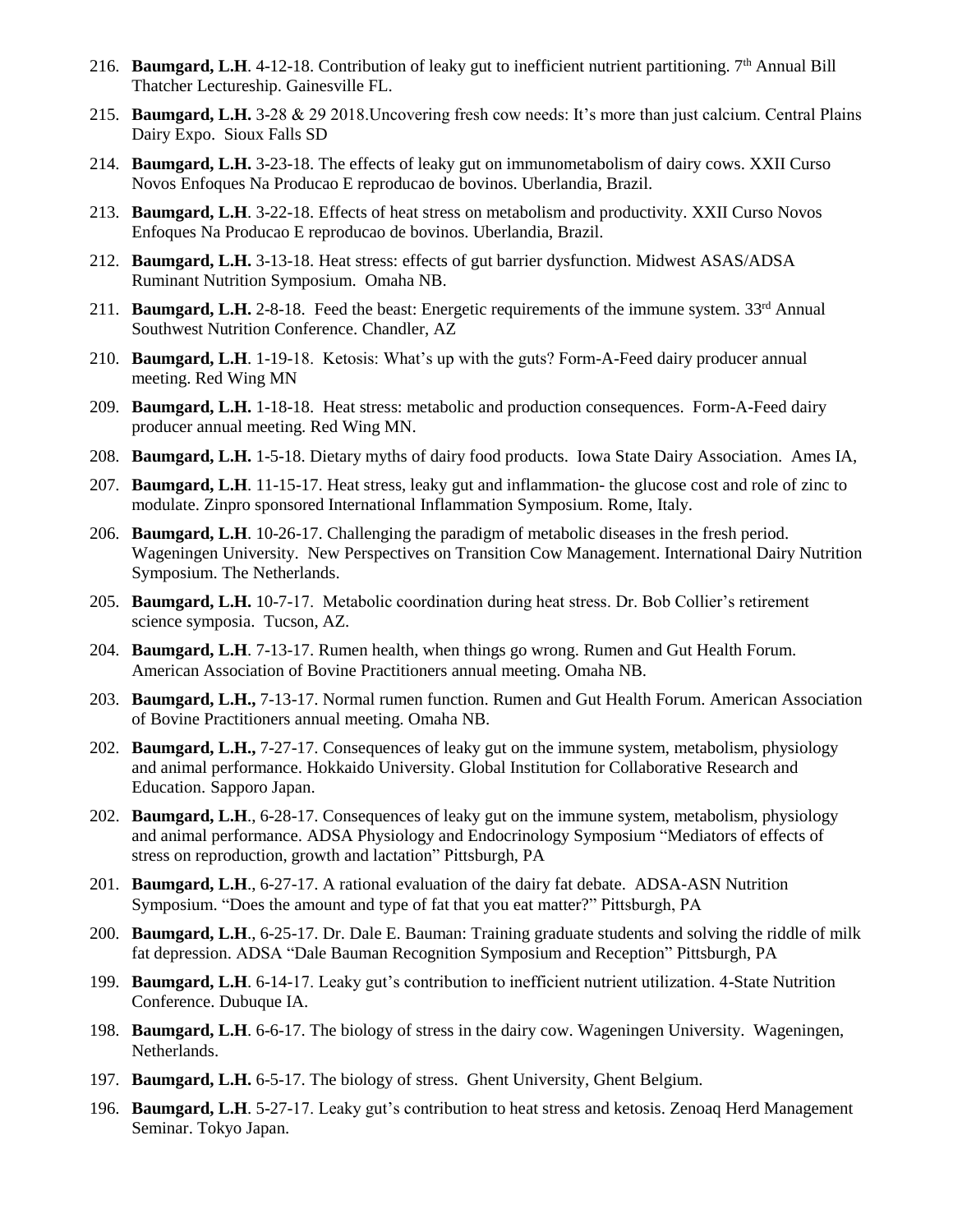- 195. **Baumgard, L.H**. 5-19-17. Nutritional requirements of the immune system of livestock. Vetagro International Forum. Rome Italy.
- 194. **Baumgard, L.H**., 5-11-17. Leaky gut's contribution to inefficient nutrient partitioning. Animal Nutrition Conference of Canada. Quebec City.
- 193. **Baumgard, L.H**., 5-10-17. Nutritional requirement of immune function of livestock species. Animal Nutrition Conference of Canada. Quebec City.
- 192. **Baumgard, L.H.,** 4-19-17. An update on heat stress in dairy cattle. Tri-State Dairy Nutrition Conference. Fort Wayne IN.
- 191. **Baumgard, L.H**., 4-13-17. Reevaluation of the cause of ketosis. Minnesota Dairy Health Conference. St. Paul, MN
- 190. **Baumgard, L.H.** 4-3-7. Heat stress, what's the guts got to do with decreased pig performance every summer. Farmers Co-op Society. Sioux Center, IA.
- 189. **Baumgard, L.H.** 3-29-17. Gut Check Leaky gut's role in animal health. Central Plains Dairy Expo. Sioux Falls, SD.
- 188. **L.H. Baumgard**. 3-8-17. Leaky Gut's Contribution to Inefficient Nutrient Utilization? Western Canadian Dairy Seminar, Red Deere Canada.
- 187. **L.H. Baumgard.** 2-21-17. Effects of heat stress on dairy production. Vermont Dairy Producers Conference. Burlington VT.
- 186. L.H. Baumgard. 2-17-17. Low summer milk fat: Is it the same as diet-induced milk fat depression? 32<sup>nd</sup> Annual Southwest Nutrition Conference. Tempe, AZ
- 185. **L.H. Baumgard.** 2-3-17. Calculating the immune system's glucose requirement in response to leaky gut. ISU Dept. Anim. Sci. Departmental seminar. Ames. IA
- 184. **L.H. Baumgard.** 1-6-17. Dairy Health: What's the Gut Got to Do With It? Purina-Land O Lakes Leading Dairy Producers Conference. Wisconsin Dells, WI.
- 183. **L.H. Baumgard**. 9-7-16. Leaky gut's contribution to inefficient nutrient utilization. The Poultry Federation. Arkansas Nutrition Conference. Rogers, AR.
- 182. **L.H. Baumgard**. 8-26-16. Leaky gut's contribution to inefficient nutrient partitioning. Dept. Biomedical Sciences. ISU Vet School. Ames, IA.
- 181. **L.H. Baumgard**. 7-22-16. Production, biological, and genetic responses to heat stress in ruminants and pigs. ADSA/ASAS "Breeding and genetics Symposium: Resilience of Livestock to Changing Environments" Salt Lake City, UT
- 180. **L.H. Baumgard.** 6-15-16. Review of Nutrient Partitioning. Four-State Dairy Nutrition and Management Conference. Dubuque IA
- 179. **L.H. Baumgard.** 6-15-16. Leaky Gut's Contribution to Inefficient Nutrient Utilization. Four-State Dairy Nutrition and Management Conference. Dubuque IA
- 178. **Baumgard, L.H.,** 6-4-16. Insulin is the master regulator of nutrient partitioning. University National Agraria La Molina. Lima Peru.
- 177. **Baumgard, L.H**., 6-3-16. Novel and traditional feed additives and their role in supporting systemic health during heat stress in lactating cows. University National Agraria La Molina. Lima Peru.
- 176. **Baumgard, L.H.,** 6-3-16. Production and metabolic consequences in dairy cattle. University National Agraria La Molina. Lima Peru.
- 175. **Baumgard, L.H**., 5-30-16 to 6-2-16: Short course on thermal biology at the University of Buenos Aires, Argentina.
- 174. **Baumgard, L.H**. 5-5-16. Leaky gut's contribution to heat stress and poor transition into lactation. California Animal Nutrition Conference. Fresno CA.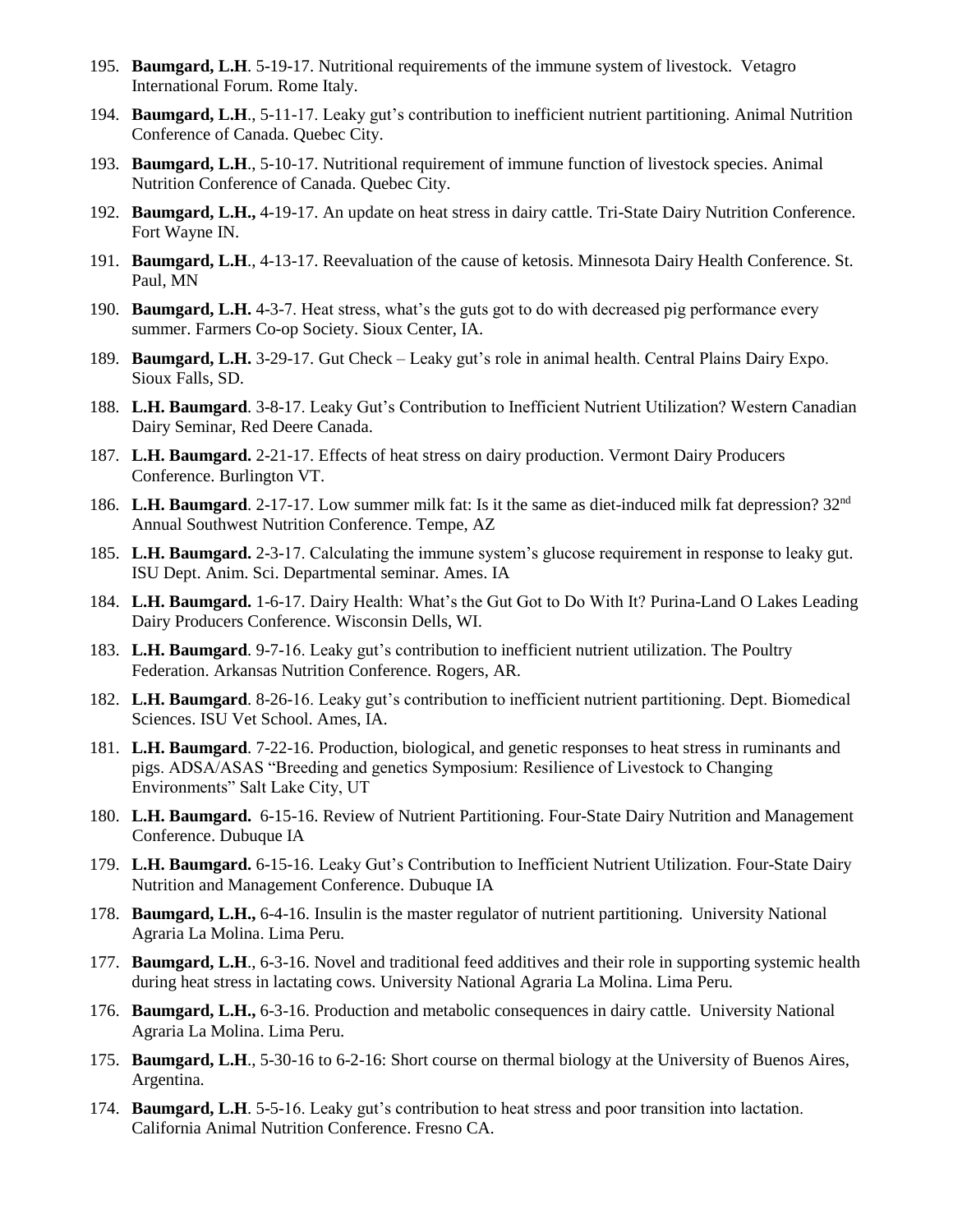- 173. **Baumgard, L.H**. 5-5-16. Update on dietary fat in humans. California Animal Nutrition Conference. Fresno CA.
- 172. **Baumgard, L.H**. 4-14-16. Gut health: The gatekeeper to efficient nutrient utilization. Plains Nutrition Council. San Antonio TX.
- 171. **Baumgard, L.H**. 3-30-16. Effects of heat stress on gut health and immune system nutrient requirements. Central Plains Dairy Expo. Sioux Falls, SD.
- 170. **Baumgard, L.H**. 3-30-16. Fiber digestion and dairy cow performance. Central Plains Dairy Expo. Sioux Falls, SD.
- 169. **Baumgard, L.H.** 3-23-16. Heat stress and ketosis: Intestinal permeability and immune system energetics. Mid-Atlantic Nutrition Conference. Hunt Valley MD.
- 168. **Baumgard, L.H.** 3-9-16. Gut Health's involvement during heat stress and ketosis. Pinal-40 Arizona Agriculture Experience. Chandler AZ.
- 167. **Baumgard, L.H**. 3-3-16. Gut integrity: implications for health and performance. Animal Feed Manufacturers Association. Sun City, South Africa.
- 166. **Baumgard, L.H.**.2-23-16. Leaky gut's contribution to heat stress and maladaptation to lactation. 31st Annual Southwest Nutrition Conference. Tempe AZ
- 165. **Baumgard, L.H**. 10-20-15. Effects of heat stress on feed efficiency. International Conference on Feed Efficiency in Swine. Omaha NB
- 164. **Baumgard, L.H**. 7-22-15. Assessing the impact of seasonal loss of productivity. National Pork Board summer research meeting. Omaha NB.
- 163. **Baumgard, L.H.** 7-14-15. The contribution of the lower gut to altered nutrient partitioning. ADSA "The rumen and beyond-nutritional physiology of the modern dairy cow" Symposium. Orlando FL
- 162. **Baumgard, L.H.** 5-29-15. Effects of heat stress on the immune system, metabolism and nutrition partitioning: implications on reproductive success. XXI Congress of Brazil Animal Reproduction (CBRA). Belo Horizonte Brazil.
- 161. **Baumgard, L.H.** 5-28-15. Effects of heat stress on intestinal integrity, metabolism and follicular physiology. XXI Congress of Brazil Animal Reproduction (CBRA). Belo Horizonte Brazil.
- 160. **Baumgard, L.H.** 5-21-15. Decreased productivity and reproduction during the summer; are the guts to blame? United Kingdom's Pig Veterinary Society. Derby England.
- 159. **Baumgard, L.H.** 5-14-15. Heat stress: Rumen acidosis and plant extract opportunities. CAAS-ICRA joint lab on agroforestry and sustainable animal science workshop. Beijing China
- 158. **Baumgard, L.H.** 5-9-15**.** Heat stress: intestinal integrity, the immune system, metabolism and production. 4 th International Symposium on Dairy Cow Nutrition and Milk Quality. Beijing China.
- 157. **Baumgard, L.H**., 3-17-15. Heat stress: What's the gut go to do with it? 2015 Herd Health and Nutrition Conferences. Liverpool NY.
- 156. **Baumgard, L.H.,** 2-20-15. Update on dietary fat in humans. 30<sup>th</sup> Annual Southwest Nutrition Conference. Tempe, AZ
- 155. **Baumgard, L.H**. 2-12-15. Bioclimatology and adaptation of farm animals to a changing climate. INRA. International Network on Adaptation of Livestock to the Consequences of Climate Change. Paris, France.
- 154. **Baumgard, L.H**., 1-13-15. The effects of heat stress on dairy cattle. Georgia Milk Producers Association. Savana GA.
- 153. **Baumgard, L.H.,** 11-5-14. Reduction of Heat Stress to Improve Production in Cattle. Lima Peru. Ensminger School.
- 152. **Baumgard, L.H.,** 10-23-14. Physiological adaptations and nutrient utilization under heat stress. Argentina Association of Production Animals (AAPA). Buenos Aires, Argentina.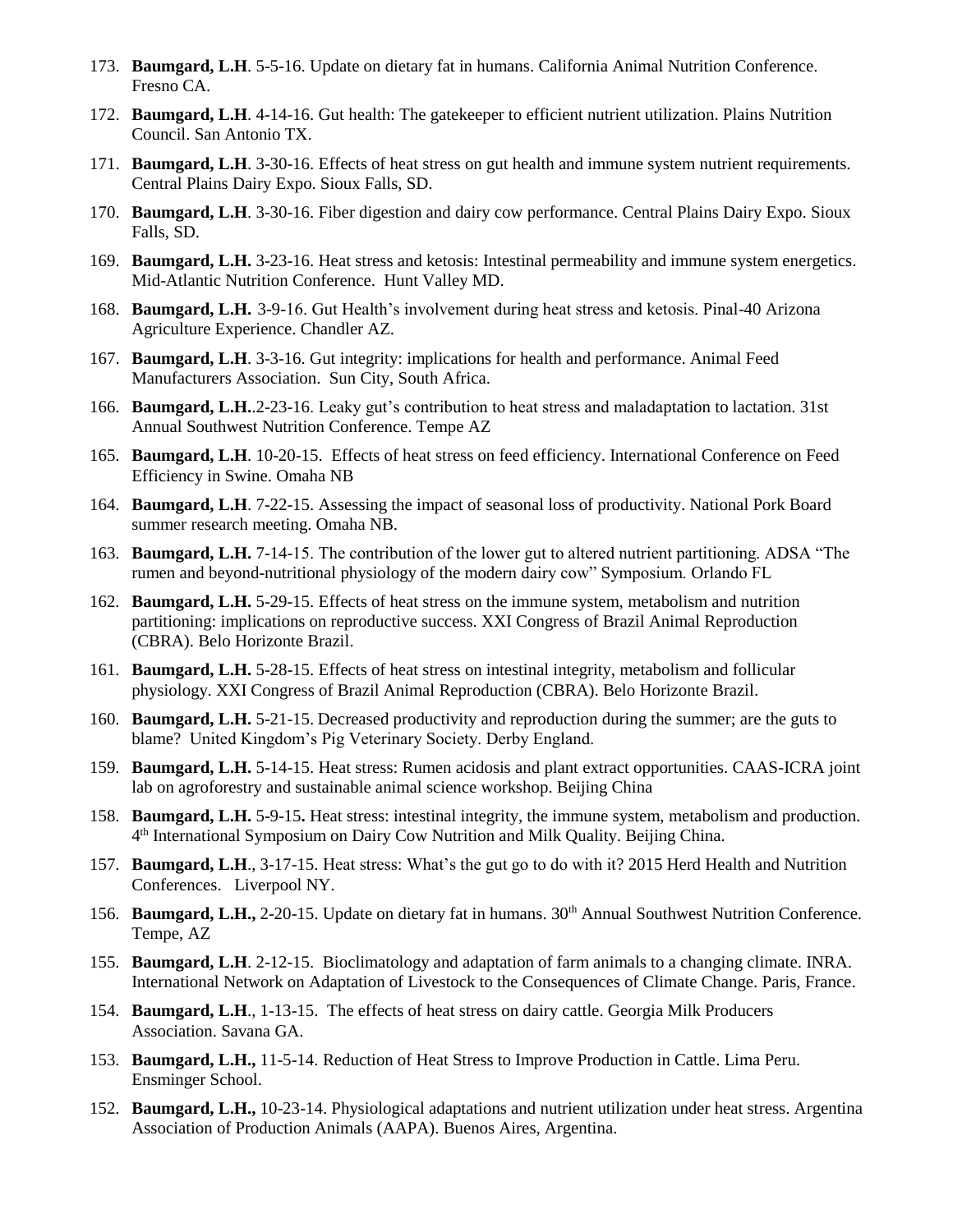- 151. **Baumgard, L.H**., 9-24-14.Novel and traditional feed additives and their role in supporting systemic health during transition and times of stress- with special emphasis on dairy production. Western Canadian Nutrition Conference. Edmonton Alberta.
- 150. **Baumgard, L.H.**, 9-17-14. Evaluating compounds with influence in the gut. 75<sup>th</sup> annual Minnesota Nutrition Conference. Mystic Lake, MN.
- 149. **Baumgard, L.H**., 9-16-14. Reducing the impact of seasonal loss in productivity. What's the issue? Allen. D. Leman Swine Conference. St. Paul, MN.
- 148. **Baumgard, L.H**., 7-22-14. Current problems with funding PhD programs. ADSA Foundation Symposium. Kansas City, MO.
- 147. **Baumgard, L.H**., 7-21-14. Metabolic and health consequences of heat stress: Knowledge gaps and opportunities. ASAS Animal Health Symposium. Kansas City, MO.
- 146. **Baumgard, L.H.,** 6-26-14. Dietary strategies to reduce the negative impact of heat stress on lactating dairy cows. International Congress on Bovine Medicine. IX annual symposium. Oviedo Spain.
- 145. **Baumgard, L.H**. 6-5-14. Review of nutrient partitioning. Cornell Dairy Short Course. Ithaca NY.
- 144. **Baumgard, L.H.** 6-4-14. Heat Stress: What's with the guts. Cornell Dairy Short Course. Ithaca NY.
- 143. **Baumgard, L.H**., 4-15-14 Feeding and managing cows to minimize heat stress. Tri-State Dairy Nutrition Conference. Fort Wayne IN.
- 142. **Baumgard, L.H.** 3-31-14. A rationale evaluation of dietary fat and human disease. Nobles County Corn and Soybean Growers Annual Meeting. Worthington MN
- 141. **Baumgard, L.H**. 2-20-14. Heat Stress; What's the guts got to do with it? Southwest Nutrition Conference. Tempe AZ.
- 140. **Baumgard, L.H**. 12-17-13. Ambient temperature, metabolism and body composition. NIH-funded Nutrition Obesity Research Center (NORC) at the University of Alabama Birmingham. Birmingham AL.
- 139. **Baumgard, L.H**. 11-13-13. Effects of heat stress on production and metabolism in swine. 29<sup>th</sup> Annual North Carolina Swine Nutrition Conference. Research Triangle Park, NC.
- 138. **Baumgard, L.H.**10-10-13. Heat stress alters energy metabolism during pre- and postnatal development. XXIII International Reunion on Production of Meat and Milk in Hot Climates. Mexicali, Mexico.
- 137. **Baumgard, L.H**. 9-18-13. Environmental heat stress and gut integrity. Minnesota Nutrition Conference. Prior Lake MN.
- 136. **Baumgard, L.H.** 6-27-13. Effects of heat stress on pig productivity and metabolism. Iowa Swine Day. Ames IA
- 135. **Baumgard, L.H.** 6-12-13. Heat stress: Practical lessons learned in 2011. Four-State Dairy Nutrition and Management Conference. Dubuque IA,
- 134. **Baumgard, L.H.** 5-16-13. Understanding the physiological response to heat stress in pigs. Shanghai Gentech Industries Group. Shanghai China.
- 133. **Baumgard, L.H.**,5-13-13. Heat stress management. 3rd International Symposium on Dairy Cow Nutrition and Milk Quality. Beijing China.
- 132. **Baumgard, L.H.** 4-27-13. Heat stress mitigation strategies. Hi-Pro Feeds producer meeting. Albuquerque NM.
- 131. **Baumgard, L.H.**, 4-18-13. Summer induced-low milk fat: Is it the same as diet induced milk fat depression? Ontario Association of Bovine Practitioners. Guelph Canada
- 130. **Baumgard, L.H**. 4-18-13 The biology of heat stress and potential mitigation strategies to minimize its impact. Ontario Association of Bovine Practitioners. Guelph Canada
- 129. **Baumgard, L.H.** 2-15-13. The link between animal fats, heart disease and cancer. Iowa Meat Packer's Association. Ames IA.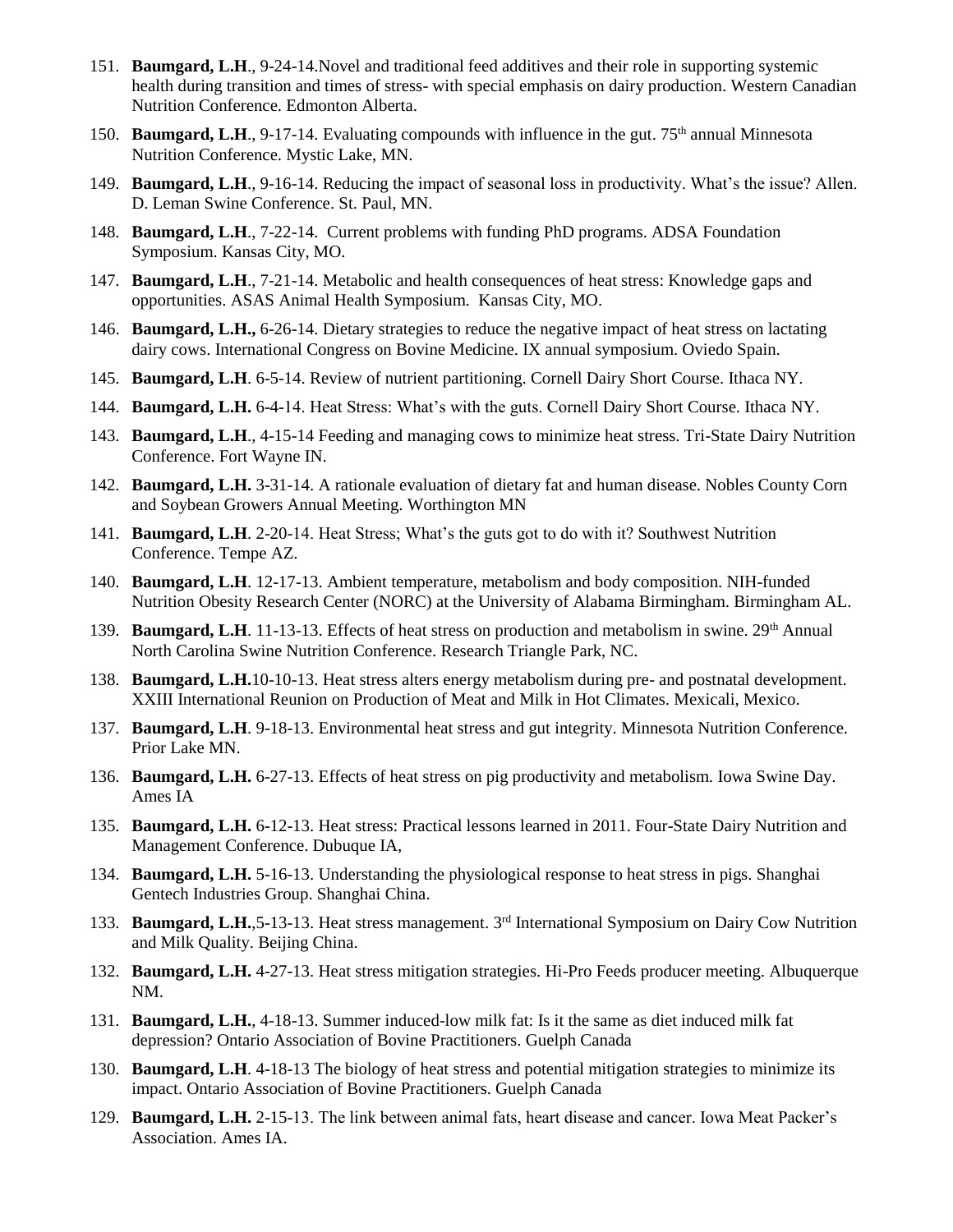- 128. **Baumgard, L.H.** 1-23-13. Heat stress: What's the guts got to do with it? Cargill Dairy Technology Summit. Rosemont, IL.
- 127. **Baumgard, L.H.** 11-10-12. A rational evaluation of dietary fat and disease: examining the connection between animal fat and human health. National Animal Interest Alliance annual meeting. Redondo Beach, CA.
- 126. **Baumgard, L.H.** 8-8-12. Nutritional strategies to mitigate the negative effects of heat stress. Annual AgroLeite conference. Castrol Brazil.
- 125. **Baumgard, L.H.** 7-17-12. Use of fat and other feed additives in heat-stressed cattle. ADSA Symposium: Meeting the Nutrient Requirements of Dairy Cattle During Heat Stress. Phoenix AZ.
- 124. **Baumgard, L.H.**7-15-12. Heat stress and post-absorptive metabolic perturbations. ASN-ADSA-ASAS Preconference: Regulation of Nutritional Intake and Metabolism. Phoenix AZ
- 123. **Baumgard, L.H.** 4-4-12. The effects of heat stress on ruminant production, metabolism and health. 2nd International Symposium on Leite Integral. Belo Horizonte, Brazil
- 122. **Baumgard, L.H.** 3-29-12. A rational evaluation of dietary fat from animal origin and human disease. The 8<sup>th</sup> Annual Biosciences Conference. Worthington MN
- 121. **Baumgard, L.H.** 3-28-12. Effects of heat stress on metabolism and production in dairy cows. Provimi Technical Team. Ames IA
- 120. **Baumgard, L.H.** 3-26-12. Climate change and how it will affect production and metabolism of dairy cattle and pigs. Thank Tank on Agriculture. Ames IA.
- 119. **Baumgard, L.H.** 3-16-12. A Review of Nutrient Partitioning in Ruminants. 16th Annual Conference on New Approaches to Production and Reproduction of Cattle. Uberlandia, Brazil
- 118. **Baumgard, L.H.** 3-15-12. The Effects of Heat Stress on Ruminant Physiology, 16<sup>th</sup> Annual Conference on New Approaches to Production and Reproduction of Cattle. Uberlandia, Brazil
- 117. **Baumgard, L.H.** 3-9-12. Heat stress: Understanding the physiologic and metabolic cascade in swine. IV International Swine Seminar. (sponsored by Zinpro). Barcelona, Spain.
- 116. **Baumgard, L.H.** 12-7-11. Heat Stress: Understanding the physiologic and metabolic cascade in cattle and swine (& poultry). Zinpro Sales Meeting. St. Paul MN.
- 115. **Baumgard, L.H.** 10-18-11. Effects of heat stress on production and metabolism in ruminants. Huazhong Agricultural University. Ensminger Delegation, Wuhan China.
- 114. **Baumgard, L.H.** 10-16-11. Effects of heat stress on production and metabolism in ruminants. Chinese Academy of Agriculture Sciences. Ensminger Delegation. Beijing China.
- 113. **Baumgard, L.H.** 10-15-11. Integration of post-absorptive lipid and carbohydrate metabolism. Chinese Academy of Agriculture Sciences. Beijing China.
- 112. **Baumgard, L.H.** 9-9-11. Effects of heat stress on energetic metabolism in ruminants. Produccion Animal y Manejo de Pastizales. University of Chihuahua, Chihuahua, Mexico.
- 111. **Baumgard, L.H.** 9-7-11. Effects of heat stress on metabolism and production variables during lactation. Digal Dairy Conference. Delicias, Mexico.
- 110. **Baumgard, L.H.** 7-13-11. Optimizing production during heat stress: Nutrition and Management. Ruminant Nutrition Symposium: Modulation of metabolism through nutrition and management. American Society of Animal Science Annual Meeting. New Orleans LA.
- 109. **Baumgard, L.H.** 6-11-11. Heat stress and metabolic acidosis, understanding what happens to overheated lambs. Iowa Sheep and Wool Festival. Adel IA
- 108. **Baumgard, L.H**. 6-9-11. Potential nutritional strategies to mitigate the negative effects of heat stress. Four-State Dairy nutrition and Management Conference. Dubuque IA.
- 107. **Baumgard, L.H.** 5-7-11. A review of nutrient partitioning in dairy cattle: 2<sup>nd</sup> International Symposium on Dairy Cow Nutrition and Milk Quality. Beijing China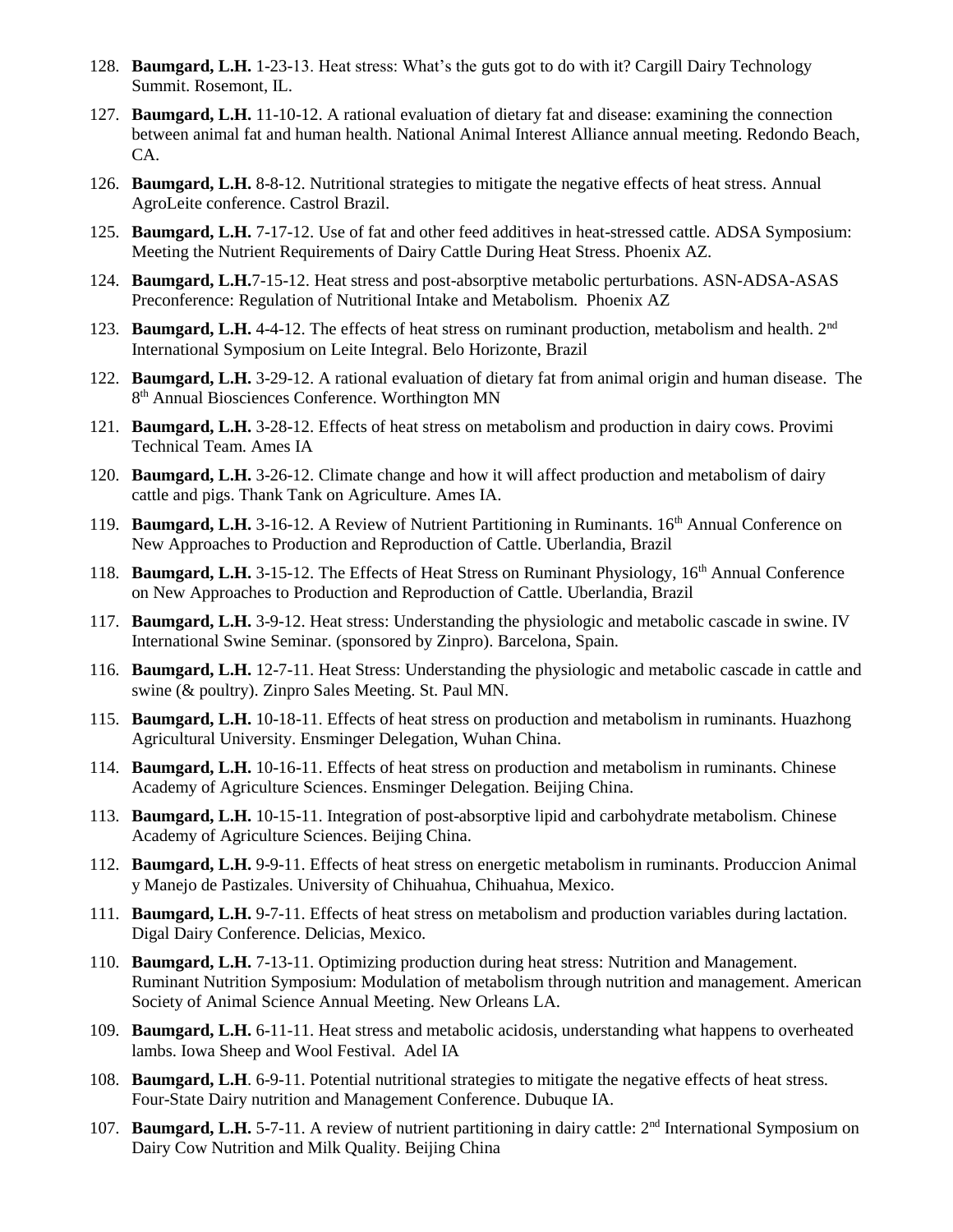- 106. **Baumgard, L.H.** 5-4-11. Effects of heat stress on pig physiology and performance. The Hanor Co. Franklin KY.
- 105. **Baumgard, L.H.** 4-1-11. A review of nutrient partitioning. Iowa St. Univ., Dept. Anim. Sci. Physiol. Seminar.
- 104. **Baumgard, L.H.** 3-1-11. How a cow's body reacts to heat stress and strategies to minimize this impact. Elanco Animal Health. Wisconsin Dells, WI
- 103. **Baumgard, L.H.** 1-25-11. Effects of heat stress on nutrient partitioning. ISU. Dept. Anim. Sci. Meat Science Seminar.
- 102. **Baumgard, L.H.** 1-21-11. Nutritional and management decisions during heat stress. FormAFeed Dairy Conference. Redwood Falls, MN.
- 101. **Baumgard, L.H.** 1-17-11. The truth about animal products in our diets. Keynote speaker. Southeast Minnesota Ag Alliance. Rochester, MN
- 100. **Baumgard, L.H.** 10-6-10. A review of nutrient partitioning. Pacific Northwest Nutrition Conference. Vancouver, Canada
- 99. **Baumgard, L.H.** 9-20-10. The effects of heat stress on nutrient partitioning in dairy, beef and pigs. Dept Seminar. University of Minnesota, Department of Animal Science. St. Paul.
- 98. **Baumgard, L.H.** 9-15-10. The Animal Rights movement and human dietary myths. Keynote speaker. Iowa Poultry Association. Okoboji IA.
- 97. **Baumgard, L.H**. 9-8-10. Human dietary myths about dairy and other animal food production. Land O Lakes Technical Symposium. Alexandria MN.
- 96. **Baumgard, L.H.** 6-10-10. Interactions between heat stress and nutrition decisions. Nutreco Inc. Prague Czech Republic
- 95. **Baumgard, L.H.** 3-14-10. The truth about the healthfulness of dairy food products. Hubbard Feeds. Flandreau SD
- 94. **Baumgard, L.H.** 3-14-10. Getting ready for heat stress. Hubbard Feeds. Flandreau SD.
- 93. **Baumgard, L.H.** 3-13-10. Research Focus and update. Iowa Feed and Nutrition Seminar. Iowa State University.
- 92. **Baumgard, L.H.** 3-22-10. Re-evaluating the relationship between dietary fat and human disease. Think Tank on Animal Agriculture. Iowa State University.
- 91. **Baumgard, L.H.** 2-10-10. A rational evaluation of the dietary fat human health hypothesis. Dept. Food Sci. and Human Nutrition Seminar. Iowa State University.
- 90. **Baumgard, L.H.** 2-15-10. Human dietary myths about dairy and other animal food products. 18<sup>th</sup> Annual Carver County/U of M Dairy Expo & Trade Show. Norwood Young America MN.
- 89. **Baumgard, L.H.** and N. Upah. 2-15-10. Revisiting Rumensin's role in energy nutrition. 18<sup>th</sup> Annual Carver County/U of M Dairy Expo & Trade Show. Norwood Young America MN
- 88. **Baumgard, L.H.** 1-22-10. A rational evaluation between dietary fat and human disease. Dept. Anim. Sci. Seminar. Iowa State University.
- 87. **Baumgard, L.H.** and R.P. Rhoads, 11-3-09. The effects of heat stress on nutrient utilization. 2009 ADSA Discover Conference on Heat Stress. Nashville IN.
- 86. **Baumgard, L.H.**, R.P. Rhoads and U. Bernabucci. 11-3-09. The effects of heat stress on digestion. 2009 ADSA Discover Conference on Heat Stress. Nashville IN.
- 85. **Baumgard, L.H.** 10-29-09. The effects of heat stress on nutrient partitioning in lactating and growing cattle. University of Florida, Dept. Anim. Sci.: Distinguished Lecture Series.
- 84. **Baumgard, L.H.** 10-28-09. Is negative energy balance in early lactation really a bad thing? University of Florida, Dept. Anim. Sci.: Distinguished Lecture Series.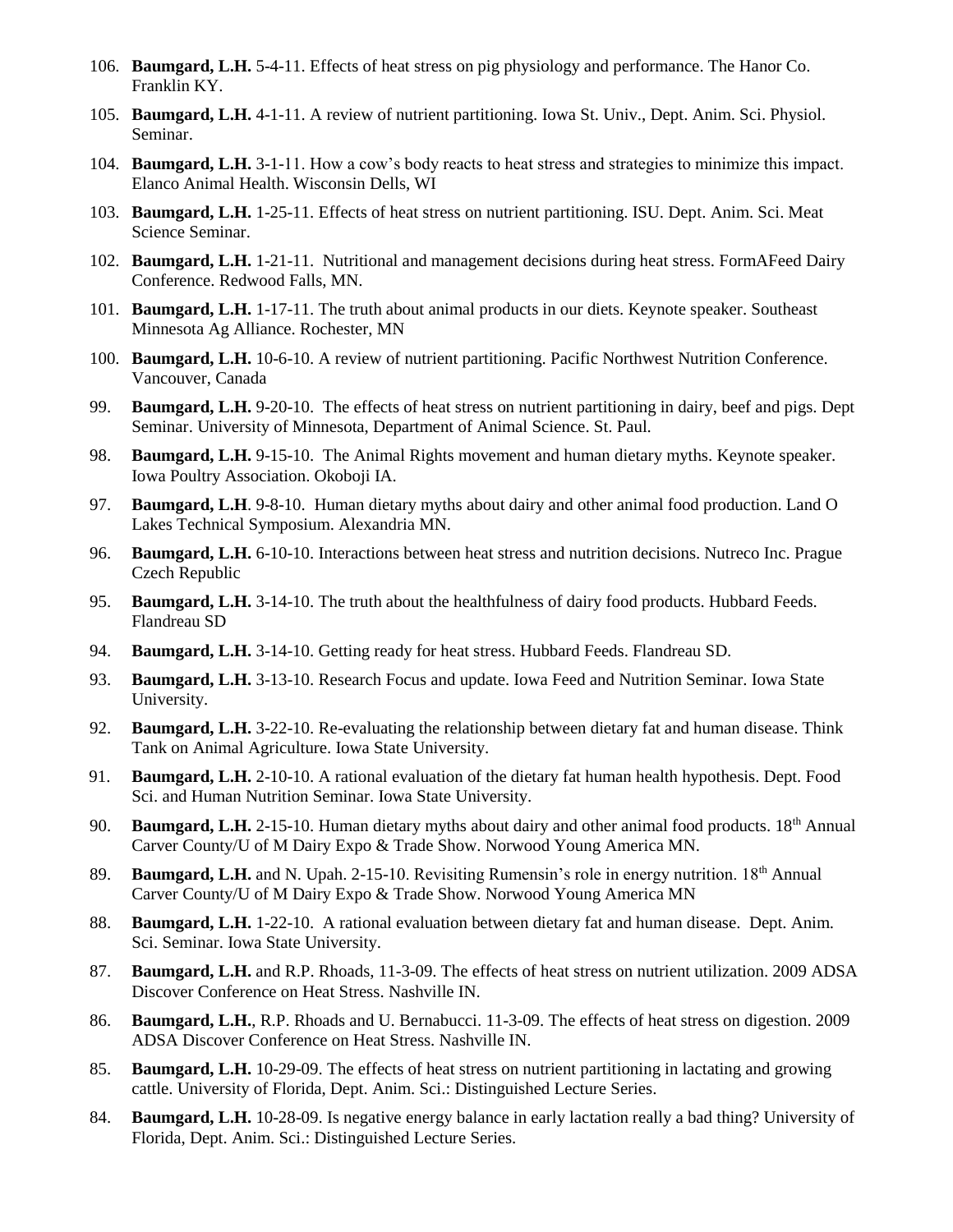- 83. **Baumgard, L.H.** and R.P. Rhoads. 7-14-09. The effects of heat stress on post-absorptive metabolism. Foundation Scholar Lecture. American Dairy Science Association annual meeting. Montreal Canada.
- 82. **Baumgard, L.H.** and R.P. Rhoads. 5-6-09. The effects of heat stress on metabolism, energetics and production in growing and lactating cattle.1st International Symposium on Dairy Cow Nutrition and Milk Quality. Beijing China.
- 81. **Baumgard, L.H.** and R.P. Rhoads. 4-30-09. The effects of heat stress on dairy cow nutrition decisions. For Balchem Inc. Tokyo Japan.
- 80. **Baumgard, L.H.,** R.J. Collier, and R.P. Rhoads. 3-13-09. The effects of heat stress on nutrition and management decisions. Western Dairy Management Conference. Reno, NV.
- 79. **L.H. Baumgard** and R.P. Rhoads. 11-20-08. Nutrient partitioning, energy metabolism and milk fat synthesis. Shur-Gain Nutrition. Stratford Canada
- 78. **L.H. Baumgard.** 11-19-08. Managing the transition cow and heat stress energetics. Shur-Gain Nutrition. Stratford Canada
- 77. **Baumgard, L.H.**, R.P. Rhoads and M.R. Waldron. 11-14-08. Effects of heat stress on endocrine regulation of metabolism. 6<sup>th</sup> International Congress on Farm Animal Endocrinology. Roanoke, Virginia USA.
- 76. **Baumgard, L.H.** 9-17-08. Effects of heat stress on energetic metabolism in dairy cattle and rodents. Department of Nutritional Sciences. University of Arizona.
- 75. **Baumgard, L.H.** 9-10-08. Heat stress and the dairy cow. Land O Lakes Purina Feed LLC. Gainesville FL.
- 74. **Baumgard, L.H.** 9-3-08. The effects of heat stress on lactating and growing ruminants and potential nutritional strategies. Land O Lakes Purina Feed LLC. Alexandria MN.
- 73. **Baumgard, L.H.** 8-16-08. The biology of heat stress and nutrition implications. Elanco Animal Health. Minneapolis Veterinary Meeting. Bloomington MN.
- 72. **Baumgard, L.H.** 8-12-08. The effects of heat stress and nutrition decisions. Advanced Dairy Nutrition and Management Conference. Cornell University. Ithaca NY.
- 71. **Baumgard, L.H.** 8-09-08. Diet and human disease? The role of the animal rights movement. National Animal Interest Alliance. Hartford CT.
- 70. **Baumgard, L.H**. 4-26-08. The effects of heat stress on metabolism in ruminants. Elanco Animal Health: Eastern Canada Dairy Veterinary Seminar. Quebec Canada.
- 69. **Baumgard, L.H.** 4-12-08. The effects of heat stress on metabolism in ruminants. Elanco Animal Health: Northwest Dairy Veterinary Seminar. Niagara on the Lake. Ontario Canada.
- 68. **Baumgard. L.H.** 3-11-08. The effects of heat stress on dairy management decisions. Professional Dairy Producers of Wisconsin. Madison WI.
- 67. **Baumgard, L.H.**, 1-29-08 The effects of heat stress on production, metabolism and energetics of lactating and growing cattle. Florida Ruminant Nutrition Symposium. Gainesville, FL.
- 66. **Baumgard, L.H.** 9-07-07. Conjugated linoleic acid and milk fat synthesis. Digal. University of Delicias. Mexico
- 65. **Baumgard, L.H.** 9-07-07. Transition period energetics. Digal. University of Delicias. Mexico.
- 64. **Baumgard, L.H**., R.J. Collier and R.P. Rhoads. 8-4-07. The effects of heat stress on bioenergetics in lactating Holstein cows: Elanco Animal Health. Bloomington MN
- 63. **Baumgard, L.H.** and R.P. Rhoads. 8-2-07. The effects of heat stress on metabolism and immune function. Prince Agri Products Summit. Bloomington, MN.
- 62. **Baumgard, L.H.**, R.P. Rhoads and R.J. Collier. 7-16-07. The effects of heat stress on nutrition and postabsorptive metabolism in lactating dairy cows. Bucknell Nutrition Conference. Lewisburg PA.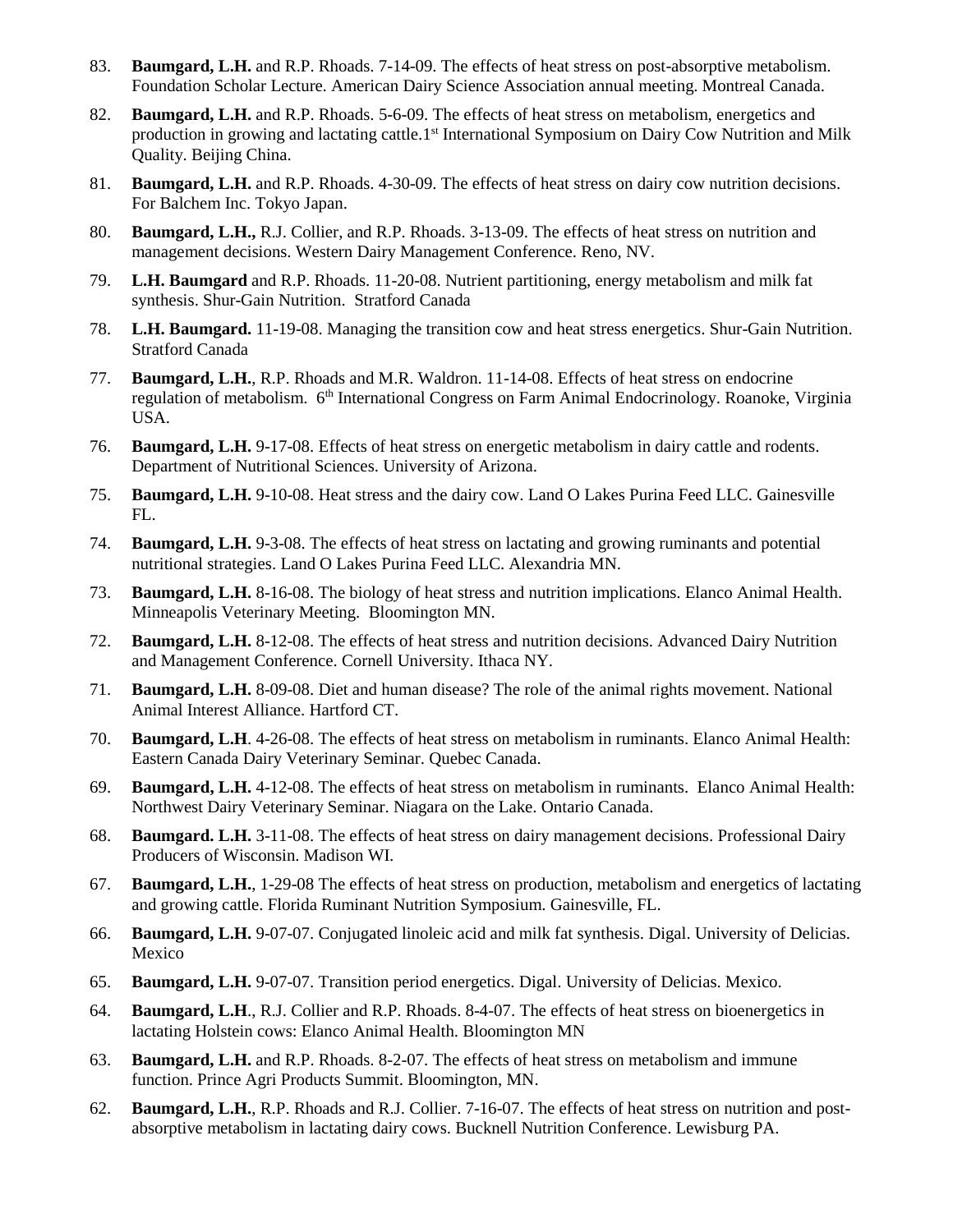- 61. **Baumgard, L.H.** 6-13-07. Facts and myths about the effects of milk fatty acids on human health.4-State Dairy Nutrition and Management Conference. Debuque IA.
- 60. **Baumgard, L.H.,** R.J. Collier and R.P. Rhoads. 6-13-07. The effects of heat stress on energy balance and metabolism. 4- State Dairy Nutrition and Management Conference. Debuque IA.
- 59. **Baumgard, L.H.** and R.P. Rhoads. 5-18-07. Management Strategies for improving reproductive performances of dairy cows under heat stress/hot climates. International Scientific Seminar: Reproduction in Lactating Dairy Cows: Tunis, Tunisia.
- 58. **Baumgard, L.H.** 5-18-07. Feeding strategies for the transition cow. International Scientific Seminar: Reproduction in Lactating Dairy Cows: Tunis, Tunisia.
- 57. **Baumgard, L.H.** and R.P. Rhoads 5-8-07. The effects of heat stress on metabolism in lactating dairy cattle. Cargill Animal Nutrition. Wausau WI.
- 56. **Baumgard, L.H.** and M.J. Vanbaale. 4-24-07. The effects of increased milking frequency in early lactation. ELANCO Animal Health. Aguascalientes, Mexico
- 55. **Baumgard, L.H.** and R.P. Rhoads. 4-24-07. The effects of heat stress on energetics in lactating cattle. ELANCO Animal Health. Aguascalientes, Mexico.
- 54. **Baumgard, L.H.,** G. Shwartz, J.K. Kay and M.L. Rhoads. 3-07-07. Does negative energy balance (NEBAL) limit milk synthesis in early lactation? Western Canadian Dairy Seminar; Advances in Dairy Technology. Red Deer, Alberta, Canada.
- 53. **Baumgard, L.H.** J.B. Wheelock, M.D. O'Brien, M.J. VanBaale, R.J. Collier, M.L. Rhoads and R.P. Rhoads 2-23-07 Effects of heat stress on post-absorptive metabolism and bioenergetics in lactating dairy cows. Southwest Nutrition and Management Conference. Tempe AZ.
- 52. **Baumgard, L.H.** J.B. Wheelock, M.D. O'Brien, M.J. VanBaale, R.J. Collier, M.L. Rhoads and R.P. Rhoads 1-26-07 Effects of heat stress on post-absorptive metabolism and bioenergetics in lactating dairy cows. Monsanto Dairy Round Table. Sioux Falls SD
- 51. **Baumgard, L.H.**, J.B. Wheelock, M.D. O'Brien, M.J. VanBaale, R.J. Collier, M.L. Rhoads, and R.P. Rhoads. 1-25-07 Effects of heat stress on post-absorptive metabolism and bioenergetics in lactating dairy cows. Form A Feed Inc. Professional Dairy Seminar, Morton MN
- 50. **Baumgard, L.H.** J.B. Wheelock, M.D. O'Brien, M.J. VanBaale, R.J. Collier, M.L. Rhoads and R.P. Rhoads 1-24-07 Effects of heat stress on post-absorptive metabolism and bioenergetics in lactating dairy cows. Monsanto Dairy Round Table. Rochester MN
- 49. **Baumgard, L.H.** J.B. Wheelock, M.O'Brien, M.J. VanBaale, R.J. Collier, M.L. Rhoads and R.P. Rhoads. Comfortable cows during hot weather will enhance farm profit. 1-24-07 Proc. Intermountain Nutr. Conf. Salt Lake UT
- 48. **Baumgard, L.H.** 1-17-07. A recent and unconventional evaluation of dietary fat on human disease. Dept. Nutri. Sci. Seminar Series.
- 47. **Baumgard, L.H.** and R.P. Rhoads. 10-31-06. Effects of heat stress on the energy status of lactating dairy cattle. Penn St. Nutr. Conf. Harrisburg PA,
- 46. **Baumgard, L.H.** J.W. Wheelock, M.VanBaale, M. Rhoads, R. Collier and R.P. 10-19-06. Rhoads. Effects of heat stress on bioenergetics and production in lactating dairy cattle. Monsanto Science Symposium. St. Louis, MO.
- 45. **Baumgard, L.H.,** J.W. Wheelock, G. Shwartz, M. O'Brien, M. Rhoads, M. VanBaale, R. Collier, and R. Rhoads. 10-10-06. Effects of heat stress on nutritional and management strategies. Ariz. Prod. Conf. Tempe AZ.
- 44. **Baumgard, L.H.** and R.P. Rhoads. 9-29-06. Effects of heat stress on post-absorptive metabolism in lactating dairy cows. ELANCO Animal Health. Monterey CA.
- 43. **Baumgard, L.H.** and R.P. Rhoads. 9-20-06. Environmental influence on metabolism of ruminants. Minnesota. Nutrition Conference, St. Paul Mn.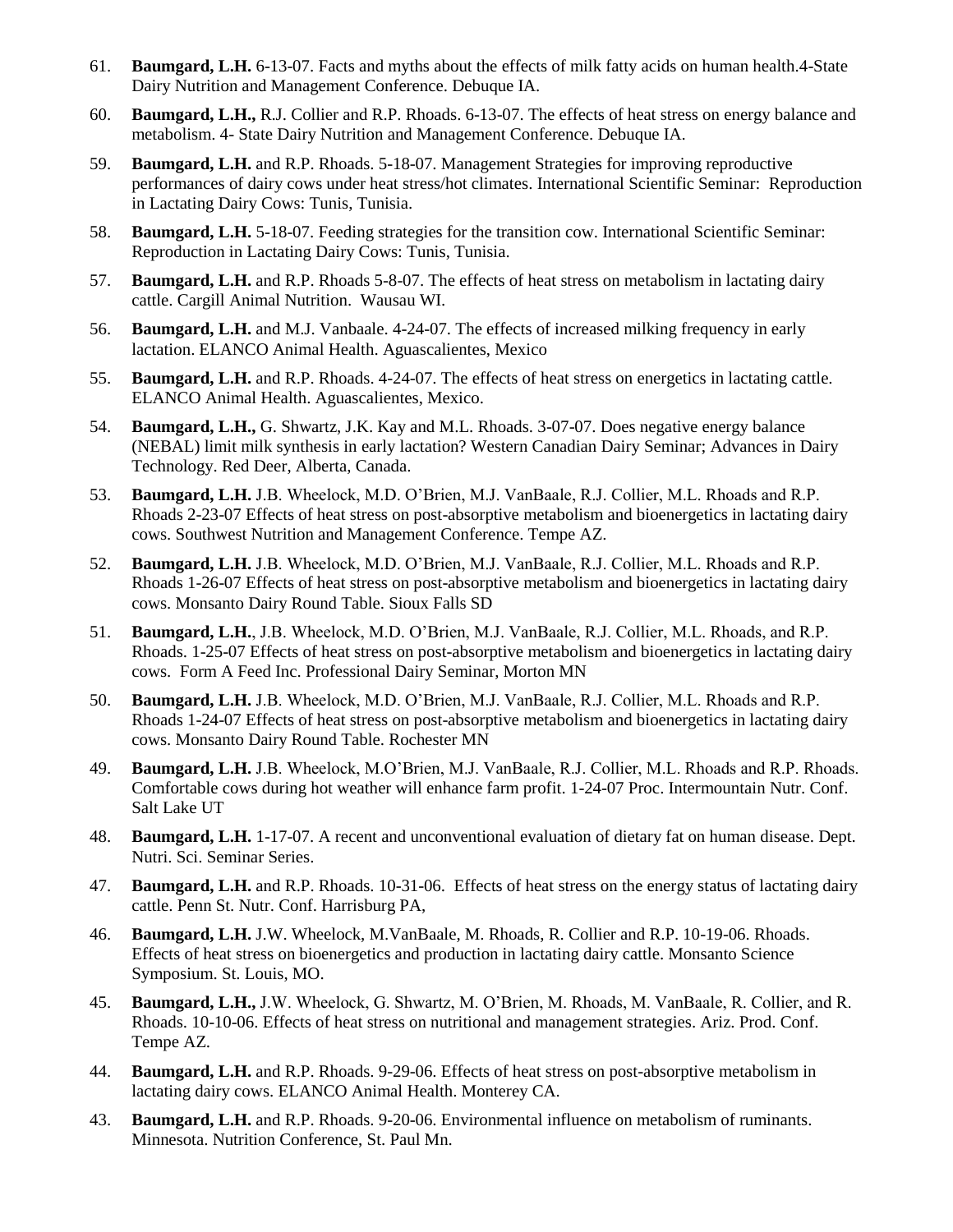- 42. **Baumgard, L.H.,** 9-20-06. Dietary manipulation of the nutritional value of milk. Minnesota Nutrition Conference, St. Paul, MN
- 41. **L.H. Baumgard.** 8-29-06. Potential application for conjugated linoleic acid in early lactation. BASF. Ludwigshafen. Germany.
- 40. **L.H. Baumgard.** 8-28-06. Effects of conjugated linoleic acid during the transition period in lactating cows. BASF. Ludwigshafen. Germany
- 39. **L.H. Baumgard** 6-2-06. Effects of heat stress on rumen health and energetics in lactating dairy cows. Chr. Hansen Animal Health & Nutrition. Milwaukee WI.
- 38. **L.H. Baumgard** and S.H. Baker. 4-28-06. Effects of conjugated linoleic acid on lipid and protein metabolism in a mouse geriatric and cachexia Model. California State University of Fresno. Dept. of Biol., Physiol. Seminar Series.
- 37. **L.H. Baumgard** and R.J. Collier. High production, Posilac and cow safety. 4-25-06. Monsanto Preconference symposia. Tri-State Nutrition Conference, Fort Wayne IN.
- 36. **L.H. Baumgard** and R.P. Rhoads. 4-18-06. Effects of heat stress on post-absorptive metabolism in lactating dairy cows. Cornell University, Department of Animal Sciences, Metabolism Seminar series. Ithaca, NY
- 35. **L.H. Baumgard.** 4-13-06. Effects of heat stress on lactating dairy cattle and human dietary myths. U of A, CALS, Ag 100 Council. Tucson AZ.
- 34. **L.H. Baumgard.** 4-11-06. Effects of heat stress s on energetics of lactating dairy cattle. ELANCO Animal Health, Sales Training Session, Indianapolis, IN.
- 33. **L.H. Baumgard.** 3-15-06. Effects of heat stress s on energetics of lactating dairy cattle. ELANCO Animal Health, pre-conference symposia. High Plains Nutrition Conference. Albuquerque, NM.
- 32. **L.H. Baumgard.** 2-9-06. Effects of heat stress on energetics of lactating dairy cattle. ELANCO Animal Health. Greenfield, IN.
- 31. **L.H. Baumgard.** 12-1-05. Effects of CLA on lipid metabolism in lactating dairy cattle. ELANCO Animal Health. Greenfield, IN.
- 30. **L. H. Baumgard.** 7-7-05. Effects of specific CLA isomers on milk fat synthesis. AgResearch. Ruakura. New Zealand.
- 29. **L. H. Baumgard.** 7-5-05. Effects of specific CLA isomers on milk fat synthesis. ViaLactia Biosciences. Auckland, New Zealand
- 28. **L. H. Baumgard.** 7-1-05. Effects of dietary CLA on energy balance parameters in early lactation. Dexcel Inc., Hamilton New Zealand.
- 27. **L. H. Baumgard.** 6-21-05. *Key not speaker*: Mechanisms regulating milk fat synthesis: potential on-farm applications of basic science. New Zealand Society of Animal Production. Christchurch. New Zealand.
- 26. **L. H. Baumgard** 6-16-05. Biosynthesis of different conjugated linoleic acids. University of Melbourne, Melbourne Australia.
- 25. **L. H. Baumgard** 6-10-05. Biosynthesis of different conjugated linoleic acids. Department of Primary Industries. Kyabram, Australia
- 24. **L.H. Baumgard** 6-7-05. Biosynthesis of different conjugated linoleic acids. University of Seoul. South Korea.
- 23. **L.H. Baumgard.** 6-7-05. Effects of dietary CLA on energy balance parameters in early lactation. Agribrands Purina Korea, Inc. Seoul, South Korea
- 22. **L.H. Baumgard** 5-31-05. Effects of dietary CLA on energy balance parameters in early lactation. Irish Agriculture and Food Development Authority. Moorepark. Fermoy Ireland
- 21. **L.H. Baumgard.** 4-22-05. Dietary Fat, Facts and Myths. The Arizona State Cowbelles, Inc. and the American Cattlewomen, Inc.. Tempe AZ.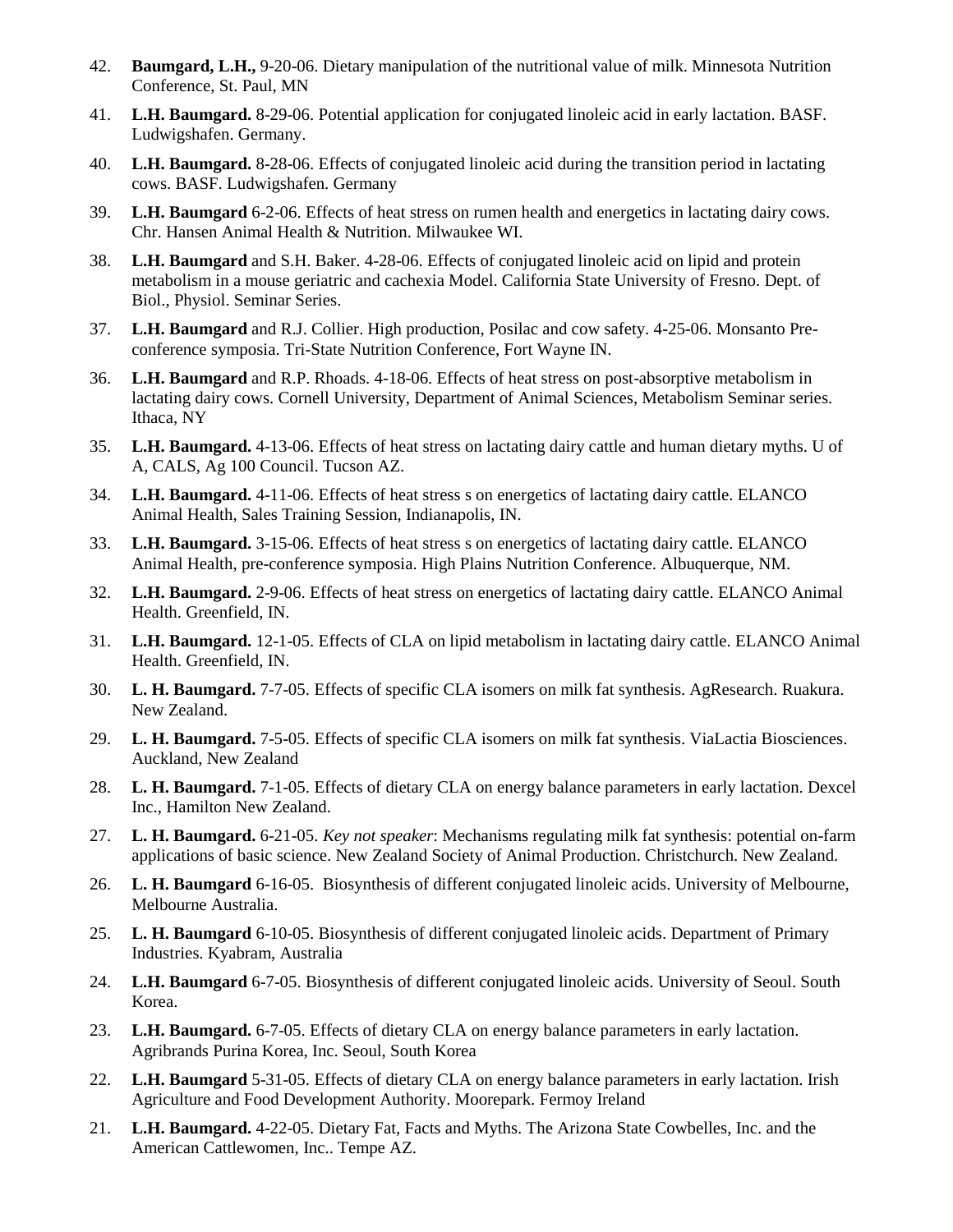- 20. **L.H. Baumgard .** 4-6-05. Mechanisms by which CLA regulate mammary lipid metabolism. Conjugated Linoleic Acid; Implications for Mammary Growth, Development and Function. FASEB, San Diego CA
- 19. **L.H. Baumgard**. 2-2-05. Effects of conjugated linoleic acid on glucose homeostasis and body composition in the Zucker Diabetic rat. Modern Views on Nutrition: Iowa St. University, Ames, IA.
- 18. **L.H. Baumgard.** 3-17-04. Nutritional benefits of conjugated linoleic acid. The University of Arizona, Beef Quality Assurance. Tucson, AZ
- 17. **L.H. Baumgard**, 7-7-03. Altering lipid metabolism in lactating dairy cattle. Cargill Animal Nutrition, Elk River, MN.
- 16. **L.H. Baumgard,** 10-14-02, Human dietary fat intake: facts, unknowns and myths. University of Arizona, Department of Animal Sciences Seminar.
- 15. **L.H. Baumgard**, 09-20-02. Effects of specific conjugated linoleic acid isomers on lipid metabolism. University of Arizona, Physiological Sciences Seminar.
- 14. **L.H. Baumgard**. 07-19-02. Effects of conjugated linoleic acid on mammary cancer. Harvard University. Dana Farber Cancer Institute. Cambridge MA.
- 13. **L.H. Baumgard**. 5-15-02. Conjugated linoleic acid isomers and mammary lipid metabolism. Perspectives on Conjugated Linoleic Acid Research, Current Status and Future Directions. National Institute of Health. Bethesda MA.
- 12. **L.H. Baumgard**. 02-04-02. Effects of genetic selection for milk yield on the somatotropic axis. University of Arizona. Department of Animal Sciences.
- 11. **L.H. Baumgard.** 01-23-02. Effects of specific conjugated linoleic acids (CLA) on lipid metabolism in lactating and growing animals. University of Arizona. Department of Nutritional Sciences.
- 10. **L.H. Baumgard.** 09-11-01. Effects of conjugated linoleic acids (CLA) on lipid metabolism in lactating dairy cows. Cornell University. Department of Animal Science.
- 9. **L.H. Baumgard**. 07-01. Potential of conjugated linoleic acid (CLA) to alter lipid metabolism in domestic farm animals. Alpharma, Animal Health Division. Fort Lee, New Jersey.
- 8. **L.H. Baumgard.** 06-01. Effects of *trans-*10, *cis-*12 conjugated linoleic acid (CLA) on milk fat synthesis. University of Arizona. Department of Animal Sciences Seminar.
- 7. **L.H. Baumgard**. 06-01. Biosynthesis of *cis-*9, *trans-*11 CLA and strategies to enhance CLA concentrations in milk fat. New Zealand Dairy Board. Palmerston North, New Zealand.
- 6. **L.H. Baumgard**. 06-01. Rumen production of *trans*-10, *cis*-12 CLA and milk fat depression. Dexcel Co. Hamilton, New Zealand.
- 5. **L.H. Baumgard**. 05-01. Effects of *trans*-10, *cis*-12 CLA on lipid metabolism during lactation and growth. Animal Agriculture Group. Monsanto, Chesterfield, MO.
- 4. **L.H. Baumgard** and D.E. Bauman. 02-01. Effects of *trans*-10, *cis*-12 CLA on lipid metabolism during lactation and growth. Pennsylvania State University. Department of Animal Science Seminars.
- 3. D.E. Bauman, B.A. Corl, **L.H. Baumgard** and J.M. Griinari. 01-01. Conjugated linoleic acid Fact or Fad? University of Nottingham Feed Conference. Loughborough, England.
- 2. **L.H. Baumgard** and D.E. Bauman. 11-00. Functional Foods and Conjugated Linoleic Acids (CLA), commercial possibilities for both isomers. Agriculture and Food Systems 2000. Cornell University Extension. Agriculture and Food Systems In-Service.
- 1. **L.H. Baumgard**. 05-00. Review of *cis*-9, *trans*-11 and *trans*-10, *cis*-12 CLA. University of Minnesota, Department of Animal Science Seminars.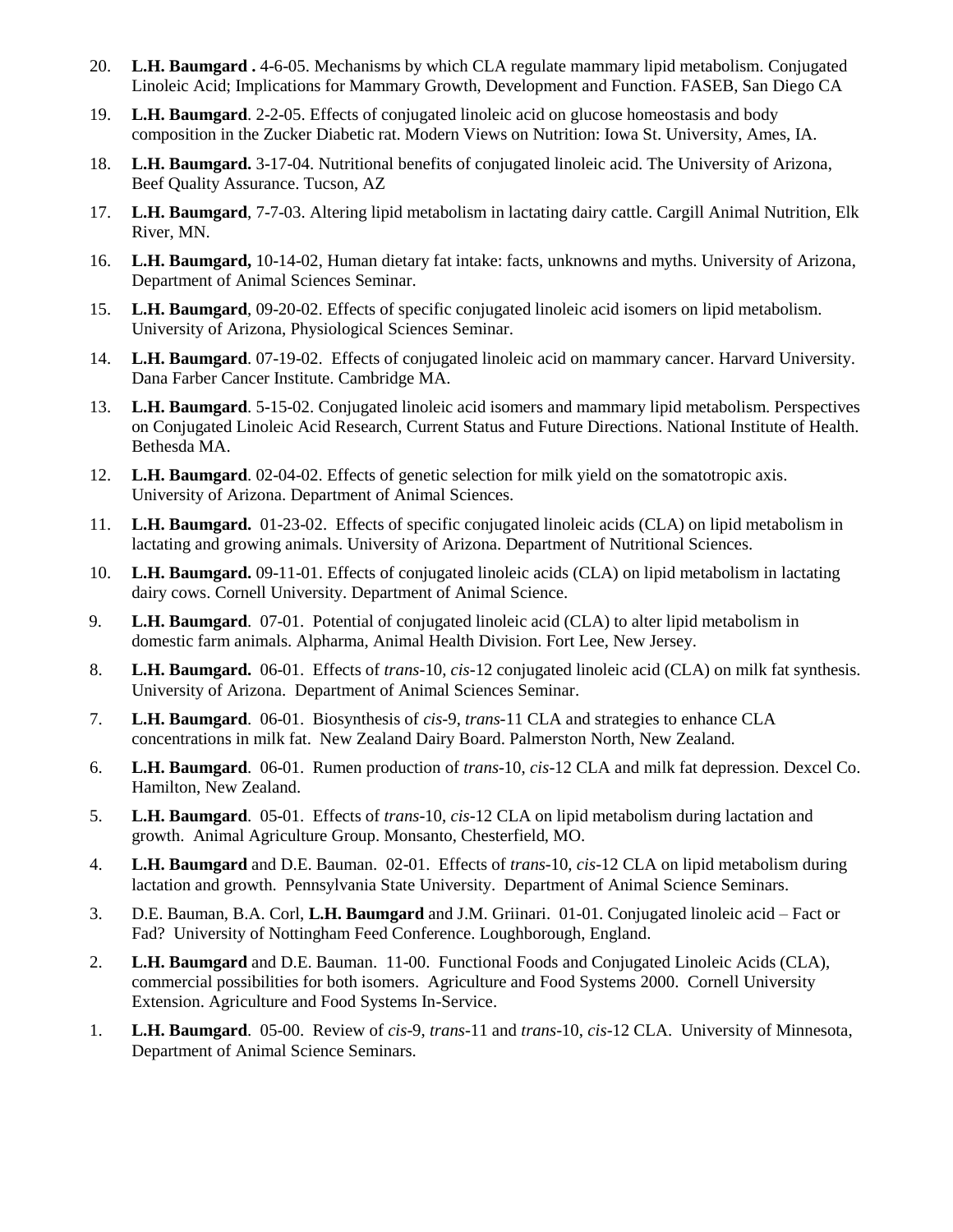# **PROFESSIONAL AFFILIATIONS & ACTIVITIES**

- ➢ American Dairy Science Association
	- $\bullet$  1995 Member
	- 2019, 2020 Zoetis Physiology Award Committee
	- 2014-16 FASS- American Feed Industry Association New Frontiers in Animal Nutrition Award
	- 2013-17 Nutritional Professionals Inc. Applied Dairy Nutr., Awards committee (Chair 14, 15, 17)
	- 2013 Midwest Section Past-president
	- 2012 Midwest Section President
	- 2010-12 Foundation Scholar Award Committee (Chair 2010 & 2012)
	- 2011 Midwest Section Vice-President
	- 2010 Midwest Section Secretary
	- 2009 –10 Cargill Young Scientist Award Committee (Chair: 2010)
	- 2009 18<sup>th</sup> Discover Conference Organizing Committee
	- 2008 –09 Late-Breaking Abstract Selection Committee
	- 2008–09 Lactation Biology Symposia Program Committee
	- 2004 –06 Cargill Young Scientist Award Committee (Chair: 2006)
	- 2003 06 Lactation Biology Symposia Program Committee (Chair: 2004 & 2005)
	- 2003 National Milk Producers Hoyt Award Committee
- ➢ American Society of Animal Science
	- $\bullet$  1995 Member
	- 2013-16 Physiology Symposia Committee
	- 2011 Midwestern Section Young Extension Specialist Award Committee
	- 2007 -09 Lactation Biology Symposia Committee
	- 2007 Western Section Graduate Student Paper Competition
	- 2002 -04 Western Section Advisory and Coordinating Committee
- ➢ American Society for Nutrition
	- $\bullet$  2002 Member
	- 2011 Judge of EAN-RIS graduate student poster competition
	- 2006 Co-Chair: Human Milk/Lactation Symposia Session
- ➢ National Academy of Sciences
	- 2017 Jamboree: Science Breakthroughs 2030. A strategy for food and agricultural research

# **SCHOLARSHIP: AWARDS & HONORS**

American Dairy Science Association

- 2020 Journal of Dairy Science Highly Cited Manuscript Award
- 2018 Zoetis Physiology Award
- 2012 Nutritional Professionals Award for Applied Nutrition
- 2009 Foundation Scholar Award
- 2007 Cargill Animal Nutrition Young Scientist Award
- 2002 National Milk Producers R.M. Hoyt Memorial Award
- American Society of Animal Science
	- 2007 Western Section Young Scientist Award
- American Society for Nutrition
	- 2013 Mead Johnson Award
- Gamma Sigma Delta (Honor Society of Agriculture)
- 2018 Research Award of Merit
- Iowa State University
	- 2015 Mid-Career Research Award
- University of Minnesota, Department of Animal Science
	- 1997 Outstanding M.S. Student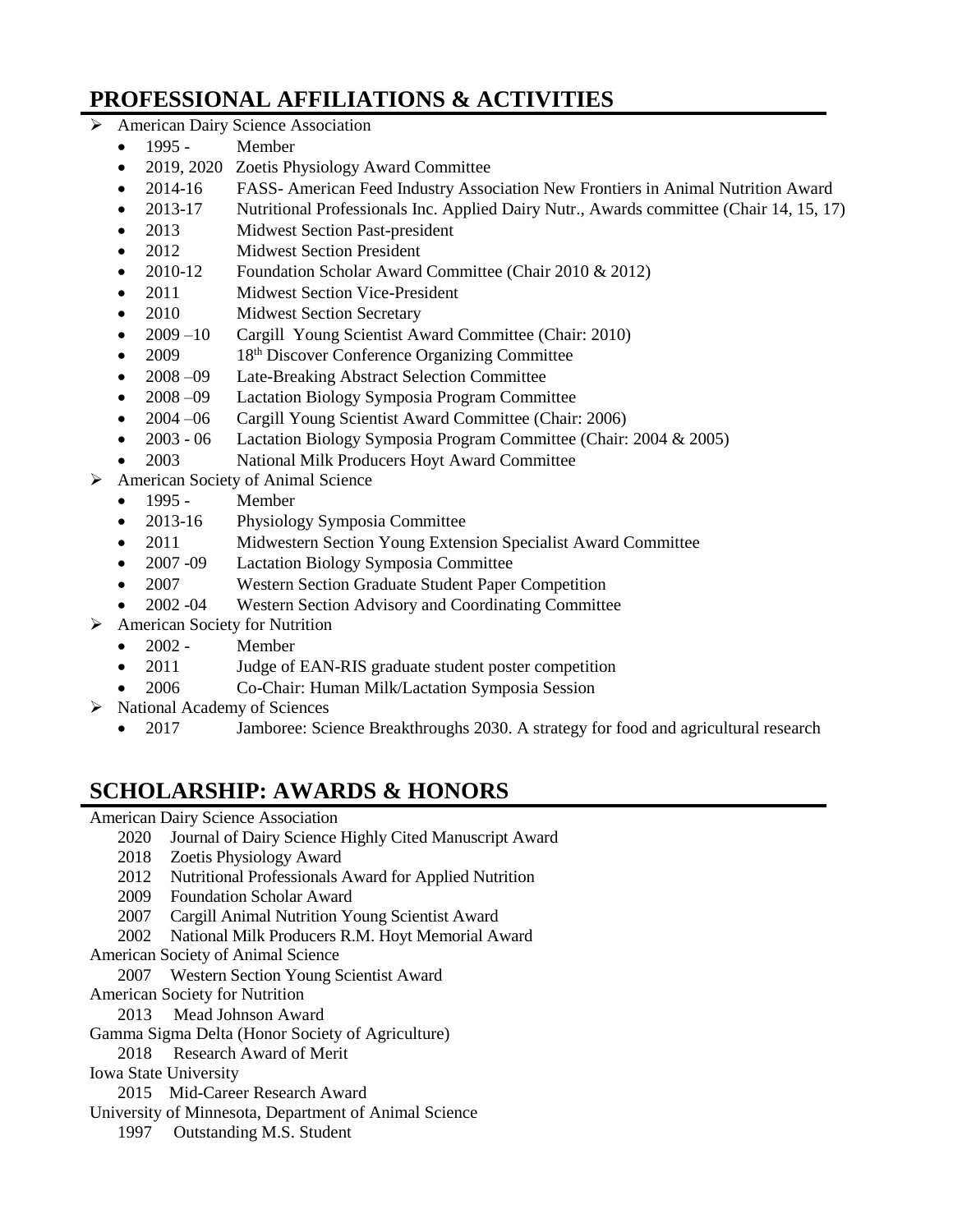### **Ad-Hoc Reviewer for Scientific Journals**

Animal Animal Feed Science and Technology Animal Genetics Animal Production Science Australian Journal of Experimental Agriculture British Journal of Nutrition Canadian Journal of Animal Science Domestic Animal Endocrinology Endocrine Connections European Journal of Lipid Science and Technology Experimental Biology and Medicine Food Research International Journal of Biometeorology Italian Journal of Animal Science Lipids Livestock Science Journal of Applied Research Journal of Animal Science Journal of Dairy Research Journal of Dairy Science Journal of Food Science Journal of Nutrition Journal of Nutritional Biochemistry Journal of the Science of Food and Agriculture PLOSone Reproduction Research in Veterinary Science Small Ruminant Research Scientific World Journal

### **Ad-Hoc Reviewer for Granting Agencies**

2002 & 2005 USDA/NRI 2008 & 2012 National Science Foundation (NSF) 2004, 2005 & 2006, 2013 Binational Agriculture Research & Development (BARD) fund 2011 USDA Small business Innovation Research Program (SBIR)

#### **Panel Member for Granting Agencies**

2011 & 2012 Binational Agriculture Research & Development (BARD) fund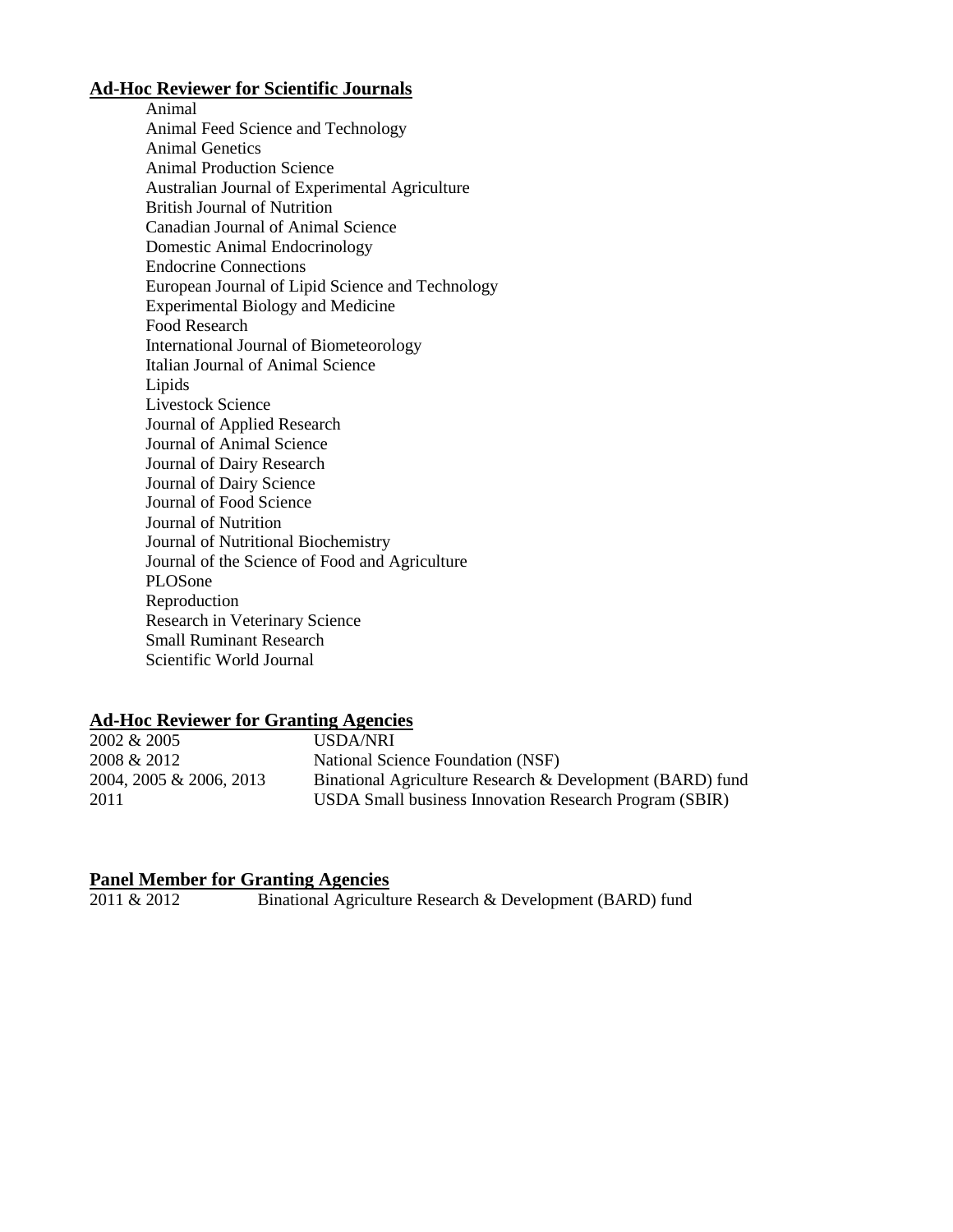# **Research (70% of Appointment)**

|     | Name of Principal Investigator shown in bold<br><b>Grants Received While on Faculty at Iowa State University</b> |                                                                                                                                                                    |               |                                    |           |
|-----|------------------------------------------------------------------------------------------------------------------|--------------------------------------------------------------------------------------------------------------------------------------------------------------------|---------------|------------------------------------|-----------|
| No. | <b>Investigators</b>                                                                                             | <b>Title</b>                                                                                                                                                       | <b>Amount</b> | <b>Source</b>                      | Year      |
| 43. | L. Baumgard                                                                                                      | Effects of IntelliBond® Z (zinc<br>hydroxychloride) on intestinal<br>permeability, systemic inflammation,<br>and metabolism in heat-stressed cows                  | \$144,249     | Micronutrients                     | $20 - 21$ |
| 42. | J. Selsby, L.<br>Baumgard, R.<br>Rhoads. S.<br>White.                                                            | Calcium regulation as a contributor to<br>heat stress-mediated skeletal muscle<br>dysfunction                                                                      | \$500,000     | <b>USDA-AFRI</b>                   | $20 - 23$ |
| 41. | <b>J. Selsby, L.</b><br>Baumgard, J.<br>Ross, B.<br>Ramirez, L.<br>Schulz, N. Serao,<br>R. Rhoads, S.<br>White   | Basic and applied consequences of heat<br>stress in barrows and gilts<br>*Ranked #1                                                                                | \$1,000,000   | <b>USDA-AFRI-</b><br><b>IDEA</b>   | 20-24     |
| 40. | L. Baumgard                                                                                                      | Effects of fat-embedded calcium<br>gluconate supplementation on<br>inflammatory biomarkers and intestinal<br>barrier function following 6 d of feed<br>restriction | \$155,233     | Micronutrients                     | $20 - 22$ |
| 39. | L. Baumgard                                                                                                      | Effects of cashew nut shell extract<br>(CNSE) on production and metabolism<br>in transitioning dairy cows.                                                         | \$241,315     | Idemitsu                           | 19-21     |
| 38. | L. Baumgard                                                                                                      | Evaluating effects of Zinc-<br>Hydroxychloride on biomarkers of<br>inflammation and intestinal integrity<br>during 5 d of feed restriction                         | \$184,410     | Micronutrients                     | 18-20     |
| 37. | L. Baumgard,<br>H. Ramirez                                                                                       | Technical evaluation part $3$ – effects of<br>dietary endomicrobial feed supplement<br>on production efficiency in lactating<br>dairy cows.                        | \$195,172     | <b>ASCUS</b><br><b>Biosciences</b> | 18-20     |
| 36. | L. Baumgard                                                                                                      | Technical Evaluation - Effects of<br>Dietary Endomicrobial Feed<br>Supplement on Production Efficiency in<br><b>Lactating Dairy Cows</b>                           | \$56,920      | <b>ASCUS</b><br><b>Biosciences</b> | 18-20     |
| 35. | L. Baumgard                                                                                                      | Effect of Agrado Plus supplementation<br>to dairy cattle under heat stress                                                                                         |               | <b>Novus</b><br>International      |           |

# **RESEARCH GRANTS**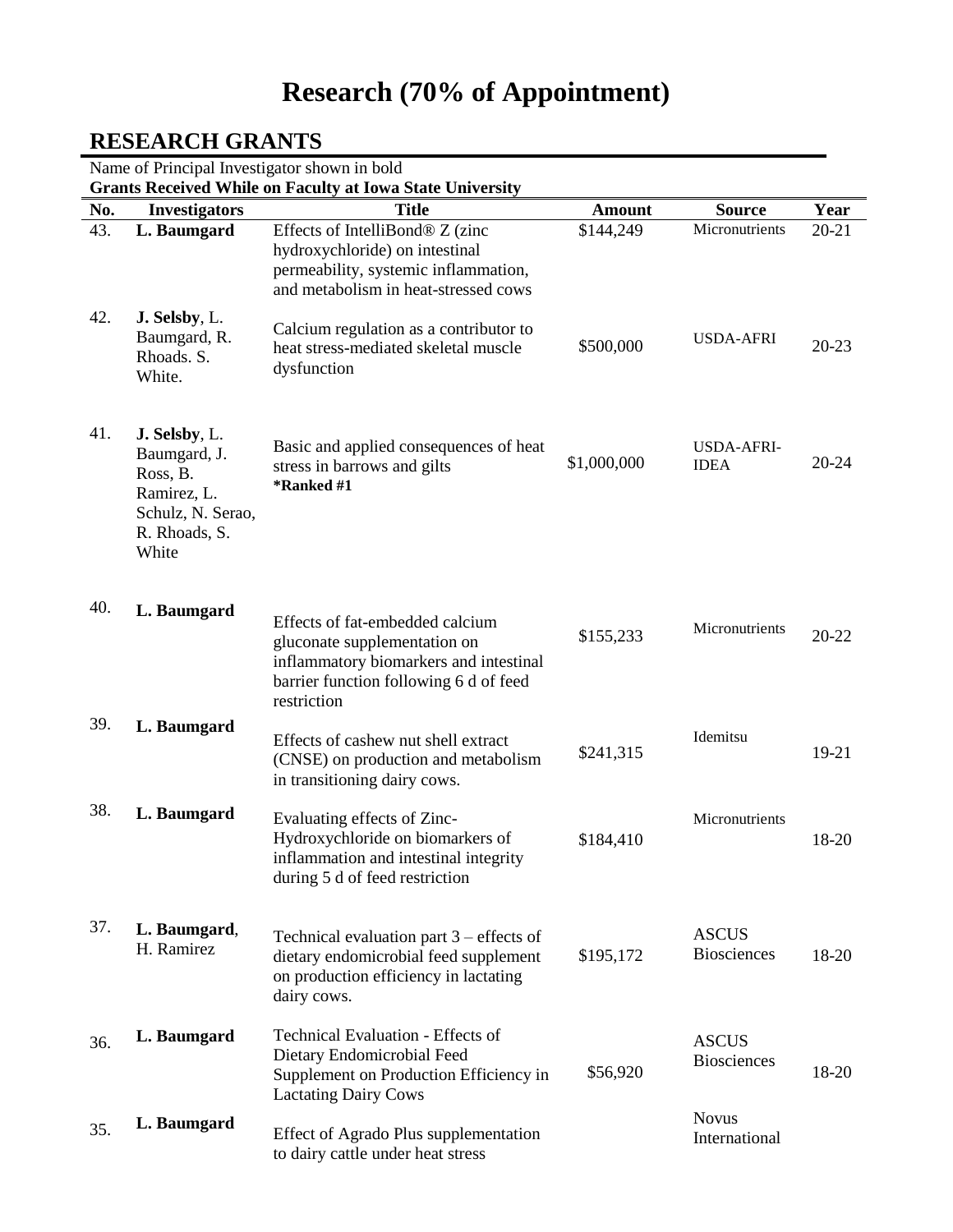|     | L. Baumgard,                                                                      |                                                                                                                                  | \$110,356 |                                               | 18-20     |
|-----|-----------------------------------------------------------------------------------|----------------------------------------------------------------------------------------------------------------------------------|-----------|-----------------------------------------------|-----------|
| 34. | R. Rhoads                                                                         | Metabolic disrupting effects of<br>endotoxin in lactating cows<br>*Ranked #1                                                     | \$500,000 | <b>USDA/NIFA</b>                              | 18-20     |
| 33. | J. Selsby, L.<br>Baumgard, R.<br>Rhoads                                           | Therapeutic approaches to heat stress:<br>targeting mitochondria                                                                 | \$497,000 | <b>USDA/NIFA</b>                              | 18-20     |
| 32. | L. Baumgard                                                                       | Effects of dietary endomicrobial feed<br>supplement on production efficiency in<br>lactating dairy cows                          | \$131,444 | <b>ASCUS</b><br><b>Biosciences</b>            | $17-18$   |
| 31. | L. Baumgard                                                                       | Effects of NutriTek on Metabolism and<br><b>Inflammation in Heat-Stressed Cows</b>                                               | \$87,818  | Diamond V                                     | $17-18$   |
| 30. | L. Baumgard                                                                       | Effects of long acting glucagon on<br>metabolism in transitioning dairy cows.                                                    | \$140,567 | Elanco<br>Animal<br>Health                    | $16-17$   |
| 29. | J. Patience, L.<br>Baumgard, N.<br>Gabler, D. Beitz,<br>S. Morris, J.<br>Russell. | Training Graduate Students and Future<br>Leaders in Animal Nutritional<br>Physiology and Metabolism                              | \$262,500 | <b>USDA</b>                                   | 16-19     |
| 28. | J. Ross, A.<br>Keating, L.<br>Baumgard                                            | Advancing investigations in swine<br>reproduction efficiency at Iowa State<br>University.                                        | \$100,000 | <b>Iowa Pork</b><br>Producers<br>Association. | $15-16$   |
| 27. | L. Baumgard                                                                       | <b>Evaluating how Chromium Propionate</b><br>affects Energetic Homeostasis<br>Following LPS Infusion in Lactating<br>Dairy Cows  | \$77,501  | Kemin<br>Industries<br>Inc.                   | $15-16$   |
| 26. | M. Rothschild,<br>K. Stalder,<br>J.Ross, L.<br>Baumgard, A.<br>Keating            | <b>Examination of Genomic Markers</b><br>Associated with Heat Stress in pigs                                                     | \$26,400  | ISU/<br>Smithfield                            | $14 - 15$ |
| 25. | L. Baumgard                                                                       | The effects of chromium on production<br>and metabolism in heat-stressed<br>finishing pigs.                                      | \$71,363  | Kemin<br><b>Industries</b><br>Inc.            | $14-15$   |
| 24. | J. Patience, L.<br>Baumgard                                                       | Maximizing the utilization of lower<br>energy, higher fiber feedstuffs through<br>more focused and effective use of<br>xylanase. | \$72,811  | <b>Iowa Pork</b><br>Producers                 | $14-15$   |
| 23. | L. Baumgard,<br>J.Patience, J.<br>Dekkers, N.<br>Gabler, S.<br>Lonergan           | Effects of genetics and dietary fiber on<br>production variables in response to<br>repeated exposures to heat stress.            | \$78,350  | <b>Iowa Pork</b><br>Producers                 | $14-15$   |
| 22. | A. Keating, R.<br>Ross, L.<br>Baumgard                                            | Investigating hyperinsulinemia and<br>increased circulating lipopolysaccharide<br>involvement in seasonal infertility            | \$55,000  | <b>Iowa Pork</b><br>Producers                 | $14-15$   |
| 21. | R. Ross, A.                                                                       | Determining how plasma exosomes                                                                                                  | \$31,954  | Wise                                          | $14-17$   |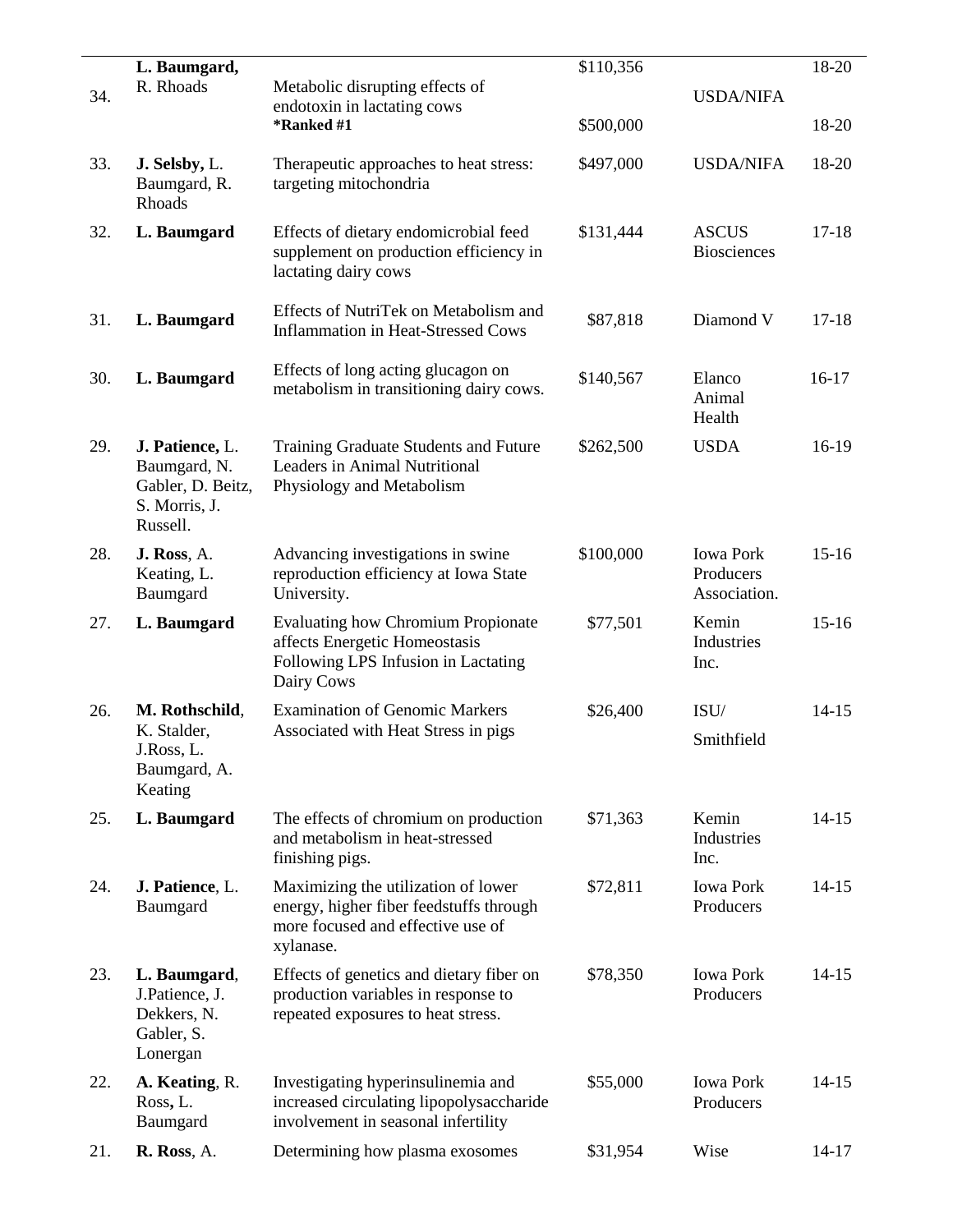|     | Keating, L.<br>Baumgard                                                                                                    | facilitate intercellular communications<br>and regulate growth in pigs.                                                                          |             | <b>Burroughs</b><br>Memorial<br>Endowment |           |
|-----|----------------------------------------------------------------------------------------------------------------------------|--------------------------------------------------------------------------------------------------------------------------------------------------|-------------|-------------------------------------------|-----------|
| 20. | R. Ross, A.<br>Keating, L.<br>Baumgard                                                                                     | Understanding the biology of seasonal<br>infertility to develop mitigation<br>strategies for swine.                                              | \$158,318   | National<br>Pork Board                    | $13 - 14$ |
| 19. | L. Baumgard                                                                                                                | Characterizing feed restrictions impact<br>on biomarkers of leaky gut                                                                            | \$130,414   | Elanco<br>Animal<br>Health                | $13 - 14$ |
| 18. | L. Baumgard                                                                                                                | Characterizing the temporal pattern of<br>leaky gut biomarkers in healthy and<br>ketotic cows during the transition<br>period.                   | \$68,996    | Elanco<br>Animal<br>Health                | $13 - 14$ |
| 17. | J. Selsby, L.<br>Baumgard, S.<br>Lonergan, J.<br>Ross, R. Rhoads                                                           | The effects of heat stress on porcine<br>skeletal muscle.                                                                                        | \$499,996   | <b>USDA/AFRI</b>                          | $14 - 17$ |
| 16. | J. Patience, L.<br>Baumgard                                                                                                | Understanding the effects of increased<br>fiber from corn origin on the supply of<br>energy and nutrients to the pig                             | \$69,385    | <b>Iowa Pork</b><br>Board                 | 13-14     |
| 15. | L. Baumgard, J.<br>Patience, K.<br>Prusa                                                                                   | Impact of seasonal heat stress on fatty<br>acid composition and pork fat quality                                                                 | \$93,858    | National<br>Pork Board                    | 13-14     |
| 14. | L. Baumgard                                                                                                                | Does a compromised gut integrity<br>influence metabolic and production<br>variables in lactating Holstein cows?                                  | \$102,075   | Elanco<br>Animal<br>Health                | $12 - 14$ |
| 13. | A. Keating, J.<br>Ross, L.<br>Baumgard                                                                                     | Investigating biological reasons for<br>seasonal infertility                                                                                     | \$52,369    | <b>Iowa Pork</b><br>Producers             | $12-13$   |
| 12. | L. Baumgard,<br>N. Gabler, J.<br>Ross, J. Selsby,<br>J. Patience, S.<br>Lonergan, R.<br>Rhoads, M.<br>Lucy, T<br>Safranski | *The physiological impact of heat stress<br>on pig metabolism and performance<br>*Ranked #1                                                      | \$2,498,118 | <b>USDA/AFRI</b>                          | $10-15$   |
| 11. | L. Baumgard,<br>N. Gabler                                                                                                  | The effects of low-molecular weight<br>whey proteins on intestinal integrity in<br>heat-stressed pigs                                            | \$35,934    | Midwest<br>Dairy<br>Association           | $10 - 11$ |
| 10. | L. Baumgard,<br>D. Beitz, L.<br>Timms, J.<br>Shearer                                                                       | The effects of dietary Zn on production,<br>metabolism and milk quality in<br>transitioning dairy cows                                           | \$143,900   | Zinpro Inc.                               | $10-12$   |
| 9.  | N. Gabler, L.<br>Baumgard, J.<br>Ross, J. Patience                                                                         | Understanding the interaction between<br>mechanisms of intestinal mycotoxin and<br>endotoxin transport with rearing<br>environment on pig health | \$125,000   | <b>USDA</b><br>Animal<br>Health           | $10-14$   |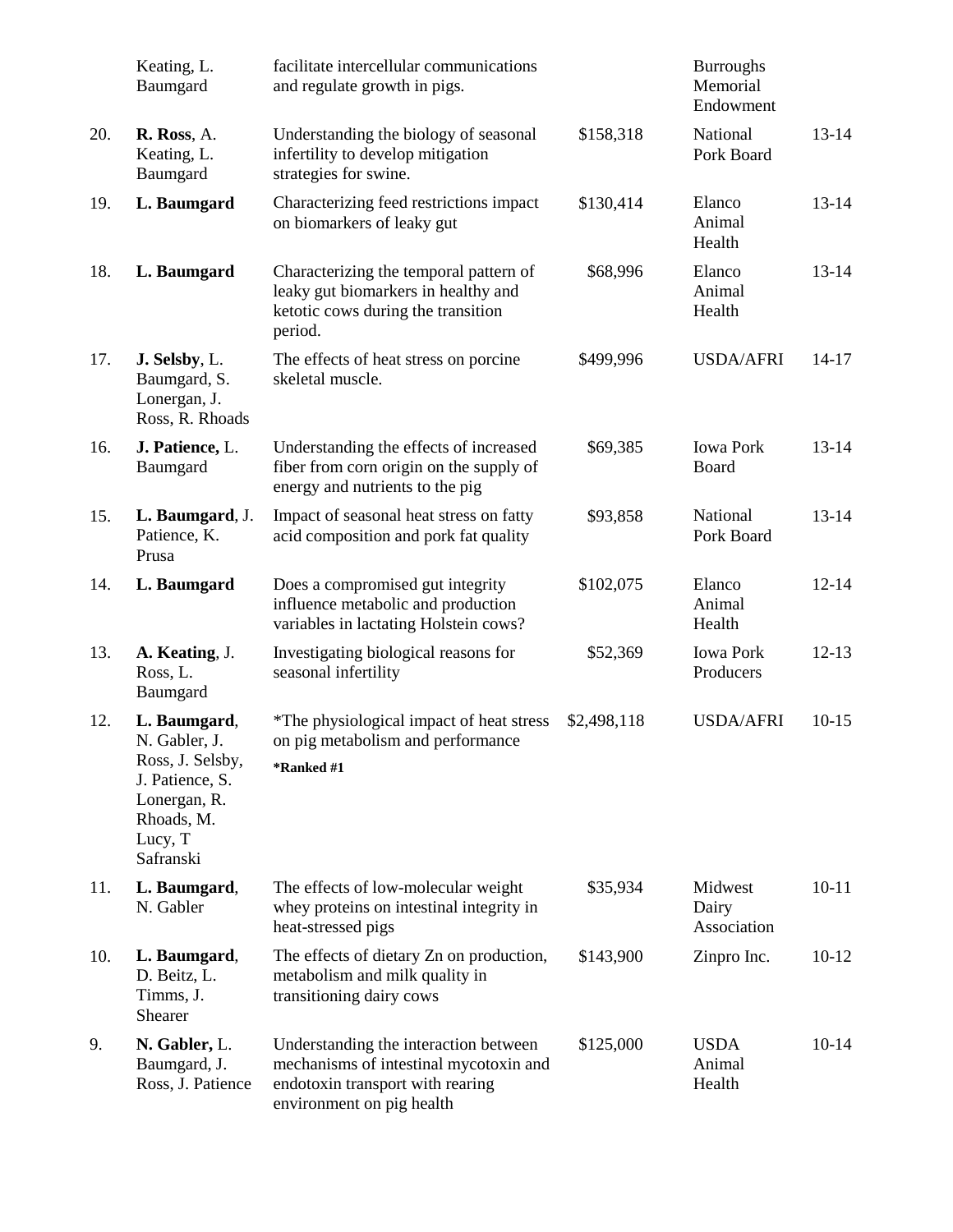| 8. | <b>R.</b> Rhoads, L. | The effects of heat stress on lipid |
|----|----------------------|-------------------------------------|
|    | Baumgard, D.         | metabolism                          |
|    | Spurlock             |                                     |

| Spurlock                                                                |             |
|-------------------------------------------------------------------------|-------------|
| Total \$ Funded as P.I. at Iowa State University (2009-present)         | \$5,160,175 |
| Total \$ Funded as P.I or Co-PI at Iowa State University (2009-present) | \$9,048,726 |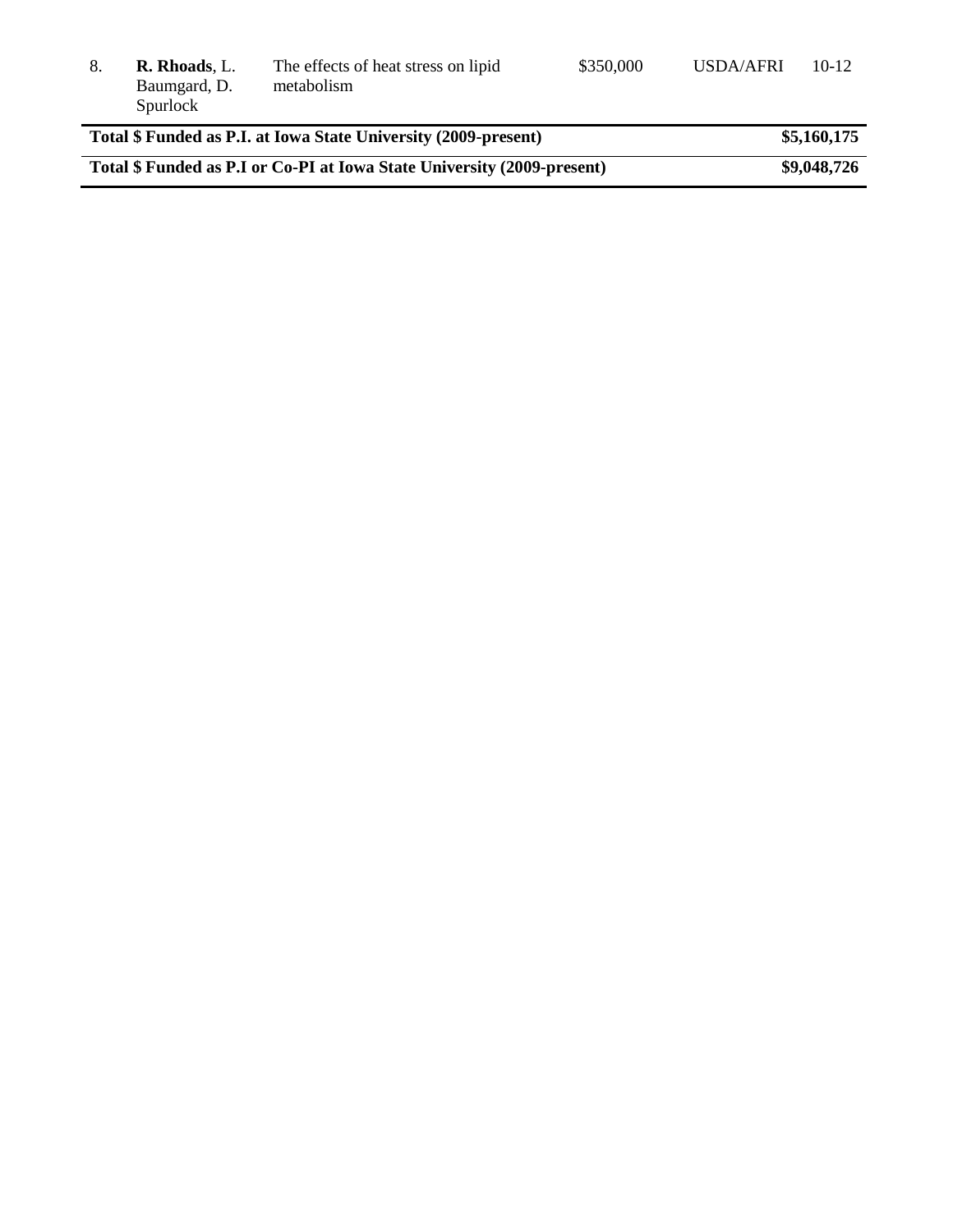| No.                                                                            | <b>Investigators</b>                                     | Oranis Keeliyed I Hor to Appointment at Iowa blate University<br><b>Title</b>                                              | <b>Amount</b> | <b>Source</b>                  | Year    |
|--------------------------------------------------------------------------------|----------------------------------------------------------|----------------------------------------------------------------------------------------------------------------------------|---------------|--------------------------------|---------|
| 7.                                                                             | R. Rhoads, L.<br>Baumgard, M.<br>Waldron                 | *The effects of heat stress on<br>carbohydrate metabolism in<br>lactating dairy cows                                       | \$348,000     | <b>USDA/NRI</b>                | 08-10   |
|                                                                                |                                                          | *#1 Ranked grant                                                                                                           |               |                                |         |
| 6.                                                                             | L. Baumgard, R.<br>Rhoads                                | The effects of monensin on<br>glucose production and<br>bioenergetics of heat-stressed and<br>underfed cows.               | \$66,000      | Elanco Animal<br>Health        | $07-08$ |
| 5.                                                                             | L. Baumgard, R.<br>Rhoads.                               | Effects of heat stress on hepatic<br>glucose synthesis and insulin<br>sensitivity in heat-stressed<br>lactating cows       | \$111,200     | Elanco Animal<br>Health.       | 06-07   |
| 4.                                                                             | R. Collier, L.<br>Baumgard, R.<br>Rhoads, M.<br>VanBaale | Revaluating the temperature<br>humidity index for dairy cattle                                                             | \$275,000     | <b>USDA/NRI</b>                | 06-08   |
| 3.                                                                             | L.Baumgard, M.<br>VanBaale                               | <b>Effects of Banamine on</b><br>inflammation, pyrexia, and<br>bioenergetic variables in post-<br>parturient Holstein cows | \$44,071      | Sherring<br>Plough Inc         | 06-07   |
| 2.                                                                             | R. Collier, L.<br>Baumgard                               | The effects of serotonin on milk<br>synthesis in lactating Holstein<br>cows                                                | \$40,135      | Monsanto Inc.                  | $05-06$ |
| 1.                                                                             | L. Baumgard, G.<br>Duff, R. Allen, D.<br>Goll            | Improving efficiency and carcass<br>characteristics in natural beef                                                        | \$65,478      | <b>Sunland Beef</b><br>Company | $04-05$ |
| Total \$ Funded as P.I. at The University of<br>Arizona (2001-2009)            |                                                          |                                                                                                                            |               | \$286,749                      |         |
| Total \$ Funded as P.I. or Co-P.I. at The<br>University of Arizona (2001-2009) |                                                          |                                                                                                                            |               | \$949,884                      |         |

**Grants Received Prior to Appointment at Iowa State University**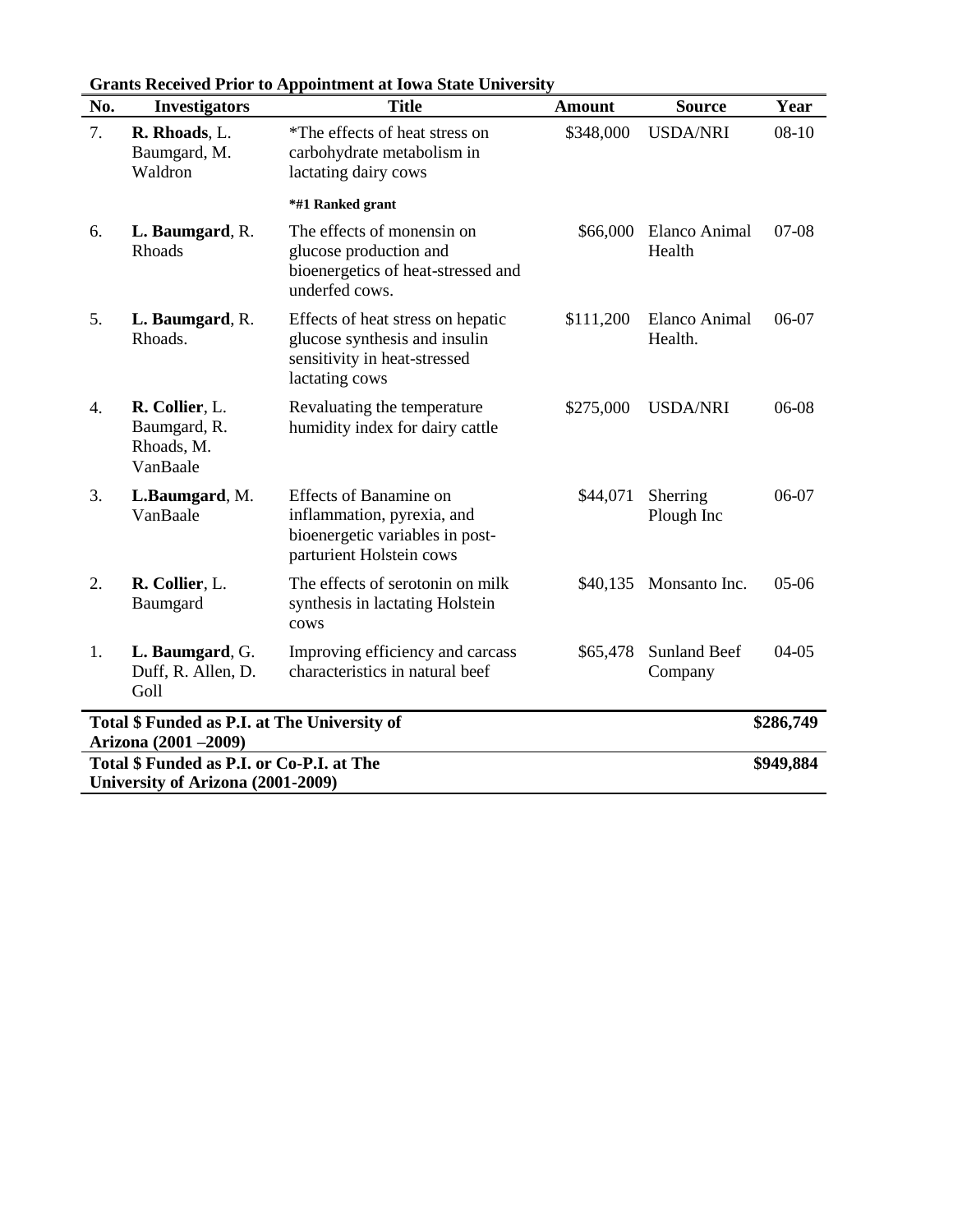|     | Gifts Received While on Faculty at Iowa State University             |             |                |      |
|-----|----------------------------------------------------------------------|-------------|----------------|------|
| No. | Company/Organization                                                 | Amount      | <b>Species</b> | Year |
| 31. | Zoetis LLC (w/Drs. Ross, Smitz-Esser, Keating, Greiner)              | \$135,000   | Pigs           | 2020 |
| 30. | Zoetis LLC                                                           | \$169,222   | Dairy          | 2019 |
| 29  | Grain States Soya, Inc.                                              | \$49,000    | Dairy          | 2018 |
| 28. | Grain States Soya, Inc                                               | \$50,000    | Dairy          | 2018 |
| 27. | Phileo Lesaffre Animal care                                          | \$33,250    | Pigs           | 2018 |
| 26  | Grain States Soya, Inc                                               | \$50,000    | Dairy          | 2017 |
| 25. | Zinpro                                                               | \$130,000   | Dairy/swine    | 2017 |
| 24. | Phileo Lesaffre Animal care                                          | \$33,250    | Pigs           | 2016 |
| 23. | <b>DPI</b> Global                                                    | \$24,500    | Pigs           | 2016 |
| 22. | Zinpro Inc.                                                          | \$6,000     | Ruminant       | 2014 |
| 21. | Tech Mix                                                             | \$14,400    | Ruminant       | 2013 |
| 20. | Zinpro Inc.                                                          | \$90,000    | Dairy/Swine    | 2013 |
| 19. | Zinpro Inc.                                                          | \$20,000    | Swine          | 2013 |
| 18. | Zinpro Inc.                                                          | \$93,000    | Swine          | 2013 |
| 17. | Zinpro Inc.                                                          | \$20,000    | Swine          | 2013 |
| 16. | Zinpro Inc.                                                          | \$20,000    | Swine          | 2012 |
| 15. | Zinpro Inc.                                                          | \$84,000    | Swine          | 2011 |
| 14. | Zinpro Inc                                                           | \$20,000    | Dairy          | 2010 |
| 13. | <b>Feed Sources LLC</b>                                              | \$11,500    | Dairy          | 2010 |
| 12. | Zinpro Inc.                                                          | \$20,000    | Dairy          | 2010 |
| 11. | Land O Lakes                                                         | \$30,000    | Dairy          | 2010 |
| 10. | <b>BASF</b>                                                          | \$41,200    | Dairy          | 2010 |
|     | Total \$ Gifts while on Faculty at Iowa State University (2009-2019) | \$1,144,322 |                |      |

## **GIFTS TO BAUMGARD RESEARCH PROGRAM**

**Gifts Received While on Faculty at Iowa State University**

## **GIFTS TO BAUMGARD RESEARCH PROGRAM**

|     | Gifts Received While on Faculty at The University of Arizona             |           |                |         |  |
|-----|--------------------------------------------------------------------------|-----------|----------------|---------|--|
| No. | Company/Organization                                                     | Amount    | <b>Species</b> | Year    |  |
| 9.  | Balchem (R. Collier, and L. Baumgard)                                    | \$52,000  | Dairy          | 2009    |  |
| 8.  | <b>ADM</b>                                                               | \$48,000  | Dairy          | 2007    |  |
|     | <b>BASF</b>                                                              | \$12,000  | Dairy          | 2006    |  |
| 6.  | Balchem (R. Collier and L. Baumgard)                                     | \$12,000  | Dairy          | 2006    |  |
| 5.  | Alltech                                                                  | \$44,700  | Dairy          | 2005    |  |
| 4.  | BioZyme Inc.                                                             | \$82,500  | Dairy          | 2005    |  |
| 3.  | United Dairymen of Arizona (M. VanBaale and L. Baumgard)                 | \$219,717 | Dairy          | 2004-08 |  |
| 2.  | BioZyme Inc.                                                             | \$51,000  | Dairy          | 2003    |  |
|     | Adventis, Inc.                                                           | \$12,000  | Dairy          | 2002    |  |
|     | Total \$ Gifts while on Faculty at The University of Arizona (2009-2012) |           |                |         |  |

# **TOTAL BAUMGARD RESEARCH FUNDING**

| Total Funding (Grants & Gifts) while on Faculty at Iowa State University     | \$10,193,048 |
|------------------------------------------------------------------------------|--------------|
| Total Funding (Grants & Gifts) while on Faculty at The University of Arizona | \$1,483,801  |
| <b>Total Funding during Baumgard's career (2001-2020)</b>                    | \$11,676,849 |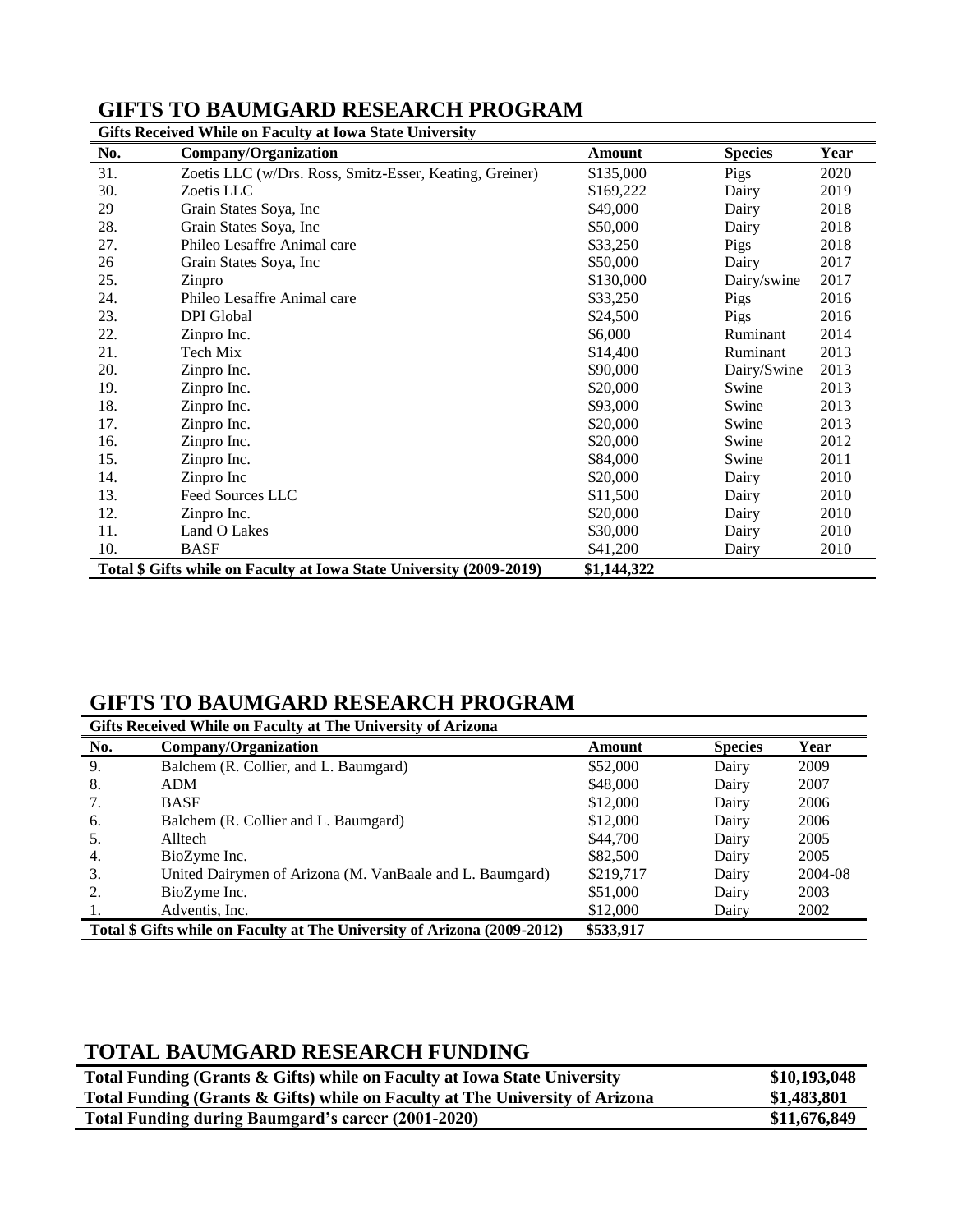# **Teaching (25% of Appointment)**

### Courses Taught- University of Arizona

**Animal Science 334. "Principles of Animal Nutrition".** 3 credits. Fall, 2003, 2004, 2005, 2006, 2007, 2008. This class was orientated towards 3<sup>rd</sup> year undergraduates. Course goals were to develop an understanding and appreciation for the principles of nutrition and their application to diet formulation and best feeding practises. The course had 50-70 students enrolled. (*Responsibilities- 50% instructor with Dr. Schurg as the other coinstructor*).

**Animal Science 399: "Undergraduate Independent Study"** Summer 2006. Directed an Animal Science senior in each semester in an independent laboratory project in environmental physiology. (*Responsibilities-100% Instructor*)

**Animal Science 445/545: "Nutritional Physiology and Metabolism".** 3 credits. Fall of 2002, 2003, 2004, 2005, 2006, 2007, 2008. This class was aimed at Seniors and beginning graduate students and the course goals are to increase understanding of metabolism and metabolic regulation through integration of nutrition, biochemistry and physiology. The course had 10-15 students enrolled. (*Responsibilities- 100% Instructor*)

**Animal Science 460/560: "Physiology of Lactation".** 3 credits. Spring 2003, 2004, 2005, 2006, 2007, 2008. This class was aimed at Seniors and beginning graduate students and the course goals are to increase understanding of metabolism and metabolic regulation of the mammary gland. The course had 10-15 students enrolled. (*Responsibilities- 100% Instructor*)

**Animal Science 499: "Undergraduate Independent Study".** Spring and Fall 2006. Directed an Animal Science senior in each semester in an independent laboratory project in environmental physiology. (*Responsibilities- 100% Instructor*)

**Animal Science 596/696: "Departmental Seminar".** 1 credit. Fall & Spring2002, 2003, 2004, 2005 The course was the graduate level seminar class and the objectives were to familiarize graduate students with seminars and best practises. (*Responsibilities: 100% Instructor*).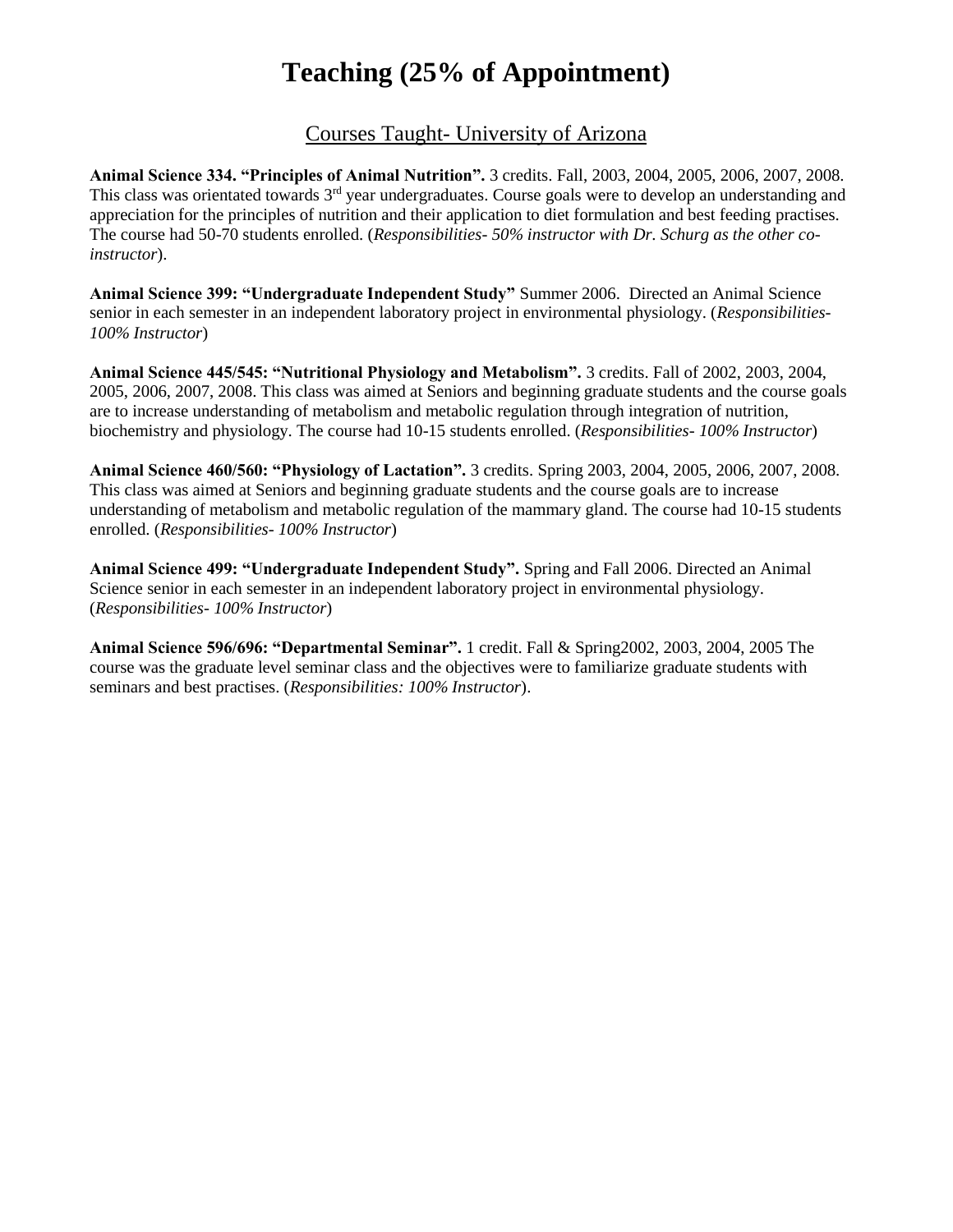## Courses Taught- Iowa State University

**Food Science and Human Nutrition 208X**. 1-credit. Contemporary Issues in Food Science and Human Nutrition. Spring 2011, 2012 Guest Lecture on the myths association with dairy lipid and human diseases.

**Animal Science 214. Domestic Animal Endocrinology**. 3-credts. Fall 2010, Spring 2011, Fall 2011. Guest Lecture on Ruminant Nutrition

**Animal Science 319. "Principles of Nutrition".** 3-credits, Fall 2012 to present. The course objectives are to develop an understanding of the principles of nutrition and their application to diet formulation and best feeding practises. Dr. Baumgard is teaching this class for the first time in the Fall of 2012 and is scheduled to teach the course every fall. The course has approximately 200 students and is required of all Animal Science undergraduates. (*Responsibilities- 100% Instructor*)

**Animal Science 324X. "Food Processing for Companion Animals".** 3-credits, Fall 2011. The course covered food processing and nutrition for carnivorous companion animals and included meat processing and meat preservation for companion animal diets. Dr. Baumgard focused on general nutrition and specifically the nutrient requirements of dogs and cats. It was taught for the first time in the Fall of 2011 and it had 8 students. (*Responsibilities- 33% instructor with Dr. E. Lonergan as the other co-instructor).*

**Animal Science 320. "Animal Feeds and Feeding".** 3-credits, Spring 2012 and 2013. The undergraduate-level course focused on advanced diet formulation and feeding recommendations. Evaluation also focused on alternate feeding programs and diets in the context of case studies. The course had approximately 20 students. (*Responsibilities- 50% instructor with Dr. J. Russell the other co-instructor).*

**Animal Science 490. "Independent Study in Environmental Physiology".** Spring 2011, 2012. 3 credits. Directed an Animal Science senior in each semester in an independent laboratory project in environmental physiology. (*Responsibilities- 100% Instructor*)

**Animal Science 501. Survey of Animal Disciplines.** 1 credit. Fall 2011, 2012. Guest lecture on current events in Environmental Physiology.

**Nutritional Science 507X "Biochemical and Physiological Basis of Nutrition".** 4-credits, Fall, 2010. This is a required course for all incoming graduate students into the Interdepartmental Graduate Nutrition Program (IGPNS). The course was markedly altered and the Fall of 2010 was the first time it was taught with the new format. Dr. Baumgard was responsible for teaching the carbohydrate digestion and post-absorptive metabolism sections. *(Responsibilities- 20% instructor with Dr. N. Gabler as the course coordinator).*

**Animal Science 519-520. "Digestive Physiology and Metabolism of Ruminants"** 3-credits, Spring 2010, 2012, 2014, 2016, 2018, 2020. This graduate-level course emphasis the digestive physiology and metabolism of ruminants and pre-ruminants. Dr. Baumgard' s sections concentrated on carbohydrate and lipid nutrition and metabolism with special emphasis on metabolic diseases. The course has had 8-10 students enrolled. (*Responsibilities- 33% instructor with Dr. Hansen and Dr. J. Russell the other co-instructors).*

**Animal Science 603. "Seminar in Animal Nutrition"** 1-credit, Fall, 2009, 2012. 2016. The course is the graduate level seminar class and the objectives are to familiarize graduate students with seminars and best practises for oral communication. (*Responsibilities: 50% Instructor with Dr. Beitz as the other co-instructor*).

**Animal Science 620. "Advanced Nutrition: Metabolism".** 2-credits. Fall 2011, 2013, 2015, 2017, 2019. The graduate-level course focuses on energy constituents of feedstuffs and energy needs of animals as related to cellular biochemistry and physiology. Dr. Baumgard taught this course in the Fall of 2011 and is scheduled to teach it every other Fall from now on. The course has 8-10 students enrolled. (*Responsibilities- 100% Instructor*)

**International Short Course**: Animal Responses to environmental Stress: Universidad de Buenos Aires. Maestria en Produccion Animal. May 30<sup>th</sup> to June 2<sup>nd</sup>, 2016. 2 credits. Organized by Dr. Gustavo Jaurena. This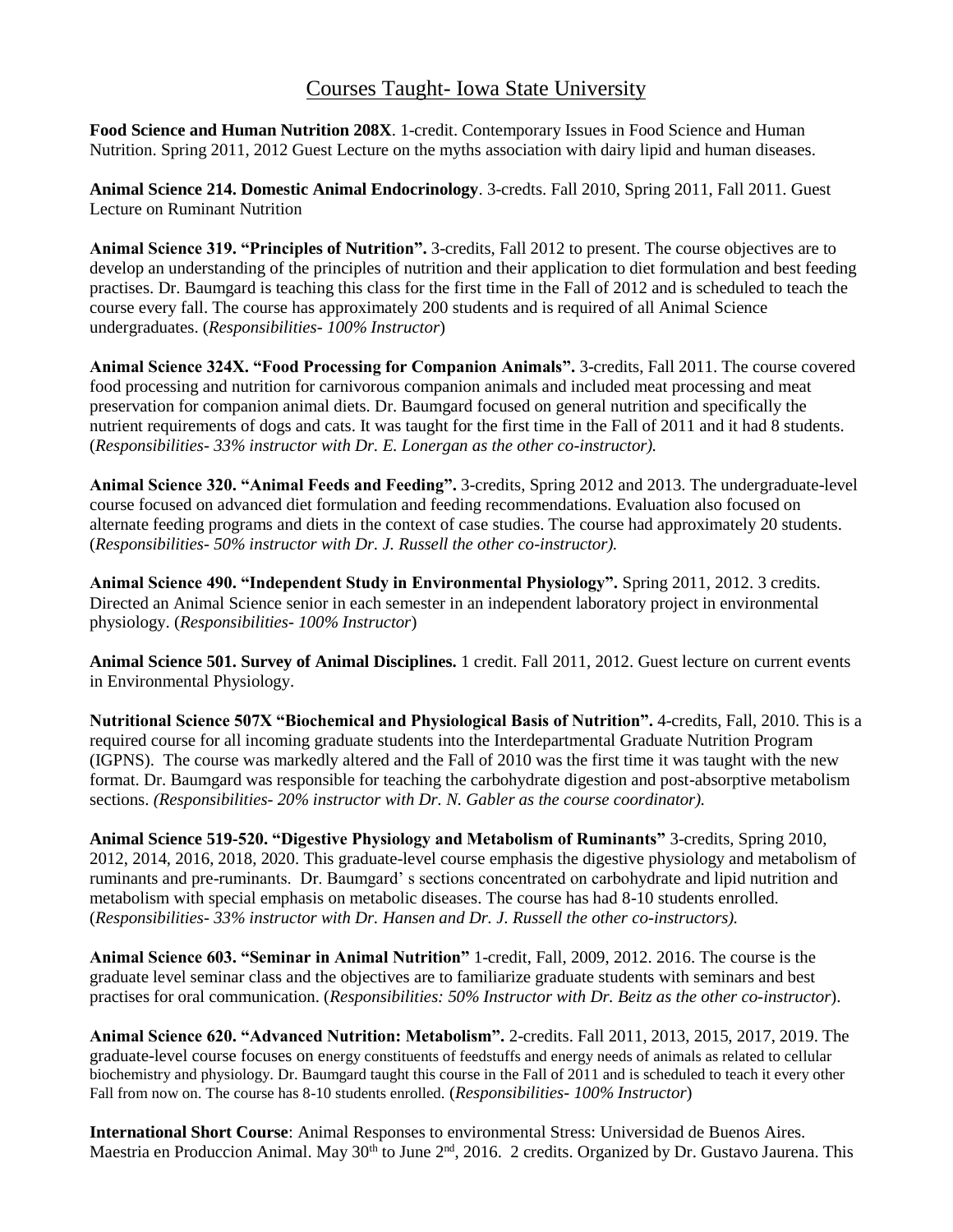graduate-level course focused on all aspects of environmental physiology. Dr. Baumgard taught this course from 0900 h to 1700 h for four days.

**International Short Course**: Animal Responses to environmental Stress: Universidad de Buenos Aires. Maestria en Produccion Animal. March 5<sup>th</sup> to 7<sup>th</sup>, 2018. 2 credits. Organized by Dr. Gustavo Jaurena. This graduate-level course focused on all aspects of environmental physiology. Dr. Baumgard taught this course from 0900 h to 1730 h for three days.

**International Short Course**: Animal Responses to Environmental Stress: Graduate School of Global Food Resources, Hokkaido University. Hokkaido Japan. Spring semester: 2018, 2019 & 2020

### **SUPERVISION OF UNDERGRADUATE RESEARCH STUDENTS**

|                        |      | (Independent Study, Science with Practice, Honors Program and/or The McNair Program) |  |
|------------------------|------|--------------------------------------------------------------------------------------|--|
| <b>Student</b>         | Year | <b>Post B.S. Placement</b>                                                           |  |
| Javier Aguirre         | 2021 | Still an undergraduate                                                               |  |
| Grace Jakes            | 2020 | Still an undergraduate                                                               |  |
| Chloe Ryan             | 2019 | U. of IL Vet school                                                                  |  |
| Dillon Tartaglia       | 2019 | U. of FL Vet school                                                                  |  |
| Emily O'Meara          | 2019 | Grad school at U of IL                                                               |  |
| Kayla Elmore           | 2019 | Grad school at ISU                                                                   |  |
| Sabrina Portner        | 2018 | <b>Franciscan Mission Service</b>                                                    |  |
| Megan Abeyta           | 2017 | Grad school at ISU                                                                   |  |
| <b>Brittany Tucker</b> | 2016 | Unknown                                                                              |  |
| Erika Edwards          | 2015 | Grad school at U. of Tenn.                                                           |  |
| Erin Horst             | 2014 | Grad school at ISU                                                                   |  |
| Levi Long              | 2011 | U. of MN Pharmacy School                                                             |  |
| <b>Kelsey Cole</b>     | 2011 | Grad school at MO St. U.                                                             |  |

### **Formal Supervision of Undergraduate Student Research Projects at Iowa State University: (Independent Study, Science with Practice, Honors Program and/or The McNair Program)**

#### **Supervision of ISU Undergraduate Students Working on Research Projects in Baumgard Lab**

| <b>Student</b>          | Year | <b>Post B.S. Placement</b> |
|-------------------------|------|----------------------------|
| <b>Garett Onstot</b>    | 2019 | Grad school at UC Davis    |
| Larissa Becker          | 2019 | Grad school at KSU         |
| <b>Trent Westhoff</b>   | 2018 | Grad school at Cornell U   |
| <b>Charlotte Halley</b> | 2018 | Grad school at ISU         |
| <b>Brooke Hamilton</b>  | 2017 | Grad school at ISU         |
| Payton Duitscher        | 2017 | <b>ISU</b> Vet school      |
| Jacob Yarian            | 2017 | Grad school at ISU         |
| <b>Brady Goetz</b>      | 2017 | Grad school at ISU         |
| Julie Opgenorth         | 2016 | Grad school at MSU         |
| <b>Anthony Kramer</b>   | 2016 | Grad school at ISU         |
| <b>Matt Garrick</b>     | 2016 | Grad School at TA&M        |
| Will Crum               | 2015 | ISU Vet school             |
| Carrie Shouse           | 2015 | Grad school at ISU         |
| David Valko             | 2014 | Grad school at U of WI     |
| Chris Almond            | 2014 | Grad school at U of Guelph |
| Wes Schweer             | 2012 | Grad school at ISU         |
| Nessa Moellers          | 2011 | <b>ISU</b> Vet school      |
| Nicole Walliasper       | 2010 | ISU Vet school             |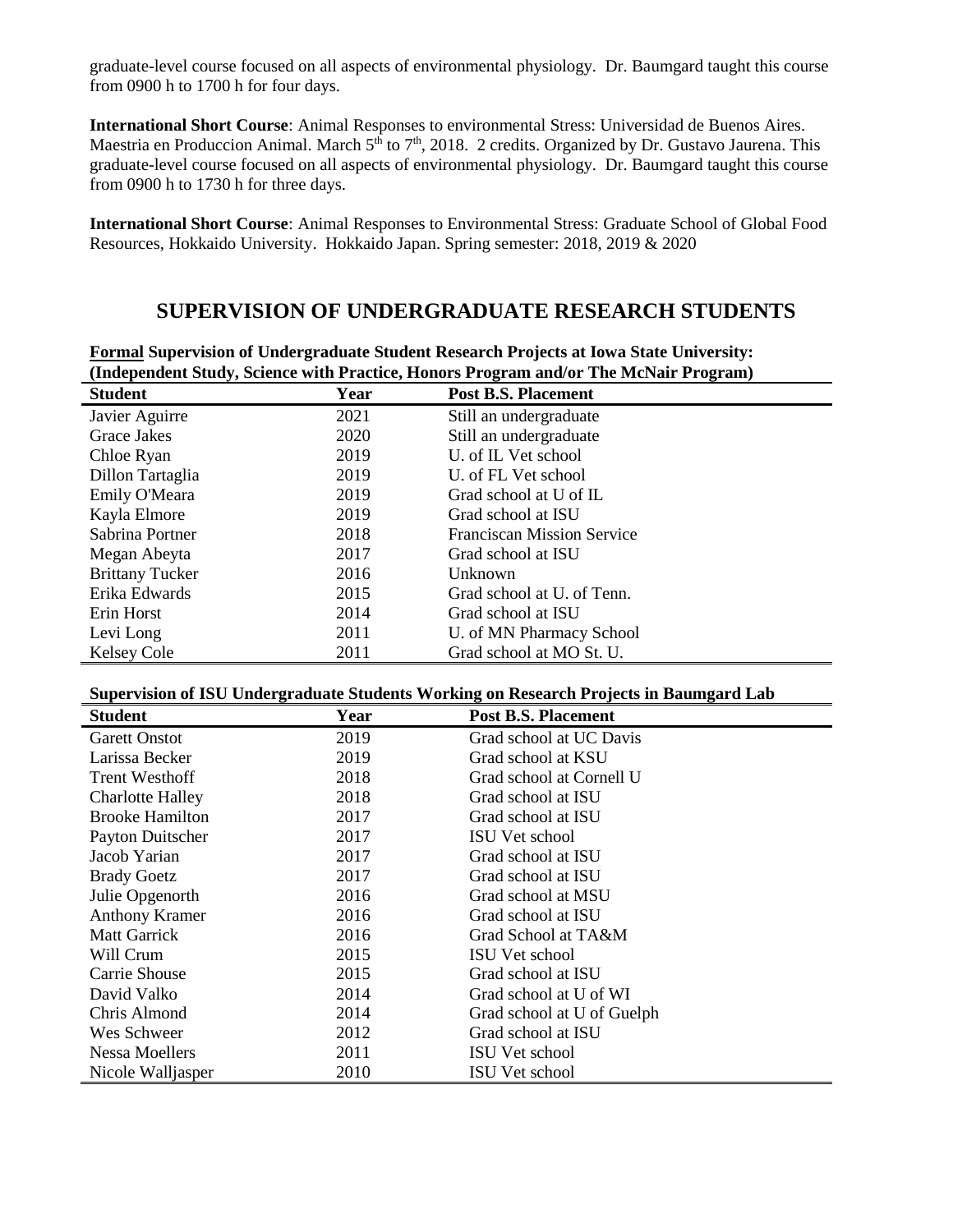# **SUPERVISION OF GRADUATE STUDENTS**

| <b>Graduate Students Advised or Co-Advised</b> |            |              |            |                           |
|------------------------------------------------|------------|--------------|------------|---------------------------|
| <b>Student</b>                                 | Degree/    | <b>Major</b> | Role       | <b>Placement</b>          |
|                                                | Date       |              |            |                           |
| Julie Opgenorth                                | Ph.D. 2023 | Anim. Sci.   | Advisor    |                           |
| Alyssa Freestone                               | M.S. 2023  | Anim. Sci.   | Advisor    |                           |
| <b>Brady Goetz</b>                             | Ph.D. 2023 | Anim. Sci.   | Advisor    |                           |
| Megan Abeyta                                   | Ph.D. 2023 | Anim. Sci.   | Advisor    |                           |
| Sonia Rodriguez-Jimenez                        | Ph.D. 2022 | Anim. Sci.   | Advisor    |                           |
| E. Johana Mayorga Lozano                       | Ph.D. 2021 | Anim. Sci.   | Advisor    |                           |
| Erin Horst                                     | Ph.D. 2020 | Anim. Sci.   | Advisor    | <b>Innovative Liquids</b> |
| Mohammad al Qaisi                              | Ph.D. 2018 | Anim. Sci.   | Advisor    | Faculty, U of Jordan      |
| Carrie McCarthy                                | M.S. 2018  | Anim. Sci.   | Co-advisor | Micro-Nutrients           |
| Mackenzie Dickson                              | M.S. 2017  | Anim. Sci.   | Co-advisor | PhD student U of FL.      |
| Sara Kvidera                                   | Ph.D. 2017 | Nutr. Sci.   | Advisor    | Micro-Nutrients           |
| E. Johana Mayorga Lozano                       | M.S. 2016  | Anim. Sci.   | Advisor    | PhD student ISU           |
| Jake Seibert                                   | Ph.D. 2016 | <b>MCDB</b>  | Co-advisor | University of MN          |
| Mohannad Abu Ajamieh                           | Ph.D. 2015 | Anim. Sci.   | Advisor    | Faculty, U. Jordan        |
| M. Victoria Sanz-Fernandez                     | Ph.D. 2014 | Nutr. Sci.   | Advisor    | <b>Trouw Nutrition</b>    |
| Jay Johnson                                    | Ph.D. 2014 | Nutr. Sci.   | Advisor    | <b>USDA/ARS Purdue U</b>  |
| Amir Nayeri                                    | M.S. 2012  | Anim. Sci.   | Advisor    | Provimi/Cargill           |
| Nathan Upah                                    | M.S. 2011  | Anim. Sci.   | Advisor    | TechMix, Stewart MN       |
| <b>Sarah Pearce</b>                            | M.S. 2011  | Nutr. Sci.   | Advisor    | <b>USDA/ARS ISU</b>       |

# **Supervision of Graduate Students at Iowa State University**

| L.B. ISU Alumni:   | <b>More Detailed Description of Current Position</b>                           |
|--------------------|--------------------------------------------------------------------------------|
| Dr. Sarah Pearce:  | Research Animal Physiologist at USDA ARS. Ames IA                              |
| Nathan Upah MS     | R&D scientist for animal feed supplement company                               |
| Amir Nayeri MS     | R&D scientist for Cargill Animal Nutrition. OH                                 |
| Dr. Jay Johnson    | Research Animal Scientist USDA ARS. Lafayette IN.                              |
| Dr. Sanz-Fernandez | Senior Ruminant Research Lead: Trouw Nutrition: Amersfoort, The Netherlands    |
| Dr. Abu Ajamieh    | Assoc. Professor and Asst. Dean for Student Affairs: U of Jordan, Amman        |
| Dr. Jake Seibert   | Post-Doc in Biochemistry at the U of Minnesota. Minneapolis                    |
| Dr. Sara Kvidera   | R&D scientist and physiology tech. support for Micronutrients. Indianapolis IN |
| J.M. Lozano MS     | PhD student in the Baumgard lab                                                |
|                    | Carrie McCarthy MS Ruminant Business Manager. Micronutrients, Indianapolis IN  |
| M. Dickson MS      | PhD student in Reproductive Physiology at the U of FL.                         |
| Dr. M. al Qaisi    | Asst. Professor of Nutr. Physiology at the U of Jordan. Amman                  |
| Dr. Erin Horst     | Technical Services Rep. for Innovative Liquids, El Dorado Hills, CA            |
|                    |                                                                                |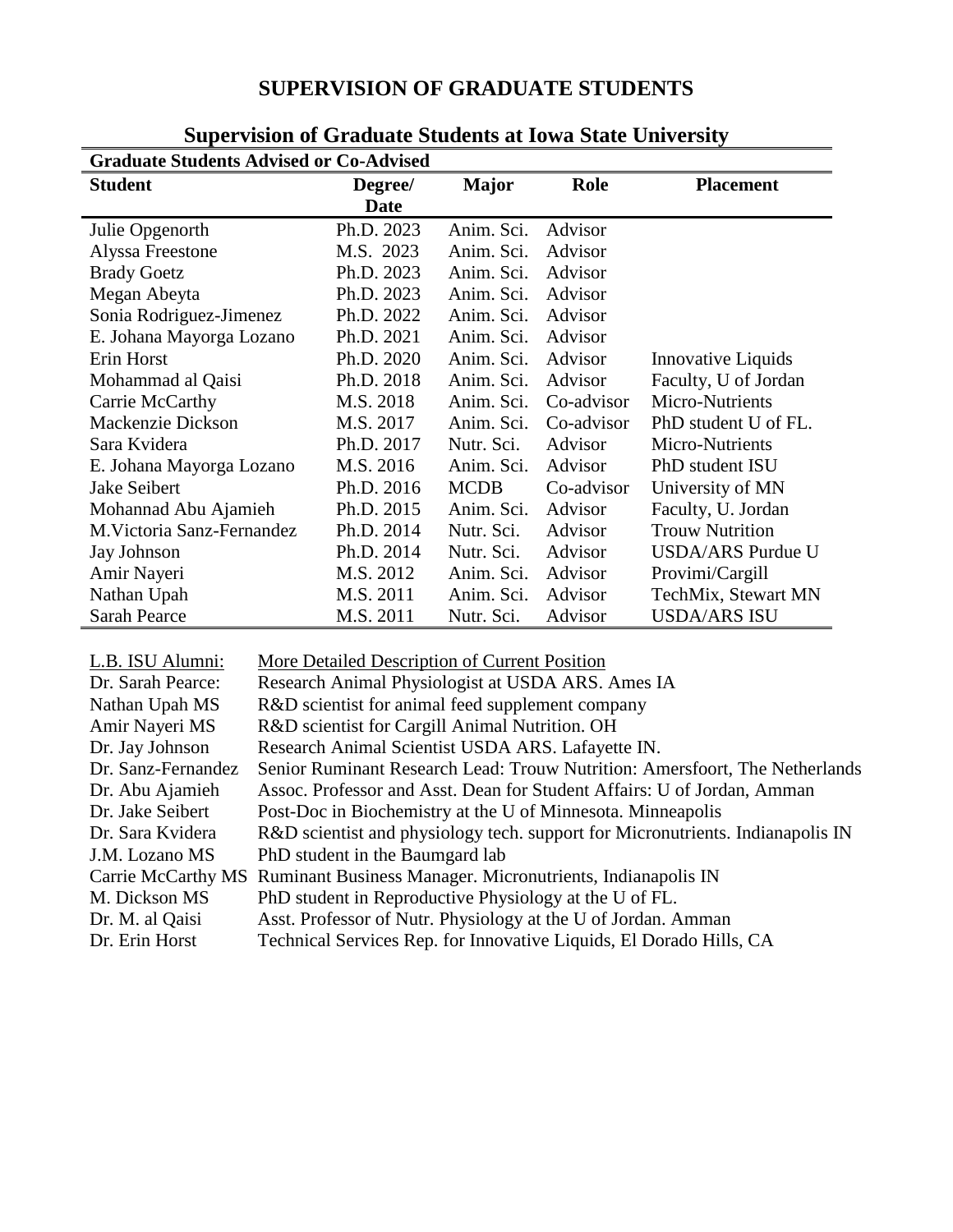| <b>Graduate Student POS Committees at Iowa State University</b> |  |
|-----------------------------------------------------------------|--|
|                                                                 |  |

| <b>Student</b>          | OTaguait Blugtht I OB Committees at Iowa Blait Omversity<br><b>Degree/Date</b> | <b>Major/Advisor</b>                      |
|-------------------------|--------------------------------------------------------------------------------|-------------------------------------------|
| Tori Rudolph            | Ph.D. Spring 2022                                                              | Animal Science/Josh Selsby                |
| J. Wickramasinghe       | Ph.D. Spring 2022                                                              | Animal Science/Ranga Appuhamy             |
| Ananda Portela          | Ph.D. Spring 2022                                                              | Animal Science (Cornell University)       |
| <b>Russell Pate</b>     | Ph.D. Spring 2020                                                              | Animal Science (University of Illinois)   |
| Amy Petry               | Ph.D. Fall 2020                                                                | <b>Animal Science/John Patience</b>       |
| Logan Kilburn           | <b>M.S. Spring 2019</b>                                                        | Animal Science/Mariana Sorea              |
| Jordan Eder             | Ph.D. Spring 2019                                                              | Vet Path/Randy Sackett                    |
| <b>Emily Branstad</b>   | M.S. Spring 2019                                                               | Animal Science/Hugo Ramirez               |
| <b>Elizabeth Hines</b>  | Ph.D. Summer 2018                                                              | <b>Animal Science/Jason Ross</b>          |
| <b>Trey Kellner</b>     | Ph.D. Spring 2018                                                              | Animal Science/John Patience              |
| Kaylee Rowland          | Ph.D. Spring 2018                                                              | Genetics/Susan Lamont                     |
| Kaitlyn Holden          | Ph.D. Spring 2018                                                              | Ecol., Evol., Org. Bio./ Anne Bronikowski |
| <b>Ashley Thomas</b>    | M.S. Summer 2017                                                               | Animal Science/Hugo Ramirez               |
| <b>Matthew Romoser</b>  | M.S. Fall 2017                                                                 | <b>Animal Science/Jason Ross</b>          |
| Katlyn DeVoe            | <b>M.S. Spring 2017</b>                                                        | Ag. Bio. Eng./                            |
| Eric Testroet           | Ph.D. Spring 2017                                                              | <b>Nutritional Sciences/Don Beitz</b>     |
| Rebecca Polich          | Ph.D. Spring 2016                                                              | Ecol., Evol., Org. Bio./ Fred Janzen      |
| <b>Elizabeth Hines</b>  | Ph.D. Spring 2018                                                              | <b>Animal Science/Jason Ross</b>          |
| Ahmad Al-Shabi          | M.S. Spring 2016                                                               | Genetics/Aileen Keating                   |
| Olga Volodina           | M.S. Spring 2016                                                               | Genetics/Josh Selsby                      |
| Eric Gangloff           | Ph.D. Spring 2015                                                              | Ecol., Evol., Org. Bio./ Anne Bronikowski |
| Amanda Meyers           | Ph.D. Spring 2015                                                              | <b>Nutritional Sciences/John Patience</b> |
| Pia Faylon              | M.S. Spring 2015                                                               | Genetics/Diane Spurlock                   |
| <b>Sarah Pearce</b>     | Ph.D. Spring 2014                                                              | <b>Nutritional Sciences/Nick Gabler</b>   |
| <b>Nestor Gutierrez</b> | Ph.D. Fall 2013                                                                | <b>Nutritional Sciences/John Patience</b> |
| Raj Murugesan           | Ph.D. Spring 2013                                                              | <b>Nutritional Sciences/Mike Persia</b>   |
| Dan Kiesling            | M.S. Fall 2012                                                                 | Animal Science/Dan Morrical               |
| <b>Cassie Jones</b>     | Ph.D. Spring 2012                                                              | <b>Nutritional Sciences/John Patience</b> |
| Paul Vulcan             | M.S. Spring 2012                                                               | Kinesiology/Rick Sharp                    |
| Kim Morrill             | Ph.D. Spring 2011                                                              | Animal Science/Howard Tyler               |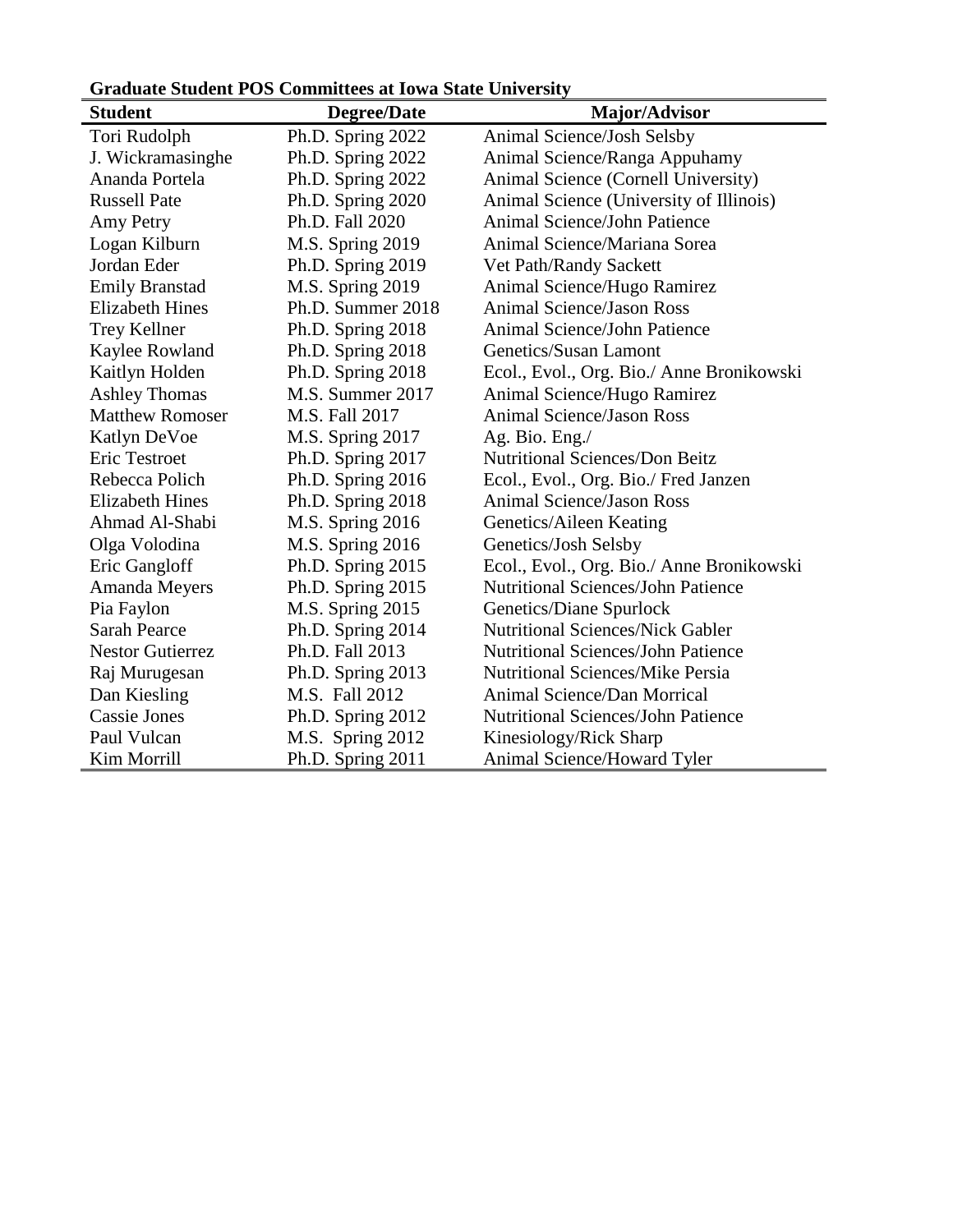| <b>Graduate Students Advised or Co-Advised</b> |                    |            |                                      |
|------------------------------------------------|--------------------|------------|--------------------------------------|
| <b>Student</b>                                 | <b>Degree/Date</b> | Role       | <b>Placement</b>                     |
| Sara Sanders                                   | Ph.D. 2010         | Co-Advisor | <b>Mesa Community College</b>        |
| Michelle Skrzypek                              | M.S. 2009          | Advisor    | <b>Family Farm</b>                   |
| Laura Herdandez                                | Ph.D. 2008         | Co-Advisor | Faculty at the U. Wisconsin          |
| Morgan O'Brien                                 | M.S. 2008          | Advisor    | Veterinary School                    |
| <b>Gilad Schwartz</b>                          | M.S. 2007          | Advisor    | <b>Edward Jones</b>                  |
| Jessica Wheelock                               | M.S. 2007          | Advisor    | Dairy Nutrition Services, Phoenix AZ |
| <b>Shannon Baker</b>                           | M.S. 2007          | Advisor    | PhD program Tufts University         |
| Jane Kay                                       | Ph.D. 2006         | Advisor    | Dairy NZ, Research Inst. Hamilton NZ |
| Rosemarie Burgos                               | M.S. 2006          | Co-Advisor | Dairy Nutrition Services, Phoenix AZ |
| Laura Odens                                    | M.S. 2006          | Advisor    | Hi-Pro Feeds, Clovis NM              |
| Allison Fitzgerald                             | M.S. 2004          | Co-Advisor | Monsanto, St. Louis MO               |
| Octavio Mendivil                               | M.S. 2004          | Advisor    | Zinpro Inc.                          |
| Hank Hafliger III                              | M.S. 2004          | Advisor    | Dairy Producer                       |
| <b>Chel Moore</b>                              | Ph.D. 2004         | Advisor    | Kemin Inc.                           |

**Supervision of Graduate Students at The University of Arizona**

| LB U of AZ Alumni:         | More Detailed Description of Current Position                 |
|----------------------------|---------------------------------------------------------------|
| Dr. Chel Moore:            | R&D scientist for Kemin Inc. Des Moines IA                    |
| Hank Hafliger MS           | Dairy farmer in Idaho $(>10,000 \text{ cows})$                |
| Octavio Mendivil MS        | Technical Sales for Zinpro Inc. in Western USA                |
| Laura Odens MS             | Technical Sales for HiPro Feeds in Western USA                |
| Dr. Jane Kay               | Scientist (Nutr. Phys.) for Dairy NZ. Hamilton NZ.            |
| Allison Fitzgerald MS      | Regulatory & Scientific Engagement Mgr. Bayer, St. Louis MO   |
| <b>Shannon Baker MS</b>    | Post-doc at the Harvard Stem Cell Institute, Cambridge MA     |
| Rosemarie Burgos MS        | Owner and Operator of Dairy Nutrition Services, Chandler AZ   |
| <b>Jessica Wheelock MS</b> | Dairy Research Farm manager at U of WI. Madison               |
| Gilad Schwartz MS          | Financial Advisor at Edward Jones; Larkspur CO                |
| Morgan Obrien MS           | Ambulatory Veterinarian in Saratoga Springs NY                |
| Laura Hernandez PhD        | Assoc. Prof. in mammary biology at U of WI. Madison           |
| Michelle Skrzypek MS       | Family Farm in OH.                                            |
| Dr. Sara Sanders           | Faculty of Anatomy and Physiology. Mesa Community College, AZ |
|                            |                                                               |

**Graduate Student Committees at The University of Arizona**

| <b>Student</b>         | <b>Degree</b> | Major/Advisor                        |
|------------------------|---------------|--------------------------------------|
| Cami Cheatham          | M.S.          | Animal Science/Glenn Duff            |
| Xiaochuan Chen         | M.S.          | Animal Science/Sean Limesand         |
| <b>Brent Pollard</b>   | M.S.          | <b>Animal Science/Robert Collier</b> |
| Ming Chich Lai         | M.S.          | Animal Science/Ron Allen             |
| <b>Bonnie Jones</b>    | M.S.          | Animal Science/ Roy Ax               |
| Casey McMurphy         | M.S.          | Animal Science/Glenn Duff            |
| Angie Bowen            | M.S.          | Animal Science/Roy Ax                |
| Rosemarie Burgos       | Ph.D.         | <b>Animal Science/Robert Collier</b> |
| Rita Ibrahim           | Ph.D.         | Animal Science/John Marchello        |
| Mary Ann Harris        | Ph.D.         | Animal Science/Mark Arns             |
| Chad Steining          | Ph.D.         | Animal Science/Robert Collier        |
| Erin Annen             | Ph.D.         | Animal Science/Robert Collier        |
| Clay Bailey            | Ph.D.         | Animal Science/Glenn Duff            |
| <b>Heather Salazar</b> | Ph.D.         | Physiology/Adele Turzillo            |
| <b>Travis Whitney</b>  | Ph.D.         | Animal Science/ Glenn Duff           |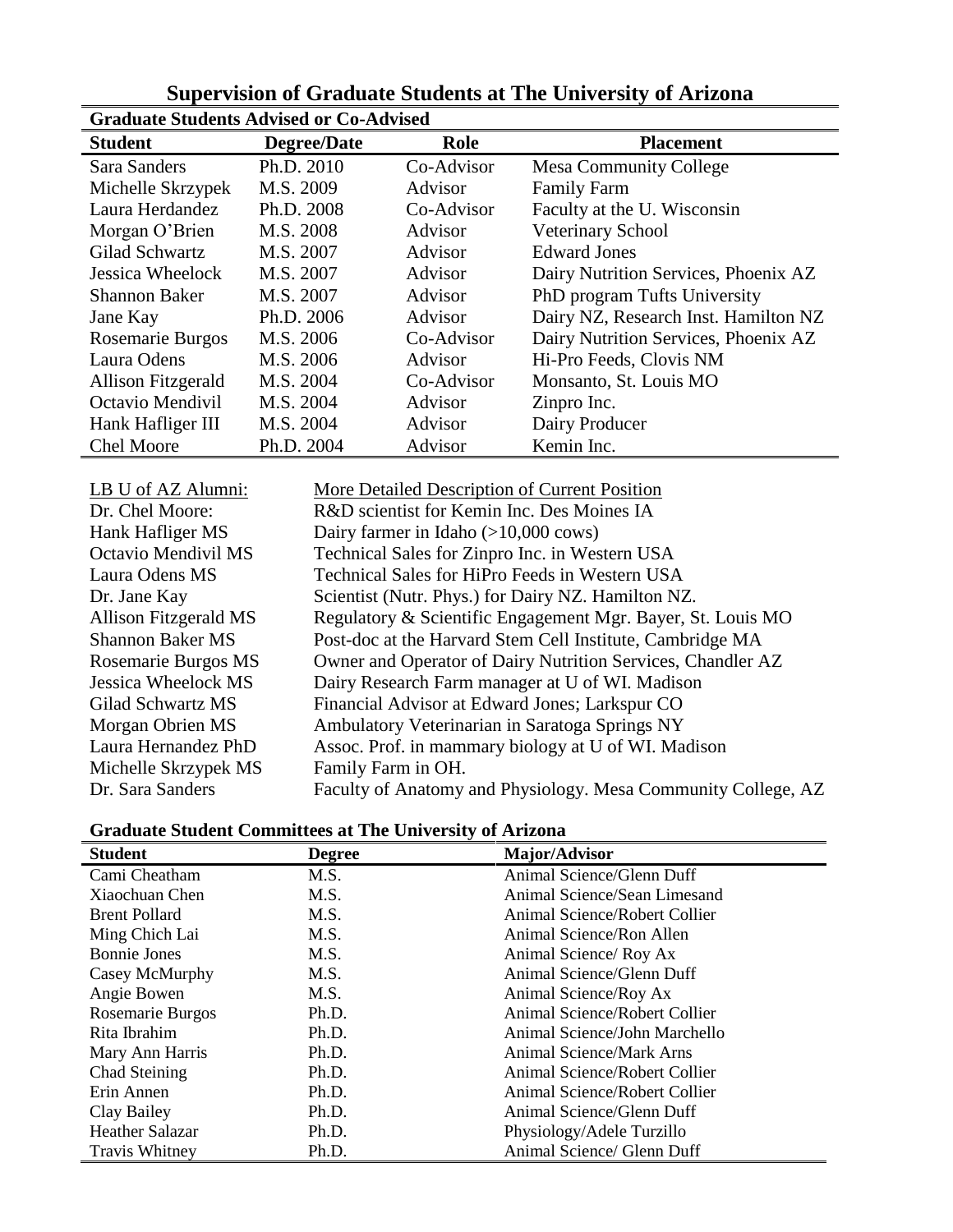# **Graduate Thesis Defence External Examiner**

| <b>Student</b>     | <b>Degree/Date</b> | <b>Institution/Advisor</b>                   |
|--------------------|--------------------|----------------------------------------------|
| A. Contreras-Jodar | Ph.D. Spring 2019  | University of Barcelona/Dr. Geraldo Lopez    |
| Ian Hutchinson     | Ph.D. Fall 2011    | University of College Dublin/Dr. S.T. Butler |

| <b>Student</b>        | Date               | Comment                        |
|-----------------------|--------------------|--------------------------------|
| Dr. Rebecca Boddicker | Spring 2011 - 2013 | Co-Advised with Dr. Jason Ross |

# **Hosting of Visiting Scholars**

| Scientist             | Institution                             | Year    | Time Frame |
|-----------------------|-----------------------------------------|---------|------------|
| M. Francesca Caratzu  | University of Sassari                   | 2019    | 6 months   |
| Silvia Carter         | University of Sassari                   | 2019    | 6 months   |
| Lianne Van Den Brink  | Utrecht University, Veterinary Medicine | 2018    | 6 months   |
| Dr. Yanxia Gao        | Agriculture University of Hebei, China  | 2015    | 6 months   |
| Dr. Fidan Krasniqi    | University of Pristina, Kosovo          | 2012    | 3 months   |
| <b>Matteus Toledo</b> | São Paulo State University, Brazil      | 2012    | 6 months   |
| Dr. Ekin Sucu         | Uludag University, Turkey               | 2010-11 | 2 years    |
| Dr. Hiroya Kadokawa   | Yamaguichi University, Japan            | 2011    | 1 month    |
| Kristy DiGiacomo      | The University of Melbourne, Australia  | 2009    | 5 months   |
| Giovanni Gliatta      | Universita di Foggia, Italy             | 2008    | 6 months   |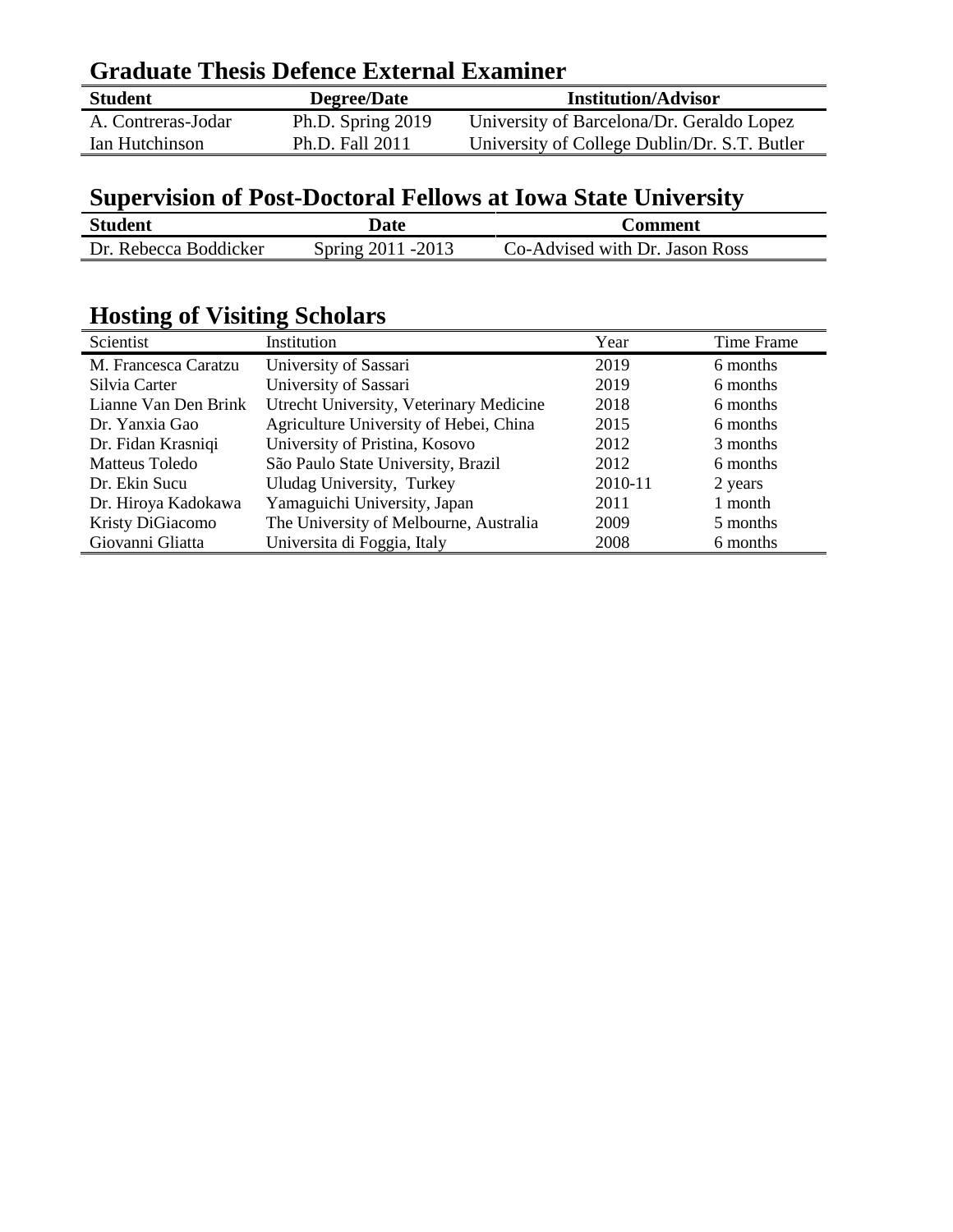## **Baumgard Graduate Student (U of AZ and ISU) Awards:**

| Student                                                                 | Year, Award                                                                        |  |
|-------------------------------------------------------------------------|------------------------------------------------------------------------------------|--|
| Octavio Mendivil                                                        | 2002 Graduate College Minority Fellowship                                          |  |
| Octavio Mendivil                                                        | 2003 University of Arizona Hispanic Alumni Scholarship:                            |  |
| Jane Kay                                                                | 2004 1 <sup>st</sup> place, ADSA graduate student paper competition                |  |
| Jane Kay                                                                | 2006 2 <sup>nd</sup> place McDiarmid New Zealand Young Scientist of the Year Award |  |
| Jessica Wheelock                                                        | 2007 National Milk Producers Federation National Dairy Leadership Scholarship      |  |
| M. Sanz-Fernandez                                                       | 2010-12, Fulbright Scholarship from Spain (100% stipend while at ISU)              |  |
| M. AbuAjamieh                                                           | 2012 University of Jordan Scholarship (100% stipend while at ISU)                  |  |
| Jay Johnson                                                             | 2012 1 <sup>st</sup> place at N. Borlaug Lectureship Poster Competition            |  |
| Jay Johnson                                                             | 2014 Department of Animal Sciences Graduate Student Excellence Award               |  |
| Jay Johnson*                                                            | 2014 Graduate College Research Excellence Award (Summer semester)                  |  |
| M. Sanz-Fernandez*                                                      | 2014 Graduate College Research Excellence Award (Spring semester)                  |  |
| M. Sanz-Fernandez†                                                      | 2014 Midwest ASAS Young Scholar Award                                              |  |
| M. Sanz-Fernandez                                                       | 2014 Thomas Sutherland graduate Excellence Award                                   |  |
| Jake Seibert                                                            | 2015 Arthur and Muriel Anderson Scholarship                                        |  |
| Jake Seibert                                                            | 2015 Print and grace Powers Hudson Scholarship                                     |  |
| Sara Kvidera                                                            | 2015 Land O Lakes John Brandt Memorial Scholarship                                 |  |
| Sara Kvidera                                                            | 2016 D. R. Griffith Research Excellence Award                                      |  |
| Sara Kvidera*                                                           | 2016 Iowa State University Graduate Research Excellence Award                      |  |
| Sara Kvidera†                                                           | 2017 Midwest ADSA Young Scholar Award                                              |  |
| Sara Kvidera                                                            | 2017 Honorable Mention Zafarano Award                                              |  |
| Sara Kvidera‡                                                           | 2017 ADSA National Milk Producers Federation Richard M. Hoyt Award                 |  |
| Erin Horst                                                              | 2017 Land O Lakes John Brandt Memorial Scholarship                                 |  |
| Erin Horst                                                              | 2018 Harold L. and Esther G. Wilcke Scholarship                                    |  |
| Erin Horst                                                              | 2018 Print and Grace Powers Hudson Scholarship                                     |  |
| Johana Mayorga                                                          | 2018 Arthur and Muriel Anderson Scholarship                                        |  |
| Jake Seibert                                                            | 2018 Graduate and Professional Student Senate Research Award                       |  |
| Mohammad Al-Qaisi†                                                      | 2019 Midwest ADSA Young Scholar Award                                              |  |
| Erin Horst                                                              | 2019 Thomas Sutherland Graduate Award for Excellence                               |  |
| Johana Mayorga                                                          | 2019 Harold L. and Esther G. Wilcke Scholarship                                    |  |
| Erin Horst*                                                             | 2019 Iowa State University Graduate Research Excellence Award                      |  |
| Erin Horst†                                                             | 2020 Midwest ADSA Young Scholar Award                                              |  |
| Johana Mayorga†                                                         | 2020 Midwest ASAS Young Scholar Award                                              |  |
| Johana Mayorga                                                          | 2020 Grace Powers Hudson Scholarship                                               |  |
| Johana Mayorga                                                          | 2020 Thomas Sutherland Graduate Award for Excellence                               |  |
| Johana Mayorga*                                                         | 2020 Iowa State University Graduate Research Excellence Award                      |  |
| Sonia Rodriguez Jimenez 2020 Harold L. and Esther G. Wilcke Scholarship |                                                                                    |  |
| Erin Horst‡                                                             | 2020 ADSA National Milk Producers Federation Richard M. Hoyt Award                 |  |

\* Recognizes ISU graduate students for outstanding research accomplishments as documented in their theses and dissertations. In the last 8 years, Baumgard's students have won this award 4 times.

† Recognizes and features the research accomplishments of recent Ph.D. graduates or current Ph.D. students in the advanced stages of their program. In the last 8 years, Baumgard's students have won this award 5 times

‡ Recognizes the most outstanding PhD student in ADSA whose research efforts have direct application to the problems of the US dairy industry. In the last 4 years, Baumgard's students have won this award 2 times.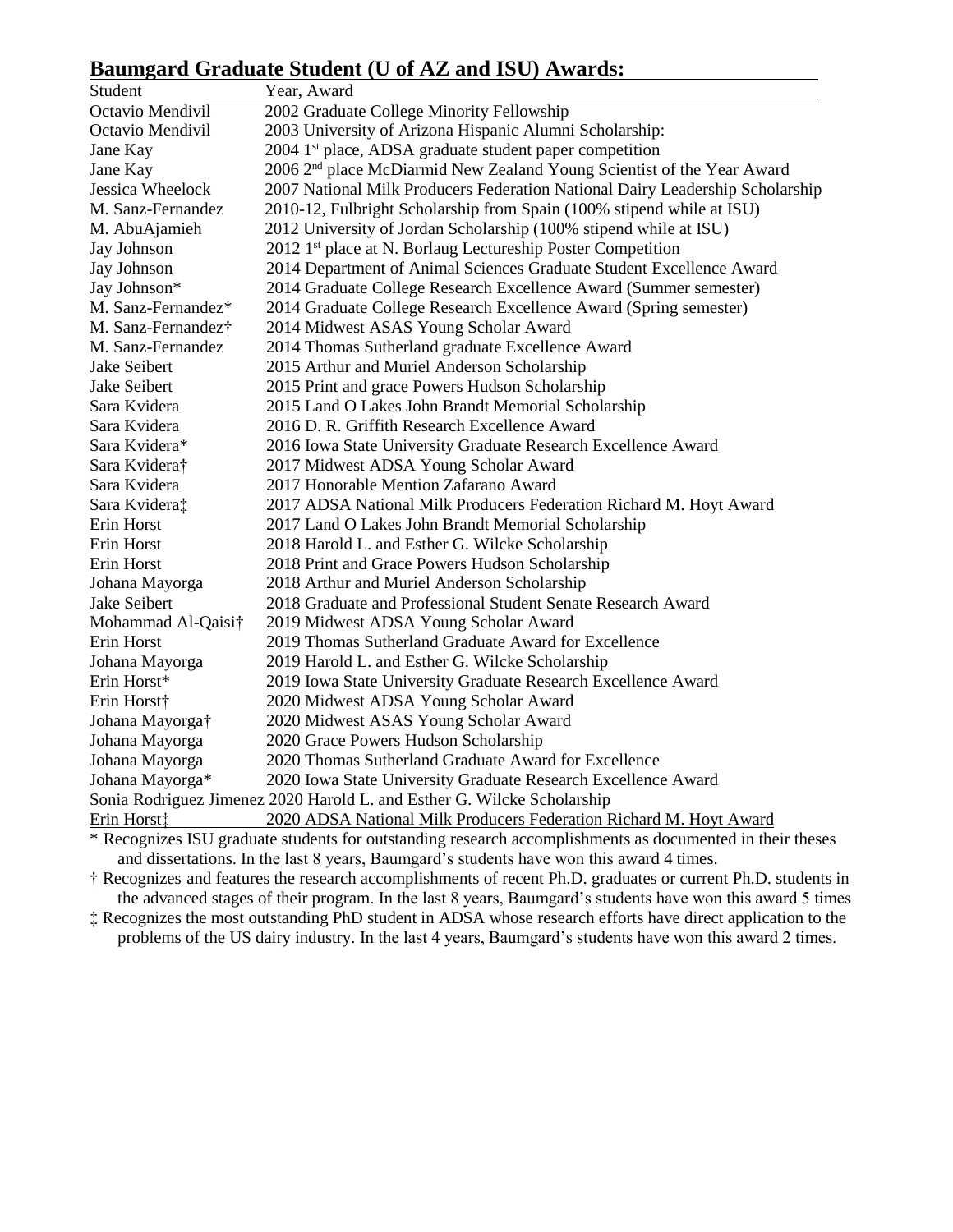# **Institutional Service**

## **Service at Iowa State University**

### **Departmental Level**

- 2009 2016 Member, AnS Graduate Curriculum Committee
- 2009 Member, AnS Chuckwagon/Graduate Breakfast Committee
- 2009 Member, AnS Farm User Committee
- 2010 Member, Review of Animal Science Graduate Major Committee
- 2010-12 Chair of Dairy Users Group
- 2011 Member, P&T review committee for N. Gabler's 3 year review
- 2011- Supervisor for  $3<sup>rd</sup>$  floor laboratory manager
- 2012 Member, P&T review committee for M. Persia's 3 year review
- 2012 Chair, Dr. George Fahey Dept. Collaborator Status committee
- 2012 Kildee hall space/desk committee
- 2013 Member of Dr. Mark Mogler Collaborator Status committee
- 2013 Social committee member
- 2013-14 Department Head Search committee
- 2014-15 Ast. Prof. Dairy Extension Search committee (chair)
- 2014 Dairy Farm feeder position committee
- 2015- Member, Seminar committee
- 2016 Member, Social/Communications Committee
- 2016 Member, Electronic Teaching Materials, facilities and equipment committee
- 2016 Asst. Prof. Basic Ruminant Nutrition Search committee (chair)
- 2016 Asst. Prof. Dairy Genetics search committee
- 2018 Kurt Youngs post P&T review committee
- 2019 Hugo Ramirez  $3<sup>rd</sup>$  year PEC review committee (chair)
- 2020 Ranga Appuhamy  $3<sup>rd</sup>$  review PEC review committee (chair)
- 2020 James Koltes 3<sup>rd</sup> year PEC committee member
- 2020-21 Asst. Prof. Dairy Teaching search committee (chair)

#### **College Level**

- 2009 Member, Nutritional Sciences Council
- 2010 Member, Agriculture Technology and Business Committee
- 2011 Member, IGPNS Grad Curriculum Committee
- 2011 Member, IGPNS Advisory Committee
- 2010-12 Chair, Martin Fund Selection Committee
- 2012-13 Dr. Steve Nissen Symposia Committee
- 2015 CALS USDA grant tips and suggestions panel member
- 2019 **EEOB** Asst. Prof. Comparative Animal Physiology search committee

### **University Level**

- 2013 Keck Research Proposal Review Committee
- 2020 Mid-Career Research Award committee member